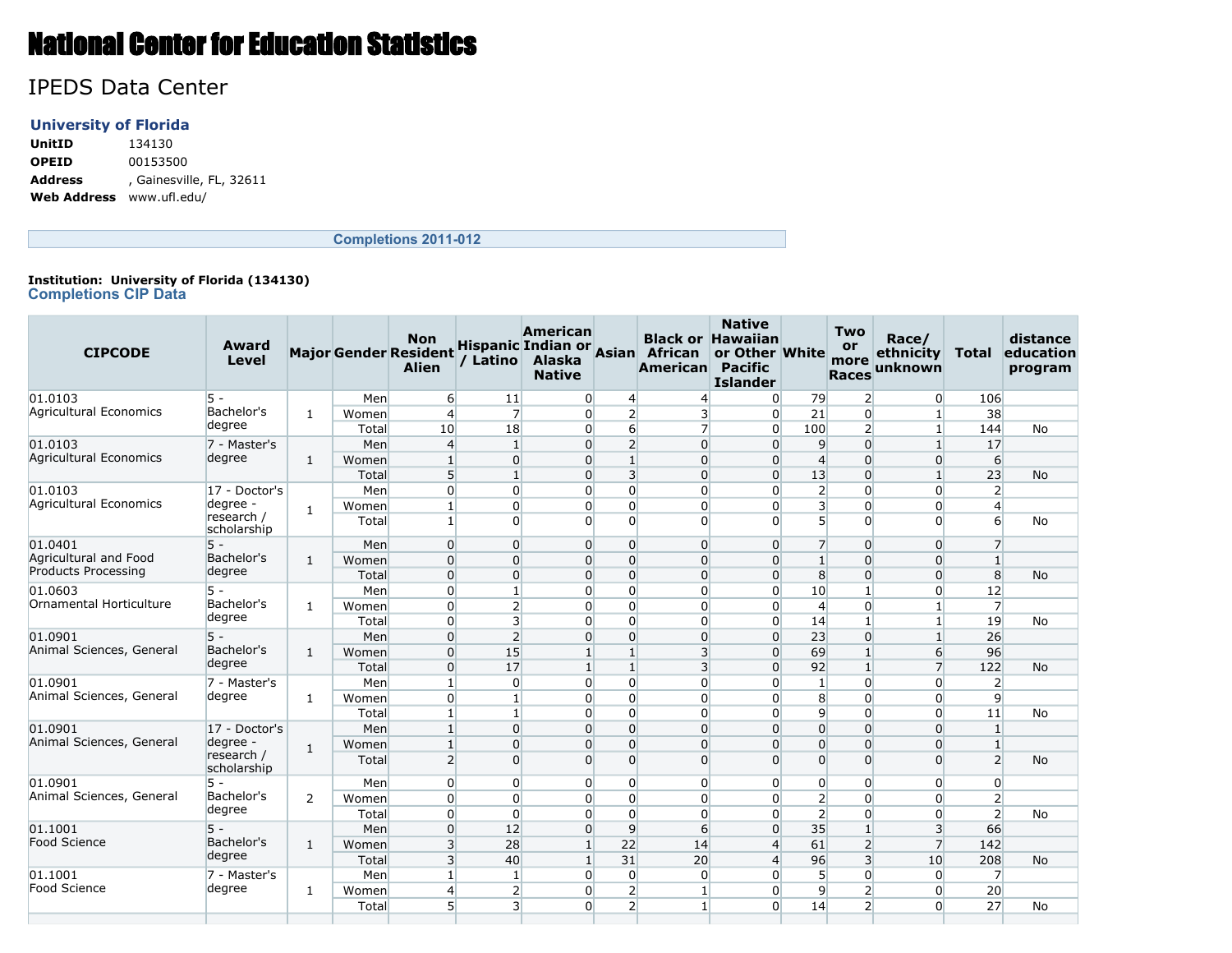| <b>CIPCODE</b>                        | Award<br>Level            |                |              | <b>Non</b><br><b>Major Gender Resident</b><br><b>Alien</b> | / Latino                         | American<br>Alaska<br><b>Native</b> |                         | Hispanic Indian or Asian African<br>American Pacific | <b>Native</b><br><b>Black or Hawaiian</b><br>or Other White<br><b>Islander</b> |                                | <b>Two</b><br>or<br>more<br><b>Races</b> | Race/<br>ethnicity<br>unknown    | Total                            | distance<br>education<br>program |
|---------------------------------------|---------------------------|----------------|--------------|------------------------------------------------------------|----------------------------------|-------------------------------------|-------------------------|------------------------------------------------------|--------------------------------------------------------------------------------|--------------------------------|------------------------------------------|----------------------------------|----------------------------------|----------------------------------|
| 01.1001                               | 17 - Doctor's             | $\mathbf{1}$   | Men          | 3                                                          | $\overline{0}$                   | $\overline{0}$                      | 0                       | $\Omega$                                             | $\overline{0}$                                                                 | $\overline{0}$                 | $\overline{0}$                           | $\overline{0}$                   | 3                                |                                  |
| <b>Food Science</b>                   | degree -                  |                | Women        | $\mathbf 0$                                                | $\Omega$                         | $\overline{0}$                      | $\mathbf{1}$            | $\overline{0}$                                       | $\overline{0}$                                                                 | $\overline{0}$                 | $\overline{0}$                           | $\overline{0}$                   | $\mathbf{1}$                     |                                  |
|                                       | research /<br>scholarship |                | Total        | $\overline{\mathbf{3}}$                                    | $\Omega$                         | $\overline{0}$                      | $1\overline{ }$         | $\overline{0}$                                       | $\Omega$                                                                       | $\overline{0}$                 | $\overline{0}$                           | $\Omega$                         | $\overline{4}$                   | No                               |
| 01.1001                               | $5 -$                     |                | Men          | $\overline{0}$                                             | $\overline{0}$                   | $\overline{0}$                      | 0                       | $\overline{0}$                                       | $\overline{0}$                                                                 | 1                              | $\overline{0}$                           | 0                                | $\mathbf{1}$                     |                                  |
| <b>Food Science</b>                   | Bachelor's                | $\overline{2}$ | Women        | $\overline{0}$                                             | $\mathbf{1}$                     | $\overline{0}$                      | 0                       | $\overline{0}$                                       | $\overline{0}$                                                                 | $\overline{0}$                 | $\overline{0}$                           | $\overline{0}$                   | $\mathbf{1}$                     |                                  |
|                                       | degree                    |                | Total        | $\overline{0}$                                             | 1 <sup>1</sup>                   | $\overline{0}$                      | $\mathbf 0$             | $\overline{0}$                                       | $\Omega$                                                                       | $\mathbf{1}$                   | $\overline{0}$                           | $\overline{0}$                   | $\overline{2}$                   | No                               |
| 01.1101                               | $5 -$                     |                | Men          | $\overline{0}$                                             | $\mathbf{1}$                     | $\overline{0}$                      | $\Omega$                | $\overline{0}$                                       | $\overline{0}$                                                                 | $\mathbf{1}$                   | $\Omega$                                 | $\Omega$                         | $\overline{2}$                   |                                  |
| Plant Sciences, General               | Bachelor's                | $\mathbf{1}$   | Women        | $\overline{0}$                                             | $\overline{0}$                   | 0                                   | $\mathbf 0$             | $\overline{0}$                                       | $\Omega$                                                                       | $\overline{0}$                 | $\overline{0}$                           | $\overline{0}$                   | $\overline{0}$                   |                                  |
|                                       | degree                    |                | Total        | $\overline{0}$                                             | $\mathbf{1}$                     | $\overline{0}$                      | $\mathbf 0$             | $\overline{0}$                                       | $\Omega$                                                                       | $\mathbf{1}$                   | $\overline{0}$                           | $\overline{0}$                   | $\overline{2}$                   | No                               |
| 01.1102                               | 7 - Master's              |                | Men          | $\overline{2}$                                             | $\mathbf{1}$                     | $\overline{0}$                      | $\mathbf{0}$            | $\overline{0}$                                       | $\overline{0}$                                                                 | $\overline{0}$                 | $\overline{0}$                           | $\mathbf{1}$                     | $\overline{4}$                   |                                  |
| Agronomy and Crop Science             | degree                    | 1              | Women        | $\overline{0}$                                             | $\overline{0}$                   | $\overline{0}$                      | 0                       | $\overline{0}$                                       | $\overline{0}$                                                                 | $\overline{2}$                 | $\overline{0}$                           | 0                                | $\overline{2}$                   |                                  |
|                                       |                           |                | Total        | $\overline{2}$                                             | $\mathbf{1}$                     | $\overline{0}$                      | 0                       | $\overline{0}$                                       | $\Omega$                                                                       | $\overline{2}$                 | $\overline{0}$                           | 1                                | $6 \overline{}$                  | Yes                              |
| 01.1102                               | 17 - Doctor's             |                | Men          | $\vert$ 1                                                  | $\overline{0}$                   | $\overline{0}$                      | $\mathbf 0$             | $\overline{0}$                                       | $\Omega$                                                                       | $\mathbf{1}$                   | $\overline{0}$                           | $\overline{0}$                   | $\overline{2}$                   |                                  |
| Agronomy and Crop Science             | degree -                  | $\mathbf{1}$   | Women        | $\vert$ 1                                                  | $\overline{0}$                   | $\overline{0}$                      | $\mathbf 0$             | $\overline{0}$                                       | $\Omega$                                                                       | $\overline{0}$                 | $\overline{0}$                           | $\overline{0}$                   | $\mathbf{1}$                     |                                  |
|                                       | research /                |                | Total        | $\overline{2}$                                             | $\Omega$                         | 0                                   | 0                       | $\overline{0}$                                       | $\Omega$                                                                       | 1                              | $\overline{0}$                           | $\Omega$                         | $\overline{3}$                   | No                               |
|                                       | scholarship               |                |              |                                                            |                                  |                                     |                         |                                                      |                                                                                |                                |                                          |                                  |                                  |                                  |
| 01.1103<br>Horticultural Science      | $5 -$<br>Bachelor's       |                | Men          | $\mathbf{1}$                                               | $\mathbf{1}$                     | $\overline{0}$                      | $\overline{0}$          | $\overline{0}$                                       | $\overline{0}$                                                                 | $\overline{4}$                 | $\overline{0}$                           | $\overline{0}$                   | 6                                |                                  |
|                                       | degree                    | $\mathbf{1}$   | Women        | $\overline{0}$                                             | $\overline{0}$                   | $\overline{0}$                      | $\mathbf{1}$            | $\overline{0}$                                       | $\overline{0}$                                                                 | 8                              | $\overline{0}$                           | $\overline{0}$                   | $\overline{9}$                   |                                  |
|                                       |                           |                | Total        | $\mathbf{1}$                                               | $\mathbf{1}$                     | $\overline{0}$                      | $\mathbf{1}$            | $\overline{0}$                                       | $\overline{0}$                                                                 | 12                             | $\Omega$                                 | $\overline{0}$                   | 15                               | No                               |
| 01.1103<br>Horticultural Science      | 7 - Master's<br>degree    |                | Men          | $\mathbf{1}$                                               | $\mathbf{1}$                     | $\overline{0}$                      | $\mathbf 0$             | $\overline{0}$                                       | $\overline{0}$                                                                 | 6                              | $\overline{0}$                           | $\overline{0}$                   | 8                                |                                  |
|                                       |                           | $\mathbf{1}$   | Women        | $\mathbf 0$                                                | $\mathbf{1}$                     | $\overline{0}$                      | $\mathbf 0$<br>$\Omega$ | $\overline{0}$                                       | $\Omega$                                                                       | $\overline{4}$                 | $\overline{0}$                           | $\overline{0}$                   | 5 <sup>5</sup>                   |                                  |
| 01.1103                               | 17 - Doctor's             |                | Total        | 1                                                          | $\overline{2}$<br>$\overline{0}$ | $\overline{0}$<br>$\overline{0}$    | 0                       | $\overline{0}$<br>$\overline{0}$                     | $\overline{0}$<br>$\overline{0}$                                               | 10                             | $\overline{0}$<br>$\overline{0}$         | $\overline{0}$<br>0              | 13<br>8                          | No                               |
| <b>Horticultural Science</b>          | degree -                  |                | Men<br>Women | $\overline{4}$<br>$\mathbf{1}$                             | $\Omega$                         | $\overline{0}$                      | 0                       | $\overline{0}$                                       | $\Omega$                                                                       | $\overline{4}$<br>$\mathbf{1}$ | $\overline{0}$                           | $\overline{0}$                   | $\overline{2}$                   |                                  |
|                                       | research /                | $\mathbf{1}$   | Total        | 5 <sup>1</sup>                                             | $\Omega$                         | $\overline{0}$                      | $\Omega$                | $\overline{0}$                                       | $\Omega$                                                                       | 5 <sup>1</sup>                 | $\overline{0}$                           | $\Omega$                         | 10                               | No                               |
|                                       | scholarship               |                |              |                                                            |                                  |                                     |                         |                                                      |                                                                                |                                |                                          |                                  |                                  |                                  |
| 01.1199                               | 18 - Doctor's             |                | Men          | $\overline{0}$                                             | $\mathbf{1}$                     | $\overline{0}$                      | $\overline{0}$          | $\overline{0}$                                       | $\overline{0}$                                                                 | $\mathbf{1}$                   | $\overline{0}$                           | $\overline{0}$                   | $\overline{2}$                   |                                  |
| Plant Sciences, Other                 | degree -                  | $\mathbf{1}$   | Women        | $\overline{0}$                                             | $\Omega$                         | 0                                   | $\mathbf 0$             | $\overline{0}$                                       | $\Omega$                                                                       | $\overline{0}$                 | $\overline{0}$                           | $\mathbf{1}$                     | $\mathbf{1}$                     |                                  |
|                                       | professional<br>practice  |                | Total        | $\overline{0}$                                             | $\mathbf{1}$                     | $\overline{0}$                      | $\overline{0}$          | $\overline{0}$                                       | $\overline{0}$                                                                 | $\mathbf{1}$                   | $\overline{0}$                           | $\mathbf{1}$                     | $\overline{3}$                   | No                               |
| 01.1201                               | $5 -$                     |                | Men          | $\overline{0}$                                             | $\Omega$                         | $\overline{0}$                      | 0                       | $\overline{0}$                                       | $\overline{0}$                                                                 | 1                              | $\overline{0}$                           | $\overline{0}$                   | $\mathbf{1}$                     |                                  |
| Soil Science and Agronomy,<br>General | Bachelor's<br>degree      | 1              | Women        | $\overline{0}$                                             | $\Omega$                         | $\overline{0}$                      | $\mathbf 0$             | $\overline{0}$                                       | $\overline{0}$                                                                 | $\overline{2}$                 | $\overline{0}$                           | $\mathbf{1}$                     | $\overline{\mathbf{3}}$          |                                  |
|                                       |                           |                | Total        | $\overline{0}$                                             | $\overline{0}$                   | $\overline{0}$                      | 0                       | $\overline{0}$                                       | $\overline{0}$                                                                 | $\overline{3}$                 | $\overline{0}$                           | $1\vert$                         | $\overline{4}$                   | No                               |
| 01.1201                               | 7 - Master's              |                | Men          | $\mathbf{1}$                                               | $\overline{0}$                   | 0                                   | $\mathbf 0$             | $\overline{0}$                                       | $\overline{0}$                                                                 | 13                             | $\overline{0}$                           | $\overline{2}$                   | 16                               |                                  |
| Soil Science and Agronomy,<br>General | degree                    | $\mathbf{1}$   | Women        | $\overline{0}$                                             | $\overline{0}$                   | $\overline{0}$                      | $\mathbf 0$             | $\overline{0}$                                       | $\Omega$                                                                       | 8                              | $\overline{0}$                           | $\overline{0}$                   | 8                                |                                  |
|                                       |                           |                | Total        | $\mathbf{1}$                                               | $\Omega$                         | $\overline{0}$                      | $\mathbf 0$             | $\overline{0}$                                       | $\overline{0}$                                                                 | 21                             | $\overline{0}$                           | $\overline{2}$                   | 24                               | Yes                              |
| 01.1201<br>Soil Science and Agronomy, | 17 - Doctor's<br>degree - |                | Men          | $\mathbf{1}$                                               | $\overline{0}$                   | $\overline{0}$                      | 0                       | $\overline{0}$                                       | $\overline{0}$                                                                 | $\mathbf{1}$                   | $\overline{0}$                           | 0                                | $\overline{2}$                   |                                  |
| General                               | research /                | 1              | Women        | $\mathbf{1}$<br>$\overline{2}$                             | $\Omega$<br>$\overline{0}$       | $\overline{0}$<br>$\overline{0}$    | 0<br>$\overline{0}$     | $\overline{0}$<br>$\overline{0}$                     | $\Omega$<br>$\Omega$                                                           | $\mathbf{1}$<br>$\overline{2}$ | $\overline{0}$<br>$\overline{0}$         | $\overline{0}$<br>$\overline{0}$ | $\overline{2}$<br>$\overline{4}$ |                                  |
|                                       | scholarship               |                | Total        |                                                            |                                  |                                     |                         |                                                      |                                                                                |                                |                                          |                                  |                                  | No                               |
| 03.0104                               | $5 -$                     |                | Men          | $\mathbf{1}$                                               | $\overline{\mathbf{3}}$          | 0                                   | $\overline{2}$          | $\mathbf{1}$                                         | $\overline{0}$                                                                 | 19                             | $\overline{0}$                           | $\overline{0}$                   | 26                               |                                  |
| <b>Environmental Science</b>          | Bachelor's                | 1              | Women        | $\overline{0}$                                             | 3                                | $\overline{0}$                      | $1\overline{ }$         | $\overline{0}$                                       | $\overline{0}$                                                                 | 27                             | $\overline{2}$                           | $\overline{0}$                   | 33                               |                                  |
|                                       | degree                    |                | Total        | $\vert$                                                    | $6 \overline{6}$                 |                                     | $\overline{0}$          | $\overline{\mathbf{3}}$<br>$\vert$ 1                 | $\overline{0}$                                                                 | 46                             | $\overline{2}$                           | $\overline{0}$                   | 59                               | No                               |
| 03.0301                               | 7 - Master's              |                | Men          | $\overline{0}$                                             | $\overline{0}$                   |                                     | $\overline{0}$          | $\overline{0}$<br>$\overline{0}$                     | $\overline{0}$                                                                 | $\overline{4}$                 | $\overline{0}$                           | $\overline{0}$                   | $\overline{4}$                   |                                  |
| Fishing and Fisheries                 | degree                    | $\mathbf{1}$   | Women        | $\overline{0}$                                             | 1 <sup>1</sup>                   |                                     | $\overline{0}$          | $\overline{0}$<br>$\overline{0}$                     | $\overline{0}$                                                                 | $\overline{\mathbf{3}}$        | $\overline{0}$                           | $\overline{0}$                   | $\left 4\right $                 |                                  |
| Sciences and Management               |                           |                | Total        | $\overline{0}$                                             | 1 <sup>1</sup>                   | $\overline{0}$                      |                         | $\overline{0}$<br>$\overline{0}$                     | $\overline{0}$                                                                 | $\overline{7}$                 | $\overline{0}$                           | $\overline{0}$                   | 8                                | Yes                              |
| 03.0301                               | 17 - Doctor's             |                | Men          | $\overline{0}$                                             | $\overline{0}$                   | $\overline{0}$                      |                         | $\overline{0}$<br>$\overline{0}$                     | $\overline{0}$                                                                 | $\overline{2}$                 | $\overline{0}$                           | $\overline{0}$                   | $\overline{2}$                   |                                  |
| Fishing and Fisheries                 | degree -                  | $\mathbf{1}$   | Women        | $\overline{0}$                                             | $\overline{0}$                   | $\overline{0}$                      |                         | $\overline{0}$<br>$\overline{0}$                     | $\overline{0}$                                                                 | $\overline{0}$                 | $\overline{0}$                           | $\overline{0}$                   | $\overline{0}$                   |                                  |
| Sciences and Management               | research /<br>scholarship |                | Total        | $\overline{0}$                                             | $\Omega$                         | $\overline{0}$                      |                         | $\overline{0}$<br>$\overline{0}$                     | $\overline{0}$                                                                 | $\overline{2}$                 | $\overline{0}$                           | $\overline{0}$                   | $\overline{2}$                   | No                               |
| 03.0501                               | $5 -$                     |                | Men          | $\overline{0}$                                             | $\overline{0}$                   | $\overline{0}$                      |                         | $\overline{0}$<br>$\overline{0}$                     | $\overline{0}$                                                                 | 18                             | $\overline{0}$                           | $\overline{0}$                   | 18                               |                                  |
| Forestry, General                     | Bachelor's                | $\mathbf{1}$   | Women        | $\overline{0}$                                             | 1 <sup>1</sup>                   |                                     | $\overline{0}$          | $\overline{0}$<br>$\overline{0}$                     | $\overline{0}$                                                                 | 8                              | $\overline{0}$                           | $\mathbf{1}$                     | 10                               |                                  |
|                                       | degree                    |                | Total        | $\overline{0}$                                             | 1 <sup>1</sup>                   |                                     | $\overline{0}$          | $\overline{0}$<br>$\overline{0}$                     | $\overline{0}$                                                                 | 26                             | $\overline{0}$                           | $1\vert$                         | 28                               | No                               |
| 03.0501                               | 7 - Master's              |                | Men          | $\overline{0}$                                             | $1\vert$                         |                                     | $\overline{0}$          | $\overline{0}$<br>$\overline{0}$                     | $\overline{0}$                                                                 | $6 \overline{6}$               | $\overline{0}$                           | $\overline{0}$                   | 7                                |                                  |
| Forestry, General                     | degree                    | $\mathbf{1}$   | Women        | $1\vert$                                                   | 1 <sup>1</sup>                   |                                     | $\overline{0}$          | $\overline{0}$<br> 0                                 | $\overline{0}$                                                                 | $\overline{7}$                 | $\overline{0}$                           | $\overline{0}$                   | 9                                |                                  |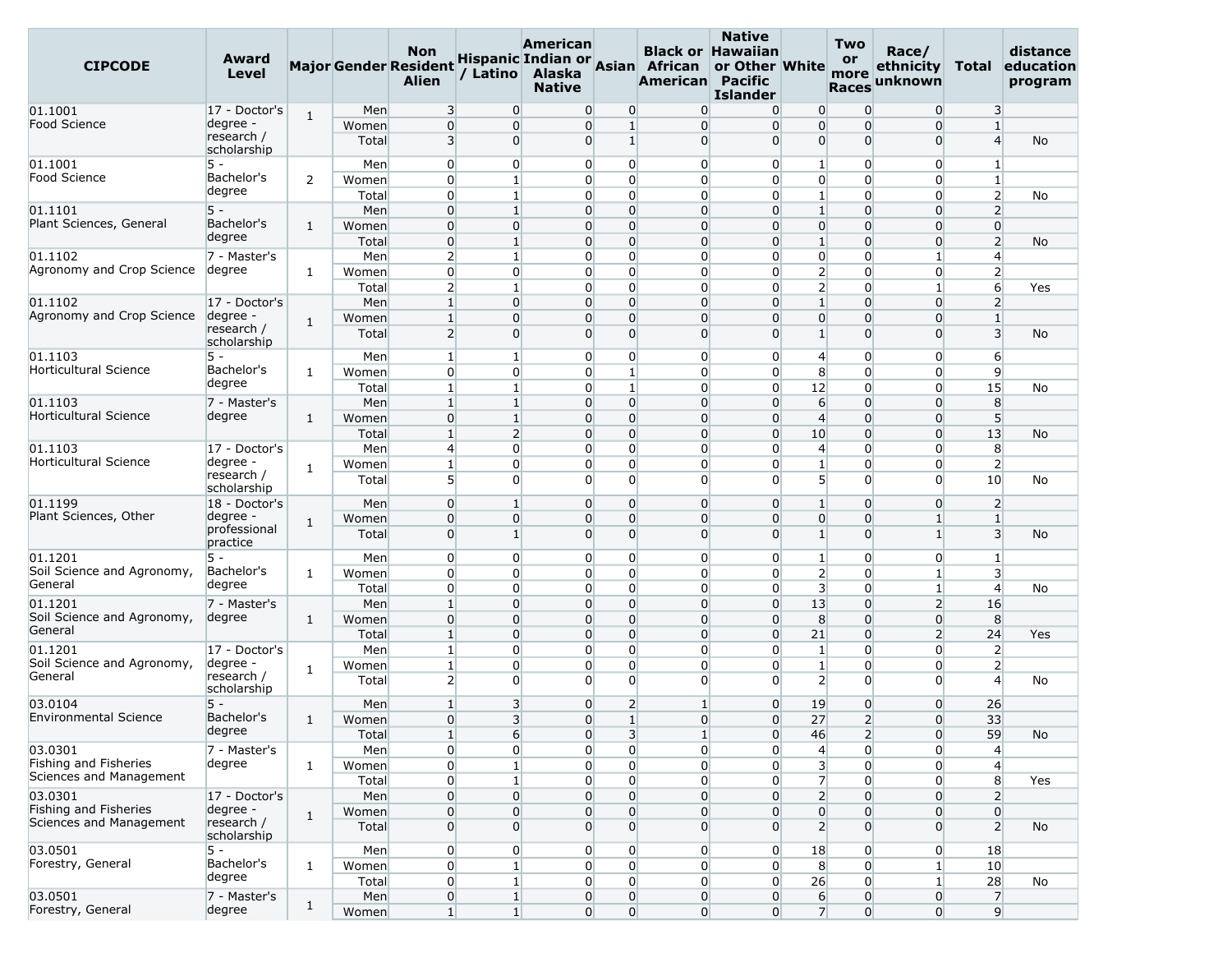| <b>CIPCODE</b>                  | Award<br>Level            |                |       | Non<br><b>Major Gender Resident</b><br><b>Alien</b> | / Latino       | <b>American</b><br>Alaska<br><b>Native</b> |                                   | Hispanic Indian or Asian African<br>American Pacific | <b>Native</b><br><b>Black or Hawaiian</b><br>or Other White<br><b>Islander</b> |                         | Two<br>or<br>more<br><b>Races</b> | Race/<br>ethnicity<br>unknown | Total                   | distance<br>education<br>program |
|---------------------------------|---------------------------|----------------|-------|-----------------------------------------------------|----------------|--------------------------------------------|-----------------------------------|------------------------------------------------------|--------------------------------------------------------------------------------|-------------------------|-----------------------------------|-------------------------------|-------------------------|----------------------------------|
|                                 |                           |                | Total | $\mathbf{1}$                                        | $\overline{2}$ |                                            | $\overline{0}$<br>0               | $\overline{0}$                                       | $\overline{0}$                                                                 | 13                      | $\overline{0}$                    | $\overline{0}$                | 16                      | Yes                              |
| 03.0501                         | 17 - Doctor's             |                | Men   | $\overline{2}$                                      | $\Omega$       |                                            | $\overline{0}$<br>0               | $\overline{0}$                                       | $\Omega$                                                                       | $\mathbf{1}$            | $\overline{0}$                    | 0                             | $\overline{3}$          |                                  |
| Forestry, General               | degree -                  | 1              | Women | $\mathbf{1}$                                        | $\mathbf{1}$   |                                            | 0<br>$\overline{0}$               | $\overline{0}$                                       | $\overline{0}$                                                                 | $\overline{2}$          | $\overline{0}$                    | 0                             | $\overline{4}$          |                                  |
|                                 | research /<br>scholarship |                | Total | $\overline{\mathbf{3}}$                             | 1              |                                            | $\Omega$<br>0                     | $\overline{0}$                                       | $\Omega$                                                                       | $\overline{\mathbf{3}}$ | $\overline{0}$                    | $\Omega$                      | $\overline{7}$          | No                               |
| 03.0601                         | 5 -                       |                | Men   | $\overline{0}$                                      | 3              | $\mathbf{1}$                               | $\overline{0}$                    | $\mathbf{1}$                                         | $\overline{0}$                                                                 | 15                      | $\overline{0}$                    | $\overline{0}$                | 20                      |                                  |
| Wildlife, Fish and Wildlands    | Bachelor's                | $\mathbf{1}$   | Women | $\overline{0}$                                      | 5 <sup>1</sup> |                                            | $\mathbf{1}$<br>0                 | $\mathbf{1}$                                         | $\overline{0}$                                                                 | 22                      | $\overline{0}$                    | $\overline{2}$                | 31                      |                                  |
| Science and Management          | degree                    |                | Total | $\overline{0}$                                      | 8              |                                            | $\mathbf{1}$<br>$\mathbf{1}$      | $\overline{2}$                                       | $\Omega$                                                                       | 37                      | $\Omega$                          | $\overline{2}$                | 51                      | No                               |
| 03.0601                         | 7 - Master's              |                | Men   | $\overline{2}$                                      | $\overline{0}$ |                                            | $\mathbf{1}$<br>0                 | $\overline{0}$                                       | $\Omega$                                                                       | $\overline{4}$          | $\overline{0}$                    | 0                             | $\overline{7}$          |                                  |
| Wildlife, Fish and Wildlands    | degree                    | 1              | Women | $\overline{2}$                                      | $\Omega$       |                                            | $\overline{0}$<br>0               | $\overline{0}$                                       | $\Omega$                                                                       | $\mathbf{1}$            | $\overline{0}$                    | $\overline{0}$                | $\overline{\mathbf{3}}$ |                                  |
| Science and Management          |                           |                | Total | $\overline{4}$                                      | $\Omega$       |                                            | $1\overline{ }$<br>0              | $\overline{0}$                                       | $\Omega$                                                                       | 5 <sup>1</sup>          | $\overline{0}$                    | $\overline{0}$                | 10                      | No                               |
| 03.0601                         | 17 - Doctor's             |                | Men   | $\overline{0}$                                      | $\overline{0}$ |                                            | $\overline{0}$<br>$\overline{0}$  | $\overline{0}$                                       | $\overline{0}$                                                                 | $\overline{0}$          | $\overline{0}$                    | $\overline{0}$                | $\overline{0}$          |                                  |
| Wildlife, Fish and Wildlands    | degree -                  |                | Women | $\mathbf{1}$                                        | $\Omega$       |                                            | $\overline{0}$<br>0               | 0                                                    | $\Omega$                                                                       | $\overline{2}$          | 0                                 | $\overline{0}$                | $\overline{3}$          |                                  |
| Science and Management          | research /                | 1              | Total | $1\overline{ }$                                     | $\Omega$       |                                            | $\overline{0}$<br>0               | $\overline{0}$                                       | $\Omega$                                                                       | $\overline{2}$          | $\overline{0}$                    | $\overline{0}$                | $\overline{3}$          | No                               |
|                                 | scholarship               |                |       |                                                     |                |                                            |                                   |                                                      |                                                                                |                         |                                   |                               |                         |                                  |
| 04.0201                         | 5 -                       |                | Men   | $\mathbf{1}$                                        | 13             |                                            | $\overline{7}$<br>0               | $\vert$ 1                                            | $\overline{0}$                                                                 | 24                      | $\overline{0}$                    | $1\vert$                      | 47                      |                                  |
| Architecture                    | Bachelor's                | 1              | Women | $\overline{\mathbf{3}}$                             | 15             |                                            | 0<br>8                            | 3                                                    | $\overline{0}$                                                                 | 18                      | $\overline{0}$                    | 0                             | 47                      |                                  |
|                                 | degree                    |                | Total | $\overline{4}$                                      | 28             |                                            | 15<br>0                           | $\overline{4}$                                       | $\overline{0}$                                                                 | 42                      | $\overline{0}$                    | 1                             | 94                      | No                               |
| 04.0201                         | 7 - Master's              |                | Men   | $\overline{7}$                                      | 3              |                                            | $1\overline{ }$<br>$\overline{0}$ | $\overline{\mathbf{3}}$                              | $\overline{0}$                                                                 | 14                      | $\overline{\mathbf{3}}$           | $\overline{3}$                | 34                      |                                  |
| Architecture                    | degree                    | $\mathbf{1}$   | Women | $\overline{9}$                                      | $\overline{4}$ |                                            | 0<br>$\mathbf{1}$                 | $\mathbf{1}$                                         | $\Omega$                                                                       | 12                      | $\overline{0}$                    | $\mathbf{1}$                  | 28                      |                                  |
|                                 |                           |                | Total | 16                                                  | $\overline{7}$ |                                            | $\overline{2}$<br>$\overline{0}$  | $\overline{4}$                                       | $\overline{0}$                                                                 | 26                      | $\overline{\mathbf{3}}$           | $\overline{4}$                | 62                      | No                               |
| 04.0201                         | 17 - Doctor's             |                | Men   | $6 \overline{}$                                     | $\Omega$       |                                            | $\overline{0}$<br>0               | $\overline{0}$                                       | $\Omega$                                                                       | $\overline{4}$          | $\overline{0}$                    | $\mathbf{1}$                  | 11                      |                                  |
| Architecture                    | degree -                  | 1              | Women | $\mathbf{1}$                                        | $\Omega$       |                                            | $\mathbf{1}$<br>0                 | $\overline{0}$                                       | $\Omega$                                                                       | $\overline{2}$          | $\overline{0}$                    | 0                             | $\overline{4}$          |                                  |
|                                 | research /                |                | Total | $\overline{7}$                                      | $\Omega$       |                                            | 0<br>1 <sup>1</sup>               | $\overline{0}$                                       | $\Omega$                                                                       | $6 \overline{6}$        | $\overline{0}$                    | $\mathbf{1}$                  | 15                      | No                               |
|                                 | scholarship               |                |       |                                                     |                |                                            |                                   |                                                      |                                                                                |                         |                                   |                               |                         |                                  |
| 04.0301                         | 7 - Master's              |                | Men   | $\overline{2}$                                      | $\Omega$       | $\mathbf{1}$                               | $\mathbf{1}$                      | $\overline{2}$                                       | $\overline{0}$                                                                 | 12                      | 0                                 | $\mathbf{1}$                  | 19                      |                                  |
| City/Urban, Community and       | degree                    | 1              | Women | $\overline{3}$                                      | $\overline{4}$ |                                            | $\overline{0}$<br>0               | $\overline{0}$                                       | $\Omega$                                                                       | 8 <sup>°</sup>          | $\overline{0}$                    | $\overline{0}$                | 15                      |                                  |
| Regional Planning               |                           |                | Total | 5 <sup>1</sup>                                      | $\overline{4}$ |                                            | $\mathbf{1}$<br>$\mathbf{1}$      | 2                                                    | $\overline{0}$                                                                 | 20                      | $\overline{0}$                    | $\mathbf{1}$                  | 34                      | Yes                              |
| 04.0601                         | 5 -                       |                | Men   | $\overline{0}$                                      | $\overline{2}$ |                                            | 0<br>$\overline{0}$               | $\overline{0}$                                       | $\overline{0}$                                                                 | $\overline{7}$          | $\overline{0}$                    | $1\vert$                      | 10                      |                                  |
| Landscape Architecture          | Bachelor's                | 1              | Women | $\overline{0}$                                      | $\overline{0}$ |                                            | $\overline{0}$<br>0               | $\overline{0}$                                       | $\overline{0}$                                                                 | 10                      | $\overline{0}$                    | 0                             | 10                      |                                  |
|                                 | degree                    |                | Total | $\overline{0}$                                      | $\overline{2}$ |                                            | $\overline{0}$<br>0               | $\overline{0}$                                       | $\Omega$                                                                       | 17                      | $\overline{0}$                    | $1\vert$                      | 20                      | No                               |
| 04.0601                         | 7 - Master's              |                | Men   | $\overline{0}$                                      | $\Omega$       |                                            | $\Omega$<br>0                     | $\overline{0}$                                       | $\Omega$                                                                       | $\overline{4}$          | $\overline{0}$                    | $\overline{0}$                | $\overline{4}$          |                                  |
| Landscape Architecture          | degree                    | 1              | Women | $\overline{2}$                                      | $\mathbf{1}$   |                                            | $\overline{0}$<br>0               | $\overline{0}$                                       | $\overline{0}$                                                                 | $1\,$                   | $\overline{0}$                    | $\overline{0}$                | $\overline{4}$          |                                  |
|                                 |                           |                | Total | $\overline{2}$                                      | 1              |                                            | $\overline{0}$<br>0               | $\overline{0}$                                       | $\Omega$                                                                       | 5                       | $\overline{0}$                    | $\overline{0}$                | 8                       | No                               |
| 05.0103                         | 5 -                       |                | Men   | $\overline{0}$                                      | $\overline{0}$ |                                            | $\overline{0}$<br>0               | $\overline{0}$                                       | $\overline{0}$                                                                 | $\mathbf{1}$            | $\overline{0}$                    | $\overline{0}$                | $\mathbf{1}$            |                                  |
| Asian Studies/Civilization      | Bachelor's                | 1              | Women | $\overline{0}$                                      | $\overline{0}$ |                                            | $\overline{0}$<br>0               | $\overline{0}$                                       | $\overline{0}$                                                                 | $\overline{0}$          | $\overline{0}$                    | 0                             | $\overline{0}$          |                                  |
|                                 | degree                    |                | Total | $\overline{0}$                                      | $\overline{0}$ |                                            | $\overline{0}$<br>0               | $\overline{0}$                                       | $\Omega$                                                                       | 1                       | $\overline{0}$                    | 0                             | $\mathbf{1}$            | No                               |
| 05.0107                         | 7 - Master's              |                | Men   | $\overline{0}$                                      | $\overline{2}$ |                                            | $\overline{0}$<br>0               | $\overline{0}$                                       | $\overline{0}$                                                                 | $\overline{2}$          | $\overline{0}$                    | $\overline{2}$                | 6                       |                                  |
| Latin American Studies          | degree                    | $\mathbf{1}$   | Women | $\overline{2}$                                      | $\overline{0}$ |                                            | $\overline{0}$<br>$\overline{0}$  | $\overline{0}$                                       | $\Omega$                                                                       | $\overline{2}$          | $\overline{0}$                    | $\overline{0}$                | $\overline{4}$          |                                  |
|                                 |                           |                | Total | $\overline{2}$                                      | $\overline{2}$ |                                            | $\overline{0}$<br>0               | $\overline{0}$                                       | $\overline{0}$                                                                 | $\overline{4}$          | $\overline{0}$                    | $\overline{2}$                | 10                      | No                               |
| 05.0207                         | 5 -                       |                | Men   | $\overline{0}$                                      | $\Omega$       |                                            | $\overline{0}$<br>0               | $\overline{0}$                                       | $\Omega$                                                                       | $\overline{0}$          | $\overline{0}$                    | $\overline{0}$                | $\overline{0}$          |                                  |
| Women's Studies                 | Bachelor's                | 1              | Women | $\overline{0}$                                      | $\overline{4}$ |                                            | $\mathbf{1}$<br>0                 | $\overline{7}$                                       | $\overline{0}$                                                                 | 9                       | $\overline{0}$                    | $\overline{0}$                | 21                      |                                  |
|                                 | aegree                    |                | Total | $\overline{0}$                                      | $\overline{4}$ |                                            | 0                                 | $\overline{7}$<br>$1\vert$                           | $\overline{0}$                                                                 | 9                       | $\overline{0}$                    | $\overline{0}$                | 21                      | No                               |
| 05.0207                         | 7 - Master's              |                | Men   | $\overline{0}$                                      | $\overline{0}$ |                                            | $\overline{0}$<br>$\overline{0}$  | $\overline{0}$                                       | $\overline{0}$                                                                 | $\mathbf{0}$            | $\overline{0}$                    | $\overline{0}$                | $\overline{0}$          |                                  |
| Women's Studies                 | degree                    | $\mathbf{1}$   | Women | $\overline{0}$                                      | $\overline{0}$ |                                            | $\overline{0}$<br>$\overline{0}$  | $\overline{0}$                                       | $\overline{0}$                                                                 | 3 <sup>1</sup>          | $\overline{0}$                    | $\overline{0}$                | $\overline{\mathbf{3}}$ |                                  |
|                                 |                           |                | Total | $\overline{0}$                                      | $\overline{0}$ |                                            | $\overline{0}$<br>0               | $\overline{0}$                                       | $\overline{0}$                                                                 | $\overline{\mathbf{3}}$ | $\overline{0}$                    | $\overline{0}$                | $\overline{\mathbf{3}}$ | No                               |
| 05.0207                         | $5 -$                     |                | Men   | $\overline{0}$                                      | $\overline{0}$ |                                            | $\mathbf 0$<br>0                  | $\overline{0}$                                       | $\overline{0}$                                                                 | $\mathbf{1}$            | $\overline{0}$                    | $\overline{0}$                | $1\vert$                |                                  |
| Women's Studies                 | Bachelor's                | $\overline{2}$ | Women | $1\vert$                                            | $\overline{0}$ |                                            | $\overline{0}$<br>0               | $\overline{0}$                                       | $\overline{0}$                                                                 | $\overline{0}$          | $\overline{0}$                    | $\overline{0}$                | $\mathbf{1}$            |                                  |
|                                 | degree                    |                | Total | $1\vert$                                            | $\overline{0}$ |                                            | $\overline{0}$<br>0               | $\overline{0}$                                       | $\overline{0}$                                                                 | $\mathbf{1}$            | $\overline{0}$                    | $\overline{0}$                | $\overline{2}$          | No                               |
| 09.0102                         | 7 - Master's              |                | Men   | 2                                                   | $\overline{0}$ |                                            | $\overline{0}$<br>$\overline{0}$  | $\mathbf{1}$                                         | $\overline{0}$                                                                 | 5 <sup>1</sup>          | $\overline{0}$                    | $\overline{0}$                | 8 <sup>°</sup>          |                                  |
| <b>Mass Communication/Media</b> | degree                    | $\mathbf{1}$   | Women | 14                                                  | $\overline{2}$ |                                            | $\overline{2}$<br>$\overline{0}$  | $6 \mid$                                             | $\overline{0}$                                                                 | 15                      | $\overline{0}$                    | $\overline{0}$                | 39                      |                                  |
| <b>Studies</b>                  |                           |                | Total | 16                                                  | $\overline{2}$ |                                            | $\overline{2}$<br>$\overline{0}$  | 7                                                    | $\overline{0}$                                                                 | 20                      | $\overline{0}$                    | $\overline{0}$                | 47                      | Yes                              |
| 09.0102                         |                           |                | Men   | $\overline{4}$                                      | $\overline{0}$ |                                            | 0                                 | $\overline{0}$<br>$\mathbf{1}$                       | $\overline{0}$                                                                 | 3 <sup>1</sup>          | $\overline{0}$                    | $\overline{0}$                | 8                       |                                  |
| <b>Mass Communication/Media</b> |                           | $\mathbf{1}$   | Women | $6 \overline{6}$                                    | $\overline{0}$ |                                            | 0                                 | $\boldsymbol{0}$<br>$1\vert$                         | $\overline{0}$                                                                 | $\mathbf{2}$            | $\overline{0}$                    | $\mathbf{1}$                  | 10                      |                                  |
| <b>Studies</b>                  |                           |                | Total | 10                                                  | $\overline{0}$ |                                            | $\mathbf{0}$                      | $\overline{0}$<br>2                                  | $\overline{0}$                                                                 | $\overline{5}$          | $\overline{0}$                    | $1\vert$                      | 18                      | No                               |
|                                 |                           |                |       |                                                     |                |                                            |                                   |                                                      |                                                                                |                         |                                   |                               |                         |                                  |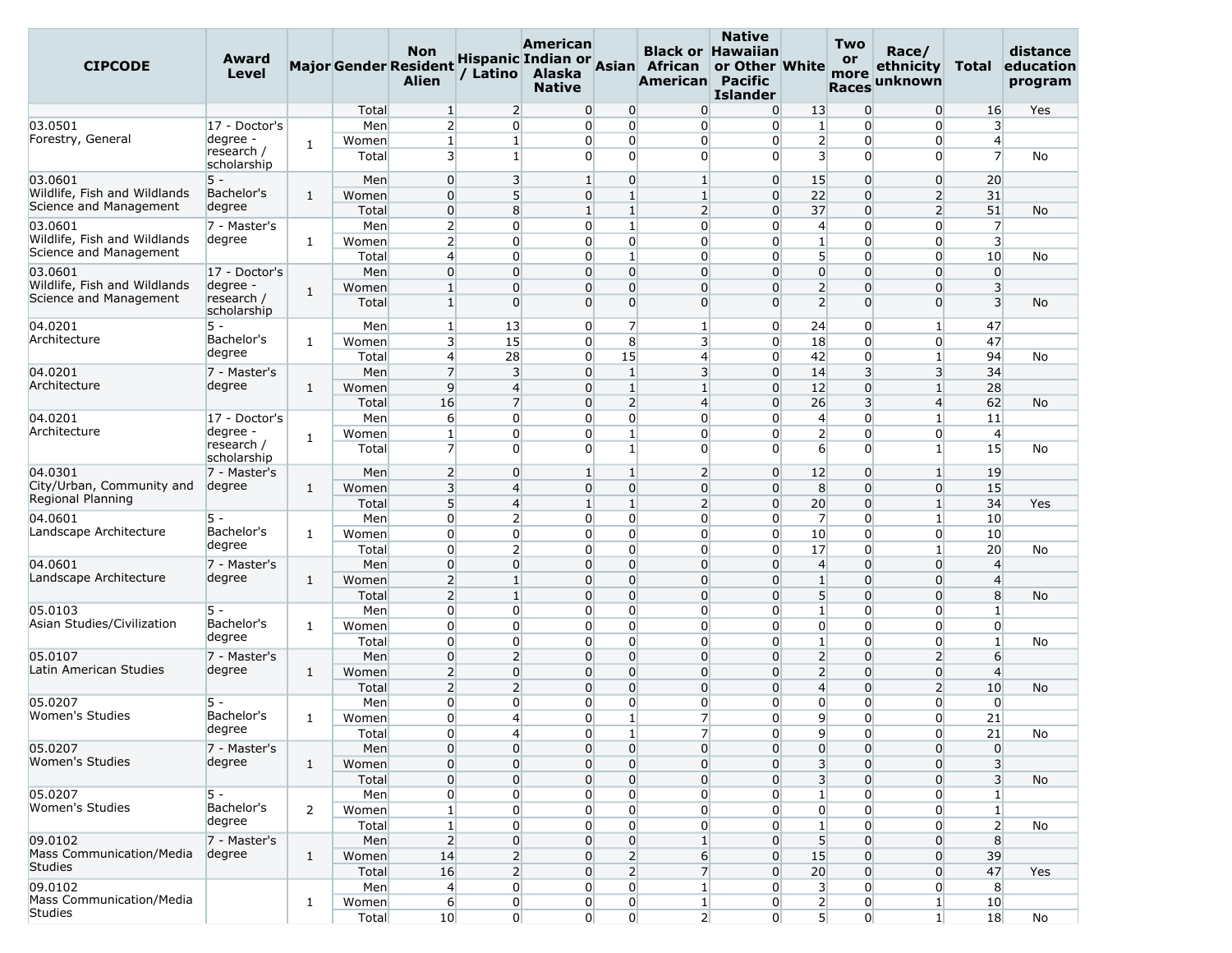| <b>CIPCODE</b>                                                        | Award<br>Level                                         |              |                                | <b>Non</b><br><b>Major Gender Resident</b><br><b>Alien</b>   | / Latino                                                             | American<br>Alaska<br><b>Native</b>                |                                                                  | Hispanic Indian or Asian African<br>American Pacific                 | <b>Native</b><br><b>Black or Hawaiian</b><br>or Other White<br><b>Islander</b> |                                                             | Two<br><b>or</b><br>more<br><b>Races</b>                             | Race/<br>ethnicity<br>unknown                                      | Total                                                   | distance<br>education<br>program |
|-----------------------------------------------------------------------|--------------------------------------------------------|--------------|--------------------------------|--------------------------------------------------------------|----------------------------------------------------------------------|----------------------------------------------------|------------------------------------------------------------------|----------------------------------------------------------------------|--------------------------------------------------------------------------------|-------------------------------------------------------------|----------------------------------------------------------------------|--------------------------------------------------------------------|---------------------------------------------------------|----------------------------------|
|                                                                       | 17 - Doctor's<br>degree -<br>research /<br>scholarship |              |                                |                                                              |                                                                      |                                                    |                                                                  |                                                                      |                                                                                |                                                             |                                                                      |                                                                    |                                                         |                                  |
| 09.0401<br>Journalism                                                 | $5 -$<br>Bachelor's<br>degree                          | 1            | Men<br>Women<br>Total          | 0<br>$\mathbf{1}$<br>$\mathbf{1}$                            | $\overline{7}$<br>21<br>28                                           | $\overline{0}$<br>$\overline{0}$<br>$\overline{0}$ | 3<br>5 <sup>1</sup><br>8                                         | $\overline{2}$<br>$\overline{9}$<br>11                               | $\overline{0}$<br>$\overline{0}$<br>$\overline{0}$                             | 23<br>74<br>97                                              | $\overline{0}$<br>$\overline{0}$<br>$\overline{0}$                   | $\overline{0}$<br>$\overline{\mathbf{3}}$<br>3                     | 35<br>113<br>148                                        | No                               |
| 09.0701<br>Radio and Television                                       | 5 -<br>Bachelor's<br>degree                            | 1            | Men<br>Women<br>Total          | 1 <sup>1</sup><br>$\mathbf{1}$<br>$\overline{2}$             | 13<br>27<br>40                                                       | $1 \vert$<br>$\mathbf{1}$<br>$\overline{2}$        | $\overline{0}$<br>$\overline{4}$<br>$\overline{4}$               | 11<br>17<br>28                                                       | $\mathbf{1}$<br>$\overline{0}$<br>$\mathbf{1}$                                 | 36<br>60<br>96                                              | $\overline{0}$<br>$\overline{\mathbf{3}}$<br>$\overline{\mathbf{3}}$ | 3<br>3<br>6                                                        | 66<br>116<br>182                                        | No                               |
| 09.0902<br>Public Relations/Image<br>Management                       | $5 -$<br>Bachelor's<br>degree                          | 1            | Men<br>Women<br>Total          | $\mathbf{1}$<br>$\overline{0}$<br>$\mathbf{1}$               | $\overline{2}$<br>27<br>29                                           | $\overline{0}$<br>$1\overline{ }$<br>$\mathbf{1}$  | $\overline{0}$<br>$\overline{4}$<br>$\overline{4}$               | $\overline{3}$<br>$\overline{9}$<br>12                               | $\mathbf{1}$<br>$\overline{0}$<br>$\mathbf{1}$                                 | 10<br>81<br>91                                              | $\overline{0}$<br>$\overline{4}$<br>$\overline{4}$                   | $\overline{2}$<br>$\overline{2}$<br>$\overline{4}$                 | 19<br>128<br>147                                        | No                               |
| 09.0903<br>Advertising                                                | $5 -$<br>Bachelor's<br>degree                          | 1            | Men<br>Women                   | 0<br>$\overline{0}$<br>0                                     | 8<br>20                                                              | $\overline{0}$<br>$\mathbf{1}$                     | $\mathbf{1}$<br>$\overline{\mathbf{3}}$<br>$\overline{4}$        | $\overline{\mathbf{3}}$<br>$6 \overline{}$<br>9                      | $\overline{0}$<br>$\overline{2}$<br>$\overline{2}$                             | 24<br>79                                                    | $\mathbf{1}$<br>$\overline{0}$                                       | $\overline{2}$<br>$\overline{\mathbf{3}}$<br>5 <sup>1</sup>        | 39<br>114                                               |                                  |
| 09.0903<br>Advertising                                                | 7 - Master's<br>degree                                 | 1            | Total<br>Men<br>Women          | 0<br>3                                                       | 28<br>$\overline{0}$<br>$\overline{0}$                               | $\mathbf{1}$<br>$\overline{0}$<br>0                | $\mathbf{1}$<br>$\mathbf{1}$                                     | $\overline{0}$<br>$\overline{0}$                                     | $\overline{0}$<br>$\Omega$                                                     | 103<br>$\mathbf{1}$<br>$\mathbf{1}$                         | 1<br>$\overline{0}$<br>$\mathbf{1}$<br>$\mathbf{1}$                  | $\overline{0}$<br>$\overline{0}$                                   | 153<br>$\overline{2}$<br>$6 \overline{}$                | No                               |
| 11.0101<br>Computer and Information<br>Sciences, General              | $5 -$<br>Bachelor's<br>degree                          | 1            | Total<br>Men<br>Women          | $\overline{3}$<br>0<br>$\overline{0}$<br>$\overline{0}$      | $\overline{0}$<br>$\overline{2}$<br>$\overline{0}$                   | 0<br>$\overline{0}$<br>$\overline{0}$              | $\overline{2}$<br>$\mathbf{1}$<br>$\overline{0}$<br>$\mathbf{1}$ | $\overline{0}$<br>$\overline{0}$<br>$\overline{0}$<br>$\overline{0}$ | $\overline{0}$<br>$\Omega$<br>$\Omega$<br>$\Omega$                             | $\overline{2}$<br>$\overline{\mathbf{3}}$<br>$\overline{0}$ | $\overline{0}$<br>$\overline{0}$<br>$\Omega$                         | $\Omega$<br>$\mathbf{1}$<br>$\overline{0}$                         | 8<br>$\overline{7}$<br>$\overline{0}$<br>$\overline{7}$ | No                               |
| 11.0101<br>Computer and Information<br>Sciences, General              | 7 - Master's<br>degree                                 | 1            | Total<br>Men<br>Women<br>Total | $\mathbf{1}$<br>$\overline{2}$<br>3                          | $\overline{2}$<br>$\overline{0}$<br>$\overline{0}$<br>$\overline{0}$ | $\overline{0}$<br>0<br>$\overline{0}$<br>0         | $\overline{0}$<br>$\overline{0}$<br>$\overline{0}$               | $\overline{0}$<br>$\overline{0}$<br>$\overline{0}$                   | $\Omega$<br>$\Omega$<br>$\Omega$                                               | 3<br>$\overline{2}$<br>$\overline{0}$<br>$\overline{2}$     | $\Omega$<br>$\overline{0}$<br>$\overline{0}$                         | $\mathbf{1}$<br>$\overline{0}$<br>$\overline{0}$<br>$\overline{0}$ | $\overline{3}$<br>$\overline{2}$<br>5 <sup>1</sup>      | No<br>No                         |
| 11.0101<br>Computer and Information<br>Sciences, General              | 5 -<br>Bachelor's<br>degree                            | 2            | Men<br>Women<br>Total          | $\overline{0}$<br>$\overline{0}$<br>$\overline{0}$           | $\overline{0}$<br>$\Omega$<br>$\overline{0}$                         | $\overline{0}$<br>$\overline{0}$<br>$\overline{0}$ | $\overline{0}$<br>$\overline{0}$<br>$\overline{0}$               | $\overline{0}$<br>$\overline{0}$<br>$\overline{0}$                   | $\overline{0}$<br>$\Omega$<br>$\overline{0}$                                   | $\mathbf{1}$<br>$\overline{0}$<br>$\mathbf{1}$              | $\overline{0}$<br>$\overline{0}$<br>$\overline{0}$                   | $\overline{0}$<br>$\Omega$<br>$\overline{0}$                       | $\mathbf{1}$<br>$\overline{0}$<br>$\mathbf{1}$          | No                               |
| 13.0301<br>Curriculum and Instruction                                 | 7 - Master's<br>degree                                 | 1            | Men<br>Women<br>Total          | $\mathbf{1}$<br>5<br>$6 \overline{}$                         | $\overline{2}$<br>9<br>11                                            | 0<br>0<br>0                                        | $\mathbf{1}$<br>$\mathbf{1}$<br>$\overline{2}$                   | $\mathbf{1}$<br>5<br>$6 \overline{}$                                 | $\mathbf{1}$<br>$\overline{0}$<br>$\mathbf{1}$                                 | $\overline{7}$<br>27<br>34                                  | $\overline{0}$<br>$\Omega$<br>$\overline{0}$                         | $\overline{0}$<br>$\overline{2}$<br>$\overline{2}$                 | 13<br>49<br>62                                          | Yes                              |
| 13.0301<br>Curriculum and Instruction                                 | 8 - Post-<br>Master's<br>certificates                  | 1            | Men<br>Women<br>Total          | $\mathbf{1}$<br>$\overline{0}$<br>$\mathbf{1}$               | $\mathbf{1}$<br>$\overline{2}$<br>3                                  | $\overline{0}$<br>$\overline{0}$<br>$\overline{0}$ | $\overline{0}$<br>0<br>$\overline{0}$                            | $\mathbf{1}$<br>$\mathbf{1}$<br>$\overline{2}$                       | $\Omega$<br>$\Omega$<br>$\Omega$                                               | 3<br>$6 \overline{6}$<br>9                                  | $\overline{0}$<br>$\Omega$<br>$\overline{0}$                         | $\overline{0}$<br>$\mathbf{1}$<br>$\mathbf{1}$                     | $6 \overline{}$<br>10<br>16                             | Yes                              |
| 13.0301<br>Curriculum and Instruction                                 | 19 - Doctor's<br>degree -<br>Other                     | 1            | Men<br>Women<br>Total          | $\mathbf 0$<br>5<br>5 <sup>1</sup>                           | $\overline{0}$<br>$\overline{0}$<br>$\overline{0}$                   | $\overline{0}$<br>0<br>0                           | $\overline{0}$<br>$\mathbf{1}$<br>$\mathbf{1}$                   | $\overline{0}$<br>$\mathbf{1}$<br>$\vert$ 1                          | $\overline{0}$<br>$\Omega$<br>$\overline{0}$                                   | $\overline{3}$<br>15<br>18                                  | $\overline{0}$<br>$\overline{0}$<br>$\Omega$                         | $\overline{0}$<br>$\Omega$<br>$\overline{0}$                       | $\overline{3}$<br>22<br>25                              | No                               |
| 13.0401<br>Educational Leadership and<br>Administration, General      | 7 - Master's<br>degree                                 | 1            | Men<br>Women<br>Total          | $\overline{0}$<br>0<br>$\overline{0}$                        | $\overline{0}$<br>$\mathbf{1}$<br>$\mathbf{1}$                       | $\overline{0}$<br>$\overline{0}$<br>$\overline{0}$ | $\mathbf{1}$<br>$\overline{0}$<br>$\mathbf{1}$                   | $\vert$ 1<br>$\mathbf{1}$<br>$\overline{2}$                          | $\Omega$<br>$\Omega$<br>0                                                      | $\mathbf{1}$<br>$\overline{2}$<br>3                         | $\overline{0}$<br>$\overline{0}$<br>$\overline{0}$                   | $\overline{0}$<br>$\Omega$<br>$\overline{0}$                       | 3<br>$\overline{4}$<br>$\overline{7}$                   | Yes                              |
| 13.0401<br>Educational Leadership and<br>Administration, General      | $8 - Post-$<br>Master's<br>certificates                | 1            | Men<br>Women<br>Total          | $\overline{0}$<br>$\mathbf{0}$<br>$\overline{0}$             | $\Omega$<br>$\mathbf{1}$<br>$\mathbf{1}$                             | $\overline{0}$<br>$\mathbf{0}$<br>$\overline{0}$   | $\Omega$<br>$\mathbf{0}$<br>$\overline{0}$                       | $\overline{0}$<br>$\mathbf{1}$<br>$\vert$ 1                          | $\Omega$<br>0<br>$\overline{0}$                                                | $\overline{0}$<br>$\mathbf{1}$<br>$1\overline{ }$           | $\Omega$<br>$\overline{0}$<br>$\overline{0}$                         | $\Omega$<br>0<br>$\overline{0}$                                    | $\overline{0}$<br>3<br>3 <sup>l</sup>                   | No                               |
| 13.0401<br>Educational Leadership and<br>Administration, General      | 17 - Doctor's<br>degree -<br>research /<br>scholarship | 1            | Men<br>Women<br>Total          | $\overline{0}$<br>$\overline{0}$<br>$\overline{0}$           | $\overline{0}$<br>$\overline{0}$<br>$\overline{0}$                   | $\overline{0}$<br>$\overline{0}$<br>$\overline{0}$ | $\overline{0}$<br>$\mathbf{1}$<br>$1\vert$                       | $\overline{0}$<br>$\overline{0}$<br>$\overline{0}$                   | $\overline{0}$<br>$\overline{0}$<br>$\Omega$                                   | $\overline{\mathbf{3}}$<br>$6 \overline{6}$<br>9            | $\overline{0}$<br>$\overline{0}$<br>$\overline{0}$                   | $\overline{0}$<br>$\overline{0}$<br>$\overline{0}$                 | 3<br>$\overline{7}$<br>10                               | No                               |
| 13.0406<br>Higher Education/Higher<br><b>Education Administration</b> | 17 - Doctor's<br>degree -<br>research /                | $\mathbf{1}$ | Men<br>Women<br>Total          | $1\overline{ }$<br>$\overline{2}$<br>$\overline{\mathbf{3}}$ | $\overline{0}$<br>$\mathbf{1}$<br>$\mathbf{1}$                       | $\overline{0}$<br>$\overline{0}$<br>$\overline{0}$ | $\overline{0}$<br>$\overline{0}$<br>$\overline{0}$               | $\overline{0}$<br>$\overline{2}$<br>$\overline{2}$                   | $\overline{0}$<br>$\overline{0}$<br>$\overline{0}$                             | 6<br>$6 \overline{6}$<br>12                                 | $\overline{0}$<br>$\overline{0}$<br>$\overline{0}$                   | $\overline{0}$<br>$\overline{0}$<br>$\overline{0}$                 | $\overline{7}$<br>11<br>18                              | No                               |
| 13.0603<br>Educational Statistics and<br>Research Methods             | scholarship<br>7 - Master's<br>degree                  | 1            | Men<br>Women<br>Total          | $\mathbf{1}$<br>$1\vert$<br>$\overline{2}$                   | $\overline{0}$<br>$\overline{0}$<br>$\overline{0}$                   | $\overline{0}$<br>$\overline{0}$<br>$\overline{0}$ | $\overline{0}$<br>$\overline{0}$<br>$\overline{0}$               | $\overline{0}$<br>$\overline{0}$<br>$\overline{0}$                   | $\overline{0}$<br>$\overline{0}$<br>$\overline{0}$                             | $\mathbf{1}$<br>$\overline{0}$<br>$1\overline{ }$           | $\overline{0}$<br>$\overline{0}$<br>$\overline{0}$                   | $\overline{0}$<br>$\overline{0}$<br>$\overline{0}$                 | $\overline{2}$<br>$\mathbf{1}$<br>3 <sup>1</sup>        | No                               |
| 13.1001                                                               |                                                        | $\mathbf{1}$ | Men                            | $\overline{0}$                                               | $\overline{0}$                                                       | $\overline{0}$                                     | $\overline{0}$                                                   | $\overline{0}$                                                       | $\overline{0}$                                                                 | $\overline{0}$                                              | $\overline{0}$                                                       | $\overline{0}$                                                     | $\overline{0}$                                          |                                  |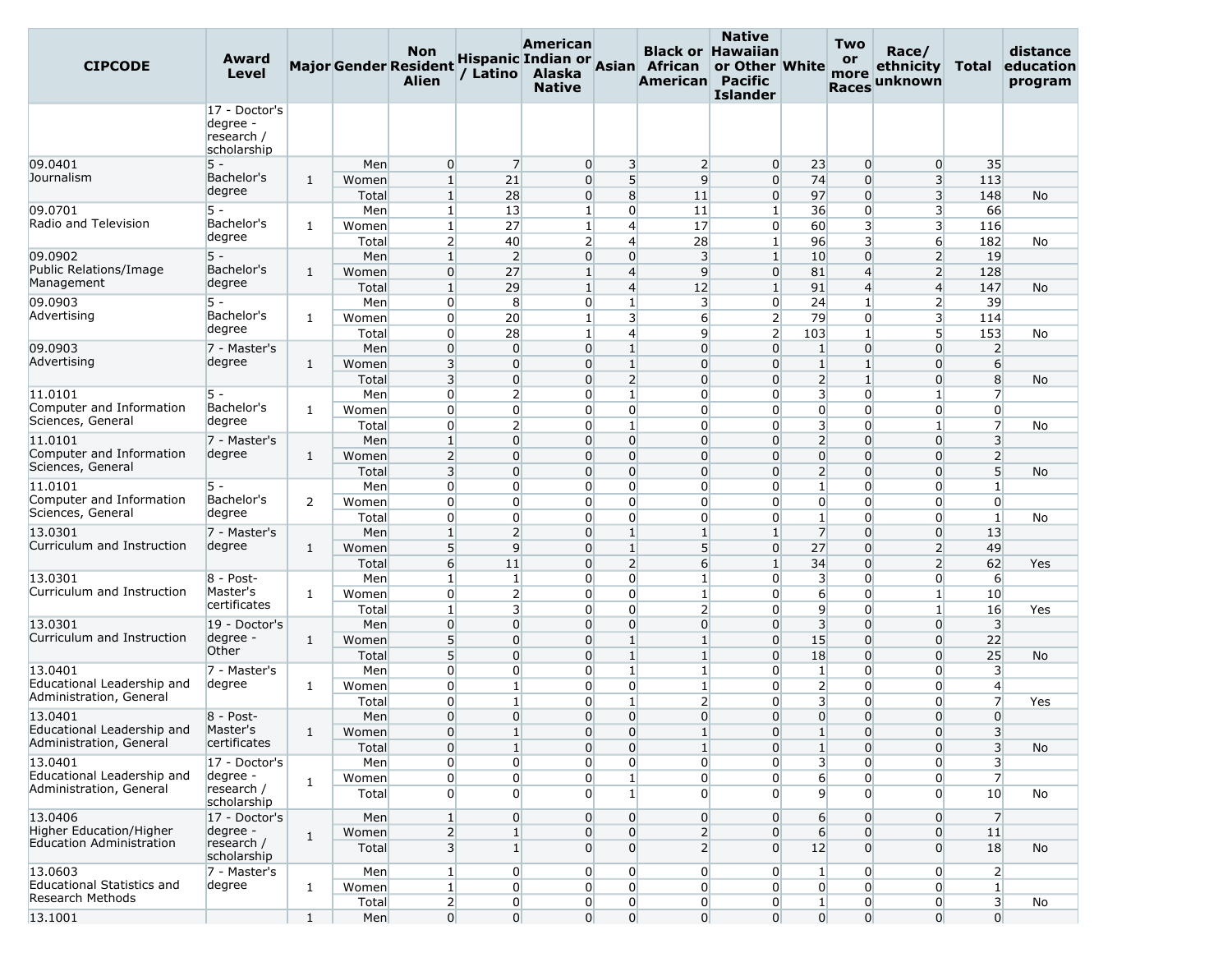| <b>CIPCODE</b>                                                    | Award<br>Level                        |              |                | Non<br><b>Major Gender Resident</b><br><b>Alien</b> | / Latino                         | American<br>Alaska<br><b>Native</b> |                                                         | Hispanic Indian or Asian African<br>American Pacific | <b>Native</b><br><b>Black or Hawaiian</b><br>or Other White<br><b>Islander</b> |                                  | Two<br>or<br>more<br><b>Races</b> | Race/<br>ethnicity<br>unknown   | Total                            | distance<br>education<br>program |
|-------------------------------------------------------------------|---------------------------------------|--------------|----------------|-----------------------------------------------------|----------------------------------|-------------------------------------|---------------------------------------------------------|------------------------------------------------------|--------------------------------------------------------------------------------|----------------------------------|-----------------------------------|---------------------------------|----------------------------------|----------------------------------|
| Special Education and                                             | 5 -                                   |              | Women          | $\overline{0}$                                      | 3                                |                                     | 0<br>$\overline{4}$                                     | $\overline{0}$                                       | $\overline{0}$                                                                 | 18                               | $\overline{0}$                    | $\overline{0}$                  | 25                               |                                  |
| Teaching, General                                                 | Bachelor's<br>degree                  |              | Total          | $\overline{0}$                                      | 3                                |                                     | $\overline{4}$<br>0                                     | $\overline{0}$                                       | $\Omega$                                                                       | 18                               | $\Omega$                          | $\Omega$                        | 25                               | <b>No</b>                        |
| 13.1001                                                           | 7 - Master's                          |              | Men            | $\overline{0}$                                      | $\overline{0}$                   |                                     | 0<br>$\overline{0}$                                     | $\overline{0}$                                       | $\overline{0}$                                                                 | $\overline{2}$                   | $\overline{0}$                    | $\overline{0}$                  | $\overline{2}$                   |                                  |
| Special Education and                                             | degree                                | 1            | Women          | $\overline{0}$                                      | $\overline{4}$                   |                                     | $\overline{0}$<br>$\overline{0}$                        | $\mathbf{1}$                                         | 1 <sup>1</sup>                                                                 | 30                               | $\overline{0}$                    | $\overline{0}$                  | 36                               |                                  |
| Teaching, General                                                 |                                       |              | Total          | $\overline{0}$                                      | $\overline{4}$                   |                                     | $\overline{0}$<br>0                                     | $\mathbf{1}$                                         | 1 <sup>1</sup>                                                                 | 32                               | $\overline{0}$                    | 0                               | 38                               | No                               |
| 13.1001                                                           | 8 - Post-                             |              | Men            | $\overline{0}$                                      | $\overline{0}$                   |                                     | $\overline{0}$<br>0                                     | $\overline{0}$                                       | $\overline{0}$                                                                 | $\overline{0}$                   | $\overline{0}$                    | $\overline{0}$                  | $\overline{0}$                   |                                  |
| Special Education and<br>Teaching, General                        | Master's<br>certificates              | 1            | Women          | $\overline{0}$                                      | $\Omega$                         | $\mathbf{1}$                        | $\overline{0}$                                          | $\overline{0}$                                       | $\overline{0}$                                                                 | $\mathbf{1}$                     | $\overline{0}$                    | $\overline{0}$                  | $\overline{2}$                   |                                  |
| 13.1001                                                           |                                       |              | Total          | $\overline{0}$                                      | $\Omega$<br>$\overline{0}$       |                                     | $\overline{0}$<br>$\mathbf{1}$<br>0<br>$\overline{0}$   | $\overline{0}$<br>$\overline{0}$                     | $\Omega$                                                                       | $\mathbf{1}$                     | $\overline{0}$<br>$\overline{0}$  | $\overline{0}$<br>0             | $\overline{2}$<br>$\overline{0}$ | No                               |
| Special Education and                                             | 17 - Doctor's<br>degree -             |              | Men<br>Women   | $\overline{0}$<br>$\overline{0}$                    | $\Omega$                         |                                     | $\overline{0}$<br>0                                     | $\overline{0}$                                       | $\overline{0}$<br>$\Omega$                                                     | $\overline{0}$<br>3              | $\overline{0}$                    | 1                               | $\overline{4}$                   |                                  |
| Teaching, General                                                 | research /<br>scholarship             | 1            | Total          | $\overline{0}$                                      | $\Omega$                         |                                     | $\Omega$<br>$\overline{0}$                              | $\overline{0}$                                       | $\Omega$                                                                       | $\overline{3}$                   | $\overline{0}$                    | 1                               | $\overline{4}$                   | No                               |
| 13.1101                                                           | 7 - Master's                          |              | Men            | $\overline{0}$                                      | $\overline{0}$                   |                                     | $\overline{0}$<br>$\overline{0}$                        | $\overline{0}$                                       | $\overline{0}$                                                                 | $\mathbf{1}$                     | $\overline{0}$                    | $\overline{0}$                  | $\mathbf{1}$                     |                                  |
| Counselor Education/School                                        | degree                                | $\mathbf{1}$ | Women          | $\overline{0}$                                      | $\overline{2}$                   |                                     | 0<br>$\mathbf{1}$                                       | $\overline{\mathbf{3}}$                              | $\overline{0}$                                                                 | $\overline{7}$                   | $\overline{0}$                    | $\Omega$                        | 13                               |                                  |
| Counseling and Guidance<br>Services                               |                                       |              | Total          | $\overline{0}$                                      | $\overline{2}$                   |                                     | $\mathbf{1}$<br>$\Omega$                                | $\overline{\mathbf{3}}$                              | $\Omega$                                                                       | 8                                | $\Omega$                          | $\Omega$                        | 14                               | No                               |
| 13.1101                                                           | $8 - Post -$                          |              | Men            | $\overline{0}$                                      | $\overline{0}$                   |                                     | 0<br>$\overline{0}$                                     | $\overline{0}$                                       | $\overline{0}$                                                                 | 1                                | $\overline{0}$                    | $\overline{0}$                  | $\mathbf{1}$                     |                                  |
| Counselor Education/School                                        | Master's<br>certificates              | 1            | Women          | $\overline{0}$                                      | $\overline{2}$                   |                                     | $\mathbf{1}$<br>0                                       | $\overline{\mathbf{3}}$                              | $\overline{0}$                                                                 | $\overline{7}$                   | $\overline{0}$                    | 0                               | 13                               |                                  |
| Counseling and Guidance<br>Services                               |                                       |              | Total          | $\overline{0}$                                      | $\overline{2}$                   |                                     | $\overline{0}$<br>$1\overline{ }$                       | 3                                                    | $\overline{0}$                                                                 | 8                                | $\overline{0}$                    | $\Omega$                        | 14                               | No                               |
| 13.1101                                                           | 17 - Doctor's                         |              | Men            | $\overline{0}$                                      | $\Omega$                         |                                     | $\overline{0}$<br>0                                     | $\overline{0}$                                       | $\overline{0}$                                                                 | $\overline{0}$                   | 0                                 | $\Omega$                        | $\overline{0}$                   |                                  |
| Counselor Education/School<br>Counseling and Guidance<br>Services | degree -<br>research /<br>scholarship | 1            | Women<br>Total | $\overline{0}$<br>$\overline{0}$                    | $\overline{0}$<br>$\Omega$       |                                     | $\overline{0}$<br>0<br>$\overline{0}$<br>0              | $\overline{0}$<br>$\overline{0}$                     | $\Omega$<br>$\Omega$                                                           | $\overline{0}$<br>$\overline{0}$ | 0<br>$\overline{0}$               | $\mathbf{1}$<br>$1\vert$        | $\mathbf{1}$<br>$\mathbf{1}$     | No                               |
| 13.1102                                                           | 7 - Master's                          |              | Men            | $\overline{0}$                                      | $\overline{0}$                   |                                     | $\overline{0}$<br>0                                     | $\overline{0}$                                       | $\overline{0}$                                                                 | $\overline{\mathbf{3}}$          | $\overline{0}$                    | 0                               | $\overline{\mathbf{3}}$          |                                  |
| College Student Counseling                                        | degree                                | 1            | Women          | $\overline{0}$                                      | $\mathbf{1}$                     |                                     | $\overline{0}$<br>0                                     | $\overline{0}$                                       | $\overline{0}$                                                                 | 6                                | $\mathbf{1}$                      | $\overline{0}$                  | 8                                |                                  |
| and Personnel Services                                            |                                       |              | Total          | $\overline{0}$                                      | 1                                |                                     | $\overline{0}$<br>0                                     | $\overline{0}$                                       | $\overline{0}$                                                                 | 9                                | $\mathbf{1}$                      | 0                               | 11                               | No                               |
| 13.1202                                                           | $5 -$                                 |              | Men            | $\overline{0}$                                      | $\mathbf{1}$                     |                                     | $\overline{0}$<br>0                                     | $\overline{0}$                                       | $\Omega$                                                                       | $\mathbf{1}$                     | $\overline{0}$                    | $\overline{0}$                  | $\overline{2}$                   |                                  |
| Elementary Education and                                          | Bachelor's                            | $\mathbf{1}$ | Women          | $\overline{0}$                                      | $\overline{7}$                   |                                     | $\mathbf{1}$<br>0                                       | $6 \overline{}$                                      | $\mathbf{1}$                                                                   | 96                               | $\overline{0}$                    | $\overline{2}$                  | 113                              |                                  |
| Teaching                                                          | degree                                |              | Total          | $\overline{0}$                                      | 8                                |                                     | 0<br>$\mathbf{1}$                                       | $6 \overline{6}$                                     | $\mathbf{1}$                                                                   | 97                               | $\Omega$                          | $\overline{2}$                  | 115                              | No                               |
| 13.1202                                                           | 7 - Master's                          |              | Men            | $\overline{0}$                                      | $\Omega$                         |                                     | $\mathbf{1}$<br>0                                       | $\overline{2}$                                       | $\overline{0}$                                                                 | 3                                | $\overline{0}$                    | $\overline{0}$                  | 6                                |                                  |
| Elementary Education and                                          | degree                                | 1            | Women          | $\overline{0}$                                      | 21                               |                                     | $\overline{4}$<br>$\overline{0}$                        | 5 <sup>1</sup>                                       | $\overline{0}$                                                                 | 78                               | 2                                 | $\overline{2}$                  | 112                              |                                  |
| Teaching                                                          |                                       |              | Total          | $\overline{0}$                                      | 21                               |                                     | $5\overline{)}$<br>0                                    | $\overline{7}$                                       | $\overline{0}$                                                                 | 81                               | $\mathbf{2}$                      | $\overline{2}$                  | 118                              | No                               |
| 13.1210<br>Early Childhood Education                              | 7 - Master's                          |              | Men            | $\overline{0}$                                      | $\overline{0}$                   |                                     | $\overline{0}$<br>$\overline{0}$                        | $\overline{0}$                                       | $\overline{0}$                                                                 | $\overline{0}$                   | $\overline{0}$                    | $\overline{0}$                  | $\overline{0}$                   |                                  |
| and Teaching                                                      | degree                                | $\mathbf{1}$ | Women          | $\overline{0}$                                      | $\overline{7}$                   |                                     | $\overline{0}$<br>0                                     | $\overline{2}$                                       | $\overline{0}$                                                                 | 17                               | $\overline{0}$                    | $1\overline{ }$                 | 27                               |                                  |
|                                                                   | $5 -$                                 |              | Total          | $\overline{0}$<br>$\overline{0}$                    | $\overline{7}$<br>$\overline{2}$ |                                     | $\overline{0}$<br>0<br>0<br>$\overline{0}$              | $\overline{2}$<br>$1\overline{ }$                    | $\Omega$<br>$\overline{0}$                                                     | 17<br>15                         | $\overline{0}$<br>$\overline{0}$  | $1\overline{ }$<br>$\mathbf{1}$ | 27<br>19                         | No                               |
| 13.1301<br>Agricultural Teacher                                   | Bachelor's                            | 1            | Men<br>Women   | $\overline{0}$                                      | $\overline{4}$                   |                                     | $\overline{2}$<br>$\overline{0}$                        | $\overline{0}$                                       | $\mathbf{1}$                                                                   | 44                               | $\mathbf{2}$                      | $\overline{0}$                  | 53                               |                                  |
| Education                                                         | degree                                |              | Total          | $\overline{0}$                                      | 6                                |                                     | $\overline{0}$<br>$\overline{2}$                        | $\mathbf{1}$                                         | $1\overline{ }$                                                                | 59                               | 2                                 | $1\vert$                        | 72                               | No                               |
| 13.1301                                                           | 7 - Master's                          |              | Men            | $\overline{0}$                                      | $\Omega$                         |                                     | $\overline{0}$<br>$\Omega$                              | $\overline{0}$                                       | $\Omega$                                                                       | $\overline{\mathbf{3}}$          | $\overline{0}$                    | $\Omega$                        | $\overline{\mathbf{3}}$          |                                  |
| Agricultural Teacher                                              | degree                                | 1            | Women          | $\overline{0}$                                      | 3                                |                                     | $\overline{0}$<br>0                                     | $\overline{0}$                                       | $\overline{0}$                                                                 | 8                                | $\mathbf{1}$                      | $\overline{0}$                  | 12                               |                                  |
| Education                                                         |                                       |              | Total          | $\overline{0}$                                      | $\overline{\mathbf{3}}$          |                                     | $\Omega$<br>$\Omega$                                    | $\Omega$                                             | $\Omega$                                                                       | 11                               | $1\overline{ }$                   | $\Omega$                        | 15                               | Yes                              |
| 13.1301                                                           | 17 - Doctor's                         |              | Men            | $\overline{0}$                                      | $\overline{0}$                   |                                     | 0                                                       | $\overline{0}$<br>$\overline{0}$                     | $\overline{0}$                                                                 | $1\vert$                         | $\overline{0}$                    | $\overline{0}$                  | $1\vert$                         |                                  |
| Agricultural Teacher                                              | degree -                              | $\mathbf{1}$ | Women          | $\overline{0}$                                      | $\Omega$                         |                                     | $\overline{0}$<br>$\overline{0}$                        | $\overline{0}$                                       | $\overline{0}$                                                                 | $1\overline{ }$                  | $\overline{0}$                    | $\overline{0}$                  | $1\overline{ }$                  |                                  |
| Education                                                         | research /<br>scholarship             |              | Total          | $\overline{0}$                                      | $\Omega$                         |                                     | $\overline{0}$                                          | $\overline{0}$<br>$\overline{0}$                     | $\Omega$                                                                       | 2                                | $\overline{0}$                    | $\Omega$                        | 2                                | No                               |
| 13.1302                                                           | $5 -$                                 |              | Men            | $\overline{0}$                                      | $\overline{0}$                   |                                     | $\overline{0}$<br>$\overline{0}$                        | $\overline{0}$                                       | $\overline{0}$                                                                 | $\overline{0}$                   | $\overline{0}$                    | $\overline{0}$                  | $\overline{0}$                   |                                  |
| Art Teacher Education                                             | Bachelor's<br>degree                  | $\mathbf{1}$ | Women          | $\overline{0}$                                      | $1\overline{ }$                  |                                     | $\overline{0}$<br>$\mathbf{1}$                          | $\mathbf{1}$                                         | $\overline{0}$                                                                 | $\overline{3}$                   | $\overline{0}$                    | $\overline{0}$                  | $6 \overline{6}$                 |                                  |
|                                                                   |                                       |              | Total          | $\overline{0}$                                      | $1\vert$                         |                                     | $\overline{0}$<br>$1\overline{ }$                       | $\mathbf{1}$                                         | $\overline{0}$                                                                 | $\overline{\mathbf{3}}$          | $\overline{0}$                    | $\overline{0}$                  | 6                                | <b>No</b>                        |
| 13.1302<br>Art Teacher Education                                  | 7 - Master's<br>degree                |              | Men            | $\overline{0}$                                      | $\overline{0}$                   |                                     | $\mathbf 0$<br>0                                        | $\overline{0}$                                       | $\overline{0}$                                                                 | $\mathbf{1}$                     | $\overline{0}$                    | $\overline{0}$                  | $\mathbf{1}$                     |                                  |
|                                                                   |                                       | $\mathbf{1}$ | Women          | $\overline{0}$                                      | $\overline{0}$                   |                                     | 0<br>$\overline{0}$                                     | $\overline{0}$                                       | $\overline{0}$                                                                 | 12                               | $1\overline{ }$                   | $\overline{0}$                  | 13                               |                                  |
| 13.1305                                                           | 7 - Master's                          |              | Total<br>Men   | $\overline{0}$<br>$\overline{0}$                    | $\overline{0}$<br>$\overline{0}$ |                                     | $\overline{0}$<br>0<br>$\overline{0}$<br>$\overline{0}$ | $\overline{0}$                                       | $\overline{0}$<br>$\overline{0}$                                               | 13<br>$\overline{4}$             | $1\overline{ }$<br>$\mathbf{1}$   | $\overline{0}$<br>$1\vert$      | 14<br>6                          | No                               |
| English/Language Arts                                             | degree                                | $\mathbf{1}$ | Women          | $\boldsymbol{0}$                                    | $\overline{0}$                   |                                     | $\overline{0}$<br>$\overline{0}$                        | $\overline{0}$<br>2                                  | $\overline{0}$                                                                 | 8                                | $\overline{0}$                    | $\overline{2}$                  | 12                               |                                  |
| <b>Teacher Education</b>                                          |                                       |              | Total          | $\overline{0}$                                      | $\overline{0}$                   |                                     | $\overline{0}$                                          | 0 <br>2                                              | $\overline{0}$                                                                 | 12                               | $1\vert$                          | 3 <sup>1</sup>                  | 18                               | No                               |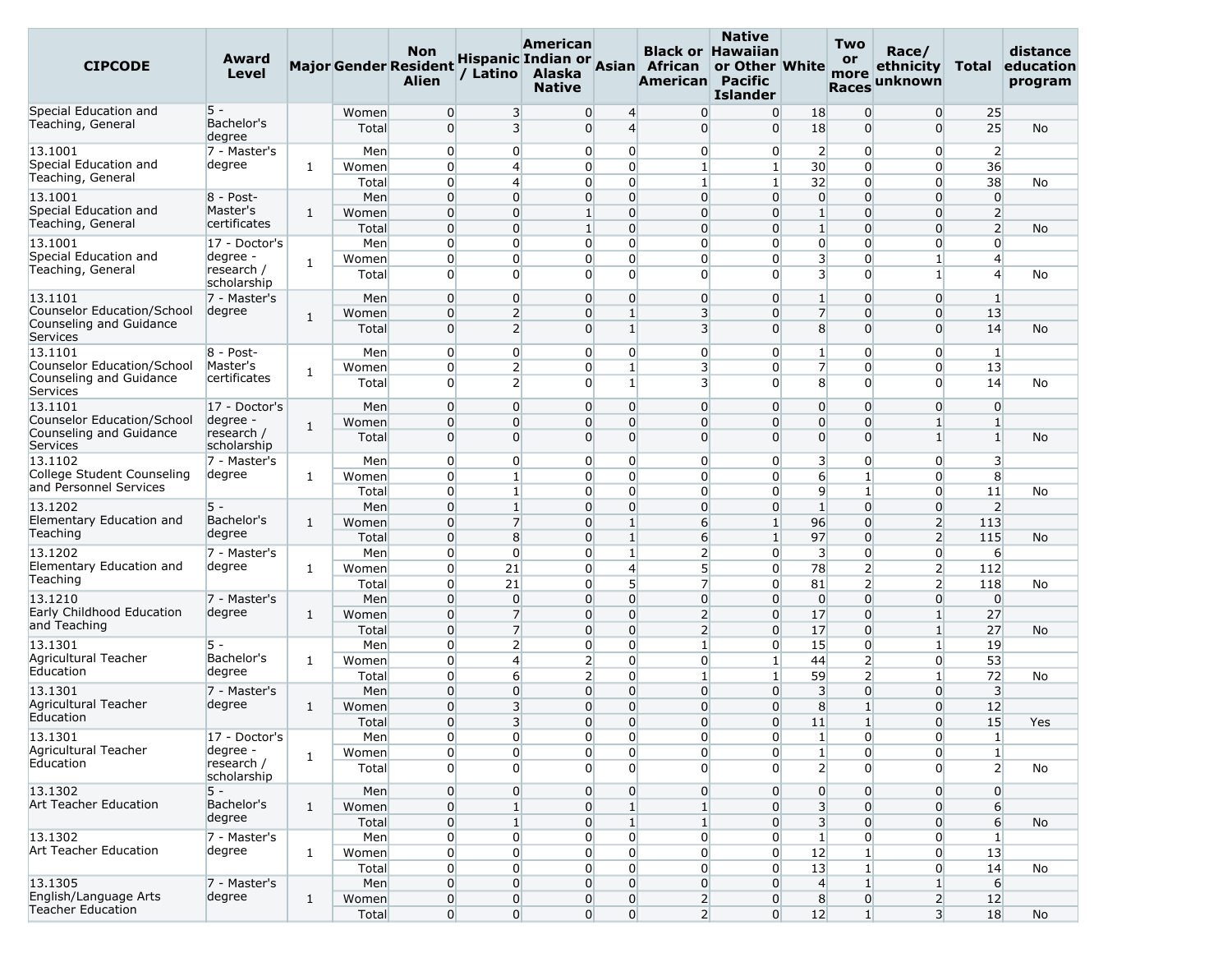| <b>CIPCODE</b>                                               | Award<br>Level            |              |                | <b>Non</b><br><b>Major Gender Resident</b><br><b>Alien</b> | / Latino                       | American<br>Alaska<br><b>Native</b> |                                 | Hispanic Indian or Asian African<br>American Pacific | <b>Native</b><br><b>Black or Hawaiian</b><br>or Other White<br><b>Islander</b> |                                  | <b>Two</b><br><b>or</b><br>more<br><b>Races</b> | Race/<br>ethnicity<br>unknown           | Total                   | distance<br>education<br>program |
|--------------------------------------------------------------|---------------------------|--------------|----------------|------------------------------------------------------------|--------------------------------|-------------------------------------|---------------------------------|------------------------------------------------------|--------------------------------------------------------------------------------|----------------------------------|-------------------------------------------------|-----------------------------------------|-------------------------|----------------------------------|
| 13.1311                                                      | 7 - Master's              | $\mathbf{1}$ | Men            | $\overline{0}$                                             | $\overline{0}$                 | 0                                   | $\overline{0}$                  | $\Omega$                                             | $\overline{0}$                                                                 | $\overline{2}$                   | $\overline{0}$                                  | $\overline{0}$                          | $\overline{2}$          |                                  |
| <b>Mathematics Teacher</b>                                   | degree                    |              | Women          | $\overline{0}$                                             | $\Omega$                       | 0                                   | $\overline{0}$                  | $\overline{0}$                                       | $\Omega$                                                                       | $\overline{0}$                   | $\overline{0}$                                  | $1\vert$                                | $\mathbf{1}$            |                                  |
| Education                                                    |                           |              | Total          | $\overline{0}$                                             | $\overline{0}$                 | $\overline{0}$                      | $\overline{0}$                  | $\overline{0}$                                       | $\overline{0}$                                                                 | $\overline{2}$                   | $\overline{0}$                                  | $\mathbf{1}$                            | $\overline{\mathbf{3}}$ | No                               |
| 13.1312                                                      | $5 -$                     |              | Men            | $\overline{0}$                                             | $\mathbf{1}$                   | $\overline{0}$                      | $\overline{0}$                  | $\overline{0}$                                       | $\Omega$                                                                       | 6                                | 0                                               | $\overline{0}$                          | $\overline{7}$          |                                  |
| <b>Music Teacher Education</b>                               | Bachelor's                | 1            | Women          | $\mathbf 0$                                                | $\overline{2}$                 | $\overline{0}$                      | $\overline{0}$                  | $\overline{0}$                                       | $\overline{0}$                                                                 | $\overline{4}$                   | $\overline{0}$                                  | $\overline{0}$                          | $6 \overline{6}$        |                                  |
|                                                              | degree                    |              | Total          | $\overline{0}$                                             | $\overline{\mathbf{3}}$        | $\overline{0}$                      | $\overline{0}$                  | $\overline{0}$                                       | $\overline{0}$                                                                 | 10                               | $\overline{0}$                                  | $\overline{0}$                          | 13                      | No                               |
| 13.1312                                                      | 7 - Master's              |              | Men            | $\overline{0}$                                             | $\overline{0}$                 | 0                                   | 0                               | $\overline{0}$                                       | $\Omega$                                                                       | $\overline{2}$                   | $\overline{0}$                                  | 0                                       | $\overline{2}$          |                                  |
| <b>Music Teacher Education</b>                               | degree                    | 1            | Women          | $\overline{0}$                                             | $\mathbf{1}$                   | 0                                   | $\overline{0}$                  | $\overline{0}$                                       | $\Omega$                                                                       | 3                                | $\overline{0}$                                  | $\overline{0}$                          | $\overline{4}$          |                                  |
|                                                              |                           |              | Total          | $\overline{0}$                                             | $\mathbf{1}$                   | 0                                   | $\overline{0}$                  | $\overline{0}$                                       | $\Omega$                                                                       | 5                                | $\overline{0}$                                  | $\overline{0}$                          | 6                       | Yes                              |
| 13.1312                                                      | 17 - Doctor's             |              | Men            | $\overline{0}$                                             | $\Omega$                       | $\overline{0}$                      | $\overline{0}$                  | $\overline{0}$                                       | $\Omega$                                                                       | $\mathbf{1}$                     | $\overline{0}$                                  | $\Omega$                                | $\mathbf{1}$            |                                  |
| <b>Music Teacher Education</b>                               | degree -                  | $\mathbf{1}$ | Women          | $\overline{0}$                                             | $\overline{0}$                 | $\overline{0}$                      | $\overline{0}$                  | $\overline{0}$                                       | $\Omega$                                                                       | $\mathbf{1}$                     | $\overline{0}$                                  | $\overline{0}$                          | $\mathbf{1}$            |                                  |
|                                                              | research /<br>scholarship |              | Total          | $\overline{0}$                                             | $\Omega$                       | $\overline{0}$                      | $\overline{0}$                  | $\overline{0}$                                       | $\Omega$                                                                       | $\overline{2}$                   | $\overline{0}$                                  | $\overline{0}$                          | $\overline{2}$          | No                               |
| 13.1315                                                      | 7 - Master's              |              | Men            | $\overline{0}$                                             | $\overline{0}$                 | 0                                   | 0                               | $\overline{0}$                                       | $\overline{0}$                                                                 | $\overline{0}$                   | $\overline{0}$                                  | $\overline{0}$                          | $\overline{0}$          |                                  |
| Reading Teacher Education                                    | degree                    | 1            | Women          | $\overline{0}$                                             | $\overline{0}$                 | $\overline{0}$                      | $\overline{0}$                  | $\mathbf{1}$                                         | $\overline{0}$                                                                 | 5 <sup>1</sup>                   | $\overline{0}$                                  | $\overline{0}$                          | 6                       |                                  |
|                                                              |                           |              | Total          | $\overline{0}$                                             | $\Omega$                       | 0                                   | 0                               | $\mathbf{1}$                                         | $\Omega$                                                                       | 5                                | $\overline{0}$                                  | 0                                       | 6                       | No                               |
| 13.1316                                                      | 7 - Master's              |              | Men            | $\overline{0}$                                             | $\overline{0}$                 | 0                                   | $\mathbf{1}$                    | $\overline{0}$                                       | $\Omega$                                                                       | $\overline{0}$                   | $\overline{0}$                                  | $\overline{0}$                          | $\mathbf{1}$            |                                  |
| Science Teacher                                              | degree                    | $\mathbf{1}$ | Women          | $\overline{0}$                                             | $\Omega$                       | $\overline{0}$                      | $\mathbf{1}$                    | $\overline{0}$                                       | $\Omega$                                                                       | $\overline{7}$                   | $\overline{0}$                                  | $1\vert$                                | $\overline{9}$          |                                  |
| <b>Education/General Science</b><br><b>Teacher Education</b> |                           |              | Total          | $\overline{0}$                                             | $\Omega$                       | $\overline{0}$                      | $\overline{2}$                  | $\overline{0}$                                       | $\Omega$                                                                       | $\overline{7}$                   | $\overline{0}$                                  | $1\overline{ }$                         | 10                      | No                               |
| 13.1318                                                      | 7 - Master's              |              | Men            | $\overline{0}$                                             | $\overline{0}$                 | 0                                   | 0                               | $\overline{0}$                                       | $\overline{0}$                                                                 | $\overline{4}$                   | $\overline{0}$                                  | 0                                       | $\overline{4}$          |                                  |
| Social Studies Teacher<br>Education                          | degree                    | 1            | Women          | $\overline{0}$                                             | $\mathbf{1}$                   | 0                                   | $\overline{0}$                  | $\overline{0}$                                       | $\Omega$                                                                       | 8                                | $\overline{0}$                                  | $\mathbf{1}$                            | 10                      |                                  |
|                                                              |                           |              | Total          | $\overline{0}$                                             | 1                              | 0                                   | $\overline{0}$                  | $\overline{0}$                                       | $\overline{0}$                                                                 | 12                               | $\overline{0}$                                  | $1\vert$                                | 14                      | No                               |
| 14.0201                                                      | $5 -$                     |              | Men            | $\mathbf{1}$                                               | 17                             | $\overline{0}$                      | $\overline{4}$                  | $\overline{0}$                                       | $\overline{0}$                                                                 | 45                               | $\overline{0}$                                  | $\overline{2}$                          | 69                      |                                  |
| Aerospace, Aeronautical and<br>Astronautical/Space           | Bachelor's<br>degree      | $\mathbf{1}$ | Women<br>Total | $\overline{0}$<br>$\mathbf{1}$                             | $\mathbf{1}$<br>18             | $\overline{0}$<br>$\overline{0}$    | $\mathbf{1}$<br>$5\overline{)}$ | $\mathbf{1}$<br>$\mathbf{1}$                         | $\Omega$<br>$\Omega$                                                           | 8<br>53                          | 0<br>$\overline{0}$                             | $\mathbf{1}$<br>$\overline{\mathbf{3}}$ | 12<br>81                | No                               |
| Engineering                                                  |                           |              |                |                                                            |                                |                                     |                                 |                                                      |                                                                                |                                  |                                                 |                                         |                         |                                  |
| 14.0201                                                      | 7 - Master's              |              | Men            | $\overline{4}$                                             | $\overline{2}$                 | $\overline{0}$                      | $\overline{2}$                  | $\overline{0}$                                       | $\overline{0}$                                                                 | $\overline{9}$                   | $\overline{0}$                                  | $\overline{0}$                          | 17                      |                                  |
| Aerospace, Aeronautical and<br>Astronautical/Space           | degree                    | $\mathbf{1}$ | Women          | $\overline{2}$                                             | $\mathbf{1}$                   | 0                                   | $\mathbf{1}$                    | $\overline{0}$                                       | $\Omega$                                                                       | $\overline{2}$                   | $\overline{0}$                                  | 0                                       | 6                       |                                  |
| Engineering                                                  |                           |              | Total          | $6 \overline{6}$                                           | 3                              | $\overline{0}$                      | 3                               | $\overline{0}$                                       | $\Omega$                                                                       | 11                               | $\overline{0}$                                  | $\Omega$                                | 23                      | Yes                              |
| 14.0201<br>Aerospace, Aeronautical and                       | 17 - Doctor's<br>degree - |              | Men            | $\overline{4}$                                             | $\mathbf{1}$                   | $\overline{0}$                      | 0<br>$\overline{0}$             | $\mathbf{1}$                                         | $\Omega$<br>$\Omega$                                                           | $\overline{\mathbf{3}}$          | $\overline{0}$                                  | $\overline{0}$                          | 9<br>$\overline{0}$     |                                  |
| Astronautical/Space<br>Engineering                           | research /<br>scholarship | 1            | Women<br>Total | $\mathbf 0$<br>$\overline{4}$                              | $\overline{0}$<br>$\mathbf{1}$ | $\overline{0}$<br>$\Omega$          | $\overline{0}$                  | $\overline{0}$<br>$\mathbf{1}$                       | $\Omega$                                                                       | $\overline{0}$<br>$\overline{3}$ | $\overline{0}$<br>$\overline{0}$                | $\overline{0}$<br>$\Omega$              | $\overline{9}$          | No                               |
| 14.0301                                                      | $5 -$                     |              | Men            | $\mathbf{1}$                                               | 4                              | 0                                   | 3                               | 3                                                    | $\overline{0}$                                                                 | 36                               | $\overline{0}$                                  | 2                                       | 49                      |                                  |
| Agricultural Engineering                                     | Bachelor's                | 1            | Women          | $\overline{0}$                                             | 4                              | $\mathbf{1}$                        | $\overline{4}$                  | $\overline{2}$                                       | $\Omega$                                                                       | $\overline{7}$                   | $\overline{0}$                                  | $\overline{0}$                          | 18                      |                                  |
|                                                              | degree                    |              | Total          | $\mathbf{1}$                                               | 8                              | $1\overline{ }$                     | $\overline{7}$                  | 5 <sup>1</sup>                                       | $\Omega$                                                                       | 43                               | $\overline{0}$                                  | $\overline{2}$                          | 67                      | No                               |
| 14.0301                                                      | 7 - Master's              |              | Men            | 3                                                          | $\Omega$                       | $\overline{0}$                      | $\overline{0}$                  | $\overline{0}$                                       | $\Omega$                                                                       | $\mathbf{1}$                     | $\Omega$                                        | $\overline{0}$                          | $\overline{4}$          |                                  |
| Agricultural Engineering                                     | degree                    | $\mathbf{1}$ | Women          | $\mathbf{1}$                                               | $\mathbf{1}$                   | $\overline{0}$                      | $\overline{0}$                  | $\overline{0}$                                       | 0                                                                              | $1\,$                            | $\overline{0}$                                  | $\overline{0}$                          | $\overline{\mathbf{3}}$ |                                  |
|                                                              |                           |              | Total          | $\overline{4}$                                             | $\mathbf{1}$                   | $\overline{0}$                      | $\overline{0}$                  | $\overline{0}$                                       | $\Omega$                                                                       | $\overline{2}$                   | $\overline{0}$                                  | $\overline{0}$                          | $\overline{7}$          | No                               |
| 14.0301                                                      | 17 - Doctor's             |              | Men            | 5 <sup>5</sup>                                             | $\overline{0}$                 | 0                                   | 0                               | $\overline{0}$                                       | $\overline{0}$                                                                 | $\mathbf{1}$                     | $\overline{0}$                                  | 0                                       | 6                       |                                  |
| Agricultural Engineering                                     | degree -                  |              | Women          | $\mathbf{1}$                                               | $\Omega$                       | $\overline{0}$                      | $\overline{0}$                  | $\overline{0}$                                       | $\overline{0}$                                                                 | $\overline{2}$                   | $\overline{0}$                                  | $\overline{0}$                          | 3                       |                                  |
|                                                              | research /<br>scholarship | $\mathbf{1}$ | Total          | $6 \overline{6}$                                           | $\Omega$                       | $\overline{0}$                      | $\overline{0}$                  | $\overline{0}$                                       | $\overline{0}$                                                                 | 3                                | $\overline{0}$                                  | $\overline{0}$                          | 9                       | No                               |
| 14.0501                                                      | 7 - Master's              |              | Men            | $\vert 4 \vert$                                            | $\mathbf{1}$                   | $\overline{0}$                      | $\overline{0}$                  | $\overline{0}$                                       | $\overline{0}$                                                                 | $6 \overline{}$                  | $\overline{0}$                                  | $\mathbf{1}$                            | 12                      |                                  |
| Bioengineering and                                           | degree                    | $\mathbf{1}$ | Women          | 3                                                          | $\mathbf{1}$                   | $\overline{0}$                      | $\overline{2}$                  | $\overline{0}$                                       | $\overline{0}$                                                                 | $\overline{3}$                   | $1\vert$                                        | $\overline{0}$                          | 10                      |                                  |
| <b>Biomedical Engineering</b>                                |                           |              | Total          | $\overline{7}$                                             | $\overline{2}$                 | $\overline{0}$                      | $\overline{2}$                  | $\overline{0}$                                       | $\overline{0}$                                                                 | $\overline{9}$                   | 1 <sup>1</sup>                                  | $1\overline{ }$                         | 22                      | <b>No</b>                        |
| 14.0501                                                      | 17 - Doctor's             |              | Men            | $\mathbf{1}$                                               | $\overline{0}$                 | 0                                   | $\mathbf{1}$                    | $\overline{0}$                                       | $\overline{0}$                                                                 | $6 \overline{}$                  | $\overline{0}$                                  | $\overline{0}$                          | 8                       |                                  |
| Bioengineering and                                           | degree -                  | $\mathbf{1}$ | Women          | $\mathbf{1}$                                               | $\overline{0}$                 | 0                                   | $\mathbf{0}$                    | $\overline{0}$                                       | $\overline{0}$                                                                 | $\mathbf{1}$                     | $\overline{0}$                                  | $\overline{0}$                          | $\overline{2}$          |                                  |
| <b>Biomedical Engineering</b>                                | research /<br>scholarship |              | Total          | $\overline{2}$                                             | $\Omega$                       | 0                                   | $\mathbf{1}$                    | $\overline{0}$                                       | $\Omega$                                                                       | $\overline{7}$                   | $\overline{0}$                                  | $\overline{0}$                          | 10                      | No                               |
| 14.0701                                                      | $5 -$                     |              | Men            | $1\overline{ }$                                            | 8                              | $\overline{0}$                      | 10                              | 3 <sup>l</sup>                                       | $\overline{0}$                                                                 | 33                               | $1\overline{ }$                                 | $\overline{\mathbf{3}}$                 | 59                      |                                  |
| Chemical Engineering                                         | Bachelor's                | $\mathbf{1}$ | Women          | $\overline{0}$                                             | $5\overline{)}$                | $\overline{0}$                      | $\overline{7}$                  | $1\overline{ }$                                      | $\overline{0}$                                                                 | 15                               | $\overline{0}$                                  | $\overline{0}$                          | 28                      |                                  |
|                                                              | degree                    |              | Total          | $\mathbf 1$                                                | 13                             | $\overline{0}$                      | 17                              | $\overline{4}$                                       | $\overline{0}$                                                                 | 48                               | 1 <sup>1</sup>                                  | $\overline{\mathbf{3}}$                 | 87                      | No                               |
| 14.0701<br>Chemical Engineering                              | 7 - Master's<br>degree    | $\mathbf{1}$ | Men            | 23                                                         | $\overline{0}$                 | $\overline{0}$                      | $1\vert$                        | $\overline{0}$                                       | $\overline{0}$                                                                 | $6 \overline{6}$                 | $\overline{0}$                                  | $\overline{0}$                          | 30                      |                                  |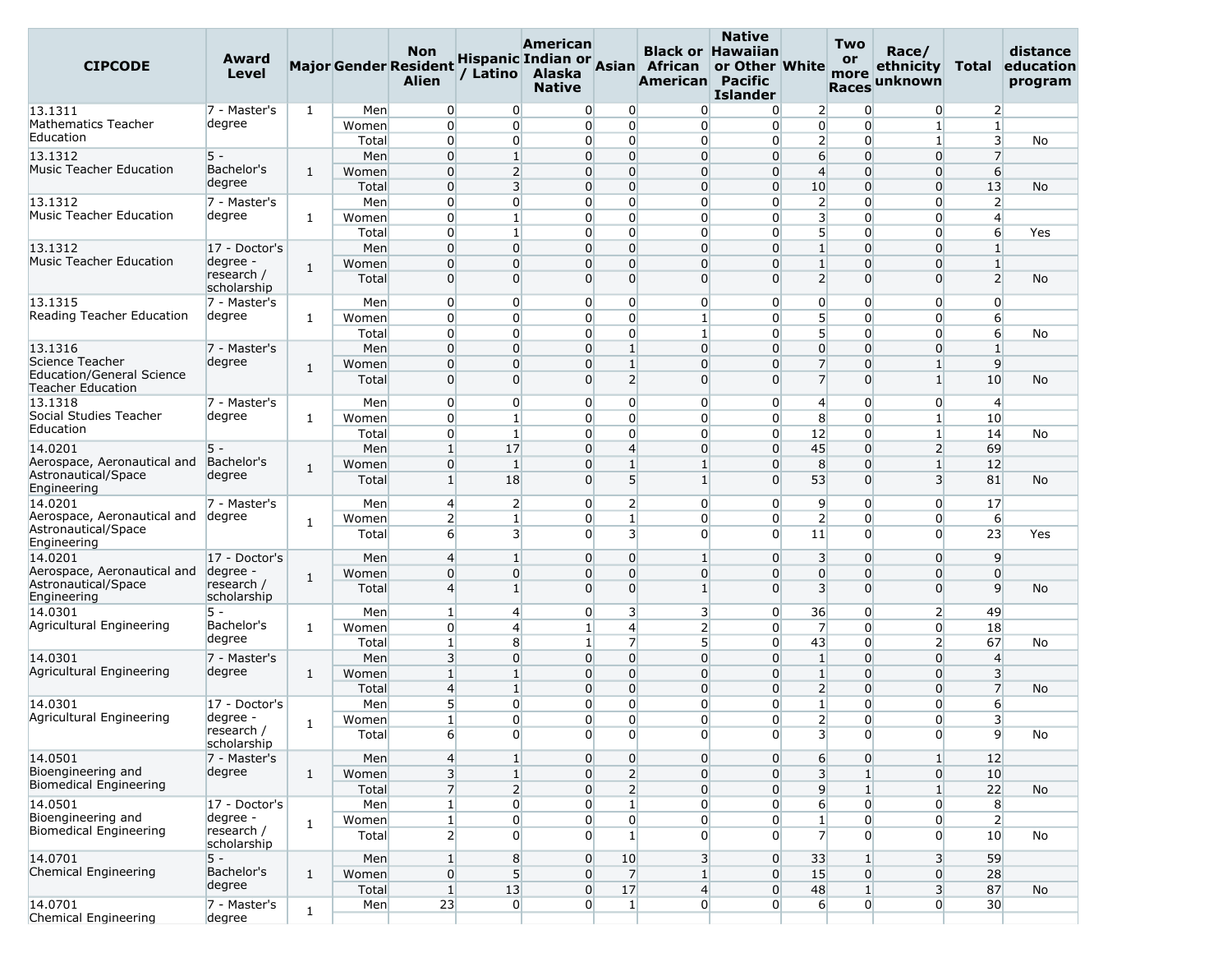| <b>CIPCODE</b>                         | Award<br><b>Level</b>     |              |       | Non<br><b>Major Gender Resident</b><br><b>Alien</b> | / Latino                | American<br>Alaska<br><b>Native</b> |                 | Hispanic Indian or Asian African<br>American Pacific | <b>Native</b><br><b>Black or Hawaiian</b><br>or Other White<br><b>Islander</b> |                         | Two<br>or<br>more<br><b>Races</b> | Race/<br>ethnicity<br>unknown | Total                   | distance<br>education<br>program |
|----------------------------------------|---------------------------|--------------|-------|-----------------------------------------------------|-------------------------|-------------------------------------|-----------------|------------------------------------------------------|--------------------------------------------------------------------------------|-------------------------|-----------------------------------|-------------------------------|-------------------------|----------------------------------|
|                                        |                           |              | Women | 15                                                  | $\mathbf{1}$            | 0                                   | $\overline{0}$  | $\Omega$                                             | $\overline{0}$                                                                 | 0                       | $\overline{0}$                    | $\overline{0}$                | 16                      |                                  |
|                                        |                           |              | Total | 38                                                  | 1                       | 0                                   | $\mathbf{1}$    | $\overline{0}$                                       | $\overline{0}$                                                                 | $6 \overline{6}$        | $\overline{0}$                    | $\overline{0}$                | 46                      | No                               |
| 14.0701                                | 17 - Doctor's             |              | Men   | $6 \overline{}$                                     | 1                       | $\overline{0}$                      | $\overline{0}$  | $\overline{0}$                                       | $\overline{0}$                                                                 | $\overline{2}$          | $\overline{0}$                    | $\overline{0}$                | 9                       |                                  |
| Chemical Engineering                   | degree -                  | 1            | Women | $\overline{0}$                                      | $\overline{0}$          | 0                                   | $\overline{0}$  | $\overline{0}$                                       | $\Omega$                                                                       | $\overline{0}$          | 0                                 | $\overline{0}$                | $\overline{0}$          |                                  |
|                                        | research /<br>scholarship |              | Total | $6 \overline{}$                                     | 1                       | 0                                   | $\overline{0}$  | $\overline{0}$                                       | $\Omega$                                                                       | $\overline{2}$          | $\overline{0}$                    | $\overline{0}$                | $\overline{9}$          | No                               |
| 14.0801                                | 5 -                       |              | Men   | $\overline{\mathbf{3}}$                             | 23                      | 0                                   | $6 \overline{}$ | $\overline{\mathbf{3}}$                              | $\overline{0}$                                                                 | 85                      | $1\vert$                          | $\overline{7}$                | 128                     |                                  |
| Civil Engineering, General             | Bachelor's                | 1            | Women | $\overline{0}$                                      | $\overline{4}$          | 0                                   | $\mathbf{1}$    | 3                                                    | $\overline{0}$                                                                 | 21                      | $\overline{0}$                    | $1\vert$                      | 30                      |                                  |
|                                        | degree                    |              | Total | $\overline{\mathbf{3}}$                             | 27                      | 0                                   | $\overline{7}$  | $6 \overline{6}$                                     | $\overline{0}$                                                                 | 106                     | $\mathbf{1}$                      | 8                             | 158                     | No                               |
| 14.0801                                | 7 - Master's              |              | Men   | 23                                                  | 9                       | $\mathbf{1}$                        | $\overline{2}$  | $\overline{2}$                                       | $\overline{0}$                                                                 | 41                      | $\overline{0}$                    | $\overline{2}$                | 80                      |                                  |
| Civil Engineering, General             | degree                    | 1            | Women | $\overline{4}$                                      | 1                       | 0                                   | $\overline{0}$  | $\overline{\mathbf{3}}$                              | $\Omega$                                                                       | 19                      | $\overline{0}$                    | $\overline{2}$                | 29                      |                                  |
|                                        |                           |              | Total | 27                                                  | 10                      | $\mathbf{1}$                        | $\overline{2}$  | 5 <sup>1</sup>                                       | $\overline{0}$                                                                 | 60                      | $\overline{0}$                    | $\overline{4}$                | 109                     | Yes                              |
| 14.0801                                | 17 - Doctor's             |              | Men   | 11                                                  | 1                       | 0                                   | $\overline{0}$  | $\overline{0}$                                       | $\Omega$                                                                       | $\overline{2}$          | $\overline{0}$                    | $\overline{0}$                | 14                      |                                  |
| Civil Engineering, General             | degree -                  | 1            | Women | $\mathbf{1}$                                        | 1                       | 0                                   | $\overline{0}$  | $\overline{0}$                                       | $\overline{0}$                                                                 | $\overline{0}$          | $\overline{0}$                    | $\overline{0}$                | $\overline{2}$          |                                  |
|                                        | research /<br>scholarship |              | Total | 12                                                  | $\overline{2}$          | $\overline{0}$                      | $\overline{0}$  | $\overline{0}$                                       | $\Omega$                                                                       | $\overline{2}$          | $\overline{0}$                    | $\Omega$                      | 16                      | No                               |
| 14.0901                                | $5 -$                     |              | Men   | $\overline{0}$                                      | 19                      | 0                                   | 13              | 5 <sup>1</sup>                                       | $\overline{0}$                                                                 | 70                      | $\mathbf{1}$                      | $\overline{2}$                | 110                     |                                  |
| Computer Engineering,                  | Bachelor's                | $\mathbf{1}$ | Women | $\mathbf{1}$                                        | 5                       | $\overline{0}$                      | $\overline{2}$  | $\mathbf{1}$                                         | $\overline{0}$                                                                 | $\overline{\mathbf{3}}$ | $\overline{0}$                    | $\vert$ 1                     | 13                      |                                  |
| General                                | degree                    |              | Total | $\mathbf{1}$                                        | 24                      | $\overline{0}$                      | 15              | $6 \overline{6}$                                     | $\overline{0}$                                                                 | 73                      | $1\vert$                          | $\overline{\mathbf{3}}$       | 123                     | No                               |
| 14.0901                                | 7 - Master's              |              | Men   | 161                                                 | 3                       | 0                                   | $\overline{2}$  | $\overline{0}$                                       | $\overline{0}$                                                                 | 12                      | $\overline{0}$                    | $\mathbf{1}$                  | 179                     |                                  |
| Computer Engineering,                  | degree                    | 1            | Women | 50                                                  | $\overline{0}$          | $\overline{0}$                      | $\overline{2}$  | $\overline{0}$                                       | $\overline{0}$                                                                 | $\mathbf{1}$            | $\overline{0}$                    | $1\overline{ }$               | 54                      |                                  |
| General                                |                           |              | Total | 211                                                 | $\overline{\mathbf{3}}$ | 0                                   | $\overline{4}$  | $\overline{0}$                                       | $\Omega$                                                                       | 13                      | $\overline{0}$                    | $\overline{2}$                | 233                     | Yes                              |
| 14.0901                                | 17 - Doctor's             |              | Men   | 16                                                  | $\overline{0}$          | 0                                   | $\overline{0}$  | $\overline{0}$                                       | $\Omega$                                                                       | 3                       | $\overline{0}$                    | $\overline{0}$                | 19                      |                                  |
| Computer Engineering,                  | degree -                  | $\mathbf{1}$ | Women | $6 \overline{}$                                     | $\overline{0}$          | $\overline{0}$                      | $\overline{0}$  | $\overline{0}$                                       | $\overline{0}$                                                                 | $\overline{0}$          | $\overline{0}$                    | $\mathbf{1}$                  | $\overline{7}$          |                                  |
| General                                | research /<br>scholarship |              | Total | 22                                                  | $\Omega$                | 0                                   | $\overline{0}$  | $\overline{0}$                                       | $\Omega$                                                                       | $\overline{\mathbf{3}}$ | $\overline{0}$                    | $1\vert$                      | 26                      | No                               |
| 14.1001                                | 5 -                       |              | Men   | $\overline{\mathbf{3}}$                             | 16                      | 0                                   | 12              | 6                                                    | $\mathbf{1}$                                                                   | 58                      | $\mathbf{1}$                      | 5 <sup>1</sup>                | 102                     |                                  |
| <b>Electrical and Electronics</b>      | Bachelor's                | $\mathbf{1}$ | Women | $\mathbf{1}$                                        | $\overline{2}$          | 0                                   | $\mathbf{1}$    | $\overline{2}$                                       | $\overline{0}$                                                                 | $\overline{4}$          | $\overline{0}$                    | $\overline{2}$                | 12                      |                                  |
| Engineerin                             | degree                    |              | Total | $\overline{4}$                                      | 18                      | 0                                   | 13              | 8                                                    | $\mathbf{1}$                                                                   | 62                      | $\mathbf{1}$                      | $\overline{7}$                | 114                     | No                               |
| 14.1001                                | 7 - Master's              |              | Men   | 106                                                 | 7                       | $\mathbf{1}$                        | 6               | $\overline{2}$                                       | $\overline{0}$                                                                 | 35                      | $\overline{0}$                    | $\overline{4}$                | 161                     |                                  |
| <b>Electrical and Electronics</b>      | degree                    | 1            | Women | 21                                                  | $\overline{0}$          | 0                                   | $\mathbf{1}$    | $\overline{0}$                                       | $\overline{0}$                                                                 | $\mathbf{1}$            | $\overline{0}$                    | $\mathbf{1}$                  | 24                      |                                  |
| Engineerin                             |                           |              | Total | 127                                                 | $\overline{7}$          | $\mathbf{1}$                        | $\overline{7}$  | $\overline{2}$                                       | $\Omega$                                                                       | 36                      | $\overline{0}$                    | 5 <sup>1</sup>                | 185                     | Yes                              |
| 14.1001                                | 17 - Doctor's             |              | Men   | 31                                                  | $\overline{0}$          | $\overline{0}$                      | $\mathbf{1}$    | $\overline{0}$                                       | $\overline{0}$                                                                 | 5 <sup>1</sup>          | $\overline{0}$                    | $\overline{0}$                | 37                      |                                  |
| <b>Electrical and Electronics</b>      | degree -                  | 1            | Women | 10                                                  | $\Omega$                | 0                                   | $\overline{0}$  | $\overline{0}$                                       | $\Omega$                                                                       | $\overline{2}$          | $\overline{0}$                    | $\overline{0}$                | 12                      |                                  |
| Engineerin                             | research /<br>scholarship |              | Total | 41                                                  | $\Omega$                | 0                                   | $1\overline{ }$ | $\overline{0}$                                       | $\Omega$                                                                       | $\overline{7}$          | $\overline{0}$                    | $\Omega$                      | 49                      | No                               |
| 14.1401                                | 5 -                       |              | Men   | $\overline{0}$                                      | $5\overline{)}$         | $\overline{0}$                      | $\overline{3}$  | $\overline{0}$                                       | $\overline{0}$                                                                 | 10                      | 1 <sup>1</sup>                    | $\overline{0}$                | 19                      |                                  |
| Environmental/Environmental Bachelor's |                           | 1            | Women | $\overline{0}$                                      | $\overline{4}$          | 0                                   | 3               | $\mathbf{1}$                                         | $\overline{0}$                                                                 | 14                      | $\overline{0}$                    | $\mathbf{1}$                  | 23                      |                                  |
| Health Engineering                     | degree                    |              | Total | $\overline{0}$                                      | $\overline{9}$          | 0                                   | $6 \overline{}$ | $\mathbf{1}$                                         | $\overline{0}$                                                                 | 24                      | $\mathbf{1}$                      | $1\overline{ }$               | 42                      | No                               |
| 14.1401                                | 7 - Master's              |              | Men   | $\overline{2}$                                      | $\mathbf{1}$            | 0                                   | $\mathbf{1}$    | $\overline{0}$                                       | $\overline{0}$                                                                 | 13                      | $\overline{0}$                    | $\overline{\mathbf{3}}$       | 20                      |                                  |
| Environmental/Environmental degree     |                           | $\mathbf{1}$ | Women | $\overline{4}$                                      | $\overline{7}$          | 0                                   | $1\vert$        | $\mathbf{1}$                                         | $\Omega$                                                                       | 15                      | $\mathbf{1}$                      | $\Omega$                      | 29                      |                                  |
| Health Engineering                     |                           |              | Total | $6 \overline{}$                                     | 8                       | 0                                   | $\overline{2}$  | $\mathbf{1}$                                         | $\overline{0}$                                                                 | 28                      | $1\vert$                          | 3                             | 49                      | Yes                              |
| 14.1401                                | 17 - Doctor's             |              | Men   | $\overline{\mathbf{3}}$                             | $\overline{0}$          | $\overline{0}$                      |                 | $\overline{0}$<br>$\overline{0}$                     | $\overline{0}$                                                                 | $\overline{4}$          | $\overline{0}$                    | $\overline{0}$                | $\overline{7}$          |                                  |
| Environmental/Environmental degree -   |                           | 1            | Women | $\mathbf{1}$                                        | $\overline{0}$          | 0                                   | $\overline{0}$  | $\overline{0}$                                       | $\overline{0}$                                                                 | $1\,$                   | $\overline{0}$                    | 0                             | $\overline{2}$          |                                  |
| Health Engineering                     | research /<br>scholarship |              | Total | $\overline{4}$                                      | $\Omega$                | $\overline{0}$                      |                 | $\overline{0}$<br>$\overline{0}$                     | $\overline{0}$                                                                 | 5 <sup>1</sup>          | $\overline{0}$                    | $\overline{0}$                | $\overline{9}$          | No                               |
| 14.1801                                | 5 -                       |              | Men   | $\overline{0}$                                      | 4                       | 0                                   | $\mathbf{1}$    | $\mathbf{1}$                                         | $\overline{0}$                                                                 | 19                      | $\overline{2}$                    | $\overline{0}$                | 27                      |                                  |
| Materials Engineering                  | Bachelor's                | $\mathbf{1}$ | Women | $\overline{0}$                                      | $\overline{4}$          | 0                                   | 5               | $\vert 1 \vert$                                      | $\overline{0}$                                                                 | $\mathbf{1}$            | $\overline{0}$                    | $\overline{0}$                | 11                      |                                  |
|                                        | degree                    |              | Total | $\overline{0}$                                      | 8                       | 0                                   |                 | $6 \mid$<br>$\overline{2}$                           | $\overline{0}$                                                                 | 20                      | $\overline{2}$                    | $\overline{0}$                | 38                      | No                               |
| 14.1801                                | 7 - Master's              |              | Men   | 35                                                  |                         | $\overline{0}$                      | $\mathbf{1}$    | $\overline{0}$                                       | $\overline{0}$                                                                 | $6 \overline{6}$        | $1\overline{ }$                   | $1\overline{ }$               | 45                      |                                  |
| Materials Engineering                  | degree                    | 1            | Women | 13                                                  | 1                       | 0                                   | $\overline{0}$  | $\overline{2}$                                       | $\overline{0}$                                                                 | $\overline{4}$          | $\overline{0}$                    | $\mathbf{1}$                  | 21                      |                                  |
|                                        |                           |              | Total | 48                                                  | $\overline{2}$          | $\overline{0}$                      | $\mathbf{1}$    | $\overline{2}$                                       | $\overline{0}$                                                                 | 10                      | $1\vert$                          | $\overline{2}$                | 66                      | Yes                              |
| 14.1801                                | 17 - Doctor's             |              | Men   | 15                                                  | $\overline{0}$          | 0                                   | $1\overline{ }$ | $\mathbf{1}$                                         | $\overline{0}$                                                                 | $\overline{7}$          | $\overline{0}$                    | $\mathbf{1}$                  | 25                      |                                  |
| Materials Engineering                  | degree -                  |              | Women | $1\vert$                                            | $\overline{0}$          | 0                                   | $\overline{0}$  | 0                                                    | $\overline{0}$                                                                 | $\overline{2}$          | $\overline{0}$                    | $\overline{0}$                | $\overline{\mathbf{3}}$ |                                  |
|                                        | research /<br>scholarship | $\mathbf{1}$ | Total | 16                                                  | $\overline{0}$          | 0                                   | $1\overline{ }$ | $1\overline{ }$                                      | $\Omega$                                                                       | $\overline{9}$          | $\overline{0}$                    | $\mathbf{1}$                  | 28                      | No                               |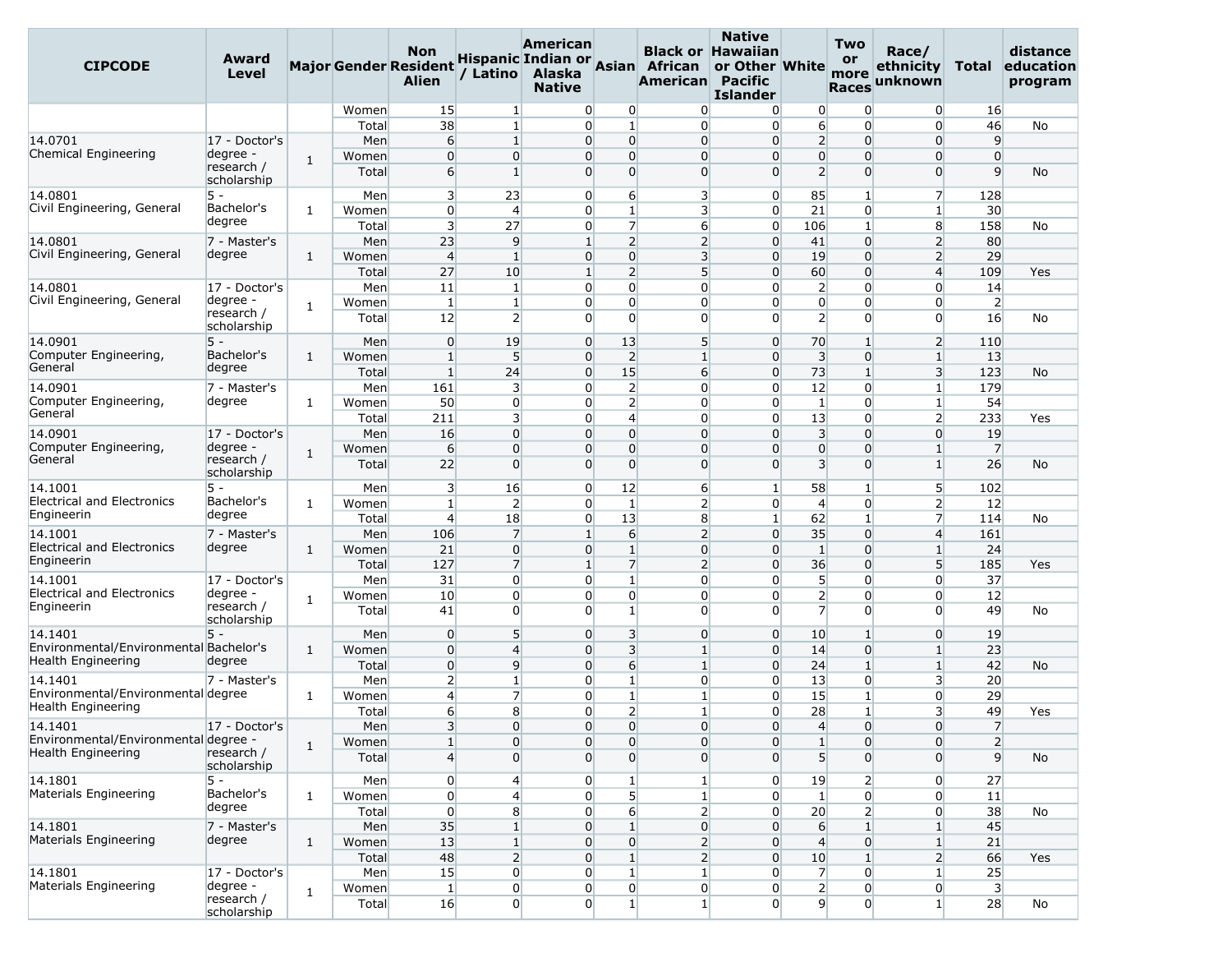| <b>CIPCODE</b>                                    | Award<br>Level            |              |       | Non<br><b>Major Gender Resident</b><br><b>Alien</b> | / Latino       | American<br>Hispanic Indian or<br>Alaska<br><b>Native</b> |                                    | Asian African<br>American        | <b>Native</b><br><b>Black or Hawaiian</b><br>or Other White<br><b>Pacific</b><br><b>Islander</b> |                         | <b>Two</b><br>or<br>more<br><b>Races</b> | Race/<br>ethnicity<br>unknown | Total                   | distance<br>education<br>program |
|---------------------------------------------------|---------------------------|--------------|-------|-----------------------------------------------------|----------------|-----------------------------------------------------------|------------------------------------|----------------------------------|--------------------------------------------------------------------------------------------------|-------------------------|------------------------------------------|-------------------------------|-------------------------|----------------------------------|
| 14.1901                                           | 5 -                       | $\mathbf{1}$ | Men   | $\overline{4}$                                      | 33             | $\mathbf{1}$                                              | 11                                 | $\overline{4}$                   | $\overline{0}$                                                                                   | 123                     | $\mathbf{1}$                             | 5                             | 182                     |                                  |
| Mechanical Engineering                            | Bachelor's                |              | Women | $\mathbf 0$                                         | 3              | $\overline{0}$                                            | $\overline{2}$                     | $\mathbf{1}$                     | $\overline{0}$                                                                                   | 31                      | $\overline{0}$                           | $\mathbf{1}$                  | 38                      |                                  |
|                                                   | degree                    |              | Total | $\overline{4}$                                      | 36             | $1\overline{ }$                                           | 13                                 | 5                                | $\overline{0}$                                                                                   | 154                     | $1\overline{ }$                          | $6 \overline{}$               | 220                     | No                               |
| 14.1901                                           | 7 - Master's              |              | Men   | 53                                                  | $\overline{4}$ |                                                           | $\overline{0}$<br>4                | $\overline{4}$                   | $\Omega$                                                                                         | 25                      | $\mathbf{1}$                             | 3                             | 94                      |                                  |
| Mechanical Engineering                            | degree                    | 1            | Women | $\overline{3}$                                      | $\overline{0}$ | 0                                                         | $\mathbf 0$                        | $\overline{0}$                   | $\overline{0}$                                                                                   | $\overline{2}$          | $\overline{0}$                           | 0                             | $5\overline{)}$         |                                  |
|                                                   |                           |              | Total | 56                                                  | $\overline{4}$ | 0                                                         | $\overline{4}$                     | $\overline{4}$                   | $\overline{0}$                                                                                   | 27                      | $1\vert$                                 | 3                             | 99                      | Yes                              |
| 14.1901                                           | 17 - Doctor's             |              | Men   | 16                                                  | $\overline{2}$ | 0                                                         | $\mathbf 0$                        | $\overline{0}$                   | $\overline{0}$                                                                                   | 9                       | $\overline{0}$                           | $\mathbf{1}$                  | 28                      |                                  |
| Mechanical Engineering                            | degree -                  | 1            | Women | $5\overline{)}$                                     | $\Omega$       |                                                           | $\mathbf 0$<br>$\overline{0}$      | $\overline{0}$                   | $\Omega$                                                                                         | $\mathbf{1}$            | $\overline{0}$                           | $\overline{0}$                | 6                       |                                  |
|                                                   | research /<br>scholarship |              | Total | 21                                                  | $\overline{2}$ |                                                           | $\Omega$<br>$\overline{0}$         | $\overline{0}$                   | $\Omega$                                                                                         | 10                      | $\overline{0}$                           | $1\overline{ }$               | 34                      | No                               |
| 14.2301                                           | 5 -                       |              | Men   | $\overline{0}$                                      | 6              |                                                           | $\overline{2}$<br>$\overline{0}$   | $\overline{0}$                   | $\overline{0}$                                                                                   | 16                      | $\overline{2}$                           | 3                             | 29                      |                                  |
| Nuclear Engineering                               | Bachelor's                | 1            | Women | $\overline{0}$                                      | $\overline{0}$ |                                                           | $\mathbf{1}$<br>$\overline{0}$     | $\overline{0}$                   | $\overline{0}$                                                                                   | $\overline{4}$          | $\overline{0}$                           | 0                             | 5 <sup>5</sup>          |                                  |
|                                                   | degree                    |              | Total | $\overline{0}$                                      | 6              |                                                           | 3<br>$\overline{0}$                | $\Omega$                         | $\Omega$                                                                                         | 20                      | $\overline{2}$                           | 3                             | 34                      | No                               |
| 14.2301                                           | 7 - Master's              |              | Men   | $\overline{2}$                                      | $\Omega$       |                                                           | $\overline{0}$<br>$\overline{0}$   | $\overline{0}$                   | $\overline{0}$                                                                                   | $\overline{4}$          | $\overline{0}$                           | $\overline{0}$                | 6                       |                                  |
| Nuclear Engineering                               | degree                    | $\mathbf{1}$ | Women | $\overline{0}$                                      | $\overline{0}$ | $\overline{0}$                                            | $\Omega$                           | $\overline{0}$                   | $\Omega$                                                                                         | $\overline{0}$          | $\overline{0}$                           | $\overline{0}$                | $\overline{0}$          |                                  |
|                                                   |                           |              | Total | $\overline{2}$                                      | $\Omega$       | 0                                                         | 0                                  | $\overline{0}$                   | $\Omega$                                                                                         | $\overline{4}$          | $\overline{0}$                           | $\overline{0}$                | $6 \overline{}$         | No                               |
| 14.2401                                           | 7 - Master's              |              | Men   | $\overline{0}$                                      | $\Omega$       |                                                           | 0<br>$\overline{0}$                | $\overline{0}$                   | $\Omega$                                                                                         | $\overline{\mathbf{3}}$ | $\overline{0}$                           | 0                             | $\overline{\mathbf{3}}$ |                                  |
| Ocean Engineering                                 | degree                    | $\mathbf{1}$ | Women | $\overline{0}$                                      | $\Omega$       |                                                           | $\mathbf 0$<br>$\overline{0}$      | $\overline{0}$                   | $\Omega$                                                                                         | 1                       | $\overline{0}$                           | 0                             | $\mathbf{1}$            |                                  |
|                                                   |                           |              | Total | $\overline{0}$                                      | $\overline{0}$ | 0                                                         | 0                                  | $\overline{0}$                   | $\overline{0}$                                                                                   | $\overline{4}$          | $\overline{0}$                           | 0                             | $\overline{4}$          | No                               |
| 14.2401                                           | 17 - Doctor's             |              | Men   | $\mathbf 0$                                         | $\Omega$       | $\overline{0}$                                            | $\mathbf 0$                        | $\overline{0}$                   | $\Omega$                                                                                         | $\mathbf{1}$            | $\overline{0}$                           | $\overline{0}$                | $\mathbf{1}$            |                                  |
| Ocean Engineering                                 | degree -<br>research /    | $\mathbf{1}$ | Women | $\overline{0}$                                      | $\overline{0}$ | $\overline{0}$                                            | $\overline{0}$                     | $\overline{0}$                   | $\Omega$                                                                                         | $\mathbf{1}$            | $\overline{0}$                           | $\overline{0}$                | $\mathbf{1}$            |                                  |
|                                                   | scholarship               |              | Total | $\overline{0}$                                      | $\Omega$       | $\overline{0}$                                            | $\Omega$                           | $\overline{0}$                   | $\Omega$                                                                                         | $\overline{2}$          | $\overline{0}$                           | $\overline{0}$                | $\overline{2}$          | No                               |
| 14.2701                                           | $5 -$                     |              | Men   | $\overline{4}$                                      | 10             |                                                           | $\overline{0}$<br>7                | $\overline{7}$                   | $\overline{0}$                                                                                   | 35                      | $\overline{0}$                           | $\overline{2}$                | 65                      |                                  |
| Systems Engineering                               | Bachelor's                | 1            | Women | $\overline{\mathbf{3}}$                             | 11             |                                                           | $\mathbf{1}$<br>$\overline{0}$     | $\mathbf{1}$                     | $\overline{0}$                                                                                   | 17                      | $\overline{0}$                           | $\overline{0}$                | 33                      |                                  |
|                                                   | degree                    |              | Total | $\overline{7}$                                      | 21             |                                                           | 8<br>$\overline{0}$                | 8                                | $\overline{0}$                                                                                   | 52                      | $\overline{0}$                           | $\overline{2}$                | 98                      | No                               |
| 14.2701                                           | 7 - Master's              |              | Men   | 41                                                  | 10             | $\overline{0}$                                            | $\overline{7}$                     | $\overline{4}$                   | $\overline{0}$                                                                                   | 29                      | $\overline{2}$                           | $\overline{2}$                | 95                      |                                  |
| Systems Engineering                               | degree                    | 1            | Women | 8                                                   | 8              | 0                                                         | $\mathbf 0$                        | $\overline{0}$                   | $\overline{0}$                                                                                   | $5\overline{)}$         | $\overline{0}$                           | $\overline{0}$                | 21                      |                                  |
|                                                   |                           |              | Total | 49                                                  | 18             |                                                           | 7<br>$\overline{0}$                | $\overline{4}$                   | $\Omega$                                                                                         | 34                      | $\overline{2}$                           | $\overline{2}$                | 116                     | Yes                              |
| 14.2701                                           | 17 - Doctor's             |              | Men   | $\overline{7}$                                      | $\overline{0}$ |                                                           | $\mathbf 0$<br>$\overline{0}$      | $\overline{0}$                   | $\Omega$                                                                                         | $\overline{0}$          | $\overline{0}$                           | $\overline{0}$                | $\overline{7}$          |                                  |
| Systems Engineering                               | degree -                  | 1            | Women | $\overline{2}$                                      | $\Omega$       | 0                                                         | $\mathbf{0}$                       | $\overline{0}$                   | $\overline{0}$                                                                                   | $\overline{0}$          | $\overline{0}$                           | 0                             | $\overline{2}$          |                                  |
|                                                   | research /<br>scholarship |              | Total | 9                                                   | $\Omega$       |                                                           | $\Omega$<br>$\Omega$               | $\Omega$                         | $\Omega$                                                                                         | $\Omega$                | $\Omega$                                 | $\Omega$                      | $\overline{9}$          | No                               |
| 15.1001                                           | $5 -$                     |              | Men   | $\mathbf{1}$                                        | 10             |                                                           | $\overline{0}$<br>2                | $\overline{2}$                   | $\overline{0}$                                                                                   | 59                      | $\overline{0}$                           | $\overline{0}$                | 74                      |                                  |
| Construction Engineering                          | Bachelor's                | 1            | Women | $\overline{0}$                                      | $\mathbf{1}$   |                                                           | $\mathbf 0$<br>$\overline{0}$      | $\mathbf{1}$                     | $\overline{0}$                                                                                   | 6                       | $\overline{0}$                           | $\mathbf{1}$                  | $\overline{9}$          |                                  |
| Technology/Technician                             | degree                    |              | Total | $\mathbf{1}$                                        | 11             | $\overline{0}$                                            | $\overline{2}$                     | 3                                | $\overline{0}$                                                                                   | 65                      | $\overline{0}$                           | $\mathbf{1}$                  | 83                      | No                               |
| 15.1001                                           | 7 - Master's              |              | Men   | $\overline{2}$                                      | 1              | 0                                                         | 0                                  | $\overline{0}$                   | $\Omega$                                                                                         | 29                      | $\overline{0}$                           | 3                             | 35                      |                                  |
| Construction Engineering<br>Technology/Technician | degree                    | 1            | Women | $\vert$ 1                                           | $\overline{4}$ |                                                           | $\mathbf{1}$<br>$\overline{0}$     | $\overline{0}$                   | $\overline{0}$                                                                                   | 6                       | $\overline{0}$                           | 0                             | 12                      |                                  |
|                                                   |                           |              | Total | $\overline{\mathbf{3}}$                             | 5              | $\overline{0}$                                            | $\mathbf{1}$                       | $\overline{0}$                   | $\overline{0}$                                                                                   | 35                      | $\overline{0}$                           | $\overline{\mathbf{3}}$       | 47                      | No                               |
| 15.1102                                           | $5 -$                     |              | Men   | $\overline{0}$                                      |                | $\overline{0}$                                            | $\mathbf 0$                        | $\overline{0}$                   | $\overline{0}$                                                                                   | 12                      | $\overline{0}$                           | $\overline{0}$                | 13                      |                                  |
| Surveying<br>Technology/Surveying                 | Bachelor's<br>degree      | $\mathbf{1}$ | Women | $\overline{0}$                                      | $\overline{0}$ | $\overline{0}$                                            | 0                                  | $\overline{0}$                   | $\Omega$                                                                                         | $\overline{2}$          | $\overline{0}$                           | $\overline{0}$                | $\overline{2}$          |                                  |
|                                                   |                           |              | Total | $\overline{0}$                                      | 1 <sup>1</sup> |                                                           | $\overline{0}$<br>$\overline{0}$   | $\overline{0}$                   | $\Omega$                                                                                         | 14                      | $\overline{0}$                           | $\overline{0}$                | 15                      | No                               |
| 15.9999<br>Engineering Technologies and degree    | 7 - Master's              |              | Men   | $\overline{2}$                                      | $\overline{0}$ |                                                           | $\overline{0}$<br>$\overline{0}$   | $\overline{0}$                   | $\overline{0}$                                                                                   | $1\overline{ }$         | $\overline{0}$                           | $\overline{0}$                | 3                       |                                  |
| Engineering-Related Fields,                       |                           | $\mathbf{1}$ | Women | $\overline{0}$                                      | $\overline{0}$ |                                                           | $\overline{0}$<br>$\overline{0}$   | $\overline{0}$                   | $\overline{0}$                                                                                   | $\overline{0}$          | $\overline{0}$                           | $\overline{0}$                | $\overline{0}$          |                                  |
| Other                                             |                           |              | Total | $\overline{2}$                                      | $\Omega$       |                                                           | $\overline{0}$<br>$\overline{0}$   | $\overline{0}$                   | $\Omega$                                                                                         | $\mathbf{1}$            | $\overline{0}$                           | $\overline{0}$                | $\overline{3}$          | <b>No</b>                        |
| 16.0102                                           | $5 -$                     |              | Men   | $\overline{0}$                                      | $\mathbf{1}$   |                                                           | $\overline{0}$<br>4                | $\overline{0}$                   | $\overline{0}$                                                                                   | 10                      | $\overline{0}$                           | $\overline{0}$                | 15                      |                                  |
| Linguistics                                       | Bachelor's                | $\mathbf{1}$ | Women | $\overline{0}$                                      | 10             |                                                           | $\overline{0}$<br>$6 \overline{6}$ | $\overline{9}$                   | $\overline{0}$                                                                                   | 23                      | 1 <sup>1</sup>                           | $\overline{2}$                | 51                      |                                  |
|                                                   | degree                    |              | Total | $\overline{0}$                                      | 11             |                                                           | $\overline{0}$<br>10               | $\overline{9}$                   | $\overline{0}$                                                                                   | 33                      | $1\overline{ }$                          | $\overline{2}$                | 66                      | No                               |
| 16.0102                                           | 7 - Master's              |              | Men   | $\overline{0}$                                      | $\overline{0}$ |                                                           | $\overline{0}$<br>$\overline{0}$   | $\overline{0}$                   | $\overline{0}$                                                                                   | $\overline{2}$          | $\overline{0}$                           | $\mathbf{1}$                  | $\overline{\mathbf{3}}$ |                                  |
| Linguistics                                       | degree                    | $\mathbf{1}$ | Women | $\mathbf{1}$                                        | $1\vert$       |                                                           | $\overline{0}$<br>$\overline{0}$   | $\overline{0}$                   | $\overline{0}$                                                                                   | $1\overline{ }$         | $\overline{0}$                           | $\mathbf{1}$                  | $\overline{4}$          |                                  |
|                                                   |                           |              | Total | $1\vert$                                            | 1 <sup>1</sup> |                                                           | $\overline{0}$<br>$\overline{0}$   | $\overline{0}$                   | $\overline{0}$                                                                                   | $\overline{\mathbf{3}}$ | $\overline{0}$                           | $\overline{2}$                | $\overline{7}$          | No                               |
| 16.0102                                           |                           |              | Men   | $\overline{0}$                                      | $\overline{0}$ |                                                           | $\overline{0}$<br>$\overline{0}$   | $\overline{0}$                   | $\overline{0}$                                                                                   | $\overline{0}$          | $\overline{0}$                           | $\overline{0}$                | $\overline{0}$          |                                  |
| Linguistics                                       |                           | $\mathbf{1}$ | Women | 1                                                   | $\overline{0}$ |                                                           | $\overline{0}$<br>$\overline{0}$   | $\overline{0}$                   | $\overline{0}$                                                                                   | $\overline{0}$          | $\mathbf{0}$                             | $\overline{0}$                | $1\overline{ }$         |                                  |
|                                                   |                           |              | Total | $1\vert$                                            | $\overline{0}$ |                                                           | $\overline{0}$                     | $\overline{0}$<br>$\overline{0}$ | $\overline{0}$                                                                                   | $\overline{0}$          | $\overline{0}$                           | $\overline{0}$                | 1 <sup>1</sup>          | No                               |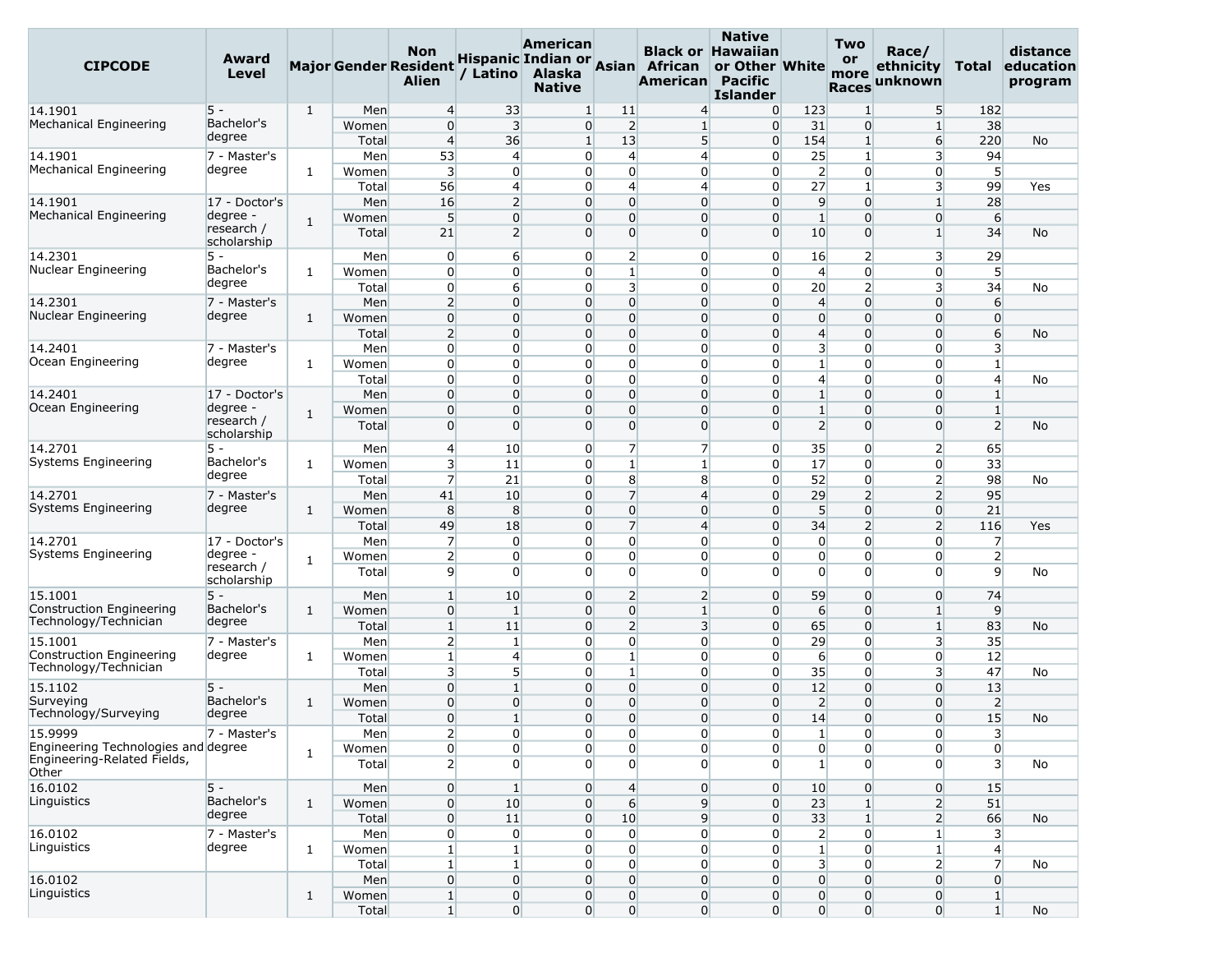| <b>CIPCODE</b>                         | Award<br>Level                                       |                |       | Non<br><b>Major Gender Resident</b><br><b>Alien</b> | / Latino       | American<br><b>Hispanic Indian or Asian</b><br>Alaska<br><b>Native</b> |                | African<br>American | <b>Native</b><br><b>Black or Hawaiian</b><br>or Other White<br><b>Pacific</b><br><b>Islander</b> |                         | Two<br><b>or</b><br>more<br><b>Races</b> | Race/<br>ethnicity<br>unknown | <b>Total</b>            | distance<br>education<br>program |
|----------------------------------------|------------------------------------------------------|----------------|-------|-----------------------------------------------------|----------------|------------------------------------------------------------------------|----------------|---------------------|--------------------------------------------------------------------------------------------------|-------------------------|------------------------------------------|-------------------------------|-------------------------|----------------------------------|
|                                        | 17 - Doctor's<br>degree<br>research /<br>scholarship |                |       |                                                     |                |                                                                        |                |                     |                                                                                                  |                         |                                          |                               |                         |                                  |
| 16.0102                                | $5 -$                                                |                | Men   | 0                                                   | $\overline{0}$ | $\overline{0}$                                                         | 1              | $\overline{0}$      | $\overline{0}$                                                                                   | $\overline{2}$          | $\overline{0}$                           | $\overline{0}$                | 3                       |                                  |
| Linguistics                            | Bachelor's                                           | 2              | Women | $\overline{0}$                                      | $\mathbf{1}$   | $\overline{0}$                                                         | $\overline{0}$ | $\overline{0}$      | $\overline{0}$                                                                                   | $\overline{\mathbf{3}}$ | $\overline{0}$                           | 0                             | $\overline{4}$          |                                  |
|                                        | degree                                               |                | Total | $\overline{0}$                                      | $\mathbf 1$    | $\overline{0}$                                                         | $1\vert$       | $\overline{0}$      | $\Omega$                                                                                         | $5\overline{)}$         | $\overline{0}$                           | $\overline{0}$                | $\overline{7}$          | No                               |
| 16.0399                                | $5 -$                                                |                | Men   | $\overline{0}$                                      | $\mathbf{1}$   | $\overline{0}$                                                         | 4              | $\mathbf{1}$        | $\overline{0}$                                                                                   | 5 <sup>5</sup>          | $\overline{0}$                           | 0                             | 11                      |                                  |
| East Asian Languages                   | Bachelor's                                           | 1              | Women | $\overline{0}$                                      | $\overline{2}$ | $\overline{0}$                                                         | $\overline{4}$ | $\overline{0}$      | $\overline{0}$                                                                                   | $\overline{2}$          | $\mathbf{1}$                             | 0                             | 9                       |                                  |
| Literatures, and Linguistics,<br>Other | degree                                               |                | Total | $\overline{0}$                                      | $\overline{3}$ | $\Omega$                                                               | 8              | $\mathbf{1}$        | $\Omega$                                                                                         | $\overline{7}$          | $1\vert$                                 | 0                             | 20                      | No                               |
| 16.0399                                | 5 -                                                  |                | Men   | $\overline{0}$                                      | $\overline{0}$ | $\overline{0}$                                                         | $\overline{0}$ | $\overline{0}$      | $\Omega$                                                                                         | $\overline{2}$          | $\overline{0}$                           | $\overline{0}$                | $\overline{2}$          |                                  |
| East Asian Languages,                  | Bachelor's                                           |                | Women | $\overline{0}$                                      | $\mathbf{1}$   | $\overline{0}$                                                         | $\overline{0}$ | $\mathbf{1}$        | $\overline{0}$                                                                                   | $\overline{\mathbf{3}}$ | $\overline{0}$                           | 0                             | $5\overline{)}$         |                                  |
| Literatures, and Linguistics,<br>Other | degree                                               | 2              | Total | $\overline{0}$                                      | $\mathbf{1}$   | $\Omega$                                                               | $\overline{0}$ | $\mathbf{1}$        | $\Omega$                                                                                         | 5 <sup>1</sup>          | $\overline{0}$                           | $\overline{0}$                | $\overline{7}$          | No                               |
| 16.0402                                | l5 -                                                 |                | Men   | $\overline{0}$                                      | $\overline{2}$ | $\overline{0}$                                                         | $\overline{0}$ | $\overline{0}$      | $\overline{0}$                                                                                   | $\overline{\mathbf{3}}$ | $\overline{0}$                           | $\overline{0}$                | 5                       |                                  |
| Russian Language and                   | Bachelor's                                           | 1              | Women | $\overline{0}$                                      | $\overline{0}$ | $\overline{0}$                                                         | $\overline{0}$ | $\overline{0}$      | $\Omega$                                                                                         | $\overline{3}$          | $\overline{0}$                           | 0                             | $\overline{3}$          |                                  |
| Literature                             | degree                                               |                | Total | $\overline{0}$                                      | $\overline{2}$ | 0                                                                      | $\Omega$       | $\overline{0}$      | $\Omega$                                                                                         | $6 \overline{}$         | $\overline{0}$                           | 0                             | 8                       | No                               |
| 16.0402                                | $5 -$                                                |                | Men   | $\overline{0}$                                      | $\overline{0}$ | $\overline{0}$                                                         | $\overline{0}$ | $\overline{0}$      | $\Omega$                                                                                         | $\overline{4}$          | $\overline{0}$                           | $\overline{0}$                | $\overline{4}$          |                                  |
| Russian Language and                   | Bachelor's                                           | 2              | Women | $\overline{0}$                                      | $\mathbf{1}$   | $\overline{0}$                                                         | $\overline{0}$ | $\overline{0}$      | $\overline{0}$                                                                                   | $\mathbf{1}$            | $\overline{0}$                           | $\overline{0}$                | $\overline{2}$          |                                  |
| Literature                             | degree                                               |                | Total | $\overline{0}$                                      | 1              | $\Omega$                                                               | $\overline{0}$ | $\overline{0}$      | $\Omega$                                                                                         | 5 <sup>1</sup>          | $\overline{0}$                           | 0                             | $6 \overline{}$         | No                               |
| 16.0501                                | $5 -$                                                |                | Men   | $\overline{0}$                                      | $\overline{0}$ | 0                                                                      | $\overline{0}$ | $\mathbf{1}$        | $\Omega$                                                                                         | $\mathbf{1}$            | $\overline{0}$                           | 0                             | $\overline{2}$          |                                  |
| German Language and                    | Bachelor's                                           | 1              | Women | $\overline{0}$                                      | $\mathbf{1}$   | $\overline{0}$                                                         | $\overline{0}$ | $\overline{0}$      | $\Omega$                                                                                         | $\overline{4}$          | $\overline{0}$                           | $\overline{0}$                | 5 <sup>5</sup>          |                                  |
| Literature                             | degree                                               |                | Total | $\overline{0}$                                      | $\mathbf{1}$   | $\overline{0}$                                                         | $\mathbf 0$    | $\mathbf{1}$        | $\Omega$                                                                                         | 5                       | $\overline{0}$                           | 0                             | $\overline{7}$          | No                               |
| 16.0501                                | 7 - Master's                                         |                | Men   | $\overline{0}$                                      | $\overline{0}$ | $\overline{0}$                                                         | $\overline{0}$ | $\overline{0}$      | $\overline{0}$                                                                                   | $\overline{0}$          | $\overline{0}$                           | $\overline{0}$                | $\overline{0}$          |                                  |
| German Language and                    | degree                                               | 1              | Women | $\overline{2}$                                      | $\Omega$       | $\overline{0}$                                                         | $\overline{0}$ | $\overline{0}$      | $\Omega$                                                                                         | $\mathbf{1}$            | $\overline{0}$                           | $\overline{0}$                | $\overline{\mathbf{3}}$ |                                  |
| Literature                             |                                                      |                | Total | $\overline{2}$                                      | $\overline{0}$ | $\overline{0}$                                                         | $\overline{0}$ | $\overline{0}$      | $\overline{0}$                                                                                   | $\mathbf{1}$            | $\overline{0}$                           | 0                             | $\overline{3}$          | No                               |
| 16.0501                                | 17 - Doctor's                                        |                | Men   | $\mathbf{1}$                                        | $\overline{0}$ | $\overline{0}$                                                         | $\overline{0}$ | $\overline{0}$      | $\Omega$                                                                                         | $\overline{0}$          | $\overline{0}$                           | $\overline{0}$                | $\mathbf{1}$            |                                  |
| German Language and                    | degree -                                             |                | Women | $\mathbf{1}$                                        | $\overline{0}$ | 0                                                                      | $\Omega$       | $\overline{0}$      | $\Omega$                                                                                         | $\mathbf{1}$            | $\overline{0}$                           | 0                             | $\overline{2}$          |                                  |
| Literature                             | research /<br>scholarship                            | $\mathbf{1}$   | Total | $\overline{2}$                                      | $\overline{0}$ | $\Omega$                                                               | $\overline{0}$ | $\overline{0}$      | $\Omega$                                                                                         | $\mathbf{1}$            | $\overline{0}$                           | $\overline{0}$                | $\overline{3}$          | No                               |
| 16.0901                                | $5 -$                                                |                | Men   | $\overline{0}$                                      | $\overline{0}$ | $\overline{0}$                                                         | $\overline{0}$ | $\mathbf{1}$        | $\overline{0}$                                                                                   | $\mathbf{1}$            | $\overline{0}$                           | $\overline{0}$                | $\overline{2}$          |                                  |
| French Language and                    | Bachelor's                                           | $\mathbf{1}$   | Women | $\overline{0}$                                      | 5              | $\Omega$                                                               | $\overline{0}$ | $\overline{2}$      | $\Omega$                                                                                         | 5                       | $\Omega$                                 | $\overline{0}$                | 12                      |                                  |
| Literature                             | degree                                               |                | Total | $\overline{0}$                                      | 5 <sup>1</sup> | $\overline{0}$                                                         | $\overline{0}$ | 3                   | $\overline{0}$                                                                                   | 6                       | $\overline{0}$                           | 0                             | 14                      | No                               |
| 16.0901                                | 7 - Master's                                         |                | Men   | $\overline{0}$                                      | $\overline{0}$ | $\overline{0}$                                                         | $\overline{0}$ | $\overline{0}$      | $\Omega$                                                                                         | $\mathbf{1}$            | $\overline{0}$                           | $\overline{0}$                | $\mathbf{1}$            |                                  |
| French Language and                    | degree                                               | 1              | Women | $\mathbf{1}$                                        | $\overline{0}$ | $\overline{0}$                                                         | $\mathbf 0$    | $\overline{0}$      | $\Omega$                                                                                         | $\mathbf{1}$            | $\overline{0}$                           | 0                             | $\overline{2}$          |                                  |
| Literature                             |                                                      |                | Total | $\mathbf{1}$                                        | $\overline{0}$ | $\overline{0}$                                                         | $\overline{0}$ | $\overline{0}$      | $\Omega$                                                                                         | $\overline{2}$          | $\overline{0}$                           | 0                             | $\overline{\mathbf{3}}$ | No                               |
| 16.0901                                | $5 -$                                                |                | Men   | $\overline{0}$                                      | $\overline{0}$ | 0                                                                      | $\overline{0}$ | $\overline{0}$      | $\overline{0}$                                                                                   | $\overline{0}$          | $\overline{0}$                           | $\overline{0}$                | $\overline{0}$          |                                  |
| French Language and                    | Bachelor's                                           | 2              | Women | $\overline{0}$                                      | $\overline{2}$ | $\overline{0}$                                                         | $\overline{0}$ | $\overline{0}$      | $\overline{0}$                                                                                   | $\overline{2}$          | $\overline{0}$                           | 0                             | $\overline{4}$          |                                  |
| Literature                             | degree                                               |                | Total | $\overline{0}$                                      | $\overline{2}$ | $\overline{0}$                                                         | $\overline{0}$ | $\overline{0}$      | $\Omega$                                                                                         | $\overline{2}$          | $\overline{0}$                           | 0                             | $\overline{4}$          | No                               |
| 16.0904                                | $5 -$                                                |                | Men   | $\Omega$                                            | $\mathbf{1}$   | 0                                                                      | $\Omega$       | 0                   | $\Omega$                                                                                         | $\overline{0}$          | $\overline{0}$                           | 0                             | $\mathbf{1}$            |                                  |
| Portuguese Language and                | Bachelor's                                           | $\mathbf{1}$   | Women | $\overline{0}$                                      | $\mathbf{1}$   | $\overline{0}$                                                         | $\overline{0}$ | $\overline{0}$      | $\Omega$                                                                                         | $\overline{0}$          | $\overline{0}$                           | $\overline{0}$                | $\mathbf{1}$            |                                  |
| Literature                             | degree                                               |                | Total | $\overline{0}$                                      | $\overline{2}$ | $\overline{0}$                                                         | $\overline{0}$ | $\overline{0}$      | $\overline{0}$                                                                                   | $\overline{0}$          | $\overline{0}$                           | $\overline{0}$                | $\overline{2}$          | No                               |
| 16.0904                                | 5 -                                                  |                | Men   | $\overline{0}$                                      | $\overline{0}$ | $\overline{0}$                                                         | $\overline{0}$ | $\overline{0}$      | $\overline{0}$                                                                                   | $\overline{0}$          | $\overline{0}$                           | $\overline{0}$                | $\overline{0}$          |                                  |
| Portuguese Language and                | Bachelor's                                           | $\overline{2}$ | Women | $\overline{0}$                                      | $\overline{0}$ | $\overline{0}$                                                         | $\mathbf 0$    | $\overline{0}$      | $\overline{0}$                                                                                   | $\mathbf{1}$            | $\overline{0}$                           | $\overline{0}$                | $1\overline{ }$         |                                  |
| Literature                             | degree                                               |                | Total | $\overline{0}$                                      | $\overline{0}$ | $\overline{0}$                                                         | $\overline{0}$ | $\overline{0}$      | $\overline{0}$                                                                                   | $\mathbf{1}$            | $\overline{0}$                           | $\overline{0}$                | $1\overline{ }$         | No                               |
| 16.0905                                | $5 -$                                                |                | Men   | $\overline{0}$                                      | $\overline{2}$ | $\overline{0}$                                                         | $\overline{0}$ | $\overline{0}$      | $\overline{0}$                                                                                   | $\overline{7}$          | $\overline{0}$                           | $\overline{0}$                | 9                       |                                  |
| Spanish Language and                   | Bachelor's                                           | $\mathbf{1}$   | Women | $\overline{0}$                                      | 20             | $\overline{0}$                                                         | 5 <sup>1</sup> | $\overline{2}$      | $\overline{0}$                                                                                   | 16                      | $\overline{0}$                           | 0                             | 43                      |                                  |
| Literature                             | degree                                               |                | Total | $\overline{0}$                                      | 22             | $\overline{0}$                                                         | 5 <sup>1</sup> | $\overline{2}$      | $\overline{0}$                                                                                   | 23                      | $\overline{0}$                           | $\overline{0}$                | 52                      | No                               |
| 16.0905                                | 7 - Master's                                         |                | Men   | $\overline{2}$                                      | $\overline{0}$ | $\overline{0}$                                                         | $\overline{0}$ | $\overline{0}$      | $\overline{0}$                                                                                   | $\mathbf{1}$            | $\overline{0}$                           | $\overline{0}$                | $\overline{3}$          |                                  |
| Spanish Language and                   | degree                                               | $\mathbf{1}$   | Women | $\overline{0}$                                      | $\vert$ 1      | $\overline{0}$                                                         | $\overline{0}$ | $\overline{0}$      | $\overline{0}$                                                                                   | 5 <sup>1</sup>          | $\overline{0}$                           | $\overline{0}$                | 6                       |                                  |
| Literature                             |                                                      |                | Total | $\overline{2}$                                      | $\mathbf{1}$   | $\overline{0}$                                                         | $\overline{0}$ | $\overline{0}$      | $\overline{0}$                                                                                   | $6 \overline{}$         | $\overline{0}$                           | $\overline{0}$                | 9                       | No                               |
| 16.0905                                | $5 -$                                                |                | Men   | $\overline{0}$                                      | $\overline{0}$ | $\overline{0}$                                                         | $\overline{0}$ | $\overline{0}$      | $\overline{0}$                                                                                   | $\mathbf{1}$            | $\overline{0}$                           | 0                             | $1\overline{ }$         |                                  |
| Spanish Language and                   | Bachelor's                                           | $\overline{2}$ | Women | $\overline{0}$                                      | 5 <sup>1</sup> | $\overline{0}$                                                         | $\overline{0}$ | $\overline{0}$      | $\overline{0}$                                                                                   | 8                       | $\overline{0}$                           | $\overline{0}$                | 13                      |                                  |
| Literature                             | degree                                               |                | Total | $\overline{0}$                                      | 5 <sup>1</sup> | $\overline{0}$                                                         | $\overline{0}$ | $\overline{0}$      | $\overline{0}$                                                                                   | 9                       | $\overline{0}$                           | $\overline{0}$                | 14                      | No                               |
|                                        |                                                      |                |       |                                                     |                |                                                                        |                |                     |                                                                                                  |                         |                                          |                               |                         |                                  |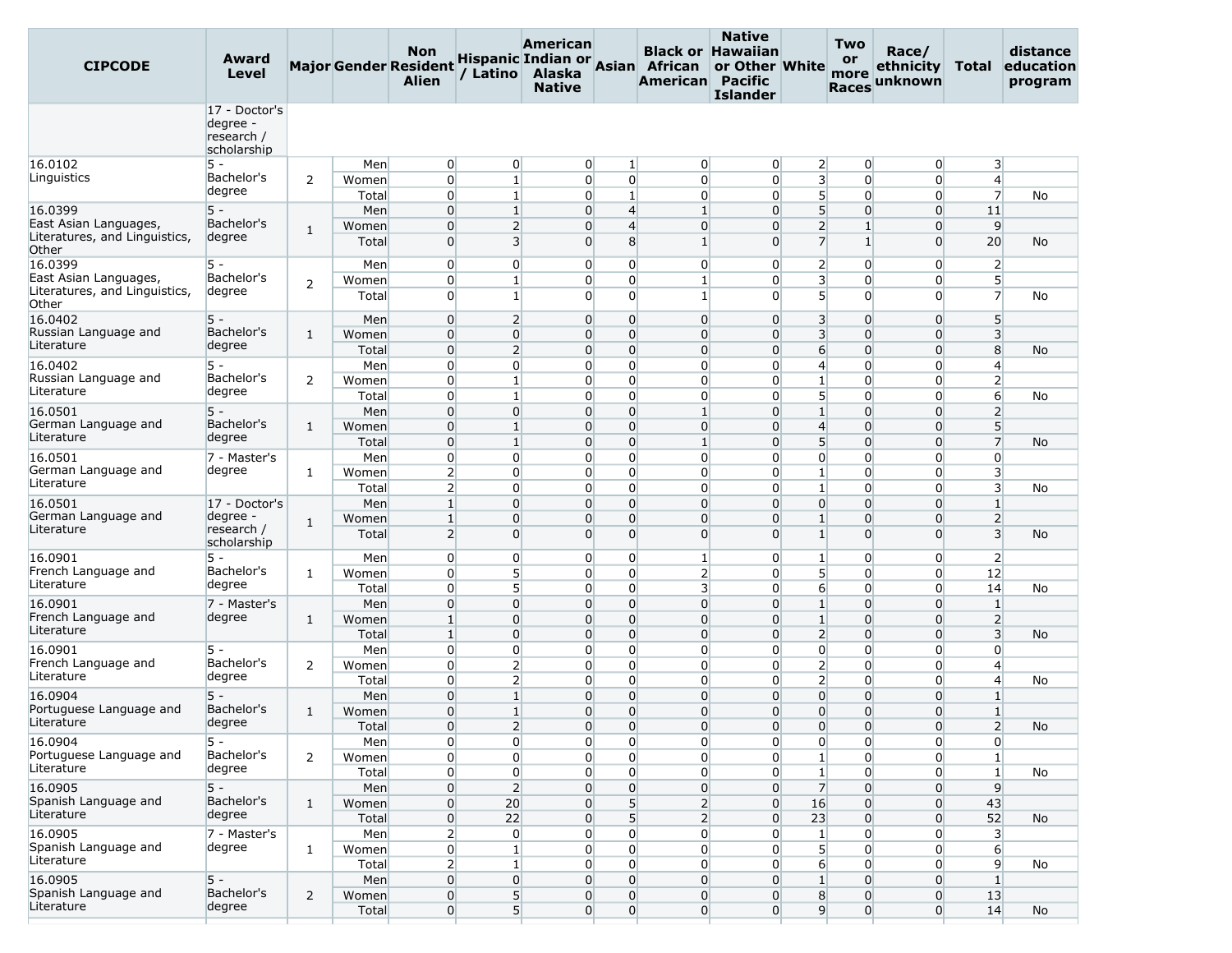| <b>CIPCODE</b>                                               | Award<br>Level                        |                |                | Non<br><b>Major Gender Resident</b><br><b>Alien</b> |                                  | American<br>Alaska<br><b>Native</b> |                                          | Hispanic Indian or Asian African<br>American Pacific | <b>Native</b><br><b>Black or Hawaiian</b><br>or Other White<br><b>Islander</b> |                                 | Two<br><b>or</b><br>more<br><b>Races</b> | Race/<br>ethnicity<br>unknown    | Total                            | distance<br>education<br>program |
|--------------------------------------------------------------|---------------------------------------|----------------|----------------|-----------------------------------------------------|----------------------------------|-------------------------------------|------------------------------------------|------------------------------------------------------|--------------------------------------------------------------------------------|---------------------------------|------------------------------------------|----------------------------------|----------------------------------|----------------------------------|
| 16.0999                                                      | 17 - Doctor's                         |                | Men            | $\overline{2}$                                      | $\overline{0}$                   |                                     | 0<br>$\overline{0}$                      | $\Omega$                                             | $\overline{0}$                                                                 | $\overline{0}$                  | $\overline{0}$                           | $\overline{0}$                   | $\overline{2}$                   |                                  |
| Romance Languages,<br>Literatures, and Linguistics,<br>Other | degree -<br>research /<br>scholarship | 1              | Women<br>Total | $\overline{0}$<br>$\overline{2}$                    | $\overline{2}$<br>$\overline{2}$ | 0                                   | $\overline{0}$<br>$\overline{0}$         | $\overline{0}$<br>$\overline{0}$<br>$\overline{0}$   | $\Omega$<br>$\Omega$                                                           | $\overline{0}$<br>$\Omega$      | $\overline{0}$<br>$\overline{0}$         | 0<br>$\Omega$                    | $\overline{2}$<br>$\overline{4}$ | No                               |
| 16.1200                                                      | $5 -$                                 |                | Men            | $\overline{0}$                                      | 3                                | 0                                   | $\mathbf{1}$                             | $\overline{0}$                                       | $\overline{0}$                                                                 | 18                              | $\overline{0}$                           | $\mathbf{1}$                     | 23                               |                                  |
| <b>Classics and Classical</b>                                | Bachelor's                            | 1              | Women          | $\overline{0}$                                      | $\overline{2}$                   | 0                                   | $\mathbf{1}$                             | $\mathbf{1}$                                         | $\overline{0}$                                                                 | 8                               | $\overline{0}$                           | $\overline{0}$                   | 12                               |                                  |
| Languages, Literatures, and<br>Linguistics, General          | degree                                |                | Total          | $\overline{0}$                                      | 5 <sup>1</sup>                   |                                     | $\overline{2}$<br>$\Omega$               | $1\overline{ }$                                      | $\overline{0}$                                                                 | 26                              | $\Omega$                                 | $1\overline{ }$                  | 35                               | No                               |
| 16.1200<br><b>Classics and Classical</b>                     | 7 - Master's<br>degree                |                | Men<br>Women   | $\overline{0}$<br>$\overline{0}$                    | $\Omega$<br>$\overline{0}$       | 0                                   | $\overline{0}$<br>$\mathbf{1}$<br>0      | $\overline{0}$<br>$\overline{0}$                     | $\overline{0}$<br>$\Omega$                                                     | 1<br>$\overline{0}$             | $\overline{0}$<br>$\overline{0}$         | $\Omega$<br>$\overline{0}$       | $\mathbf{1}$<br>$\mathbf{1}$     |                                  |
| Languages, Literatures, and<br>Linguistics, General          |                                       | 1              | Total          | $\overline{0}$                                      | $\Omega$                         |                                     | $\overline{0}$<br>$1\overline{ }$        | $\overline{0}$                                       | $\Omega$                                                                       | $\mathbf{1}$                    | $\overline{0}$                           | $\Omega$                         | $\overline{2}$                   | No                               |
| 16.1200                                                      | 17 - Doctor's                         |                | Men            | $\overline{0}$                                      | $\Omega$                         | 0                                   | $\overline{0}$                           | $\overline{0}$                                       | $\overline{0}$                                                                 | $\mathbf{1}$                    | $\overline{0}$                           | $\overline{0}$                   | $\mathbf{1}$                     |                                  |
| <b>Classics and Classical</b>                                | degree -                              | $\mathbf{1}$   | Women          | $\overline{0}$                                      | $\Omega$                         | $\overline{0}$                      | $\overline{0}$                           | $\overline{0}$                                       | $\Omega$                                                                       | $\overline{2}$                  | $\Omega$                                 | $\Omega$                         | $\overline{2}$                   |                                  |
| Languages, Literatures, and<br>Linguistics, General          | research /<br>scholarship             |                | Total          | $\overline{0}$                                      | $\Omega$                         |                                     | $\overline{0}$<br>$\overline{0}$         | $\overline{0}$                                       | $\Omega$                                                                       | $\overline{\mathbf{3}}$         | $\Omega$                                 | $\Omega$                         | $\overline{3}$                   | No                               |
| 16.1200<br>Classics and Classical                            | 5 -<br>Bachelor's                     |                | Men            | $\overline{0}$<br>$\overline{0}$                    | $\overline{0}$<br>$\mathbf{1}$   |                                     | $\overline{0}$<br>0<br>$\mathbf{1}$<br>0 | $\overline{0}$<br>$\mathbf{1}$                       | $\overline{0}$<br>$\overline{0}$                                               | $\mathbf{1}$<br>5 <sup>1</sup>  | $\overline{0}$<br>$\overline{0}$         | $\overline{0}$                   | $\mathbf{1}$<br>9                |                                  |
| Languages, Literatures, and<br>Linguistics, General          | degree                                | 2              | Women<br>Total | $\Omega$                                            | $\mathbf{1}$                     | 0                                   | $\mathbf{1}$                             | $\mathbf{1}$                                         | $\Omega$                                                                       | 6                               | $\overline{0}$                           | $\mathbf{1}$<br>1 <sup>1</sup>   | 10                               | No                               |
| 16.1203                                                      | 7 - Master's                          |                | Men            | $\overline{0}$                                      | $\Omega$                         | $\overline{0}$                      | $\overline{0}$                           | $\overline{0}$                                       | $\overline{0}$                                                                 | $\overline{2}$                  | $\overline{0}$                           | $\Omega$                         | $\overline{2}$                   |                                  |
| Latin Language and                                           | degree                                | 1              | Women          | $\overline{0}$                                      | $\Omega$                         | 0                                   | $\overline{0}$                           | $\overline{0}$                                       | $\Omega$                                                                       | 5 <sup>1</sup>                  | $\overline{0}$                           | $\overline{0}$                   | 5 <sup>5</sup>                   |                                  |
| Literature                                                   |                                       |                | Total          | $\overline{0}$                                      | $\overline{0}$                   | $\overline{0}$                      | $\overline{0}$                           | $\overline{0}$                                       | $\Omega$                                                                       | $\overline{7}$                  | $\overline{0}$                           | $\overline{0}$                   | $\overline{7}$                   | No                               |
| 19.0707                                                      | $5 -$                                 |                | Men            | $\overline{0}$                                      | $5\overline{)}$                  | 0                                   | $\overline{4}$                           | $\overline{7}$                                       | $\overline{0}$                                                                 | 12                              | $\overline{2}$                           | $\overline{\mathbf{3}}$          | 33 <sup>5</sup>                  |                                  |
| <b>Family and Community</b><br>Services                      | Bachelor's<br>degree                  | 1              | Women          | $\mathbf{1}$                                        | 22                               | $\mathbf{1}$                        | $\overline{2}$                           | 41                                                   | $\mathbf{1}$                                                                   | 65                              | 3                                        | 6                                | 142                              |                                  |
|                                                              |                                       |                | Total          | $\mathbf{1}$                                        | 27                               | $\mathbf{1}$                        | $6 \overline{}$<br>$\overline{0}$        | 48                                                   | $\mathbf{1}$<br>$\Omega$                                                       | 77                              | 5                                        | $\overline{9}$                   | 175                              | No                               |
| 19.0707<br>Family and Community                              | 7 - Master's<br>degree                | $\mathbf{1}$   | Men<br>Women   | $\overline{0}$<br>$\Omega$                          | $\overline{0}$<br>$\Omega$       | $\overline{0}$                      | $\overline{0}$<br>$\Omega$               | $\overline{0}$<br>$\overline{0}$                     | $\overline{0}$                                                                 | $\overline{2}$<br>6             | $\overline{0}$<br>$\overline{0}$         | $\overline{0}$<br>$\Omega$       | $\overline{2}$<br>6              |                                  |
| Services                                                     |                                       |                | Total          | $\overline{0}$                                      | $\overline{0}$                   |                                     | $\overline{0}$<br>$\overline{0}$         | $\overline{0}$                                       | $\Omega$                                                                       | 8                               | $\overline{0}$                           | $\overline{0}$                   | 8 <sup>°</sup>                   | Yes                              |
| 22.0101                                                      | 18 - Doctor's                         |                | Men            | $\overline{2}$                                      | 17                               |                                     | $\overline{0}$<br>11                     | $\overline{7}$                                       | $\Omega$                                                                       | 124                             | 3                                        | 14                               | 178                              |                                  |
| Law                                                          | degree -                              | $\mathbf{1}$   | Women          | $\mathbf{1}$                                        | 13                               |                                     | $\overline{2}$<br>10                     | 20                                                   | $\overline{0}$                                                                 | 103                             | $\mathbf{2}$                             | 5                                | 156                              |                                  |
|                                                              | professional<br>practice              |                | Total          | $\overline{\mathbf{3}}$                             | 30                               |                                     | $\overline{2}$<br>21                     | 27                                                   | $\overline{0}$                                                                 | 227                             | 5 <sup>1</sup>                           | 19                               | 334                              | No                               |
| 22.0206                                                      | 7 - Master's                          |                | Men            | $\overline{4}$                                      | 1                                |                                     | $\overline{0}$<br>$\overline{0}$         | $\overline{0}$                                       | $\overline{0}$                                                                 | $\overline{0}$                  | 0                                        | $\overline{0}$                   | 5 <sup>5</sup>                   |                                  |
| Comparative Law                                              | degree                                | 1              | Women          | $\mathbf{1}$                                        | $\overline{0}$                   |                                     | $\overline{0}$<br>$\overline{0}$         | $\overline{0}$                                       | $\overline{0}$                                                                 | $\overline{0}$                  | $\overline{0}$                           | $\overline{0}$                   | $\mathbf{1}$                     |                                  |
|                                                              |                                       |                | Total          | 5                                                   | $\mathbf{1}$                     |                                     | $\overline{0}$<br>$\overline{0}$         | $\overline{0}$                                       | $\Omega$                                                                       | $\overline{0}$                  | $\overline{0}$                           | $\overline{0}$                   | $6 \overline{}$                  | No                               |
| 22.0207<br>Energy, Environment, and                          | 7 - Master's<br>degree                | $\mathbf{1}$   | Men<br>Women   | $\overline{0}$<br>$\overline{0}$                    | 1<br>$\overline{0}$              | 0                                   | $\overline{0}$<br>$\mathbf{1}$<br>0      | $\overline{0}$<br>$\mathbf{1}$                       | $\overline{0}$<br>$\overline{0}$                                               | $\mathbf{1}$<br>$1\overline{ }$ | $\overline{0}$<br>$\overline{0}$         | $\Omega$<br>$\overline{0}$       | $\overline{2}$<br>$\overline{3}$ |                                  |
| Natural Resources Law                                        |                                       |                | Total          | $\overline{0}$                                      | $\mathbf{1}$                     |                                     | $\mathbf{1}$<br>$\overline{0}$           | $\mathbf{1}$                                         | $\Omega$                                                                       | $\overline{2}$                  | $\overline{0}$                           | $\overline{0}$                   | 5 <sup>5</sup>                   | No                               |
| 22.0210                                                      | 7 - Master's                          |                | Men            | 14                                                  | $\mathbf{1}$                     | 0                                   | $\Omega$                                 | $\overline{0}$                                       | $\overline{0}$                                                                 | $\overline{0}$                  | $\mathbf{1}$                             | $\overline{0}$                   | 16                               |                                  |
| International Business,                                      | degree                                | $\mathbf{1}$   | Women          | $6 \overline{}$                                     | $\overline{0}$                   |                                     | $\overline{0}$<br>$\overline{0}$         | $\overline{0}$                                       | $\overline{0}$                                                                 | $\overline{0}$                  | $\overline{0}$                           | $\overline{0}$                   | 6                                |                                  |
| Trade, and Tax Law                                           |                                       |                | Total          | 20                                                  | 1                                | 0                                   | $\overline{0}$                           | $\overline{0}$                                       | $\Omega$                                                                       | $\overline{0}$                  | $\mathbf{1}$                             | $\overline{0}$                   | 22                               | <b>No</b>                        |
| 22.0211                                                      | 7 - Master's                          |                | Men            | $\Omega$                                            | $\Omega$                         | 0                                   | $1\overline{ }$                          | $\Omega$                                             | $\Omega$                                                                       | 41                              | $\overline{0}$                           | 6                                | 48                               |                                  |
| Tax Law/Taxation                                             | degree                                | $\mathbf{1}$   | Women          | $\overline{2}$                                      | $\overline{4}$                   | $\mathbf{1}$                        | $\mathbf{1}$                             | $\overline{0}$                                       | $\overline{0}$                                                                 | 21                              | 0                                        | $\overline{4}$                   | 33                               |                                  |
|                                                              |                                       |                | Total          | 2                                                   | $\overline{4}$                   | $\mathbf{1}$                        | $\overline{2}$                           | $\overline{0}$                                       | $\overline{0}$                                                                 | 62                              | $\overline{0}$                           | 10                               | 81                               | No                               |
| 23.0101<br>English Language and                              | $5 -$<br>Bachelor's                   |                | Men            | $\overline{0}$                                      | 10                               | $1\vert$                            | $1\vert$                                 | $\overline{3}$                                       | $\overline{0}$                                                                 | 51                              | $\overline{0}$                           | $\vert$ 1                        | 67                               |                                  |
| Literature, General                                          | degree                                | $\mathbf{1}$   | Women          | $\overline{0}$                                      | 34                               | $1\overline{ }$                     | 9                                        | 27                                                   | $\mathbf{1}$                                                                   | 118                             | 3 <sup>1</sup>                           | $6 \overline{6}$                 | 199                              |                                  |
| 23.0101                                                      | 7 - Master's                          |                | Total<br>Men   | $\overline{0}$<br>$\overline{0}$                    | 44<br>$\overline{0}$             |                                     | $\overline{2}$<br>10<br>0                | 30<br>$\overline{0}$<br>$\overline{0}$               | $\mathbf{1}$<br>$\overline{0}$                                                 | 169<br>$\overline{2}$           | 3 <sup>1</sup><br>$\overline{0}$         | $\overline{7}$<br>$\overline{0}$ | 266<br>$\overline{2}$            | No                               |
| English Language and                                         | degree                                | $\mathbf{1}$   | Women          | $\overline{0}$                                      | $\overline{2}$                   |                                     | $\overline{0}$                           | $\overline{0}$<br>$\vert$ 1                          | $\overline{0}$                                                                 | 2 <sup>1</sup>                  | $\overline{0}$                           | $\overline{0}$                   | $5\overline{)}$                  |                                  |
| Literature, General                                          |                                       |                | Total          | $\overline{0}$                                      | $\overline{2}$                   |                                     | $\overline{0}$<br>$\overline{0}$         | $1\overline{ }$                                      | $\overline{0}$                                                                 | $\overline{4}$                  | $\overline{0}$                           | $\overline{0}$                   | $\overline{7}$                   | No                               |
| 23.0101                                                      | 17 - Doctor's                         |                | Men            | $\overline{0}$                                      | $\overline{0}$                   |                                     | $\overline{0}$<br>$\overline{0}$         | $\overline{0}$                                       | $\overline{0}$                                                                 | 5 <sup>1</sup>                  | $\overline{0}$                           | $\mathbf{1}$                     | $6 \overline{}$                  |                                  |
| English Language and                                         | degree -                              | $\mathbf{1}$   | Women          | $\mathbf{1}$                                        | $\mathbf{1}$                     |                                     | $\overline{0}$<br>$\overline{0}$         | $\overline{0}$                                       | $\overline{0}$                                                                 | $\overline{\mathbf{3}}$         | $\overline{0}$                           | $\overline{0}$                   | $5\overline{)}$                  |                                  |
| Literature, General                                          | research /<br>scholarship             |                | Total          | $1\vert$                                            | 1 <sup>1</sup>                   |                                     | $\overline{0}$<br>$\overline{0}$         | $\overline{0}$                                       | $\overline{0}$                                                                 | 8 <sup>1</sup>                  | $\Omega$                                 | $1\vert$                         | 11                               | No                               |
| 23.0101                                                      |                                       | $\overline{2}$ | Men            | $\overline{0}$                                      | $1\vert$                         |                                     | $\overline{0}$<br>1 <sup>1</sup>         | $\overline{0}$                                       | $\overline{0}$                                                                 | $1\overline{ }$                 | $\overline{0}$                           | 1 <sup>1</sup>                   | $\overline{4}$                   |                                  |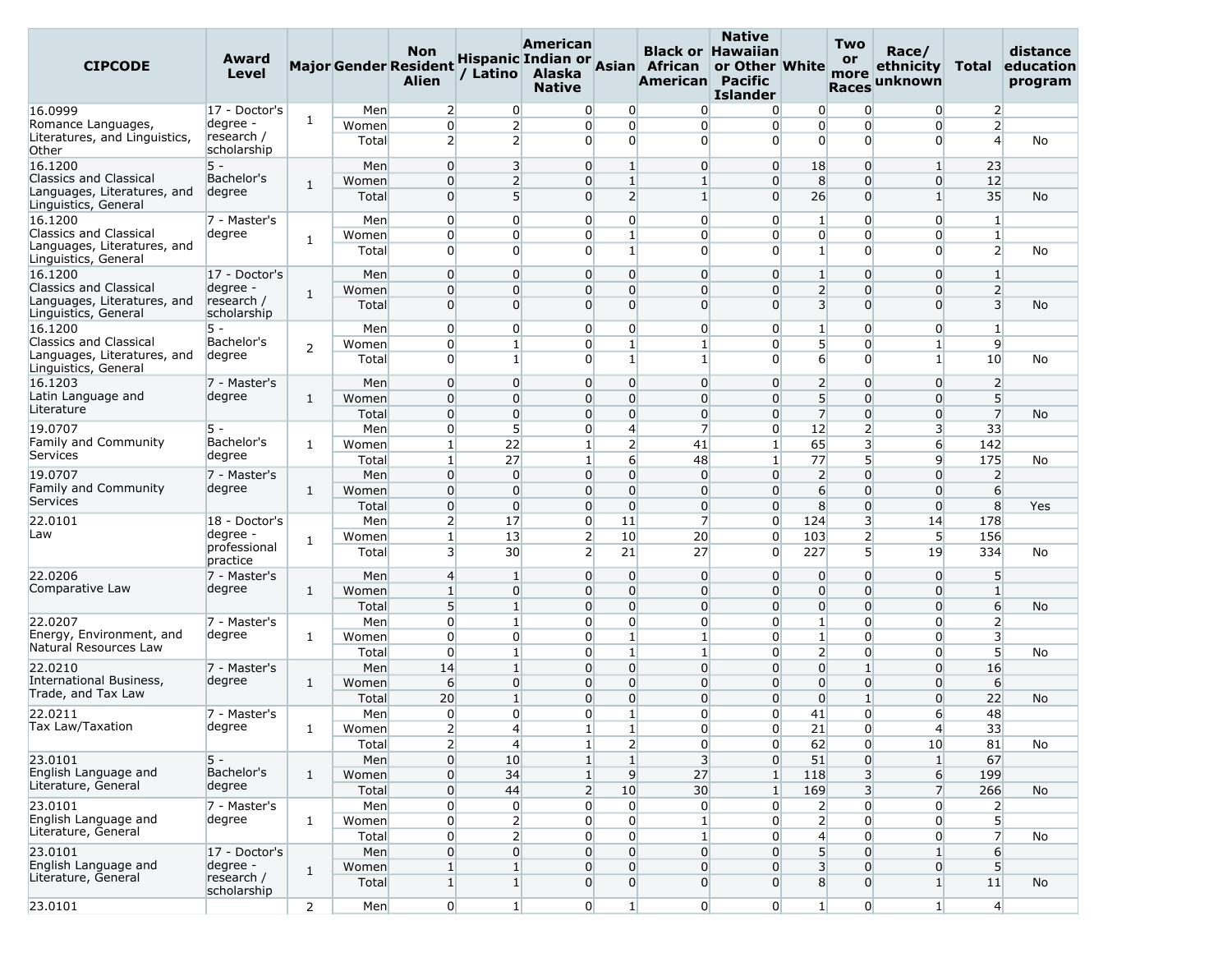| <b>CIPCODE</b>                           | Award<br>Level            |              |                | <b>Non</b><br><b>Major Gender Resident</b><br><b>Alien</b> | / Latino                         | American<br>Alaska<br><b>Native</b> |                                                      | Hispanic Indian or Asian African<br>American Pacific | <b>Native</b><br><b>Black or Hawaiian</b><br>or Other White<br><b>Islander</b> |                                  | Two<br>or<br>more<br><b>Races</b> | Race/<br>ethnicity<br>unknown    | Total                            | distance<br>education<br>program |
|------------------------------------------|---------------------------|--------------|----------------|------------------------------------------------------------|----------------------------------|-------------------------------------|------------------------------------------------------|------------------------------------------------------|--------------------------------------------------------------------------------|----------------------------------|-----------------------------------|----------------------------------|----------------------------------|----------------------------------|
| English Language and                     | 5 -                       |              | Women          | $\overline{0}$                                             | 1 <sup>1</sup>                   |                                     | 0<br>1                                               | $\overline{2}$                                       | $\overline{0}$                                                                 | $\overline{\mathbf{3}}$          | $\mathbf{0}$                      | 0                                | $\overline{7}$                   |                                  |
| Literature, General                      | Bachelor's<br>degree      |              | Total          | $\Omega$                                                   | $\overline{2}$                   | $\overline{0}$                      | $\overline{2}$                                       | $\overline{2}$                                       | $\Omega$                                                                       | $\overline{4}$                   | $\Omega$                          | $1\vert$                         | 11                               | No                               |
| 23.1302                                  | 7 - Master's              |              | Men            | $\overline{0}$                                             | $\overline{0}$                   |                                     | $\overline{0}$<br>$\overline{0}$                     | $\overline{0}$                                       | $\overline{0}$                                                                 | 6                                | $\overline{0}$                    | $\overline{2}$                   | 8                                |                                  |
| Creative Writing                         | degree                    | 1            | Women          | $\mathbf{1}$                                               | $\overline{0}$                   |                                     | $\overline{0}$<br>$\mathbf 0$                        | $\overline{0}$                                       | $\Omega$                                                                       | $\overline{3}$                   | $\overline{0}$                    | $\overline{0}$                   | $\overline{4}$                   |                                  |
|                                          |                           |              | Total          | $\mathbf{1}$                                               | $\Omega$                         |                                     | $\Omega$<br>$\overline{0}$                           | $\Omega$                                             | $\overline{0}$                                                                 | $\overline{9}$                   | $\Omega$                          | $\overline{2}$                   | 12                               | No                               |
| 24.0101<br>Liberal Arts and              | 3 -<br>Associate's        | $\mathbf{1}$ | Men<br>Women   | $1\overline{ }$<br>$\overline{0}$                          | 14<br>15                         | $\mathbf{1}$                        | 11<br>$\overline{2}$<br>17                           | 9<br>31                                              | $\overline{0}$<br>$\overline{2}$                                               | 41<br>54                         | $\mathbf{1}$<br>5                 | 3<br>3                           | 81<br>129                        |                                  |
| Sciences/Liberal Studies                 | degree                    |              | Total          | $\mathbf{1}$                                               | 29                               |                                     | 3<br>28                                              | 40                                                   | $\overline{2}$                                                                 | 95                               | $6 \overline{6}$                  | $6 \overline{6}$                 | 210                              | No                               |
| 26.0101                                  | $5 -$                     |              | Men            | 1                                                          | 30                               |                                     | $\overline{0}$<br>38                                 | 13                                                   | $\overline{0}$                                                                 | 102                              | 5                                 | 8                                | 197                              |                                  |
| Biology/Biological Sciences,             | Bachelor's                | 1            | Women          | $\overline{0}$                                             | 47                               | $1\overline{ }$                     | 42                                                   | 18                                                   | 5                                                                              | 124                              | $\overline{2}$                    | 12                               | 251                              |                                  |
| General                                  | degree                    |              | Total          | $\mathbf{1}$                                               | 77                               | $\mathbf{1}$                        | 80                                                   | 31                                                   | 5                                                                              | 226                              | $\overline{7}$                    | 20                               | 448                              | No                               |
| 26.0101                                  | $5 -$                     |              | Men            | $\overline{0}$                                             | $\overline{0}$                   |                                     | $\overline{0}$<br>0                                  | $\overline{0}$                                       | $\overline{0}$                                                                 | $\overline{0}$                   | $\overline{0}$                    | $\overline{0}$                   | $\overline{0}$                   |                                  |
| Biology/Biological Sciences,             | Bachelor's                | 2            | Women          | $\overline{0}$                                             | $\overline{2}$                   |                                     | 0<br>$\overline{0}$                                  | $\overline{0}$                                       | $\overline{0}$                                                                 | $\overline{0}$                   | $\overline{0}$                    | $\overline{0}$                   | $\overline{2}$                   |                                  |
| General                                  | degree                    |              | Total          | $\overline{0}$                                             | $\overline{2}$                   |                                     | 0<br>$\overline{0}$                                  | $\overline{0}$                                       | $\Omega$                                                                       | $\overline{0}$                   | $\overline{0}$                    | 0                                | $\overline{2}$                   | No                               |
| 26.0301                                  | $5 -$                     |              | Men            | $\mathbf 0$                                                | $\mathbf{1}$                     |                                     | $\overline{0}$<br>$\Omega$                           | $\mathbf{1}$                                         | $\Omega$                                                                       | $\overline{0}$                   | $\overline{0}$                    | $\overline{0}$                   | $\overline{2}$                   |                                  |
| Botany/Plant Biology                     | Bachelor's                | 1            | Women          | $\overline{0}$                                             | $\mathbf{1}$                     | $\overline{0}$                      | $\Omega$                                             | $\mathbf{1}$                                         | $\overline{0}$                                                                 | $\overline{0}$                   | $\Omega$                          | $\overline{0}$                   | $\overline{2}$                   |                                  |
|                                          | degree                    |              | Total          | $\overline{0}$                                             | $\overline{2}$                   |                                     | $\mathbf 0$<br>$\overline{0}$                        | $\overline{2}$                                       | $\Omega$                                                                       | $\overline{0}$                   | $\overline{0}$                    | $\overline{0}$                   | $\overline{4}$                   | No                               |
| 26.0301<br>Botany/Plant Biology          | 7 - Master's              |              | Men            | $\mathbf{1}$                                               | $\overline{0}$                   |                                     | $\mathbf 0$<br>$\overline{0}$                        | $\overline{0}$                                       | $\Omega$                                                                       | $\overline{0}$                   | $\overline{0}$                    | $\overline{0}$                   | $\mathbf{1}$                     |                                  |
|                                          | degree                    | $\mathbf{1}$ | Women          | $\mathbf{1}$                                               | $\Omega$                         | 0                                   | $\Omega$                                             | $\overline{0}$                                       | $\Omega$                                                                       | $\mathbf{0}$                     | $\Omega$                          | 0                                | $\mathbf{1}$                     |                                  |
| 26.0301                                  |                           |              | Total          | $\overline{2}$<br>$\overline{2}$                           | $\overline{0}$<br>$\Omega$       |                                     | 0<br>$\overline{0}$<br>$\mathbf 0$<br>$\overline{0}$ | $\overline{0}$<br>$\overline{0}$                     | $\overline{0}$<br>$\Omega$                                                     | $\overline{0}$<br>$\overline{0}$ | $\overline{0}$<br>$\overline{0}$  | 0<br>$\overline{0}$              | $\overline{2}$<br>$\overline{2}$ | No                               |
| Botany/Plant Biology                     | 17 - Doctor's<br>degree - |              | Men<br>Women   | $\overline{2}$                                             | $\mathbf{1}$                     | $\overline{0}$                      | $\Omega$                                             | $\overline{0}$                                       | $\Omega$                                                                       | $\overline{2}$                   | $\overline{0}$                    | $\overline{0}$                   | 5 <sup>1</sup>                   |                                  |
|                                          | research /<br>scholarship | 1            | Total          | $\overline{4}$                                             | $1\vert$                         |                                     | $\overline{0}$<br>$\Omega$                           | $\overline{0}$                                       | $\Omega$                                                                       | $\overline{2}$                   | $\Omega$                          | $\Omega$                         | $\overline{7}$                   | No                               |
| 26.0305                                  | 7 - Master's              |              | Men            | $\overline{0}$                                             | $\overline{0}$                   |                                     | $\overline{0}$<br>0                                  | $\overline{0}$                                       | $\overline{0}$                                                                 | $\overline{0}$                   | $\overline{0}$                    | 0                                | $\overline{0}$                   |                                  |
| Plant                                    | degree                    | 1            | Women          | 1                                                          | $\mathbf{1}$                     |                                     | 0<br>$\overline{0}$                                  | $\overline{0}$                                       | $\overline{0}$                                                                 | $\mathbf{1}$                     | $\overline{0}$                    | $\overline{0}$                   | $\overline{\mathbf{3}}$          |                                  |
| Pathology/Phytopathology                 |                           |              | Total          | $\vert$ 1                                                  | $1\vert$                         |                                     | $\mathbf 0$<br>$\overline{0}$                        | $\overline{0}$                                       | $\Omega$                                                                       | $\mathbf{1}$                     | $\overline{0}$                    | $\overline{0}$                   | $\overline{\mathbf{3}}$          | No                               |
| 26.0305                                  | 17 - Doctor's             |              | Men            | $\mathbf{1}$                                               | $\Omega$                         | 0                                   | $\Omega$                                             | $\overline{0}$                                       | $\Omega$                                                                       | $\mathbf{1}$                     | $\Omega$                          | $\Omega$                         | $\overline{2}$                   |                                  |
| Plant                                    | degree -                  | 1            | Women          | $\overline{2}$                                             | $\Omega$                         | 0                                   | 0                                                    | $\overline{0}$                                       | $\Omega$                                                                       | $\overline{2}$                   | $\overline{0}$                    | $\overline{0}$                   | $\overline{4}$                   |                                  |
| Pathology/Phytopathology                 | research /<br>scholarship |              | Total          | $\overline{\mathbf{3}}$                                    | $\Omega$                         |                                     | $\Omega$<br>$\overline{0}$                           | $\overline{0}$                                       | $\Omega$                                                                       | $\overline{3}$                   | $\overline{0}$                    | $\Omega$                         | 6                                | No                               |
| 26.0308                                  | 7 - Master's              |              | Men            | $\mathbf{1}$                                               | $\Omega$                         |                                     | 0<br>$\overline{0}$                                  | $\overline{0}$                                       | $\overline{0}$                                                                 | $\overline{0}$                   | $\overline{0}$                    | 0                                | $\mathbf{1}$                     |                                  |
| Plant Molecular Biology                  | degree                    | $\mathbf{1}$ | Women          | $\overline{0}$                                             | $\overline{0}$                   |                                     | $\overline{0}$<br>$\overline{0}$                     | $\overline{0}$                                       | $\overline{0}$                                                                 | $\overline{0}$                   | $\overline{0}$                    | $\overline{0}$                   | $\overline{0}$                   |                                  |
|                                          |                           |              | Total          | $\mathbf{1}$                                               | $\overline{0}$                   |                                     | 0<br>$\overline{0}$                                  | $\overline{0}$                                       | $\overline{0}$                                                                 | $\overline{0}$                   | $\overline{0}$                    | 0                                | $\mathbf{1}$                     | No                               |
| 26.0308                                  | 17 - Doctor's             |              | Men            | $\overline{0}$                                             | $\Omega$                         |                                     | $\mathbf 0$<br>$\overline{0}$                        | $\overline{0}$                                       | $\Omega$                                                                       | $\mathbf{1}$                     | $\overline{0}$                    | $\overline{0}$                   | $\mathbf{1}$                     |                                  |
| Plant Molecular Biology                  | degree -<br>research /    | $\mathbf{1}$ | Women          | $\mathbf 0$                                                | $\Omega$                         | $\overline{0}$                      | $\Omega$                                             | $\overline{0}$                                       | $\Omega$                                                                       | $\mathbf{1}$                     | $\overline{0}$                    | $\overline{0}$                   | $\mathbf{1}$                     |                                  |
|                                          | scholarship               |              | Total          | $\overline{0}$                                             | $\Omega$                         | 0                                   | $\Omega$                                             | $\overline{0}$                                       | $\Omega$                                                                       | $\overline{2}$                   | $\overline{0}$                    | $\Omega$                         | $\overline{2}$                   | No                               |
| 26.0406                                  | 7 - Master's              |              | Men            | $\overline{0}$                                             | $\overline{0}$                   |                                     | $\overline{0}$<br>$\overline{0}$                     | $\overline{0}$                                       | $\overline{0}$                                                                 | $\overline{0}$                   | $\overline{0}$                    | 0                                | $\overline{0}$                   |                                  |
| Cell/Cellular and Molecular              | degree                    | 1            | Women          | $\mathbf{1}$                                               | $\Omega$                         |                                     | $\overline{0}$<br>0                                  | $\overline{0}$                                       | $\Omega$                                                                       | $\mathbf{0}$                     | $\overline{0}$                    | $\overline{0}$                   | $\mathbf{1}$                     |                                  |
| Biology                                  |                           |              | Total          | $\mathbf{1}$                                               | $\Omega$                         |                                     | $\overline{0}$<br>$\overline{0}$                     | $\overline{0}$                                       | $\overline{0}$                                                                 | $\overline{0}$                   | $\overline{0}$                    | 0                                | $\mathbf{1}$                     | No                               |
| 26.0406                                  | 17 - Doctor's             |              | Men            | $1\vert$                                                   | $\overline{0}$                   |                                     | $\overline{0}$<br>$\overline{0}$                     | $\overline{0}$                                       | $\overline{0}$                                                                 | $\overline{0}$                   | $\overline{0}$                    | $\overline{0}$                   | $\mathbf{1}$                     |                                  |
| Cell/Cellular and Molecular              | degree -                  | $\mathbf{1}$ | Women          | $\overline{0}$                                             | $\overline{0}$                   |                                     | $\overline{0}$<br>$\overline{0}$                     | $\overline{0}$                                       | $\overline{0}$                                                                 | $\overline{0}$                   | $\overline{0}$                    | $\overline{0}$                   | $\overline{0}$                   |                                  |
| Biology                                  | research /<br>scholarship |              | Total          | 1 <sup>1</sup>                                             | $\Omega$                         |                                     | $\overline{0}$<br>$\overline{0}$                     | $\overline{0}$                                       | $\Omega$                                                                       | $\overline{0}$                   | $\overline{0}$                    | $\Omega$                         | 1 <sup>1</sup>                   | No                               |
| 26.0503                                  | $5 -$                     |              | Men            | $\overline{0}$                                             | $\overline{7}$                   | $\mathbf{1}$                        | 11                                                   | $\overline{7}$                                       | $\overline{2}$                                                                 | 22                               | 1 <sup>1</sup>                    | 3                                | 54                               |                                  |
| Medical Microbiology and<br>Bacteriology | Bachelor's<br>degree      | $\mathbf{1}$ | Women          | $\overline{0}$                                             | 19                               | $\mathbf{1}$                        | 23                                                   | $\overline{4}$                                       | $\overline{2}$                                                                 | 29                               | $\mathbf{1}$                      | $\overline{0}$                   | 79                               |                                  |
|                                          |                           |              | Total          | $\overline{0}$                                             | 26                               |                                     | $2\vert$<br>34                                       | 11                                                   | $\overline{4}$                                                                 | 51                               | $\overline{2}$                    | $\overline{\mathbf{3}}$          | 133                              | No                               |
| 26.0503<br>Medical Microbiology and      | 7 - Master's<br>degree    |              | Men            | $\vert$ 1                                                  | $\overline{0}$                   |                                     | $\overline{0}$<br>$\overline{0}$                     | $\overline{0}$                                       | $\overline{0}$                                                                 | $1\overline{ }$                  | $1\overline{ }$                   | $\overline{0}$                   | 3                                |                                  |
| Bacteriology                             |                           | $\mathbf{1}$ | Women<br>Total | $\overline{0}$                                             | $\overline{0}$<br>$\overline{0}$ |                                     | $\overline{0}$<br>$\overline{0}$<br>$\overline{0}$   | $\overline{0}$                                       | $\overline{0}$<br>$\overline{0}$                                               | $\overline{2}$                   | $\overline{0}$<br>$1\overline{ }$ | $\overline{0}$<br>$\overline{0}$ | $\overline{2}$                   |                                  |
| 26.0503                                  | 17 - Doctor's             |              |                | $1\vert$                                                   | $\overline{0}$                   |                                     | $\overline{0}$<br>$\overline{\mathbf{3}}$            | $\overline{0}$                                       | $\overline{0}$                                                                 | $\overline{\mathbf{3}}$          |                                   |                                  | 5 <sup>5</sup><br>$\overline{4}$ | No                               |
| Medical Microbiology and                 | degree -                  |              | Men<br>Women   | $\vert$ 1<br>$\mathbf{1}$                                  | 1 <sup>1</sup>                   |                                     | $\overline{0}$<br>$\overline{0}$<br>$\overline{0}$   | $\overline{0}$<br>$\overline{0}$                     | $\overline{0}$                                                                 | $\overline{0}$<br>$\overline{2}$ | $\overline{0}$<br>$\overline{0}$  | $\overline{0}$<br>$\overline{0}$ | $\overline{4}$                   |                                  |
| Bacteriology                             | research /<br>scholarship | $\mathbf{1}$ | Total          | $\overline{2}$                                             | 1 <sup>1</sup>                   |                                     | $\overline{0}$                                       | $\overline{\mathbf{3}}$<br>$\overline{0}$            | $\overline{0}$                                                                 | $\overline{2}$                   | $\overline{0}$                    | $\overline{0}$                   | 8                                | No                               |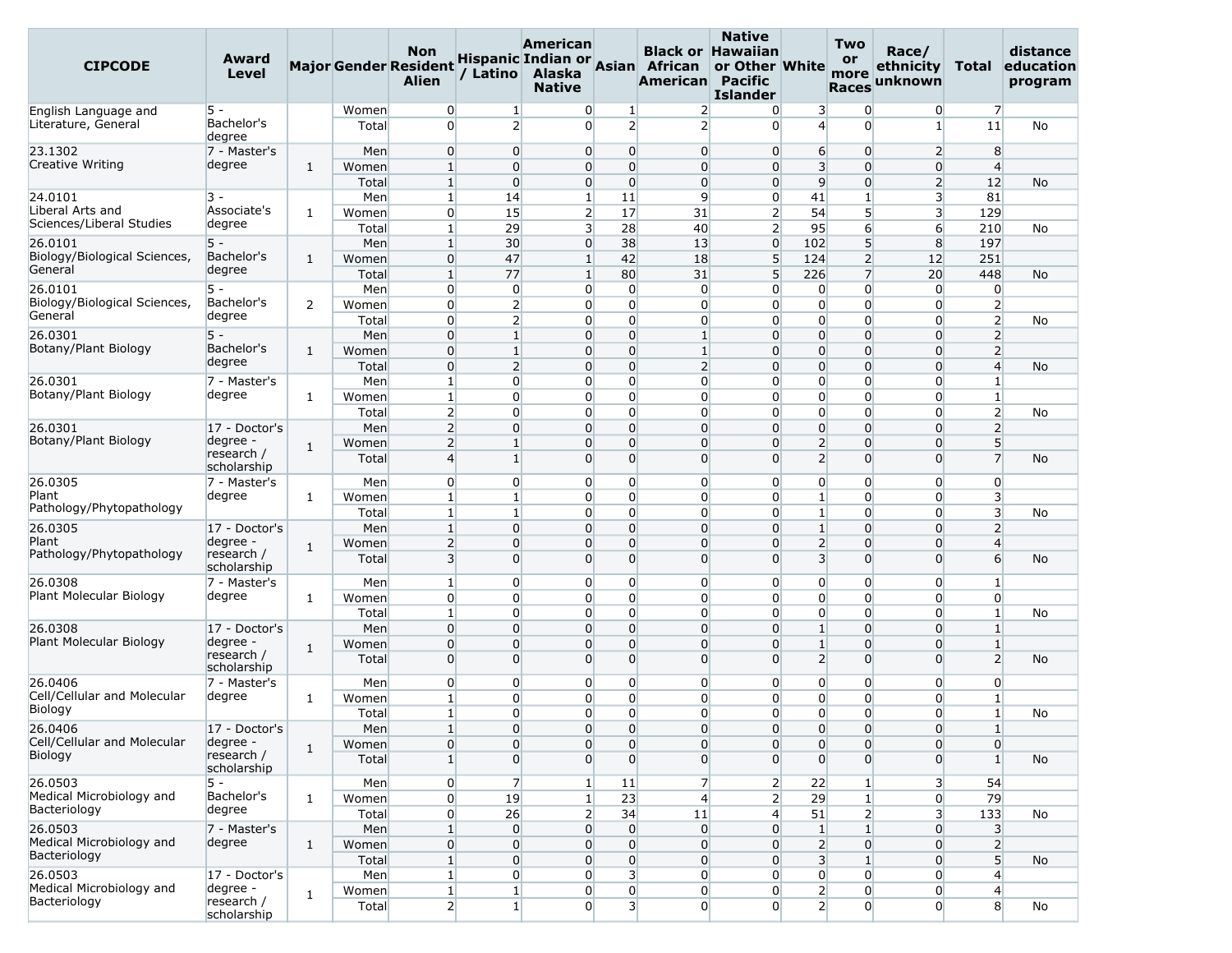| <b>CIPCODE</b>             | Award<br>Level            |                |                | <b>Non</b><br><b>Major Gender Resident</b><br><b>Alien</b> | / Latino                   | American<br>Alaska<br><b>Native</b> |                                | Hispanic Indian or Asian African<br>American Pacific | <b>Native</b><br><b>Black or Hawaiian</b><br>or Other White<br><b>Islander</b> |                                | <b>Two</b><br><b>or</b><br>more<br><b>Races</b> | Race/<br>ethnicity<br>unknown | Total                            | distance<br>education<br>program |
|----------------------------|---------------------------|----------------|----------------|------------------------------------------------------------|----------------------------|-------------------------------------|--------------------------------|------------------------------------------------------|--------------------------------------------------------------------------------|--------------------------------|-------------------------------------------------|-------------------------------|----------------------------------|----------------------------------|
| 26.0503                    | 5 -                       | $\overline{2}$ | Men            | $\overline{0}$                                             | $\overline{0}$             | $\overline{0}$                      | $\overline{0}$                 | $\overline{0}$                                       | $\overline{0}$                                                                 | 1                              | $\overline{0}$                                  | $\overline{0}$                | $\mathbf{1}$                     |                                  |
| Medical Microbiology and   | Bachelor's                |                | Women          | $\mathbf{1}$                                               | $\overline{0}$             | $\overline{0}$                      | $\overline{0}$                 | $\overline{0}$                                       | $\Omega$                                                                       | $\overline{0}$                 | $\overline{0}$                                  | $\overline{0}$                | $\mathbf{1}$                     |                                  |
| Bacteriology               | degree                    |                | Total          | $\mathbf{1}$                                               | $\overline{0}$             | $\overline{0}$                      | $\overline{0}$                 | $\overline{0}$                                       | 0                                                                              | $\mathbf{1}$                   | $\overline{0}$                                  | $\overline{0}$                | $\overline{2}$                   | No                               |
| 26.0701                    | 5 -                       |                | Men            | $\overline{0}$                                             | 4                          | 1                                   | $\overline{4}$                 | $\overline{0}$                                       | $\overline{0}$                                                                 | $\overline{4}$                 | $\overline{0}$                                  | $\overline{0}$                | 13                               |                                  |
| Zoology/Animal Biology     | Bachelor's                | 1              | Women          | $\mathbf 1$                                                | $5\overline{)}$            | $\overline{0}$                      | $\overline{2}$                 | $\overline{2}$                                       | $\mathbf{1}$                                                                   | 18                             | $\overline{0}$                                  | $1\vert$                      | 30 <sup>°</sup>                  |                                  |
|                            | degree                    |                | Total          | 1                                                          | 9                          | $\mathbf{1}$                        | $6 \overline{}$                | $\overline{2}$                                       | $\mathbf{1}$                                                                   | 22                             | $\overline{0}$                                  | $\mathbf{1}$                  | 43                               | No                               |
| 26.0701                    | 7 - Master's              |                | Men            | $\overline{0}$                                             | 1                          | $\overline{0}$                      | $\overline{0}$                 | $\overline{0}$                                       | $\overline{0}$                                                                 | $\overline{0}$                 | $\overline{0}$                                  | $\overline{0}$                | $\mathbf{1}$                     |                                  |
| Zoology/Animal Biology     | degree                    | 1              | Women          | $\overline{0}$                                             | $\mathbf{1}$               | 0                                   | $\overline{0}$                 | $\overline{0}$                                       | $\Omega$                                                                       | $\overline{0}$                 | $\overline{0}$                                  | $\overline{0}$                | $\mathbf{1}$                     |                                  |
|                            |                           |                | Total          | $\overline{0}$                                             | $\overline{2}$             | $\overline{0}$                      | $\overline{0}$                 | $\overline{0}$                                       | $\overline{0}$                                                                 | $\overline{0}$                 | $\overline{0}$                                  | $\overline{0}$                | $\overline{2}$                   | No                               |
| 26.0701                    | 17 - Doctor's             |                | Men            | $\overline{0}$                                             | $\overline{0}$             | 0                                   | $\overline{0}$                 | $\overline{0}$                                       | 0                                                                              | $\overline{4}$                 | $\overline{0}$                                  | 0                             | $\overline{4}$                   |                                  |
| Zoology/Animal Biology     | degree -                  | 1              | Women          | $\overline{0}$                                             | $\overline{0}$             | 0                                   | $\mathbf{0}$                   | $\overline{0}$                                       | $\Omega$                                                                       | $\mathbf{1}$                   | $\overline{0}$                                  | 0                             | $\mathbf{1}$                     |                                  |
|                            | research /<br>scholarship |                | Total          | $\overline{0}$                                             | $\overline{0}$             | $\overline{0}$                      | $\overline{0}$                 | $\overline{0}$                                       | $\Omega$                                                                       | 5 <sup>1</sup>                 | $\overline{0}$                                  | $\overline{0}$                | 5 <sup>5</sup>                   | No                               |
| 26.0702                    | $5 -$                     |                | Men            | $\overline{0}$                                             | $\mathbf{1}$               | $\overline{0}$                      | $\overline{0}$                 | $\overline{0}$                                       | $\overline{0}$                                                                 | 5                              | $\overline{0}$                                  | $\overline{0}$                | 6                                |                                  |
| Entomology                 | Bachelor's                | 1              | Women          | $\overline{0}$                                             | $\overline{2}$             | $\overline{0}$                      | $\mathbf{1}$                   | $\overline{0}$                                       | $\mathbf{1}$                                                                   | 8                              | $1\overline{ }$                                 | $\overline{0}$                | 13                               |                                  |
|                            | degree                    |                | Total          | $\overline{0}$                                             | 3                          | $\overline{0}$                      | 1                              | $\overline{0}$                                       | 1                                                                              | 13                             | $1\overline{ }$                                 | $\overline{0}$                | 19                               | No                               |
| 26.0702                    | 7 - Master's              |                | Men            | 3                                                          | $\overline{0}$             | 0                                   | $\overline{0}$                 | $\overline{0}$                                       | $\overline{0}$                                                                 | $\mathbf{1}$                   | $\overline{0}$                                  | $\overline{0}$                | $\overline{4}$                   |                                  |
| Entomology                 | degree                    | 1              | Women          | $\overline{2}$                                             | $\mathbf{1}$               | 0                                   | $\overline{0}$                 | $\overline{0}$                                       | $\overline{0}$                                                                 | 8                              | $\overline{0}$                                  | $1\vert$                      | 12                               |                                  |
|                            |                           |                | Total          | 5 <sup>5</sup>                                             | $\mathbf{1}$               | 0                                   | 0                              | $\overline{0}$                                       | 0                                                                              | $\overline{9}$                 | $\overline{0}$                                  | $\mathbf{1}$                  | 16                               | No                               |
| 26.0702                    | 17 - Doctor's             |                | Men            | $\overline{4}$                                             | $\overline{0}$             | 0                                   | $\overline{0}$                 | 1                                                    | $\Omega$                                                                       | $\overline{\mathbf{3}}$        | $\overline{0}$                                  | $\overline{0}$                | 8                                |                                  |
| Entomology                 | degree -                  | $\mathbf{1}$   | Women          | $\overline{3}$                                             | $\overline{0}$             | 0                                   | $\overline{0}$                 | $\mathbf{1}$                                         | $\Omega$                                                                       | $\overline{3}$                 | $\overline{0}$                                  | $\overline{0}$                | $\overline{7}$                   |                                  |
|                            | research /<br>scholarship |                | Total          | $\overline{7}$                                             | $\overline{0}$             | $\overline{0}$                      | $\overline{0}$                 | $\overline{2}$                                       | $\Omega$                                                                       | $6 \overline{}$                | $\overline{0}$                                  | $\overline{0}$                | 15                               | No                               |
| 26.0801                    | 17 - Doctor's             |                | Men            | 1                                                          | $\overline{0}$             | $\overline{0}$                      | $\overline{0}$                 | $\overline{0}$                                       | $\overline{0}$                                                                 | 1                              | $\overline{0}$                                  | $\overline{0}$                | $\overline{2}$                   |                                  |
| Genetics, General          | degree -<br>research /    | $\mathbf{1}$   | Women<br>Total | $\overline{0}$<br>$\mathbf{1}$                             | $\overline{0}$<br>$\Omega$ | 0<br>$\overline{0}$                 | $\mathbf{0}$<br>$\overline{0}$ | $\overline{0}$<br>$\overline{0}$                     | 0<br>$\Omega$                                                                  | $\overline{0}$<br>$\mathbf{1}$ | $\overline{0}$<br>$\overline{0}$                | $\overline{0}$<br>0           | $\overline{0}$<br>$\overline{2}$ | No                               |
| 26.0908                    | scholarship<br>$5 -$      |                | Men            | $\overline{0}$                                             | 10                         | $1\vert$                            | $5\overline{)}$                | $6 \overline{}$                                      | $\overline{0}$                                                                 | 32                             | $\overline{0}$                                  | $\overline{2}$                | 56                               |                                  |
| <b>Exercise Physiology</b> | Bachelor's                | 1              | Women          | $\overline{0}$                                             | 8                          | $\overline{0}$                      | $6 \overline{}$                | $6 \overline{}$                                      | $\overline{0}$                                                                 | 59                             | $\overline{0}$                                  | $\overline{4}$                | 83                               |                                  |
|                            | degree                    |                | Total          | $\overline{0}$                                             | 18                         | $1\vert$                            | 11                             | 12                                                   | $\overline{0}$                                                                 | 91                             | $\overline{0}$                                  | $6 \overline{}$               | 139                              | No                               |
| 26.0908                    | 7 - Master's              |                | Men            | 3                                                          | $\overline{2}$             | $\overline{0}$                      | $\overline{0}$                 | $\overline{0}$                                       | $\overline{0}$                                                                 | 16                             | $\overline{0}$                                  | $1\vert$                      | 22                               |                                  |
| Exercise Physiology        | degree                    | $\mathbf{1}$   | Women          | $\mathbf 0$                                                | $\mathbf{1}$               | 0                                   | $\overline{0}$                 | $\overline{0}$                                       | $\overline{0}$                                                                 | $\overline{9}$                 | $\overline{0}$                                  | $\overline{0}$                | 10                               |                                  |
|                            |                           |                | Total          | 3                                                          | 3                          | $\overline{0}$                      | 0                              | $\overline{0}$                                       | 0                                                                              | 25                             | $\overline{0}$                                  | $\mathbf{1}$                  | 32                               | No                               |
| 26.0908                    | 17 - Doctor's             |                | Men            | $\mathbf{1}$                                               | $\overline{0}$             | 0                                   | $\overline{0}$                 | $\overline{0}$                                       | $\Omega$                                                                       | $\overline{4}$                 | $\overline{0}$                                  | $\overline{0}$                | 5                                |                                  |
| Exercise Physiology        | degree -                  |                | Women          | $\mathbf{1}$                                               | $\overline{2}$             | $\overline{0}$                      | $\overline{0}$                 | $\mathbf{1}$                                         | $\overline{0}$                                                                 | $\overline{2}$                 | $\overline{0}$                                  | $\overline{0}$                | 6                                |                                  |
|                            | research /<br>scholarship | 1              | Total          | 2                                                          | $\overline{2}$             | $\overline{0}$                      | $\overline{0}$                 | $\mathbf{1}$                                         | $\Omega$                                                                       | $6 \overline{}$                | $\overline{0}$                                  | $\Omega$                      | 11                               | No                               |
| 26.1102                    | 7 - Master's              |                | Men            | 1                                                          | $\overline{0}$             | 0                                   | 0                              | $\overline{0}$                                       | $\overline{0}$                                                                 | $\overline{0}$                 | $\overline{0}$                                  | 0                             | $\mathbf{1}$                     |                                  |
| <b>Biostatistics</b>       | degree                    | 1              | Women          | $\overline{0}$                                             | $\overline{0}$             | 0                                   | $\mathbf{1}$                   | $\overline{0}$                                       | $\Omega$                                                                       | $\overline{0}$                 | $\overline{0}$                                  | $\overline{0}$                | $\mathbf{1}$                     |                                  |
|                            |                           |                | Total          | $\mathbf{1}$                                               | $\overline{0}$             | 0                                   | $\mathbf{1}$                   | $\overline{0}$                                       | $\Omega$                                                                       | $\overline{0}$                 | $\overline{0}$                                  | 0                             | $\overline{2}$                   | No                               |
| 26.1301                    | 7 - Master's              |                | Men            | $\overline{2}$                                             | $\Omega$                   | $\overline{0}$                      | $\overline{0}$                 | 0                                                    | $\Omega$                                                                       | 5                              | $\overline{0}$                                  | $\mathbf{1}$                  | 8                                |                                  |
| Ecology                    | degree                    | 1              | Women          | $1\,$                                                      | $\overline{0}$             | $\overline{0}$                      | $\overline{0}$                 | $\overline{0}$                                       | $\overline{0}$                                                                 | 8                              | $\overline{0}$                                  | $\overline{0}$                | 9                                |                                  |
|                            |                           |                | Total          | $\overline{\mathbf{3}}$                                    | $\overline{0}$             | $\overline{0}$                      | $\mathbf 0$                    | $\overline{0}$                                       | $\overline{0}$                                                                 | 13                             | $\overline{0}$                                  | $\vert$                       | 17                               | No                               |
| 26.1301                    | 17 - Doctor's             |                | Men            | 5 <sup>1</sup>                                             | $\overline{0}$             | 0                                   | $\mathbf{0}$                   | $\overline{0}$                                       | $\overline{0}$                                                                 | 3                              | $\overline{0}$                                  | $\overline{0}$                | 8                                |                                  |
| Ecology                    | degree -                  |                | Women          | $\overline{2}$                                             | $\overline{0}$             | 0                                   | $\mathbf{1}$                   | $\overline{0}$                                       | $\overline{0}$                                                                 | $\overline{2}$                 | $\overline{0}$                                  | $\mathbf{1}$                  | $6 \mid$                         |                                  |
|                            | research /<br>scholarship | $\mathbf{1}$   | Total          | $\overline{7}$                                             | $\Omega$                   | 0                                   | $\mathbf{1}$                   | $\overline{0}$                                       | $\Omega$                                                                       | 5 <sup>1</sup>                 | $\overline{0}$                                  | $1\vert$                      | 14                               | No                               |
| 26.1309                    | 17 - Doctor's             |                | Men            | $\overline{0}$                                             | $\overline{0}$             | $\overline{0}$                      | $\overline{0}$                 | $\overline{0}$                                       | $\overline{0}$                                                                 | $\overline{0}$                 | $\overline{0}$                                  | $\overline{0}$                | $\overline{0}$                   |                                  |
| Epidemiology               | degree -                  | $\mathbf{1}$   | Women          | $\overline{0}$                                             | $\overline{0}$             | $\overline{0}$                      | $\overline{0}$                 | $\overline{0}$                                       | $\overline{0}$                                                                 | $\mathbf{1}$                   | $\overline{0}$                                  | $\overline{0}$                | $\mathbf{1}$                     |                                  |
|                            | research /<br>scholarship |                | Total          | $\overline{0}$                                             | $\overline{0}$             | $\overline{0}$                      | $\overline{0}$                 | $\overline{0}$                                       | $\overline{0}$                                                                 | $\mathbf{1}$                   | $\overline{0}$                                  | $\overline{0}$                | $\mathbf{1}$                     | No                               |
| 26.9999                    | 7 - Master's              |                | Men            | $\overline{2}$                                             | $\overline{0}$             | 0                                   | $\mathbf{1}$                   | $\overline{0}$                                       | $\overline{0}$                                                                 | $\overline{2}$                 | $\overline{0}$                                  | $\overline{0}$                | 5 <sup>1</sup>                   |                                  |
| Biological and Biomedical  | degree                    | $\mathbf{1}$   | Women          | $\overline{0}$                                             | $\mathbf{1}$               | $\overline{0}$                      | $\overline{2}$                 | $\overline{0}$                                       | $\overline{0}$                                                                 | $\mathbf{1}$                   | $\overline{0}$                                  | $\overline{0}$                | $\overline{4}$                   |                                  |
| Sciences, Other            |                           |                | Total          | 2                                                          | $\mathbf{1}$               | $\overline{0}$                      | $\overline{\mathbf{3}}$        | $\overline{0}$                                       | $\overline{0}$                                                                 | $\overline{\mathbf{3}}$        | $\overline{0}$                                  | $\overline{0}$                | 9                                | No                               |
| 26.9999                    |                           |                | Men            | 10                                                         | $\overline{0}$             | $\overline{0}$                      |                                | $\overline{2}$<br>$\overline{0}$                     | $\overline{0}$                                                                 | 8                              | $\overline{0}$                                  | $\overline{0}$                | 20                               |                                  |
|                            |                           | $\mathbf{1}$   | Women          | 11                                                         | $\overline{0}$             | $1\overline{ }$                     | $1\vert$                       | $\overline{0}$                                       | $\overline{0}$                                                                 | 8 <sup>1</sup>                 | $\mathbf{0}$                                    | $\overline{4}$                | 25                               |                                  |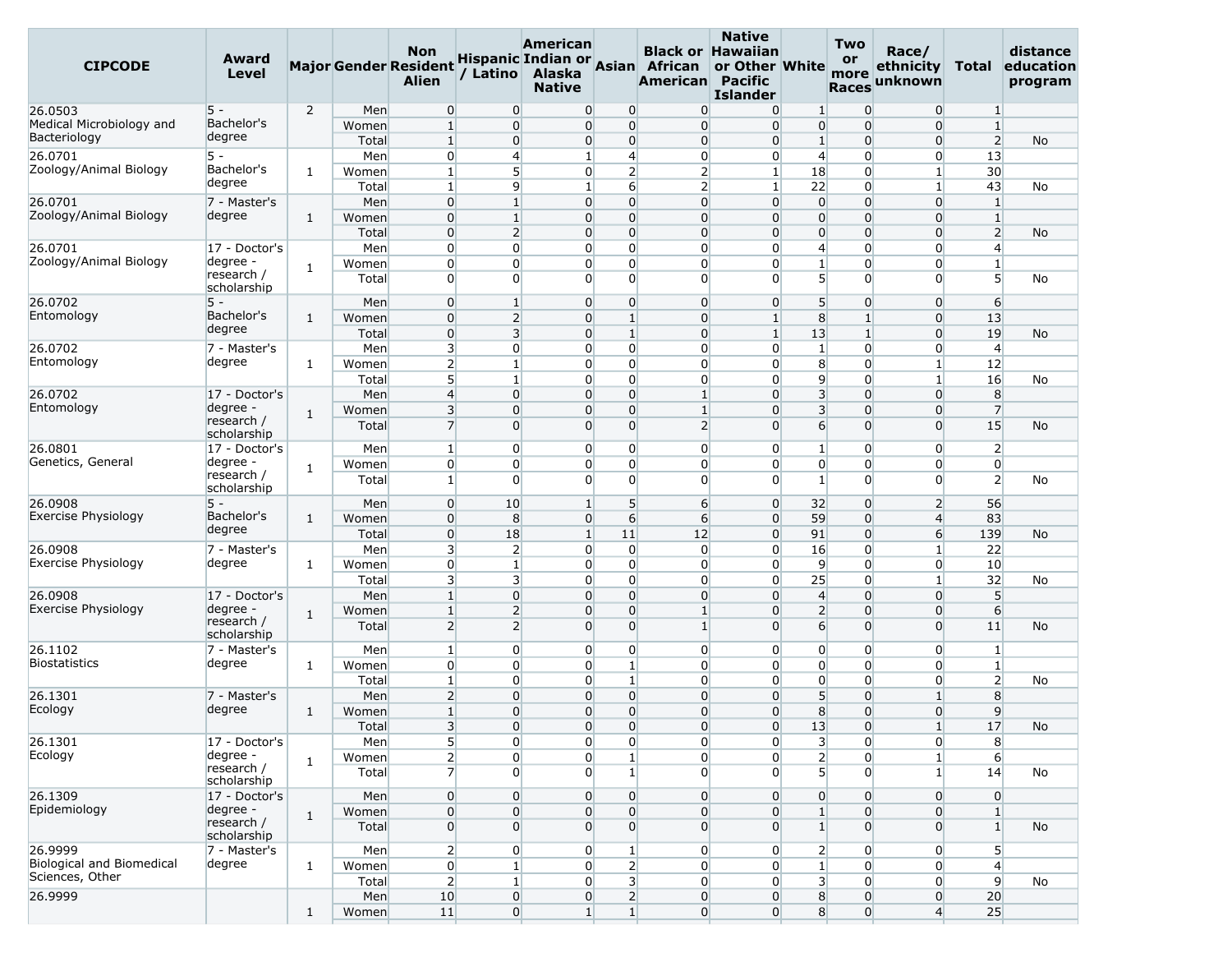| <b>CIPCODE</b>                                      | Award<br><b>Level</b>                                  |                |                | <b>Non</b><br><b>Major Gender Resident</b><br><b>Alien</b> | / Latino       | <b>American</b><br>Alaska<br><b>Native</b> |                | Hispanic Indian or Asian African<br>American | <b>Native</b><br><b>Black or Hawaiian</b><br>or Other White<br><b>Pacific</b><br><b>Islander</b> |                         | <b>Two</b><br>or<br>more<br><b>Races</b> | Race/<br>ethnicity<br>unknown |                               | distance<br>Total education<br>program |
|-----------------------------------------------------|--------------------------------------------------------|----------------|----------------|------------------------------------------------------------|----------------|--------------------------------------------|----------------|----------------------------------------------|--------------------------------------------------------------------------------------------------|-------------------------|------------------------------------------|-------------------------------|-------------------------------|----------------------------------------|
| <b>Biological and Biomedical</b><br>Sciences, Other | 17 - Doctor's<br>degree -<br>research /<br>scholarship |                | Total          | 21                                                         | $\Omega$       | 1                                          | 3              | $\Omega$                                     | $\Omega$                                                                                         | 16                      | $\overline{0}$                           | $\overline{4}$                | 45                            | <b>No</b>                              |
| 27.0101                                             | 5 -                                                    |                | Men            | $\overline{0}$                                             | $\overline{4}$ | $\overline{0}$                             | 6              | $\overline{0}$                               | $\overline{0}$                                                                                   | 32                      | $\overline{0}$                           | $\overline{2}$                | 44                            |                                        |
| Mathematics, General                                | Bachelor's                                             | $\mathbf{1}$   | Women          | $\overline{0}$                                             | $\mathbf{1}$   | $\overline{0}$                             | $\overline{4}$ | $\mathbf{1}$                                 | $\overline{0}$                                                                                   | 26                      | $\overline{0}$                           | $\mathbf{1}$                  | 33                            |                                        |
|                                                     | degree                                                 |                | Total          | $\overline{0}$                                             | 5 <sup>1</sup> | $\overline{0}$                             | 10             | $1\overline{ }$                              | $\Omega$                                                                                         | 58                      | $\overline{0}$                           | 3                             | 77                            | No                                     |
| 27.0101                                             | 7 - Master's                                           |                | Men            | $\overline{0}$                                             | $\Omega$       | $\overline{0}$                             | $\overline{0}$ | $\overline{0}$                               | $\overline{0}$                                                                                   | $\overline{4}$          | $\overline{0}$                           | $\mathbf{1}$                  | 5 <sup>5</sup>                |                                        |
| Mathematics, General                                | degree                                                 | $\mathbf{1}$   | Women          | 3                                                          | $\Omega$       | $\overline{0}$                             | $\overline{0}$ | $\overline{0}$                               | $\overline{0}$                                                                                   | $\overline{\mathbf{3}}$ | $\overline{0}$                           | $\overline{0}$                | 6                             |                                        |
|                                                     |                                                        |                | Total          | 3                                                          | $\Omega$       | $\overline{0}$                             | $\overline{0}$ | $\overline{0}$                               | $\Omega$                                                                                         | $\overline{7}$          | $\overline{0}$                           | $\mathbf{1}$                  | 11                            | <b>No</b>                              |
| 27.0101                                             | 17 - Doctor's                                          |                | Men            | 5 <sup>1</sup>                                             | $\Omega$       | $\overline{0}$                             | $\mathbf{1}$   | $\overline{0}$                               | $\Omega$                                                                                         | $\mathbf{1}$            | $\overline{0}$                           | 0                             | $\overline{7}$                |                                        |
| Mathematics, General                                | degree -                                               | $\mathbf{1}$   | Women          | $\mathbf{1}$                                               | $\Omega$       | $\overline{0}$                             | $\overline{0}$ | $\overline{0}$                               | $\overline{0}$                                                                                   | $\mathbf{1}$            | $1\overline{ }$                          | 0                             | $\overline{\mathbf{3}}$       |                                        |
|                                                     | research /<br>scholarship                              |                | Total          | 6                                                          | $\Omega$       | 0                                          | $\mathbf{1}$   | $\overline{0}$                               | $\Omega$                                                                                         | $\overline{2}$          | $1\overline{ }$                          | $\Omega$                      | 10                            | No                                     |
| 27.0101                                             | 5 -                                                    |                | Men            | $\overline{0}$                                             | $\Omega$       | $\overline{0}$                             | $\overline{0}$ | $\overline{0}$                               | $\Omega$                                                                                         | $\overline{2}$          | $\overline{0}$                           | 0                             | $\overline{2}$                |                                        |
| Mathematics, General                                | Bachelor's                                             | 2              | Women          | $\overline{0}$                                             | $\Omega$       | $\overline{0}$                             | $\overline{0}$ | $\overline{0}$                               | $\Omega$                                                                                         | $\mathbf{1}$            | $\overline{0}$                           | $\overline{0}$                | $\mathbf{1}$                  |                                        |
|                                                     | degree                                                 |                | Total          | $\overline{0}$                                             | $\Omega$       | $\Omega$                                   | $\overline{0}$ | $\overline{0}$                               | $\Omega$                                                                                         | $\overline{\mathbf{3}}$ | $\Omega$                                 | $\Omega$                      | $\overline{\mathbf{3}}$       | No                                     |
| 27.0501                                             | 5 -                                                    |                | Men            | $\overline{0}$                                             | $\Omega$       | $\overline{0}$                             | $\mathbf{1}$   | $\overline{2}$                               | $\overline{0}$                                                                                   | $\overline{7}$          | $\overline{0}$                           | $\mathbf{1}$                  | 11                            |                                        |
| Statistics, General                                 | Bachelor's                                             | $\mathbf{1}$   | Women          | $\overline{0}$                                             | $\Omega$       | $\overline{0}$                             | $\mathbf{1}$   | $\overline{4}$                               | $\Omega$                                                                                         | 8                       | $\overline{0}$                           | $\overline{0}$                | 13                            |                                        |
|                                                     | degree                                                 |                | Total          | $\overline{0}$                                             | $\Omega$       | 0                                          | $\overline{2}$ | $6 \overline{6}$                             | $\overline{0}$                                                                                   | 15                      | $\overline{0}$                           | $\mathbf{1}$                  | 24                            | No                                     |
| 27.0501                                             | 7 - Master's                                           |                | Men            | 9                                                          | $\Omega$       | $\overline{0}$                             | $\mathbf{1}$   | $\overline{0}$                               | $\overline{0}$                                                                                   | $\overline{2}$          | $\overline{0}$                           | $\overline{0}$                | 12                            |                                        |
| Statistics, General                                 | degree                                                 |                |                | $\mathbf{1}$                                               | $\mathbf{1}$   | $\overline{0}$                             | $\overline{0}$ | $\overline{0}$                               | $\Omega$                                                                                         | $\mathbf{1}$            | $\overline{0}$                           | $\overline{0}$                |                               |                                        |
|                                                     |                                                        | $\mathbf{1}$   | Women          | 10                                                         | $1\vert$       | $\overline{0}$                             | $\mathbf{1}$   | $\overline{0}$                               | $\Omega$                                                                                         | $\overline{\mathbf{3}}$ | $\overline{0}$                           | $\overline{0}$                | $\overline{\mathbf{3}}$<br>15 |                                        |
| 27.0501                                             |                                                        |                | Total          | 6                                                          | $\mathbf{1}$   | $\overline{0}$                             | $\overline{0}$ | $\overline{0}$                               | $\Omega$                                                                                         | $\overline{0}$          | $\overline{0}$                           | 0                             | $\overline{7}$                | No                                     |
| Statistics, General                                 | 17 - Doctor's<br>degree -                              |                | Men            | 3                                                          | $\Omega$       | 0                                          | $\overline{0}$ | $\overline{0}$                               | $\Omega$                                                                                         | $\mathbf{1}$            | $\overline{0}$                           | 0                             | $\overline{4}$                |                                        |
|                                                     | research /<br>scholarship                              | $\mathbf{1}$   | Women<br>Total | 9                                                          | 1              | $\overline{0}$                             | $\Omega$       | $\overline{0}$                               | $\Omega$                                                                                         | $\mathbf{1}$            | $\overline{0}$                           | $\overline{0}$                | 11                            | No                                     |
| 27.0501                                             | $5 -$                                                  |                | Men            | $\overline{0}$                                             | $\Omega$       | $\overline{0}$                             | $\overline{2}$ | $\overline{0}$                               | $\Omega$                                                                                         | $\mathbf{1}$            | $\overline{0}$                           | $\overline{0}$                | $\overline{\mathbf{3}}$       |                                        |
| Statistics, General                                 | Bachelor's                                             | $\overline{2}$ | Women          | $\overline{0}$                                             | $\Omega$       | $\Omega$                                   | $\mathbf{1}$   | $\overline{0}$                               | $\Omega$                                                                                         | $\mathbf{1}$            | $\Omega$                                 | $\overline{0}$                | 2                             |                                        |
|                                                     | degree                                                 |                | Total          | $\overline{0}$                                             | $\Omega$       | $\overline{0}$                             | 3              | $\overline{0}$                               | $\overline{0}$                                                                                   | $\overline{2}$          | $\overline{0}$                           | $\overline{0}$                | 5 <sup>5</sup>                | No                                     |
| 30.1201                                             | 7 - Master's                                           |                | Men            | $\overline{0}$                                             | $\Omega$       | $\overline{0}$                             | $\overline{0}$ | $\overline{0}$                               | $\Omega$                                                                                         | $\overline{2}$          | $\overline{0}$                           | $\overline{0}$                | $\overline{2}$                |                                        |
| Historic Preservation and                           | degree                                                 | $\mathbf{1}$   | Women          | $\overline{0}$                                             | $\Omega$       | $\overline{0}$                             | $\overline{0}$ | $\overline{0}$                               | $\Omega$                                                                                         | $\overline{2}$          | $\overline{0}$                           | 0                             | $\overline{2}$                |                                        |
| Conservation                                        |                                                        |                | Total          | $\overline{0}$                                             | $\Omega$       | $\overline{0}$                             | $\overline{0}$ | $\overline{0}$                               | $\Omega$                                                                                         | $\overline{4}$          | $\overline{0}$                           | 0                             | $\overline{4}$                | No                                     |
| 30.1401                                             | 7 - Master's                                           |                | Men            | $\overline{0}$                                             | $\Omega$       | $\overline{0}$                             | $\mathbf 0$    | $\overline{0}$                               | $\Omega$                                                                                         | $\overline{0}$          | $\overline{0}$                           | $\overline{0}$                | $\overline{0}$                |                                        |
| Museology/Museum Studies                            | degree                                                 | $\mathbf{1}$   | Women          | $\overline{0}$                                             | $\Omega$       | $\overline{0}$                             | $\overline{0}$ | $\overline{0}$                               | $\Omega$                                                                                         | 6                       | $\overline{0}$                           | $\overline{0}$                | 6                             |                                        |
|                                                     |                                                        |                | Total          | $\overline{0}$                                             | $\Omega$       | $\Omega$                                   | $\overline{0}$ | $\overline{0}$                               | $\Omega$                                                                                         | 6                       | $\overline{0}$                           | $\overline{0}$                | $6 \overline{6}$              | <b>No</b>                              |
| 30.1901                                             | 17 - Doctor's                                          |                | Men            | $\mathbf{1}$                                               | $\Omega$       | 0                                          | $\overline{0}$ | $\overline{0}$                               | $\Omega$                                                                                         | $\overline{0}$          | $\overline{0}$                           | 0                             | $\mathbf{1}$                  |                                        |
| <b>Nutrition Sciences</b>                           | degree -                                               |                | Women          | $\overline{2}$                                             | $\Omega$       | $\overline{0}$                             | $\overline{0}$ | $\overline{0}$                               | $\Omega$                                                                                         | $\overline{0}$          | $\overline{0}$                           | $\overline{0}$                | $\overline{2}$                |                                        |
|                                                     | research /                                             | $\mathbf{1}$   | Total          | $\overline{\mathbf{3}}$                                    | $\Omega$       | $\Omega$                                   | $\Omega$       | $\overline{0}$                               | $\Omega$                                                                                         | $\Omega$                | $\overline{0}$                           | $\overline{0}$                | $\overline{3}$                | No                                     |
|                                                     | scholarship                                            |                |                |                                                            |                |                                            |                |                                              |                                                                                                  |                         |                                          |                               |                               |                                        |
| 30.3301                                             | 5 -                                                    |                | Men            | $\overline{0}$                                             | $\Omega$       | 0                                          | $\overline{0}$ | $\overline{0}$                               | $\overline{0}$                                                                                   | 5 <sup>5</sup>          | $\overline{0}$                           | 0                             | 5                             |                                        |
| Sustainability Studies                              | Bachelor's                                             | $\mathbf{1}$   | Women          | $\overline{0}$                                             | $1\vert$       | $\overline{0}$                             | $\overline{0}$ | $\mathbf{1}$                                 | $\Omega$                                                                                         | $\overline{\mathbf{3}}$ | $\overline{0}$                           | $\overline{0}$                | 5 <sup>1</sup>                |                                        |
|                                                     | degree                                                 |                | Total          | $\overline{0}$                                             | $\mathbf{1}$   | $\overline{0}$                             | $\overline{0}$ | 1                                            | $\Omega$                                                                                         | 8                       | $\overline{0}$                           | $\overline{0}$                | 10                            | No                                     |
| 30.3301                                             | 5 -                                                    |                | Men            | $\overline{0}$                                             | $\overline{0}$ | $\overline{0}$                             | $\overline{0}$ | $\overline{0}$                               | $\overline{0}$                                                                                   | $1\overline{ }$         | $\overline{0}$                           | $\overline{0}$                | $\mathbf{1}$                  |                                        |
| Sustainability Studies                              | Bachelor's                                             | 2              | Women          | $\overline{0}$                                             | $\overline{0}$ | $\overline{0}$                             | $\overline{0}$ | $\overline{0}$                               | $\overline{0}$                                                                                   | $\overline{0}$          | $\overline{0}$                           | $\overline{0}$                | $\overline{0}$                |                                        |
|                                                     | degree                                                 |                | Total          | $\overline{0}$                                             | $\overline{0}$ | $\overline{0}$                             | $\overline{0}$ | $\overline{0}$                               | $\overline{0}$                                                                                   | $\mathbf{1}$            | $\overline{0}$                           | $\overline{0}$                | $\mathbf{1}$                  | No                                     |
| 30.9999                                             | $5 -$                                                  |                | Men            | $1\vert$                                                   | 3 <sup>l</sup> | $\overline{0}$                             | $\overline{4}$ | $\overline{0}$                               | $\overline{0}$                                                                                   | 22                      | $\overline{0}$                           | $\overline{2}$                | 32                            |                                        |
| Multi-/Interdisciplinary                            | Bachelor's                                             | $\mathbf{1}$   | Women          | 1                                                          | 9 <sup>1</sup> | $\overline{0}$                             | $\overline{4}$ | $1\vert$                                     | $\overline{0}$                                                                                   | 21                      | $\overline{0}$                           | $\mathbf{1}$                  | 37                            |                                        |
| Studies, Other                                      | degree                                                 |                | Total          | $\overline{2}$                                             | 12             | $\overline{0}$                             | 8 <sup>1</sup> | $1\overline{ }$                              | $\overline{0}$                                                                                   | 43                      | $\overline{0}$                           | $\overline{\mathbf{3}}$       | 69                            | Yes                                    |
| 30.9999                                             | 7 - Master's                                           |                | Men            | $\overline{2}$                                             | $\overline{0}$ | $\overline{0}$                             | $\overline{0}$ | $\overline{0}$                               | $\overline{0}$                                                                                   | $1\overline{ }$         | $\overline{0}$                           | $\overline{0}$                | $\overline{\mathbf{3}}$       |                                        |
| Multi-/Interdisciplinary                            | degree                                                 | $\mathbf{1}$   | Women          | $\overline{0}$                                             | $\overline{2}$ | $\overline{0}$                             | $\overline{0}$ | $\overline{0}$                               | $\overline{0}$                                                                                   | $\overline{2}$          | $\overline{0}$                           | $\overline{0}$                | $\overline{4}$                |                                        |
| Studies, Other                                      |                                                        |                | Total          | $\overline{2}$                                             | $\overline{2}$ | $\overline{0}$                             | $\overline{0}$ | $\overline{0}$                               | $\overline{0}$                                                                                   | $\overline{\mathbf{3}}$ | $\overline{0}$                           | $\overline{0}$                | $\overline{7}$                | No                                     |
| 30.9999                                             | $5 -$                                                  |                | Men            | $\overline{0}$                                             | $\overline{0}$ | $\overline{0}$                             | $\overline{0}$ | $\overline{0}$                               | $\overline{0}$                                                                                   | $\overline{0}$          | $\overline{0}$                           | $\overline{0}$                | $\overline{0}$                |                                        |
| Multi-/Interdisciplinary                            | Bachelor's                                             | $\overline{2}$ | Women          | $\overline{0}$                                             | 1 <sup>1</sup> | $\overline{0}$                             | $\overline{0}$ | $\overline{0}$                               | $\overline{0}$                                                                                   | $\overline{0}$          | $\overline{0}$                           | $\overline{0}$                | $\mathbf{1}$                  |                                        |
| Studies, Other                                      | degree                                                 |                | Total          | $\overline{0}$                                             | 1 <sup>1</sup> | $\overline{0}$                             | $\overline{0}$ | $\overline{0}$                               | $\overline{0}$                                                                                   | $\overline{0}$          | $\overline{0}$                           | $\overline{0}$                | 1 <sup>1</sup>                | Yes                                    |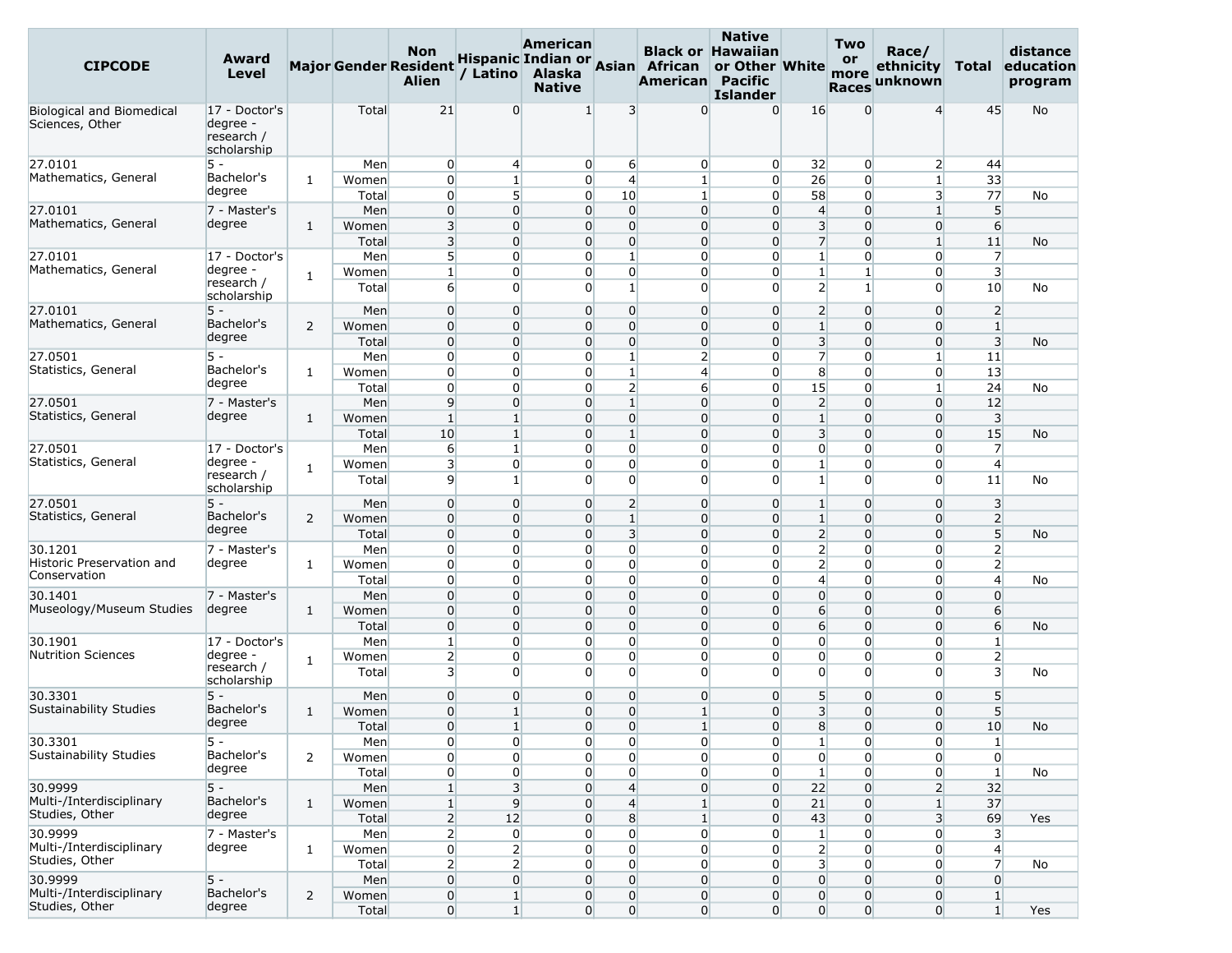| <b>CIPCODE</b>                                                 | Award<br>Level            |              |                | <b>Non</b><br><b>Major Gender Resident</b><br><b>Alien</b> | / Latino                | American<br>Alaska<br><b>Native</b> |                              | Hispanic Indian or Asian African<br>American Pacific | <b>Native</b><br><b>Black or Hawaiian</b><br>or Other White<br><b>Islander</b> |                         | Two<br>or<br>more<br><b>Races</b> | Race/<br>ethnicity<br>unknown    | Total                   | distance<br>education<br>program |
|----------------------------------------------------------------|---------------------------|--------------|----------------|------------------------------------------------------------|-------------------------|-------------------------------------|------------------------------|------------------------------------------------------|--------------------------------------------------------------------------------|-------------------------|-----------------------------------|----------------------------------|-------------------------|----------------------------------|
| 31.0301                                                        | 5 -                       | $\mathbf{1}$ | Men            | $\mathbf{1}$                                               | 6                       | $\overline{0}$                      | 1                            | $\overline{\mathbf{3}}$                              | $\overline{0}$                                                                 | 14                      | $\overline{0}$                    | $\overline{2}$                   | 27                      |                                  |
| Parks, Recreation and Leisure Bachelor's                       |                           |              | Women          | $\overline{0}$                                             | 13                      | $\mathbf{1}$                        | $6 \overline{}$              | 12                                                   | $\overline{0}$                                                                 | 46                      | $\overline{0}$                    | $\overline{2}$                   | 80                      |                                  |
| Facilities Management,<br>General                              | degree                    |              | Total          | $1\vert$                                                   | 19                      | $1\overline{ }$                     | $\overline{7}$               | 15                                                   | $\Omega$                                                                       | 60                      | $\Omega$                          | $\overline{4}$                   | 107                     | No                               |
| 31.0301                                                        | 7 - Master's              |              | Men            | 1                                                          | $\Omega$                | $\overline{0}$                      | 0                            | $\overline{0}$                                       | $\overline{0}$                                                                 | $\mathbf{1}$            | $\overline{0}$                    | $\overline{0}$                   | $\overline{2}$          |                                  |
| Parks, Recreation and Leisure degree<br>Facilities Management, |                           | 1            | Women<br>Total | 5 <sup>1</sup><br>$6 \overline{6}$                         | $\Omega$<br>$\Omega$    | $\overline{0}$<br>$\overline{0}$    | $\mathbf{1}$<br>$\mathbf{1}$ | $\overline{0}$<br>$\overline{0}$                     | $\Omega$<br>$\overline{0}$                                                     | $\overline{7}$<br>8     | $\overline{0}$<br>$\overline{0}$  | $\overline{0}$<br>$\overline{0}$ | 13<br>15                | <b>No</b>                        |
| General                                                        |                           |              |                |                                                            |                         |                                     |                              |                                                      |                                                                                |                         |                                   |                                  |                         |                                  |
| 31.0504                                                        | $5 -$                     |              | Men            | $\overline{0}$                                             | 12                      | $\overline{0}$                      | $\overline{2}$               | 18                                                   | $\overline{0}$                                                                 | 57                      | $\Omega$                          | 2                                | 91                      |                                  |
| Sport and Fitness<br>Administration/Management                 | Bachelor's<br>degree      | 1            | Women          | $1\vert$                                                   | $\overline{\mathbf{3}}$ | $\overline{0}$                      | $\mathbf{1}$                 | $\mathbf{1}$                                         | $\overline{0}$                                                                 | 15                      | $1\overline{ }$                   | $\overline{0}$                   | 22                      |                                  |
|                                                                |                           |              | Total          | 1                                                          | 15                      | $\overline{0}$                      | $\overline{\mathbf{3}}$      | 19                                                   | $\Omega$                                                                       | 72                      | $1\vert$                          | $\overline{2}$                   | 113                     | No                               |
| 31.0504                                                        | 7 - Master's              |              | Men            | 5                                                          | $\overline{2}$          | $\overline{0}$                      | $\mathbf{1}$                 | $\overline{3}$                                       | $\Omega$                                                                       | 22                      | $1\overline{ }$                   | $1\overline{ }$                  | 35                      |                                  |
| Sport and Fitness<br>Administration/Management                 | degree                    | $\mathbf{1}$ | Women          | 6                                                          | $\overline{0}$          | $\overline{0}$                      | $\overline{0}$               | $\overline{2}$                                       | $\overline{0}$                                                                 | 10                      | $\overline{0}$                    | $\mathbf{1}$                     | 19                      |                                  |
|                                                                |                           |              | Total          | 11                                                         | $\overline{2}$          | $\overline{0}$                      | $\mathbf{1}$                 | 5                                                    | $\Omega$                                                                       | 32                      | $\mathbf{1}$                      | $\overline{2}$                   | 54                      | No                               |
| 38.0101                                                        | 5 -                       |              | Men            | $\overline{0}$                                             | $\overline{4}$          | $\overline{0}$                      | $\overline{3}$               | $\overline{2}$                                       | $\overline{0}$                                                                 | 12                      | $\overline{0}$                    | $\overline{0}$                   | 21                      |                                  |
| Philosophy                                                     | Bachelor's                | $\mathbf{1}$ | Women          | $\overline{0}$                                             | 2                       | $\overline{0}$                      | $1\overline{ }$              | 3                                                    | $\overline{0}$                                                                 | 5 <sup>5</sup>          | $\Omega$                          | $\overline{0}$                   | 11                      |                                  |
|                                                                | degree                    |              | Total          | $\overline{0}$                                             | $6 \overline{6}$        | $\overline{0}$                      | $\overline{4}$               | $5\overline{)}$                                      | $\overline{0}$                                                                 | 17                      | $\overline{0}$                    | 0                                | 32                      | No                               |
| 38.0101                                                        | 17 - Doctor's             |              | Men            | $\mathbf{1}$                                               | $\Omega$                | $\overline{0}$                      | $\mathbf 0$                  | $\overline{0}$                                       | $\overline{0}$                                                                 | $\mathbf{1}$            | $\overline{0}$                    | $\overline{0}$                   | $\overline{2}$          |                                  |
| Philosophy                                                     | degree -                  | $\mathbf{1}$ | Women          | $\overline{0}$                                             | $\Omega$                | $\overline{0}$                      | $\overline{0}$               | $\overline{0}$                                       | $\Omega$                                                                       | $\overline{0}$          | $\overline{0}$                    | $\overline{0}$                   | $\overline{0}$          |                                  |
|                                                                | research /<br>scholarship |              | Total          | $\vert$ 1                                                  | $\Omega$                | $\overline{0}$                      | $\mathbf{0}$                 | $\overline{0}$                                       | $\Omega$                                                                       | $\mathbf{1}$            | $\Omega$                          | $\Omega$                         | $\overline{2}$          | No                               |
| 38.0101                                                        | 5 -                       |              | Men            | $\overline{0}$                                             | $\overline{0}$          | $\overline{0}$                      | $\overline{0}$               | $\overline{0}$                                       | $\overline{0}$                                                                 | $\overline{2}$          | $\overline{0}$                    | $\overline{0}$                   | $\overline{2}$          |                                  |
| Philosophy                                                     | Bachelor's                | 2            | Women          | $\overline{0}$                                             | $\mathbf{1}$            | $\overline{0}$                      | $\overline{0}$               | $\overline{0}$                                       | $\overline{0}$                                                                 | $\mathbf{1}$            | $\overline{0}$                    | $\overline{0}$                   | $\overline{2}$          |                                  |
|                                                                | degree                    |              | Total          | $\overline{0}$                                             | $1\vert$                | $\overline{0}$                      | $\overline{0}$               | $\overline{0}$                                       | $\overline{0}$                                                                 | $\overline{\mathbf{3}}$ | $\overline{0}$                    | 0                                | $\overline{4}$          | No                               |
| 38.0201                                                        | $5 -$                     |              | Men            | $\overline{0}$                                             | $\Omega$                | $\overline{0}$                      | $\Omega$                     | 3                                                    | $\Omega$                                                                       | 5 <sup>5</sup>          | $\Omega$                          | $\overline{0}$                   | 8                       |                                  |
| Religion/Religious Studies                                     | Bachelor's                | 1            | Women          | $\mathbf 0$                                                | $\Omega$                | 0                                   | $\mathbf{1}$                 | 2                                                    | $\Omega$                                                                       | 10                      | $\overline{0}$                    | $\overline{2}$                   | 15                      |                                  |
|                                                                | degree                    |              | Total          | $\overline{0}$                                             | $\overline{0}$          | $\overline{0}$                      | $\mathbf{1}$                 | $5\overline{)}$                                      | $\Omega$                                                                       | 15                      | $\overline{0}$                    | $\overline{2}$                   | 23                      | <b>No</b>                        |
| 38.0201                                                        | 17 - Doctor's             |              | Men            | $\overline{0}$                                             | $\Omega$                | $\overline{0}$                      | $\Omega$                     | $\overline{0}$                                       | $\overline{0}$                                                                 | $\overline{2}$          | $\overline{0}$                    | 1 <sup>1</sup>                   | $\overline{\mathbf{3}}$ |                                  |
| Religion/Religious Studies                                     | degree -                  | $\mathbf{1}$ | Women          | $\overline{0}$                                             | $\overline{0}$          | $\overline{0}$                      | 0                            | $\overline{0}$                                       | $\overline{0}$                                                                 | $\mathbf{1}$            | $\overline{0}$                    | 0                                | $\mathbf{1}$            |                                  |
|                                                                | research /<br>scholarship |              | Total          | $\overline{0}$                                             | $\Omega$                | $\Omega$                            | $\Omega$                     | $\Omega$                                             | $\Omega$                                                                       | $\overline{3}$          | $\Omega$                          | 1                                | $\overline{4}$          | No                               |
| 38.0201                                                        | $5 -$                     |              | Men            | $\overline{0}$                                             | $\Omega$                | $\overline{0}$                      | $\mathbf 0$                  | $\overline{0}$                                       | $\Omega$                                                                       | $\overline{0}$          | $\overline{0}$                    | $\overline{0}$                   | $\overline{0}$          |                                  |
| Religion/Religious Studies                                     | Bachelor's                | 2            | Women          | $\overline{0}$                                             | $\Omega$                | $\overline{0}$                      | $\mathbf{0}$                 | $\overline{0}$                                       | $\overline{0}$                                                                 | $\overline{2}$          | $\overline{0}$                    | $\overline{0}$                   | $\overline{2}$          |                                  |
|                                                                | degree                    |              | Total          | $\overline{0}$                                             | $\overline{0}$          | $\overline{0}$                      | $\overline{0}$               | $\overline{0}$                                       | $\Omega$                                                                       | $\overline{2}$          | $\overline{0}$                    | $\overline{0}$                   | $\overline{2}$          | No                               |
| 38.0206                                                        | $5 -$                     |              | Men            | $\overline{0}$                                             | 1                       | $\overline{0}$                      | 0                            | $\overline{0}$                                       | $\overline{0}$                                                                 | $\overline{0}$          | $\overline{0}$                    | $\overline{0}$                   | $\mathbf{1}$            |                                  |
| Jewish/Judaic Studies                                          | Bachelor's                | 1            | Women          | $\overline{0}$                                             | $\overline{0}$          | $\overline{0}$                      | $\overline{0}$               | $\overline{0}$                                       | $\Omega$                                                                       | $\mathbf{1}$            | $\overline{0}$                    | $\mathbf{1}$                     | $\overline{2}$          |                                  |
|                                                                | degree                    |              | Total          | $\overline{0}$                                             | $\mathbf{1}$            | $\overline{0}$                      | $\Omega$                     | $\overline{0}$                                       | $\overline{0}$                                                                 | $\mathbf{1}$            | $\overline{0}$                    | $\mathbf{1}$                     | $\overline{\mathbf{3}}$ | No                               |
| 38.0206                                                        | $5 -$                     |              | Men            | $\overline{0}$                                             | $\overline{0}$          | $\overline{0}$                      | $\mathbf 0$                  | $\overline{0}$                                       | $\overline{0}$                                                                 | $\overline{0}$          | $\overline{0}$                    | $\Omega$                         | $\overline{0}$          |                                  |
| Jewish/Judaic Studies                                          | Bachelor's                | 2            | Women          | $\overline{0}$                                             | $\Omega$                | $\overline{0}$                      | $\mathbf 0$                  | $\mathbf{1}$                                         | $\Omega$                                                                       | $\overline{2}$          | $\overline{0}$                    | $\overline{0}$                   | $\overline{3}$          |                                  |
|                                                                | degree                    |              | Total          | $\overline{0}$                                             | $\overline{0}$          | $\overline{0}$                      | $\overline{0}$               | $\vert$ 1                                            | $\Omega$                                                                       | $\overline{2}$          | $\overline{0}$                    | $\overline{0}$                   | $\overline{3}$          | No                               |
| 40.0201                                                        | $5 -$                     |              | Men            | $\overline{0}$                                             | 2                       | 0                                   | $\mathbf{1}$                 | $\overline{0}$                                       | $\Omega$                                                                       | $\mathbf{1}$            | $\overline{0}$                    | 0                                | $\overline{4}$          |                                  |
| Astronomy                                                      | Bachelor's                | $\mathbf{1}$ | Women          | $\overline{0}$                                             | $\overline{0}$          | $\overline{0}$                      | $\overline{0}$               | $\overline{0}$                                       | $\overline{0}$                                                                 | $\mathbf{1}$            | $\overline{0}$                    | $\overline{0}$                   | $\mathbf{1}$            |                                  |
|                                                                | degree                    |              | Total          | $\overline{0}$                                             | $\overline{2}$          | $\overline{0}$                      | $\mathbf{1}$                 | $\overline{0}$                                       | $\overline{0}$                                                                 | $\overline{2}$          | $\mathbf{0}$                      | $\overline{0}$                   | $\mathsf{S}$            | No                               |
| 40.0201                                                        | 7 - Master's              |              | Men            | $\mathbf 0$                                                | $\overline{0}$          | $\overline{0}$                      | 0                            | $\overline{0}$                                       | $\overline{0}$                                                                 | $\overline{2}$          | $\overline{0}$                    | $\overline{0}$                   | 2                       |                                  |
| Astronomy                                                      | degree                    | $\mathbf{1}$ | Women          | $\overline{0}$                                             | $\overline{0}$          | $\overline{0}$                      | $\overline{0}$               | $\overline{0}$                                       | $\overline{0}$                                                                 | $\overline{0}$          | $\overline{0}$                    | $\overline{0}$                   | $\overline{0}$          |                                  |
|                                                                |                           |              | Total          | $\overline{0}$                                             | $\overline{0}$          | $\overline{0}$                      | $\overline{0}$               | $\overline{0}$                                       | $\overline{0}$                                                                 | $\overline{2}$          | $\overline{0}$                    | $\overline{0}$                   | $\overline{2}$          | No                               |
| 40.0201                                                        | 17 - Doctor's             |              | Men            | $\overline{0}$                                             | $\overline{0}$          | $\overline{0}$                      | $\overline{0}$               | $\overline{0}$                                       | $\overline{0}$                                                                 | $\overline{\mathbf{3}}$ | $\overline{0}$                    | $\overline{0}$                   | $\overline{\mathbf{3}}$ |                                  |
| Astronomy                                                      | degree -                  |              | Women          | $1\vert$                                                   | $\mathbf{1}$            | $\overline{0}$                      | $\mathbf{1}$                 | $\overline{0}$                                       | $\overline{0}$                                                                 | $1\overline{ }$         | $\overline{0}$                    | $\overline{0}$                   | $\overline{4}$          |                                  |
|                                                                | research /<br>scholarship | $\mathbf{1}$ | Total          | $\mathbf{1}$                                               | $\mathbf{1}$            | $\overline{0}$                      | $\mathbf{1}$                 | $\overline{0}$                                       | $\overline{0}$                                                                 | $\overline{4}$          | $\overline{0}$                    | $\overline{0}$                   | $\overline{7}$          | No                               |
| 40.0201                                                        | $5 -$                     |              | Men            | $\overline{0}$                                             | $\overline{0}$          | $\overline{0}$                      | 0                            | $\overline{0}$                                       | $\overline{0}$                                                                 | $\mathbf{1}$            | $\overline{0}$                    | $\overline{0}$                   | $\mathbf{1}$            |                                  |
| Astronomy                                                      | Bachelor's                | 2            | Women          | $\overline{0}$                                             | $\overline{0}$          | $\overline{0}$                      | $\overline{0}$               | $\overline{0}$                                       | $\overline{0}$                                                                 | $\overline{0}$          | $\overline{0}$                    | $\overline{0}$                   | $\overline{0}$          |                                  |
|                                                                | degree                    |              |                |                                                            | $\overline{0}$          | $\overline{0}$                      | 0                            | $\overline{0}$                                       | $\overline{0}$                                                                 | $\mathbf{1}$            | $\overline{0}$                    |                                  | $\mathbf{1}$            |                                  |
| 40.0501                                                        | $5 -$                     |              | Total          | $\overline{0}$                                             |                         |                                     |                              |                                                      | $\overline{0}$                                                                 | 34                      |                                   | 0                                | 59                      | No                               |
| Chemistry, General                                             | Bachelor's                | $\mathbf{1}$ | Men<br>Women   | $\overline{0}$<br> 0                                       | 11<br>15                | $\mathbf{1}$<br>$\mathbf{1}$        | 10<br>$\overline{7}$         | $\overline{2}$<br>$\overline{4}$                     | $\overline{0}$                                                                 | 23                      | $\overline{0}$<br>$\overline{0}$  | $\mathbf{1}$<br>3 <sup>l</sup>   | 53                      |                                  |
|                                                                | degree                    |              |                |                                                            |                         |                                     |                              |                                                      |                                                                                |                         |                                   |                                  |                         |                                  |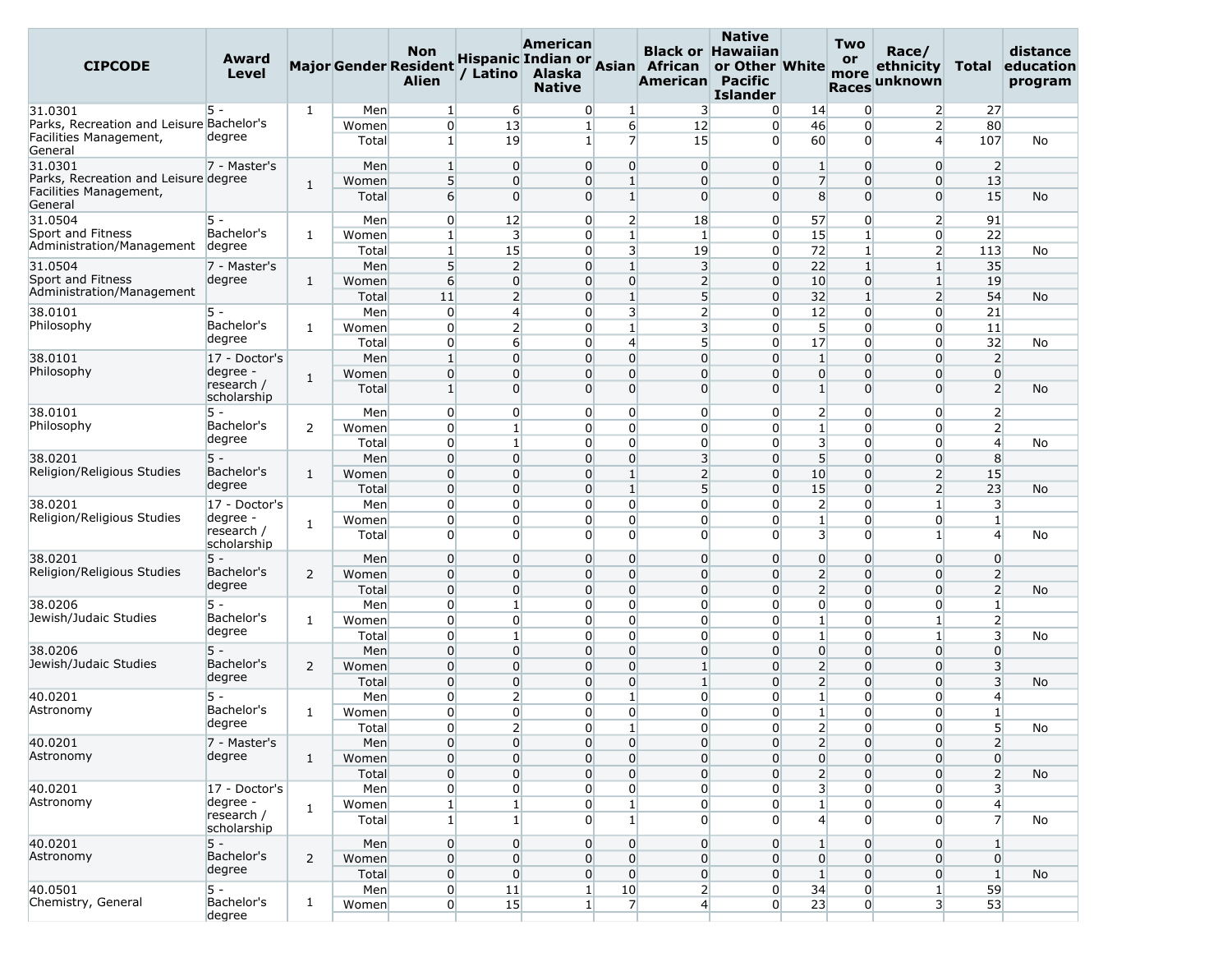| <b>CIPCODE</b>               | Award<br><b>Level</b>     |                |              | <b>Non</b><br><b>Major Gender Resident</b><br><b>Alien</b> | / Latino                | American<br>Alaska<br><b>Native</b> |                                   | Hispanic Indian or Asian African<br>American Pacific | <b>Native</b><br><b>Black or Hawaiian</b><br>or Other White<br><b>Islander</b> |                         | <b>Two</b><br>or<br>more<br><b>Races</b> | Race/<br>ethnicity<br>unknown | Total                   | distance<br>education<br>program |
|------------------------------|---------------------------|----------------|--------------|------------------------------------------------------------|-------------------------|-------------------------------------|-----------------------------------|------------------------------------------------------|--------------------------------------------------------------------------------|-------------------------|------------------------------------------|-------------------------------|-------------------------|----------------------------------|
|                              |                           |                | Total        | $\overline{0}$                                             | 26                      |                                     | $\overline{2}$<br>17              | 6                                                    | $\Omega$                                                                       | 57                      | $\overline{0}$                           | $\overline{4}$                | 112                     | No                               |
| 40.0501                      | 7 - Master's              |                | Men          | 5                                                          | $\Omega$                |                                     | $\overline{0}$<br>$\mathbf 0$     | $\overline{2}$                                       | $\Omega$                                                                       | $\overline{4}$          | $\overline{0}$                           | $\overline{0}$                | 11                      |                                  |
| Chemistry, General           | degree                    | $\mathbf{1}$   | Women        | $\overline{9}$                                             | $\overline{0}$          |                                     | $\overline{0}$<br>$\overline{0}$  | $\overline{0}$                                       | $\Omega$                                                                       | $\overline{\mathbf{3}}$ | $\overline{0}$                           | $\overline{0}$                | 12                      |                                  |
|                              |                           |                | Total        | 14                                                         | $\overline{0}$          |                                     | $\overline{0}$<br>0               | $\overline{2}$                                       | $\Omega$                                                                       | $\overline{7}$          | $\overline{0}$                           | $\overline{0}$                | 23                      | No                               |
| 40.0501                      | 17 - Doctor's             |                | Men          | 16                                                         | $\overline{0}$          |                                     | $\overline{3}$<br>0               | $\overline{0}$                                       | $\Omega$                                                                       | $\overline{9}$          | $\overline{0}$                           | $\overline{0}$                | 28                      |                                  |
| Chemistry, General           | degree -                  | $\mathbf{1}$   | Women        | $\overline{9}$                                             | $\mathbf{1}$            |                                     | $\overline{0}$<br>$\overline{0}$  | $\overline{0}$                                       | $\overline{0}$                                                                 | $\overline{4}$          | $\overline{0}$                           | $\overline{0}$                | 14                      |                                  |
|                              | research /<br>scholarship |                | Total        | 25                                                         | $\mathbf{1}$            |                                     | $\overline{3}$<br>0               | $\overline{0}$                                       | $\Omega$                                                                       | 13                      | $\overline{0}$                           | 0                             | 42                      | No                               |
| 40.0501                      | $5 -$                     |                | Men          | $\overline{0}$                                             | $\overline{0}$          |                                     | $\overline{0}$<br>0               | $\overline{0}$                                       | $\Omega$                                                                       | $\mathbf{1}$            | $\overline{0}$                           | $\overline{0}$                | $\mathbf{1}$            |                                  |
| Chemistry, General           | Bachelor's                | 2              | Women        | $\overline{0}$                                             | $\Omega$                |                                     | $\mathbf 0$<br>$\overline{0}$     | $\overline{0}$                                       | $\Omega$                                                                       | $\overline{0}$          | $\overline{0}$                           | $\overline{0}$                | $\overline{0}$          |                                  |
|                              | degree                    |                | Total        | $\overline{0}$                                             | $\Omega$                |                                     | $\Omega$<br>$\overline{0}$        | $\overline{0}$                                       | $\Omega$                                                                       | $\mathbf{1}$            | $\overline{0}$                           | $\overline{0}$                | $\mathbf{1}$            | No                               |
| 40.0601                      | 5 -                       |                | Men          | $\overline{0}$                                             | $\overline{0}$          |                                     | $\mathbf{1}$<br>$\overline{0}$    | $1\overline{ }$                                      | $\overline{0}$                                                                 | $\overline{7}$          | $\overline{0}$                           | $\mathbf{1}$                  | 10                      |                                  |
| Geology/Earth Science,       | Bachelor's                | $\mathbf{1}$   | Women        | $\overline{0}$                                             | $\Omega$                |                                     | $\mathbf{1}$<br>$\overline{0}$    | $\mathbf{1}$                                         | $\Omega$                                                                       | $\overline{4}$          | $\overline{2}$                           | $\overline{0}$                | 8                       |                                  |
| General                      | degree                    |                | Total        | $\overline{0}$                                             | $\overline{0}$          |                                     | $\overline{0}$                    | $\overline{2}$<br>$\overline{2}$                     | $\Omega$                                                                       | 11                      | $\overline{2}$                           | $\mathbf{1}$                  | 18                      | No                               |
| 40.0601                      | 7 - Master's              |                | Men          | $\mathbf{1}$                                               | $\overline{0}$          |                                     | $\overline{0}$<br>$\overline{0}$  | $\overline{0}$                                       | $\Omega$                                                                       | $\overline{0}$          | $\overline{0}$                           | $\Omega$                      | $\mathbf{1}$            |                                  |
| Geology/Earth Science,       | degree                    | 1              | Women        | $\mathbf 0$                                                | $\mathbf{1}$            |                                     | 0<br>0                            | $\overline{0}$                                       | $\Omega$                                                                       | $\overline{2}$          | $\overline{0}$                           | 0                             | 3                       |                                  |
| General                      |                           |                | Total        | $\mathbf{1}$                                               | $\mathbf{1}$            |                                     | $\mathbf 0$<br>$\overline{0}$     | $\overline{0}$                                       | $\Omega$                                                                       | $\overline{2}$          | $\overline{0}$                           | $\overline{0}$                | $\overline{4}$          | No                               |
| 40.0601                      | 17 - Doctor's             |                | Men          | $\mathbf{1}$                                               | $\overline{0}$          |                                     | $\overline{0}$<br>$\overline{0}$  | $\overline{0}$                                       | $\Omega$                                                                       | $\overline{0}$          | $\overline{0}$                           | $\overline{0}$                | $\mathbf{1}$            |                                  |
| Geology/Earth Science,       | degree -                  | $\mathbf{1}$   | Women        | $\overline{0}$                                             | $\overline{0}$          |                                     | 0<br>$\overline{0}$               | $\overline{0}$                                       | $\Omega$                                                                       | $\overline{0}$          | $\overline{0}$                           | $\overline{0}$                | $\overline{0}$          |                                  |
| General                      | research /<br>scholarship |                | Total        | $\mathbf{1}$                                               | $\Omega$                |                                     | $\Omega$<br>$\Omega$              | $\Omega$                                             | $\Omega$                                                                       | $\Omega$                | $\Omega$                                 | $\Omega$                      | $\mathbf{1}$            | No                               |
| 40.0601                      | $5 -$                     |                | Men          | $\overline{0}$                                             | $\Omega$                |                                     | $\mathbf 0$<br>$\overline{0}$     | $\overline{0}$                                       | $\Omega$                                                                       | $\overline{0}$          | $\overline{0}$                           | $\overline{0}$                | $\overline{0}$          |                                  |
| Geology/Earth Science,       | Bachelor's                | $\overline{2}$ | Women        | $\mathbf 0$                                                | $\Omega$                |                                     | $\Omega$<br>$\overline{0}$        | $\mathbf{1}$                                         | $\Omega$                                                                       | $\mathbf{1}$            | $\overline{0}$                           | $\mathbf{1}$                  | 3                       |                                  |
| General                      | degree                    |                | Total        | $\overline{0}$                                             | $\overline{0}$          |                                     | $\overline{0}$<br>$\mathbf 0$     | $1\overline{ }$                                      | $\Omega$                                                                       | $\mathbf{1}$            | $\overline{0}$                           | $\mathbf{1}$                  | $\overline{\mathbf{3}}$ | No                               |
| 40.0801                      | 5 -                       |                | Men          | $\overline{0}$                                             | 3                       |                                     | 3<br>$\overline{0}$               | $\overline{0}$                                       | $\Omega$                                                                       | 25                      | $\mathbf{2}$                             | $\mathbf{1}$                  | 34                      |                                  |
| Physics, General             | Bachelor's                | 1              | Women        | $\overline{0}$                                             | $\overline{0}$          |                                     | $\mathbf{1}$<br>$\overline{0}$    | $1\overline{ }$                                      | $\Omega$                                                                       | $\overline{2}$          | $\overline{0}$                           | $\overline{0}$                | $\overline{4}$          |                                  |
|                              | degree                    |                | Total        | $\overline{0}$                                             | $\overline{\mathbf{3}}$ |                                     | $\overline{4}$<br>$\overline{0}$  | $\mathbf{1}$                                         | $\Omega$                                                                       | 27                      | $\overline{2}$                           | $\mathbf{1}$                  | 38                      | No                               |
| 40.0801                      | 7 - Master's              |                | Men          | $\overline{2}$                                             | $\Omega$                |                                     | $\mathbf 0$<br>0                  | $\overline{0}$                                       | $\Omega$                                                                       | 5 <sup>1</sup>          | $\overline{0}$                           | $\overline{0}$                | $\overline{7}$          |                                  |
| Physics, General             | degree                    | 1              | Women        | $\overline{2}$                                             | $\Omega$                |                                     | $\mathbf 0$<br>$\overline{0}$     | $\overline{0}$                                       | $\Omega$                                                                       | $\overline{2}$          | $\overline{0}$                           | $\overline{0}$                | $\overline{4}$          |                                  |
|                              |                           |                | Total        | $\overline{4}$                                             | $\Omega$                |                                     | $\overline{0}$<br>$\overline{0}$  | $\overline{0}$                                       | $\Omega$                                                                       | $\overline{7}$          | $\overline{0}$                           | $\overline{0}$                | 11                      | No                               |
| 40.0801                      | 17 - Doctor's             |                | Men          | 15                                                         | $\overline{2}$          |                                     | 0<br>$\overline{0}$               | $\overline{0}$                                       | $\Omega$                                                                       | 6                       | $\overline{0}$                           | $\Omega$                      | 23                      |                                  |
| Physics, General             | degree -                  |                | Women        | 1                                                          | $\Omega$                |                                     | 0<br>$\overline{0}$               | $\overline{0}$                                       | $\Omega$                                                                       | $\mathbf{1}$            | $\overline{0}$                           | $\overline{0}$                | $\overline{2}$          |                                  |
|                              | research /<br>scholarship | 1              | Total        | 16                                                         | 2                       |                                     | $\overline{0}$<br>$\overline{0}$  | $\overline{0}$                                       | $\Omega$                                                                       | $\overline{7}$          | $\overline{0}$                           | $\overline{0}$                | 25                      | No                               |
| 40.0801                      | 5 -                       |                | Men          | $\overline{0}$                                             | $\overline{0}$          |                                     | $\mathbf 0$<br>$\overline{0}$     | $\overline{0}$                                       | $\overline{0}$                                                                 | $\overline{2}$          | $\overline{0}$                           | $\overline{0}$                | $\overline{2}$          |                                  |
| Physics, General             | Bachelor's                | 2              | Women        | $\mathbf 0$                                                | $\overline{0}$          |                                     | $\overline{0}$<br>$\mathbf{1}$    | $\overline{0}$                                       | $\Omega$                                                                       | $\overline{0}$          | $\overline{0}$                           | $\overline{0}$                | $\mathbf{1}$            |                                  |
|                              | degree                    |                | Total        | $\mathbf 0$                                                | $\Omega$                |                                     | 0<br>$\mathbf{1}$                 | $\overline{0}$                                       | $\Omega$                                                                       | $\overline{2}$          | $\overline{0}$                           | $\overline{0}$                | $\overline{3}$          | No                               |
| 42.0101                      | 5 -                       |                | Men          | $\overline{0}$                                             | 15                      |                                     | $\overline{2}$<br>8               | $\overline{7}$                                       | $\mathbf{1}$                                                                   | 55                      | $\overline{2}$                           | $\overline{4}$                | 94                      |                                  |
| Psychology, General          | Bachelor's                | $\mathbf{1}$   | Women        | $\overline{0}$                                             | 72                      |                                     | $\overline{\mathbf{3}}$<br>26     | 31                                                   | $\overline{2}$                                                                 | 216                     | $\overline{4}$                           | 14                            | 368                     |                                  |
|                              | degree                    |                | Total        | $\overline{0}$                                             | 87                      |                                     | 5 <sup>1</sup><br>34              | 38                                                   | $\overline{\mathbf{3}}$                                                        | 271                     | $6 \overline{}$                          | 18                            | 462                     | No                               |
| 42.0101                      | 7 - Master's              |                | Men          | $\mathbf{1}$                                               | 3                       |                                     | $\overline{0}$<br>0               | $\overline{0}$                                       | $\overline{0}$                                                                 | $\overline{7}$          | $1\overline{ }$                          | $\overline{2}$                | 14                      |                                  |
| Psychology, General          | degree                    | $\mathbf{1}$   | Women        | $\vert$ 1                                                  | $\overline{2}$          |                                     | $\mathbf{1}$<br>$\overline{0}$    | $\overline{3}$                                       | $\overline{0}$                                                                 | 19                      | $\overline{0}$                           | $\overline{0}$                | 26                      |                                  |
|                              |                           |                | <b>Total</b> | $\overline{2}$                                             | $5\overline{)}$         |                                     | $\overline{0}$<br>$\mathbf{1}$    | 3                                                    | $\overline{0}$                                                                 | 26                      | $\mathbf{1}$                             | $\mathsf{2}$                  | 40                      | No                               |
| 42.0101                      | 17 - Doctor's             |                | Men          | $\overline{0}$                                             | $\overline{0}$          |                                     | $\overline{0}$                    | $\overline{0}$<br>$\overline{0}$                     | $\overline{0}$                                                                 | $\overline{\mathbf{3}}$ | $\overline{0}$                           | $\overline{0}$                | $\overline{\mathbf{3}}$ |                                  |
| Psychology, General          | degree -                  |                | Women        | $\overline{0}$                                             | $\overline{0}$          |                                     | $\overline{0}$<br>$\mathbf{1}$    | $\overline{0}$                                       | $\overline{0}$                                                                 | 13                      | $\overline{0}$                           | $\overline{2}$                | 16                      |                                  |
|                              | research /<br>scholarship | $\mathbf{1}$   | Total        | $\overline{0}$                                             | $\overline{0}$          |                                     | $\overline{0}$<br>$\mathbf{1}$    | $\overline{0}$                                       | $\Omega$                                                                       | 16                      | $\overline{0}$                           | $\overline{2}$                | 19                      | No                               |
| 42.0101                      | $5 -$                     |                | Men          | $\overline{0}$                                             | $\overline{2}$          |                                     | $\overline{0}$                    | $\overline{0}$<br>$\overline{0}$                     | $\overline{0}$                                                                 | $\overline{0}$          | $\overline{0}$                           | $\overline{0}$                | $\overline{2}$          |                                  |
| Psychology, General          | Bachelor's                | $\overline{2}$ | Women        | $\overline{0}$                                             | $\overline{0}$          |                                     | $\overline{0}$<br>0               | $\overline{0}$                                       | $\overline{0}$                                                                 | $\overline{4}$          | 0                                        | $\overline{0}$                | $\overline{4}$          |                                  |
|                              | degree                    |                | Total        | $\overline{0}$                                             | $\overline{2}$          |                                     | $\overline{0}$<br>$\overline{0}$  | $\overline{0}$                                       | $\overline{0}$                                                                 | $\overline{4}$          | $\overline{0}$                           | $\overline{0}$                | $6 \overline{}$         | No                               |
| 42.2803                      | 17 - Doctor's             |                | Men          | $\mathbf{1}$                                               | $\overline{0}$          |                                     | $\overline{0}$                    | $\overline{0}$<br>$\overline{0}$                     | $\overline{0}$                                                                 | $\overline{4}$          | $\overline{0}$                           | $\overline{0}$                | $5\overline{)}$         |                                  |
| Counseling Psychology        | degree -                  |                | Women        | $\overline{0}$                                             | $\overline{0}$          |                                     | $\overline{0}$<br>$\mathbf{1}$    | $\overline{0}$                                       | $\overline{0}$                                                                 | $\overline{\mathbf{3}}$ | 0                                        | $\overline{0}$                | $\overline{4}$          |                                  |
|                              | research /                | $\mathbf{1}$   | Total        | $1\vert$                                                   | $\Omega$                |                                     | $\overline{0}$<br>$1\overline{ }$ | $\overline{0}$                                       | $\Omega$                                                                       | $\overline{7}$          | $\overline{0}$                           | $\Omega$                      | $\overline{9}$          | No                               |
|                              | scholarship               |                |              |                                                            |                         |                                     |                                   |                                                      |                                                                                |                         |                                          |                               |                         |                                  |
| 42.2805<br>School Psychology | 7 - Master's<br>degree    | $\mathbf{1}$   | Men          | 0                                                          | $\overline{0}$          |                                     | $\overline{0}$                    | $\overline{0}$<br>$\overline{0}$                     | $\overline{0}$                                                                 | $\mathbf{1}$            | $\overline{0}$                           | $\overline{0}$                | $\mathbf{1}$            |                                  |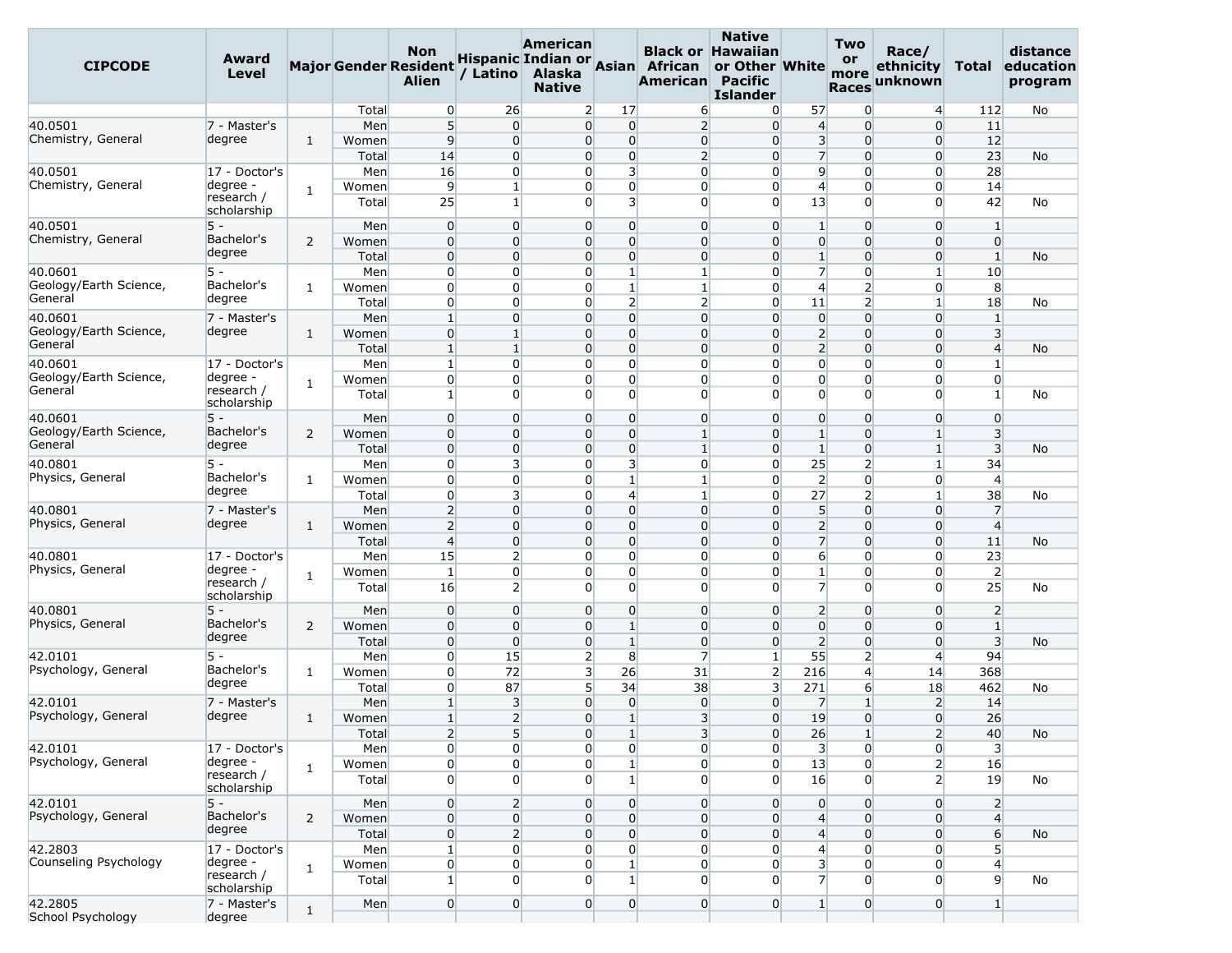| <b>CIPCODE</b>             | Award<br><b>Level</b>                 |                |                | Non<br><b>Major Gender Resident</b><br><b>Alien</b> | / Latino                       | American<br>Alaska<br><b>Native</b> |                      | Hispanic Indian or Asian African<br>American Pacific                 | <b>Native</b><br><b>Black or Hawaiian</b><br>or Other White<br><b>Islander</b> |                                           | <b>Two</b><br><b>or</b><br>more<br><b>Races</b> | Race/<br>ethnicity<br>unknown | Total                                       | distance<br>education<br>program |
|----------------------------|---------------------------------------|----------------|----------------|-----------------------------------------------------|--------------------------------|-------------------------------------|----------------------|----------------------------------------------------------------------|--------------------------------------------------------------------------------|-------------------------------------------|-------------------------------------------------|-------------------------------|---------------------------------------------|----------------------------------|
|                            |                                       |                | Women          | $\overline{0}$                                      | 1                              |                                     | $\overline{0}$<br>1  | $\vert$ 1                                                            | $\overline{0}$                                                                 | $\overline{4}$                            | $\mathbf{0}$                                    | $\mathbf{1}$                  | 8                                           |                                  |
|                            |                                       |                | Total          | $\overline{0}$                                      | $\mathbf{1}$                   |                                     | 0                    | $\mathbf{1}$<br>1                                                    | $\overline{0}$                                                                 | 5 <sup>1</sup>                            | $\overline{0}$                                  | $1\overline{ }$               | 9                                           | No                               |
| 42.2805                    | 8 - Post-                             |                | Men            | $\overline{0}$                                      | $\overline{0}$                 |                                     | 0                    | $\overline{0}$<br>$\overline{0}$                                     | $\overline{0}$                                                                 | $\overline{0}$                            | $\overline{0}$                                  | $\overline{0}$                | $\overline{0}$                              |                                  |
| School Psychology          | Master's                              | 1              | Women          | $\overline{0}$                                      | 1                              |                                     | 0                    | $\overline{0}$<br>$\overline{0}$                                     | $\Omega$                                                                       | $\overline{4}$                            | $\overline{0}$                                  | $\overline{0}$                | 5                                           |                                  |
|                            | certificates                          |                | Total          | $\overline{0}$                                      | 1                              |                                     | 0                    | $\overline{0}$<br>$\overline{0}$                                     | $\overline{0}$                                                                 | $\overline{4}$                            | $\overline{0}$                                  | 0                             | 5 <sup>5</sup>                              | No                               |
| 42.2805                    | 17 - Doctor's                         |                | Men            | $\overline{0}$                                      | $\mathbf{1}$                   |                                     | 0                    | $\overline{0}$<br>$\overline{0}$                                     | $\overline{0}$                                                                 | $\overline{2}$                            | $\overline{0}$                                  | $\overline{0}$                | $\overline{3}$                              |                                  |
| School Psychology          | degree -<br>research /<br>scholarship | $\mathbf{1}$   | Women<br>Total | $\overline{0}$<br>$\overline{0}$                    | $\overline{0}$<br>$\mathbf{1}$ |                                     | 0<br>$\overline{0}$  | $\overline{0}$<br>$\overline{0}$<br>$\overline{0}$<br>$\overline{0}$ | $\overline{0}$<br>$\overline{0}$                                               | $\overline{\mathbf{3}}$<br>5 <sup>1</sup> | $\overline{0}$<br>$\overline{0}$                | $\overline{0}$<br>$\Omega$    | $\overline{\mathbf{3}}$<br>$6 \overline{6}$ | No                               |
| 42.2806                    | 7 - Master's                          |                | Men            | $\overline{0}$                                      | $\overline{0}$                 |                                     | 0                    | $\overline{0}$<br>$\overline{0}$                                     | $\overline{0}$                                                                 | $\overline{0}$                            | $\overline{0}$                                  | $\overline{0}$                | $\overline{0}$                              |                                  |
| Educational Psychology     | degree                                | 1              | Women          | $\overline{0}$                                      | $\Omega$                       |                                     | 0                    | $\overline{0}$<br>$\mathbf{1}$                                       | $\overline{0}$                                                                 | $\overline{0}$                            | $\overline{0}$                                  | 0                             | $\mathbf{1}$                                |                                  |
|                            |                                       |                | Total          | $\overline{0}$                                      | $\overline{0}$                 |                                     | $\overline{0}$       | $\overline{0}$<br>$\mathbf{1}$                                       | $\overline{0}$                                                                 | $\overline{0}$                            | $\overline{0}$                                  | 0                             | $\mathbf{1}$                                | No                               |
| 42.2806                    | 8 - Post-                             |                | Men            | $\overline{0}$                                      | $\Omega$                       |                                     | 0                    | $\overline{0}$<br>$\overline{0}$                                     | $\Omega$                                                                       | $\overline{0}$                            | $\overline{0}$                                  | $\overline{0}$                | $\overline{0}$                              |                                  |
| Educational Psychology     | Master's                              | 1              | Women          | $\overline{0}$                                      | $\overline{0}$                 |                                     | 0                    | $\overline{0}$<br>$\mathbf{1}$                                       | $\overline{0}$                                                                 | $\overline{0}$                            | $\overline{0}$                                  | $\overline{0}$                | $\mathbf{1}$                                |                                  |
|                            | certificates                          |                | Total          | $\overline{0}$                                      | $\overline{0}$                 |                                     | $\overline{0}$       | $\overline{0}$<br>$\mathbf{1}$                                       | $\overline{0}$                                                                 | $\overline{0}$                            | $\overline{0}$                                  | $\overline{0}$                | $\mathbf{1}$                                | <b>No</b>                        |
| 42.2806                    | 17 - Doctor's                         |                | Men            | $\overline{0}$                                      | $\overline{0}$                 |                                     | 0                    | $\overline{0}$<br>$\overline{0}$                                     | $\Omega$                                                                       | $\overline{0}$                            | $\overline{0}$                                  | 0                             | $\mathbf{0}$                                |                                  |
| Educational Psychology     | degree -                              | 1              | Women          | $\mathbf{1}$                                        | $\overline{0}$                 |                                     | 0                    | $\overline{0}$<br>$\overline{0}$                                     | $\Omega$                                                                       | $\overline{2}$                            | $\overline{0}$                                  | $\mathbf{1}$                  | $\overline{4}$                              |                                  |
|                            | research /<br>scholarship             |                | Total          | $\mathbf{1}$                                        | $\overline{0}$                 |                                     | $\overline{0}$       | $\overline{0}$<br>$\overline{0}$                                     | $\Omega$                                                                       | $\overline{2}$                            | $\overline{0}$                                  | $\mathbf{1}$                  | $\overline{4}$                              | No                               |
| 43.0203                    | 5 -                                   |                | Men            | $\overline{0}$                                      | $\overline{0}$                 |                                     | 0                    | $\overline{0}$<br>$\overline{0}$                                     | $\overline{0}$                                                                 | 1                                         | $\overline{0}$                                  | 2                             | 3                                           |                                  |
| Fire Science/Fire-fighting | Bachelor's                            | 1              | Women          | $\overline{0}$                                      | $\overline{2}$                 |                                     | $\overline{0}$       | $\overline{0}$<br>$\overline{0}$                                     | $\overline{0}$                                                                 | $\overline{2}$                            | $\overline{0}$                                  | $\overline{0}$                | $\overline{4}$                              |                                  |
|                            | degree                                |                | Total          | $\overline{0}$                                      | $\overline{2}$                 |                                     | 0                    | $\overline{0}$<br>$\overline{0}$                                     | $\Omega$                                                                       | $\overline{3}$                            | $\overline{0}$                                  | $\overline{2}$                | $\overline{7}$                              | No                               |
| 45.0201                    | $5 -$                                 |                | Men            | $\overline{0}$                                      | 9                              |                                     | $\overline{4}$<br>0  | $\overline{7}$                                                       | $\overline{0}$                                                                 | 34                                        | $\overline{0}$                                  | $\overline{4}$                | 58                                          |                                  |
| Anthropology               | Bachelor's                            | 1              | Women          | $\mathbf{1}$                                        | 32                             |                                     | $\overline{0}$<br>12 | 37                                                                   | $\mathbf{1}$                                                                   | 83                                        | 3                                               | 5                             | 174                                         |                                  |
|                            | degree                                |                | Total          | $\mathbf{1}$                                        | 41                             |                                     | $\overline{0}$<br>16 | 44                                                                   | $\mathbf{1}$                                                                   | 117                                       | 3                                               | 9                             | 232                                         | No                               |
| 45.0201                    | 7 - Master's                          |                | Men            | $\overline{0}$                                      | $\overline{0}$                 |                                     | $\overline{0}$       | $\overline{0}$<br>$\vert$ 1                                          | $\overline{0}$                                                                 | $\overline{2}$                            | $\overline{0}$                                  | $\overline{0}$                | $\overline{3}$                              |                                  |
| Anthropology               | degree                                | $\mathbf{1}$   | Women          | $\overline{0}$                                      | $\mathbf{1}$                   |                                     | $\overline{0}$       | $\overline{0}$<br>$\overline{0}$                                     | $\overline{0}$                                                                 | $6 \overline{}$                           | $\overline{0}$                                  | $1\overline{ }$               | 8                                           |                                  |
|                            |                                       |                | Total          | $\overline{0}$                                      | 1                              |                                     | 0                    | $\overline{0}$<br>$\vert$ 1                                          | $\overline{0}$                                                                 | 8                                         | $\overline{0}$                                  | $\mathbf{1}$                  | 11                                          | No                               |
| 45.0201                    | 17 - Doctor's                         |                | Men            | $\overline{2}$                                      | $\overline{0}$                 |                                     | 0                    | $\overline{0}$<br>$\overline{0}$                                     | $\Omega$                                                                       | 8                                         | $\overline{0}$                                  | $\overline{0}$                | 10                                          |                                  |
| Anthropology               | degree -<br>research /                | $\mathbf{1}$   | Women<br>Total | $\mathbf{1}$<br>$\overline{\mathbf{3}}$             | $\mathbf{1}$<br>$\mathbf{1}$   |                                     | $\overline{0}$<br>0  | $\overline{0}$<br>$\overline{0}$<br>$\overline{0}$<br>$\overline{0}$ | $\Omega$<br>$\overline{0}$                                                     | $\overline{3}$<br>11                      | $\overline{0}$<br>$\overline{0}$                | $\overline{0}$<br>$\Omega$    | $5\overline{)}$<br>15                       | No                               |
| 45.0201                    | scholarship<br>$5 -$                  |                | Men            | $\overline{0}$                                      | $\overline{0}$                 |                                     | 0                    | $\overline{0}$<br>$\mathbf{1}$                                       | $\overline{0}$                                                                 | $\overline{0}$                            | $\overline{0}$                                  | $\overline{0}$                | $\mathbf{1}$                                |                                  |
| Anthropology               | Bachelor's                            | 2              | Women          | $\overline{0}$                                      | $\overline{2}$                 |                                     | 0                    | $\overline{2}$<br>$\mathbf{1}$                                       | $\overline{0}$                                                                 | 10                                        | $\mathbf{1}$                                    | $\overline{0}$                | 16                                          |                                  |
|                            | degree                                |                | Total          | $\overline{0}$                                      | 2                              |                                     | $\overline{0}$       | $1\overline{ }$<br>$\overline{\mathbf{3}}$                           | $\overline{0}$                                                                 | 10                                        | $1\vert$                                        | $\overline{0}$                | 17                                          | No                               |
| 45.0401                    | $5 -$                                 |                | Men            | $\mathbf{1}$                                        | 13                             |                                     | $\mathbf{1}$         | $\overline{\mathbf{3}}$<br>$\overline{7}$                            | $\mathbf{1}$                                                                   | 48                                        | $\overline{0}$                                  | $\overline{2}$                | 76                                          |                                  |
| Criminology                | Bachelor's                            | 1              | Women          | $\overline{0}$                                      | 27                             |                                     | 3                    | $\overline{4}$<br>24                                                 | $\mathbf{1}$                                                                   | 67                                        | 3                                               | $\overline{2}$                | 131                                         |                                  |
|                            | degree                                |                | Total          | $\mathbf{1}$                                        | 40                             |                                     | 4                    | $\overline{7}$<br>31                                                 | $\overline{2}$                                                                 | 115                                       | 3                                               | $\overline{4}$                | 207                                         | Yes                              |
| 45.0401                    | 7 - Master's                          |                | Men            | $\mathbf{1}$                                        | $\overline{0}$                 |                                     | $\overline{0}$       | $\overline{0}$<br>$\overline{0}$                                     | $\overline{0}$                                                                 | $\mathbf{1}$                              | $\overline{0}$                                  | $\overline{0}$                | $\overline{2}$                              |                                  |
| Criminology                | degree                                | 1              | Women          | $\overline{0}$                                      | 1                              |                                     | 0                    | $\overline{0}$<br>$\vert$ 1                                          | $\overline{0}$                                                                 | $\mathbf{1}$                              | $\overline{0}$                                  | $\overline{0}$                | $\overline{3}$                              |                                  |
|                            |                                       |                | Total          | $\mathbf{1}$                                        | 1                              |                                     | 0                    | $\overline{0}$<br>$\mathbf{1}$                                       | $\Omega$                                                                       | $\overline{2}$                            | $\overline{0}$                                  | $\overline{0}$                | 5 <sup>5</sup>                              | No                               |
| 45.0401                    | 17 - Doctor's                         |                | Men            | $\overline{0}$                                      | $\Omega$                       |                                     | 0                    | $\overline{0}$<br>$\overline{0}$                                     | $\overline{0}$                                                                 | $1\overline{ }$                           | $\overline{0}$                                  | $\overline{0}$                | $\mathbf{1}$                                |                                  |
| Criminology                | degree -                              |                | Women          | $\overline{0}$                                      | 1                              |                                     | 0                    | $\overline{0}$<br>$\overline{0}$                                     | $\overline{0}$                                                                 | $\overline{2}$                            | $\overline{0}$                                  | $\overline{0}$                | 3                                           |                                  |
|                            | research /<br>scholarship             | $1\,$          | Total          | $\overline{0}$                                      | $\mathbf{1}$                   |                                     | 0                    | $\overline{0}$<br>$\overline{0}$                                     | $\overline{0}$                                                                 | $\overline{\mathbf{3}}$                   | $\overline{0}$                                  | $\Omega$                      | $\overline{4}$                              | No                               |
| 45.0401                    | $5 -$                                 |                | Men            | $\overline{0}$                                      | $\overline{2}$                 |                                     | $\overline{0}$       | $\mathbf{1}$<br>$\overline{0}$                                       | $\overline{0}$                                                                 | $\overline{2}$                            | $\overline{0}$                                  | $\overline{0}$                | 5 <sup>5</sup>                              |                                  |
| Criminology                | Bachelor's                            | $\overline{2}$ | Women          | $\overline{0}$                                      | $1\overline{ }$                |                                     | $\overline{0}$       | 3<br>$\overline{2}$                                                  | $\overline{0}$                                                                 | $\overline{4}$                            | $\overline{0}$                                  | $\mathbf{1}$                  | 11                                          |                                  |
|                            | degree                                |                | Total          | $\overline{0}$                                      | $\overline{3}$                 |                                     | $\overline{0}$       | $\overline{\mathbf{3}}$<br>$\overline{\mathbf{3}}$                   | $\overline{0}$                                                                 | $6 \overline{6}$                          | $\overline{0}$                                  | $\vert$ 1                     | 16                                          | Yes                              |
| 45.0601                    | $5 -$                                 |                | Men            | $\overline{\mathbf{3}}$                             | 18                             | $\mathbf{1}$                        | 11                   | 5 <sup>1</sup>                                                       | $\overline{0}$                                                                 | 44                                        | $\mathbf{2}$                                    | 6                             | 90                                          |                                  |
| Economics, General         | Bachelor's                            | $\mathbf{1}$   | Women          | $\overline{4}$                                      | $\overline{9}$                 |                                     | 0                    | 5 <sup>1</sup><br>$\overline{2}$                                     | $\overline{0}$                                                                 | 37                                        | $1\overline{ }$                                 | $\overline{2}$                | 60                                          |                                  |
|                            | degree                                |                | Total          | $\overline{7}$                                      | 27                             | $\mathbf{1}$                        | 13                   | 10                                                                   | $\overline{0}$                                                                 | 81                                        | 3 <sup>1</sup>                                  | 8                             | 150                                         | No                               |
| 45.0601                    | 7 - Master's                          |                | Men            | $\overline{2}$                                      | $\overline{0}$                 |                                     | $\overline{0}$       | $\overline{0}$<br>$\overline{0}$                                     | $\overline{0}$                                                                 | $\overline{4}$                            | $\overline{0}$                                  | $\overline{0}$                | $6 \overline{6}$                            |                                  |
| Economics, General         | degree                                | 1              | Women          | $\overline{2}$                                      | $\mathbf{1}$                   |                                     | $\overline{0}$       | $\overline{0}$<br>$\overline{0}$                                     | $\overline{0}$                                                                 | $\overline{4}$                            | $\overline{0}$                                  | $\overline{0}$                | $\overline{7}$                              |                                  |
|                            |                                       |                | Total          | $\overline{4}$                                      | $1\overline{ }$                |                                     | $\overline{0}$       | $\overline{0}$<br>$\overline{0}$                                     | $\overline{0}$                                                                 | 8                                         | $\overline{0}$                                  | $\overline{0}$                | 13                                          | <b>No</b>                        |
| 45.0601                    |                                       | $\overline{2}$ | Men            | $\overline{0}$                                      | $\overline{0}$                 |                                     | 0                    | $\overline{0}$                                                       | $\overline{0}$<br>$\overline{0}$                                               | $\overline{\mathbf{3}}$                   | $1\vert$                                        | $\overline{0}$                | $\overline{4}$                              |                                  |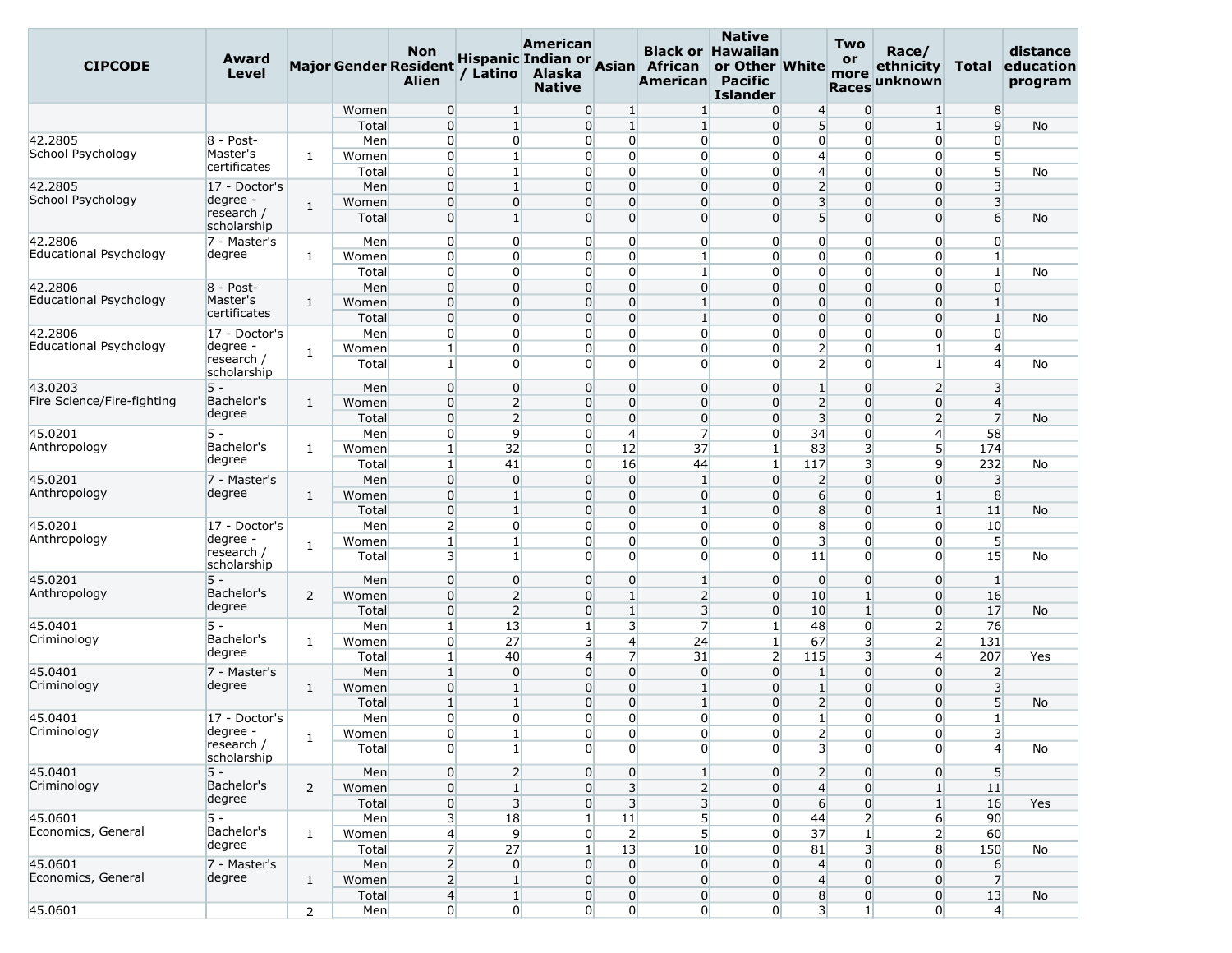| <b>CIPCODE</b>                               | Award<br>Level            |                |                | <b>Non</b><br><b>Major Gender Resident</b><br><b>Alien</b> | / Latino                          | <b>American</b><br>Alaska<br><b>Native</b> |                                                                    | Hispanic Indian or Asian African<br><b>American Pacific</b> | <b>Native</b><br><b>Black or Hawaiian</b><br>or Other White<br><b>Islander</b> |                                         | <b>Two</b><br><b>or</b><br>more<br><b>Races</b> | Race/<br>ethnicity<br>unknown    | Total                          | distance<br>education<br>program |
|----------------------------------------------|---------------------------|----------------|----------------|------------------------------------------------------------|-----------------------------------|--------------------------------------------|--------------------------------------------------------------------|-------------------------------------------------------------|--------------------------------------------------------------------------------|-----------------------------------------|-------------------------------------------------|----------------------------------|--------------------------------|----------------------------------|
| Economics, General                           | $5 -$                     |                | Women          | $\overline{0}$                                             | $\overline{0}$                    | $\overline{0}$                             | $\overline{0}$                                                     | $\Omega$                                                    | $\overline{0}$                                                                 | $\mathbf{1}$                            | $\overline{0}$                                  | $\overline{0}$                   | $\mathbf{1}$                   |                                  |
|                                              | Bachelor's<br>degree      |                | Total          | $\overline{0}$                                             | $\Omega$                          | $\Omega$                                   | $\Omega$                                                           | $\Omega$                                                    | $\Omega$                                                                       | $\overline{4}$                          | $\mathbf{1}$                                    | $\Omega$                         | 5 <sup>1</sup>                 | No                               |
| 45.0701                                      | $5 -$                     |                | Men            | $\overline{0}$                                             | $\overline{2}$                    | $\overline{0}$                             | $\overline{0}$                                                     | $\overline{\mathbf{3}}$                                     | $\overline{0}$                                                                 | 21                                      | $\overline{0}$                                  | $\overline{2}$                   | 28                             |                                  |
| Geography                                    | Bachelor's                | 1              | Women          | $\overline{0}$                                             | $\overline{2}$                    | $\overline{0}$                             | $\overline{0}$                                                     | $1\overline{ }$                                             | $\overline{0}$                                                                 | 6                                       | $\overline{0}$                                  | $\overline{0}$                   | 9                              |                                  |
|                                              | degree                    |                | Total          | $\overline{0}$                                             | $\overline{4}$                    | $\overline{0}$                             | $\overline{0}$                                                     | $\overline{4}$                                              | $\Omega$                                                                       | 27                                      | $\overline{0}$                                  | $\overline{2}$                   | 37                             | No                               |
| 45.0701<br>Geography                         | 7 - Master's<br>degree    |                | Men            | $\vert$ 1                                                  | $\overline{0}$                    | $\overline{0}$                             | $\overline{0}$                                                     | $\overline{0}$<br>$\Omega$                                  | $\overline{0}$                                                                 | $\overline{2}$                          | $\overline{0}$                                  | $\overline{0}$                   | $\overline{\mathbf{3}}$        |                                  |
|                                              |                           | $\mathbf{1}$   | Women          | $\overline{0}$<br>$1\vert$                                 | $\overline{0}$<br>$\overline{0}$  | $\overline{0}$<br>0                        | $\overline{0}$<br>$\overline{0}$                                   | $\overline{0}$                                              | $\Omega$<br>$\Omega$                                                           | $\mathbf{1}$<br>$\overline{\mathbf{3}}$ | $\overline{0}$<br>$\overline{0}$                | $\overline{0}$<br>$\overline{0}$ | $\mathbf{1}$<br>$\overline{4}$ |                                  |
| 45.0701                                      | 17 - Doctor's             |                | Total<br>Men   | $\vert$ 1                                                  | $\overline{0}$                    | $\overline{0}$                             | $\overline{0}$                                                     | $\overline{0}$                                              | $\overline{0}$                                                                 | $\mathbf{1}$                            | $\overline{0}$                                  | $\overline{0}$                   | $\overline{2}$                 | No                               |
| Geography                                    | degree -                  |                | Women          | $\overline{2}$                                             | $\Omega$                          | $\overline{0}$                             | $\overline{0}$                                                     | $\overline{0}$                                              | $\Omega$                                                                       | $\mathbf{1}$                            | $\overline{0}$                                  | $\overline{0}$                   | $\overline{\mathbf{3}}$        |                                  |
|                                              | research /<br>scholarship | $\mathbf{1}$   | Total          | $\overline{3}$                                             | $\Omega$                          | $\overline{0}$                             | $\Omega$                                                           | $\overline{0}$                                              | $\Omega$                                                                       | $\overline{2}$                          | $\overline{0}$                                  | $\Omega$                         | 5 <sup>5</sup>                 | No                               |
| 45.0701                                      | $5 -$                     |                | Men            | $\overline{0}$                                             | $\overline{0}$                    | $\overline{0}$                             | $\mathbf{1}$                                                       | $\overline{0}$                                              | $\overline{0}$                                                                 | $\mathbf{1}$                            | $\overline{0}$                                  | $\overline{0}$                   | $\overline{2}$                 |                                  |
| Geography                                    | Bachelor's                | 2              | Women          | $\overline{0}$                                             | $\Omega$                          | $\overline{0}$                             | $\overline{0}$                                                     | $\overline{0}$                                              | $\Omega$                                                                       | $\overline{2}$                          | $\Omega$                                        | $\Omega$                         | $\overline{2}$                 |                                  |
|                                              | degree                    |                | Total          | $\overline{0}$                                             | $\Omega$                          | $\overline{0}$                             | $\mathbf{1}$                                                       | $\overline{0}$                                              | $\Omega$                                                                       | $\overline{\mathbf{3}}$                 | $\overline{0}$                                  | $\overline{0}$                   | $\overline{4}$                 | No                               |
| 45.0901                                      | 7 - Master's              |                | Men            | $\overline{0}$                                             | $\overline{0}$                    | $\overline{0}$                             | $\overline{0}$                                                     | $\mathbf{1}$                                                | $\Omega$                                                                       | $\overline{2}$                          | $\mathbf{1}$                                    | $\overline{0}$                   | $\overline{4}$                 |                                  |
| International Relations and                  | degree                    | $\mathbf{1}$   | Women          | $\overline{0}$                                             | $\mathbf{1}$                      | $\overline{0}$                             | $\overline{0}$                                                     | $\overline{0}$                                              | $\overline{0}$                                                                 | $\mathbf{1}$                            | $\overline{0}$                                  | 0                                | $\overline{2}$                 |                                  |
| <b>Affairs</b>                               |                           |                | Total          | $\overline{0}$                                             | $\mathbf{1}$                      | $\overline{0}$                             | $\overline{0}$                                                     | $\mathbf{1}$                                                | $\overline{0}$                                                                 | $\overline{\mathbf{3}}$                 | $1\overline{ }$                                 | $\overline{0}$                   | $6 \overline{}$                | No                               |
| 45.1001                                      | $5 -$                     |                | Men            | $\overline{0}$                                             | 33                                | $\overline{2}$                             | $\overline{4}$                                                     | 10                                                          | $\Omega$                                                                       | 95                                      | $\overline{2}$                                  | 8                                | 154                            |                                  |
| Political Science and<br>Government, General | Bachelor's<br>degree      | 1              | Women          | 3 <sup>1</sup>                                             | 35                                | $\mathbf{1}$                               | 8                                                                  | 16                                                          | $\overline{0}$                                                                 | 91                                      | $1\vert$                                        | $\overline{4}$                   | 159                            |                                  |
|                                              |                           |                | Total          | $\overline{\mathbf{3}}$                                    | 68                                | 3                                          | 12                                                                 | 26                                                          | $\overline{0}$                                                                 | 186                                     | $\overline{\mathbf{3}}$                         | 12                               | 313                            | No                               |
| 45.1001<br>Political Science and             | 7 - Master's<br>degree    |                | Men            | $\overline{2}$                                             | $\overline{2}$                    | $\overline{0}$                             | $\overline{0}$                                                     | $\mathbf{1}$                                                | $\Omega$                                                                       | 11                                      | $\overline{0}$                                  | $\mathbf{1}$                     | 17                             |                                  |
| Government, General                          |                           | $\mathbf{1}$   | Women<br>Total | $\vert$ 1<br>$\overline{3}$                                | $1\overline{ }$<br>$\overline{3}$ | $\overline{0}$<br>$\overline{0}$           | $\overline{0}$<br>$\overline{0}$                                   | $\overline{0}$<br>$1\overline{ }$                           | $\overline{0}$<br>$\overline{0}$                                               | $6 \overline{6}$<br>17                  | $\overline{0}$<br>$\overline{0}$                | $\overline{0}$<br>$\mathbf{1}$   | 8<br>25                        | No                               |
| 45.1001                                      | 17 - Doctor's             |                | Men            | $\overline{0}$                                             | $\Omega$                          | 0                                          | $\overline{0}$                                                     | $\overline{0}$                                              | $\Omega$                                                                       | $\overline{\mathbf{3}}$                 | $\overline{0}$                                  | 1                                | $\overline{4}$                 |                                  |
| Political Science and                        | degree -                  |                | Women          | $\overline{0}$                                             | $\Omega$                          | $\overline{0}$                             | $\overline{0}$                                                     | $\overline{0}$                                              | $\Omega$                                                                       | 5 <sub>l</sub>                          | $\overline{0}$                                  | $\overline{0}$                   | 5 <sup>1</sup>                 |                                  |
| Government, General                          | research /<br>scholarship | 1              | Total          | $\overline{0}$                                             | $\overline{0}$                    | 0                                          | $\overline{0}$                                                     | $\overline{0}$                                              | $\Omega$                                                                       | 8                                       | $\overline{0}$                                  | $\mathbf{1}$                     | $\overline{9}$                 | No                               |
| 45.1001                                      | $5 -$                     |                | Men            | $\mathbf{1}$                                               | $\overline{2}$                    | $\overline{0}$                             | $\overline{2}$                                                     | $\overline{0}$                                              | $\overline{0}$                                                                 | 8                                       | $\mathbf{1}$                                    | $\overline{0}$                   | 14                             |                                  |
| Political Science and                        | Bachelor's                | 2              | Women          | $\overline{0}$                                             | $\overline{4}$                    | $\overline{0}$                             | $1\overline{ }$                                                    | $1\overline{ }$                                             | $\overline{0}$                                                                 | 12                                      | $\overline{0}$                                  | $1\overline{ }$                  | 19                             |                                  |
| Government, General                          | degree                    |                | Total          | $\mathbf{1}$                                               | $6 \overline{}$                   | $\overline{0}$                             | $\overline{3}$                                                     | $\mathbf{1}$                                                | $\Omega$                                                                       | 20                                      | $1\overline{ }$                                 | $\mathbf{1}$                     | 33                             | No                               |
| 45.1101                                      | $5 -$                     |                | Men            | $\overline{0}$                                             | 5 <sup>1</sup>                    | $\overline{0}$                             | $\overline{0}$                                                     | 14                                                          | $\overline{0}$                                                                 | 25                                      | $\overline{0}$                                  | $\overline{2}$                   | 46                             |                                  |
| Sociology                                    | Bachelor's                | 1              | Women          | $\vert$ 1                                                  | 18                                | $\overline{0}$                             | $\overline{7}$                                                     | 50                                                          | $\overline{0}$                                                                 | 46                                      | $1\overline{ }$                                 | $\overline{\mathbf{3}}$          | 126                            |                                  |
|                                              | degree                    |                | Total          | $1\vert$                                                   | 23                                | 0                                          | $\overline{7}$                                                     | 64                                                          | $\Omega$                                                                       | 71                                      | $\mathbf{1}$                                    | 5 <sup>1</sup>                   | 172                            | No                               |
| 45.1101                                      | 7 - Master's              |                | Men            | $\overline{0}$                                             | $\overline{0}$                    | $\overline{0}$                             | $\overline{0}$                                                     | $\overline{0}$                                              | $\overline{0}$                                                                 | $\overline{0}$                          | $\overline{0}$                                  | $\overline{0}$                   | $\overline{0}$                 |                                  |
| Sociology                                    | degree                    | $\mathbf{1}$   | Women          | $\overline{0}$                                             | $\overline{0}$                    | $\overline{0}$                             | $\overline{0}$                                                     | $\overline{0}$                                              | $\overline{0}$                                                                 | $\overline{2}$                          | $\mathbf{1}$                                    | $\overline{0}$                   | $\overline{\mathbf{3}}$        |                                  |
|                                              |                           |                | Total          | $\overline{0}$                                             | $\overline{0}$                    | $\overline{0}$                             | $\overline{0}$                                                     | $\overline{0}$                                              | $\Omega$                                                                       | $\overline{2}$                          | $\mathbf{1}$                                    | $\Omega$                         | $\overline{3}$                 | No                               |
| 45.1101<br>Sociology                         | 17 - Doctor's<br>degree - |                | Men            | $\overline{0}$<br>$\vert$ 1                                | $\Omega$<br>$\overline{0}$        | $\overline{0}$<br>$\overline{0}$           | $\overline{0}$<br>$\overline{0}$                                   | $\overline{0}$<br>$\overline{0}$                            | $\Omega$<br>$\Omega$                                                           | $\mathbf{1}$<br>$\overline{0}$          | $\overline{0}$<br>$\overline{0}$                | $\overline{0}$<br>$\overline{0}$ | $\mathbf{1}$<br>$\mathbf{1}$   |                                  |
|                                              | research /<br>scholarship | 1              | Women<br>Total | $\mathbf{1}$                                               | $\Omega$                          | $\Omega$                                   | $\Omega$                                                           | $\Omega$                                                    | $\Omega$                                                                       | $\mathbf{1}$                            | $\Omega$                                        | $\Omega$                         | $\overline{2}$                 | No                               |
| 45.1101                                      | $5 -$                     |                | Men            | $\overline{0}$                                             | $\overline{0}$                    |                                            | $\mathbf{0}$<br>$\overline{0}$                                     | $\overline{0}$                                              | $\overline{0}$                                                                 |                                         | $\overline{0}$                                  | $\overline{0}$                   | 1                              |                                  |
| Sociology                                    | Bachelor's                | $\overline{2}$ | Women          | $\mathbf{1}$                                               | $\overline{4}$                    | 0                                          | $\overline{0}$                                                     | $\overline{2}$                                              | $\overline{0}$                                                                 | 5 <sub>l</sub>                          | $\overline{0}$                                  | $\overline{0}$                   | 12                             |                                  |
|                                              | degree                    |                | Total          | $\vert$ 1                                                  | $\overline{4}$                    | $\overline{0}$                             | $\overline{0}$                                                     | $\overline{2}$                                              | $\overline{0}$                                                                 | 6                                       | $\overline{0}$                                  | $\overline{0}$                   | 13                             | No                               |
| 50.0102                                      | $5 -$                     |                | Men            | $\overline{0}$                                             | $1\overline{ }$                   | $\overline{0}$                             | $\overline{0}$                                                     | $2\vert$                                                    | $\overline{0}$                                                                 | 5 <sub>l</sub>                          | $\overline{0}$                                  | $\overline{0}$                   | 8                              |                                  |
| Digital Arts                                 | Bachelor's                | 1              | Women          | $\overline{0}$                                             | $\overline{0}$                    | 0                                          | $\overline{0}$                                                     | $\overline{0}$                                              | $\overline{0}$                                                                 | $\overline{\mathbf{3}}$                 | $\overline{0}$                                  | $\overline{0}$                   | $\overline{\mathbf{3}}$        |                                  |
|                                              | degree                    |                | Total          | $\overline{0}$                                             | $\mathbf{1}$                      | $\overline{0}$                             | $\overline{0}$                                                     | $\overline{2}$                                              | $\overline{0}$                                                                 | 8                                       | $\overline{0}$                                  | $\overline{0}$                   | 11                             | Yes                              |
| 50.0102                                      | 7 - Master's              |                | Men            | $\overline{2}$                                             | $\overline{0}$                    | $\overline{0}$                             | $\overline{0}$                                                     | $\overline{0}$                                              | $\overline{0}$                                                                 | $\overline{2}$                          | $\overline{0}$                                  | $\mathbf{1}$                     | 5 <sup>1</sup>                 |                                  |
| Digital Arts                                 | degree                    | $\mathbf{1}$   | Women          | $\overline{0}$                                             | $\overline{0}$                    | 0                                          | $\overline{0}$                                                     | $\mathbf{1}$                                                | $\overline{0}$                                                                 | $\mathbf{1}$                            | $\overline{0}$                                  | 0                                | $\overline{2}$                 |                                  |
|                                              |                           |                | Total          | $\overline{2}$                                             | $\overline{0}$                    | $\overline{0}$                             | $\overline{0}$                                                     | $\mathbf{1}$                                                | $\overline{0}$                                                                 | $\overline{\mathbf{3}}$                 | $\overline{0}$                                  | $\mathbf{1}$                     | $\overline{7}$                 | No                               |
| 50.0301<br>Dance, General                    | $5 -$<br>Bachelor's       |                | Men            | $\overline{0}$                                             | $\overline{0}$                    | $\overline{0}$                             | $\overline{0}$                                                     | $1\vert$                                                    | $\overline{0}$                                                                 | $\mathbf{1}$                            | $\overline{0}$                                  | $\overline{0}$                   | $\overline{2}$                 |                                  |
|                                              | degree                    | $\mathbf{1}$   | Women          | $\mathbf{1}$                                               | $\overline{\mathbf{3}}$           |                                            | $1\vert$<br>$\overline{0}$                                         | $\overline{4}$                                              | $\mathbf{1}$                                                                   | $\overline{\mathbf{3}}$                 | $\overline{0}$                                  | $\overline{0}$                   | 13                             |                                  |
| 50.0408                                      |                           |                | Total<br>Men   | $1\vert$<br> 0                                             | 3<br>$\overline{0}$               |                                            | $\mathbf{1}$<br>$\boldsymbol{0}$<br>$\mathbf{0}$<br>$\overline{0}$ | 5 <sup>1</sup><br>$\overline{0}$                            | $\mathbf{1}$<br>$\overline{0}$                                                 | $\overline{4}$<br>$\overline{0}$        | $\overline{0}$<br>$\overline{0}$                | 0<br>$\overline{0}$              | 15<br>$\overline{0}$           | No                               |
|                                              |                           | $\mathbf{1}$   |                |                                                            |                                   |                                            |                                                                    |                                                             |                                                                                |                                         |                                                 |                                  |                                |                                  |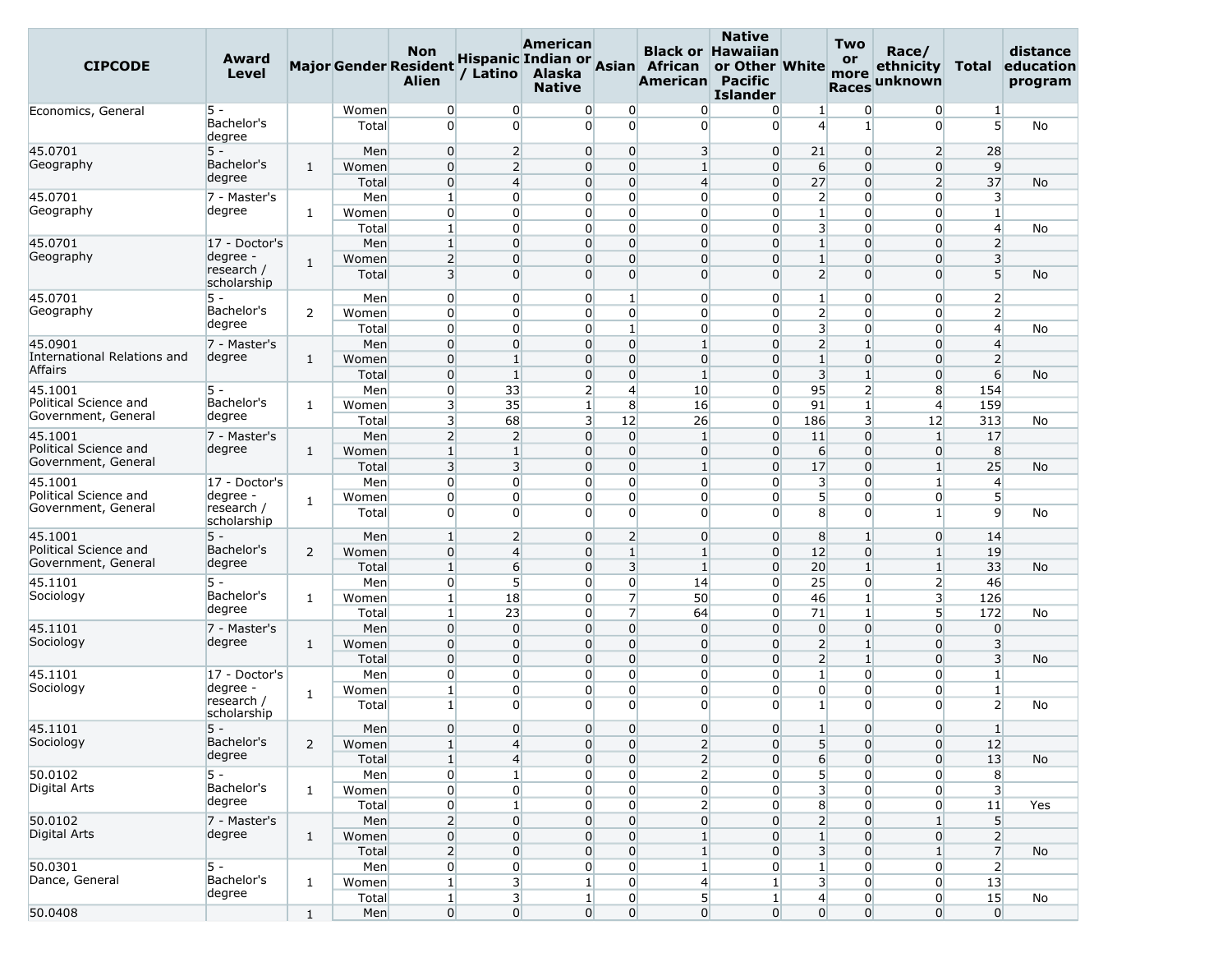| <b>CIPCODE</b>                           | Award<br>Level            |              |                | <b>Non</b><br><b>Major Gender Resident</b><br><b>Alien</b> |                            | American<br>/ Latino Alaska<br><b>Native</b> |                                                  | Hispanic Indian or Asian African<br>American Pacific         | <b>Native</b><br><b>Black or Hawaiian</b><br>or Other White<br><b>Islander</b> |                                         | <b>Two</b><br><b>or</b><br>more<br><b>Races</b> | Race/<br>ethnicity<br>unknown | Total                          | distance<br>education<br>program |
|------------------------------------------|---------------------------|--------------|----------------|------------------------------------------------------------|----------------------------|----------------------------------------------|--------------------------------------------------|--------------------------------------------------------------|--------------------------------------------------------------------------------|-----------------------------------------|-------------------------------------------------|-------------------------------|--------------------------------|----------------------------------|
| <b>Interior Design</b>                   | $5 -$                     |              | Women          | $\overline{0}$                                             | $\overline{2}$             |                                              | $\overline{0}$<br>0                              | $\mathbf{1}$                                                 | $\overline{0}$                                                                 | 15                                      | $\overline{0}$                                  | $\mathbf{1}$                  | 19                             |                                  |
|                                          | Bachelor's<br>degree      |              | Total          | $\overline{0}$                                             | $\overline{2}$             |                                              | $\Omega$<br>$\Omega$                             | $\mathbf{1}$                                                 | $\Omega$                                                                       | 15                                      | $\Omega$                                        | $1\overline{ }$               | 19                             | No                               |
| 50.0408                                  | 7 - Master's              |              | Men            | $\overline{0}$                                             | $\overline{0}$             |                                              | $\overline{0}$                                   | $\overline{0}$<br>$\overline{0}$                             | $\overline{0}$                                                                 | $\mathbf{1}$                            | $\overline{0}$                                  | $\overline{0}$                | $\mathbf{1}$                   |                                  |
| <b>Interior Design</b>                   | degree                    | $\mathbf{1}$ | Women          | $\overline{2}$                                             | $\Omega$                   |                                              | $\overline{0}$                                   | $\overline{0}$<br>$\overline{0}$                             | $\Omega$                                                                       | $\overline{2}$                          | $\overline{0}$                                  | $\overline{0}$                | $\overline{4}$                 |                                  |
|                                          |                           |              | Total          | $\overline{2}$                                             | $\overline{0}$             |                                              | $\mathbf{0}$<br>$\overline{0}$                   | $\overline{0}$                                               | $\overline{0}$                                                                 | $\overline{\mathbf{3}}$                 | $\Omega$                                        | 0                             | 5 <sup>1</sup>                 | No                               |
| 50.0409                                  | $5 -$                     |              | Men            | $\overline{0}$                                             | $\overline{2}$             |                                              | $\overline{0}$                                   | $\overline{0}$<br>$\mathbf{1}$                               | $\overline{0}$                                                                 | $\overline{3}$                          | $\overline{0}$                                  | $\overline{0}$                | 6                              |                                  |
| Graphic Design                           | Bachelor's<br>degree      | $\mathbf{1}$ | Women          | $\overline{0}$                                             | $\overline{\mathbf{3}}$    |                                              | $\overline{4}$<br>$\overline{0}$                 | $\mathbf{1}$                                                 | $\Omega$                                                                       | 6                                       | $\overline{0}$                                  | $\mathbf{1}$                  | 15                             |                                  |
|                                          |                           |              | Total          | $\overline{0}$                                             | 5                          | $\overline{0}$                               | $\overline{4}$                                   | $\overline{2}$                                               | $\Omega$                                                                       | 9                                       | $\Omega$                                        | $1\overline{ }$               | 21                             | No                               |
| 50.0501<br>Drama and                     | 5 -<br>Bachelor's         |              | Men            | $\mathbf{1}$<br>$\vert$ 1                                  | 5 <sup>1</sup>             |                                              | $\overline{0}$<br>$\mathbf{1}$<br>$\overline{0}$ | $\overline{0}$<br>$\overline{\mathbf{3}}$<br>$1\overline{ }$ | $\overline{0}$<br>$\Omega$                                                     | $\overline{7}$<br>21                    | $\overline{0}$<br>$\overline{0}$                | 0                             | 16<br>36                       |                                  |
| Dramatics/Theatre Arts,<br>General       | degree                    | 1            | Women<br>Total | $\overline{2}$                                             | 11<br>16                   |                                              | $\mathbf{1}$<br>$\Omega$                         | $\overline{4}$                                               | $\Omega$                                                                       | 28                                      | $\overline{0}$                                  | $\mathbf{1}$<br>1             | 52                             | No                               |
| 50.0501                                  | 7 - Master's              |              | Men            | $\overline{0}$                                             | $\mathbf{1}$               |                                              | $\overline{0}$                                   | $\Omega$<br>$\overline{0}$                                   | $\overline{0}$                                                                 | 6                                       | $1\overline{ }$                                 | $\overline{0}$                | 8                              |                                  |
| Drama and                                | degree                    | $\mathbf{1}$ | Women          | $\overline{0}$                                             | $\overline{0}$             | 0                                            | $\mathbf 0$                                      | $\mathbf{1}$                                                 | $\overline{0}$                                                                 | $\overline{\mathbf{3}}$                 | $\overline{0}$                                  | $\overline{0}$                | $\overline{4}$                 |                                  |
| Dramatics/Theatre Arts,<br>General       |                           |              | Total          | $\overline{0}$                                             | $1\vert$                   |                                              | $\Omega$                                         | $\Omega$<br>$\mathbf{1}$                                     | $\Omega$                                                                       | $\overline{9}$                          | $1\overline{ }$                                 | $\Omega$                      | 12                             | <b>No</b>                        |
| 50.0702                                  | $5 -$                     |              | Men            | $\overline{0}$                                             | 5 <sup>1</sup>             |                                              | $\overline{0}$                                   | $\overline{2}$<br>$\mathbf{1}$                               | $\overline{0}$                                                                 | $\overline{7}$                          | $\overline{0}$                                  | $\overline{0}$                | 15                             |                                  |
| Fine/Studio Arts, General                | Bachelor's                | 1            | Women          | $\overline{0}$                                             | 5 <sup>1</sup>             |                                              | $\overline{0}$                                   | $\overline{0}$<br>$\mathbf{1}$                               | $\overline{0}$                                                                 | 25                                      | $\overline{0}$                                  | $\overline{4}$                | 35                             |                                  |
|                                          | degree                    |              | Total          | $\overline{0}$                                             | 10                         |                                              | $\overline{0}$                                   | $\overline{2}$<br>$\overline{2}$                             | $\overline{0}$                                                                 | 32                                      | $\overline{0}$                                  | $\overline{4}$                | 50                             | No                               |
| 50.0702                                  | 7 - Master's              |              | Men            | $\overline{0}$                                             | $\Omega$                   |                                              | $\mathbf 0$<br>0                                 | $\overline{0}$                                               | $\overline{0}$                                                                 | $\overline{7}$                          | $\overline{0}$                                  | $\overline{0}$                | $\overline{7}$                 |                                  |
| Fine/Studio Arts, General                | degree                    | $\mathbf{1}$ | Women          | $\overline{2}$                                             | $\overline{0}$             | $\overline{0}$                               | $\overline{0}$                                   | $\overline{0}$                                               | $\overline{0}$                                                                 | 5 <sup>5</sup>                          | $\overline{0}$                                  | $\overline{0}$                | $\overline{7}$                 |                                  |
|                                          |                           |              | Total          | $\overline{2}$                                             | $\overline{0}$             |                                              | $\overline{0}$                                   | $\overline{0}$<br>$\overline{0}$                             | $\overline{0}$                                                                 | 12                                      | $\overline{0}$                                  | $\overline{0}$                | 14                             | No                               |
| 50.0703<br>Art History, Criticism and    | 5 -<br>Bachelor's         |              | Men            | $\overline{0}$                                             | $\overline{0}$             |                                              | $\mathbf{1}$<br>$\overline{0}$                   | $\mathbf{1}$                                                 | $\overline{0}$                                                                 | $\overline{2}$                          | $\overline{0}$                                  | 0                             | $\overline{4}$                 |                                  |
| Conservation                             | degree                    | 1            | Women          | $\overline{0}$                                             | $\overline{2}$             |                                              | $\overline{0}$                                   | $1\overline{ }$<br>$\overline{0}$                            | $\Omega$                                                                       | 17                                      | $\overline{0}$                                  | $\overline{0}$                | 20                             |                                  |
| 50.0703                                  |                           |              | Total          | $\overline{0}$<br>$\overline{0}$                           | 2 <sup>1</sup><br>$\Omega$ | $\overline{0}$                               | $\overline{0}$<br>$\mathbf 0$                    | $\overline{2}$<br>$\mathbf{1}$<br>$\overline{0}$             | $\Omega$<br>$\overline{0}$                                                     | 19<br>$\mathbf{1}$                      | $\overline{0}$<br>$\Omega$                      | 0<br>$\Omega$                 | 24<br>$\mathbf{1}$             | No                               |
| Art History, Criticism and               | 7 - Master's<br>degree    | $\mathbf{1}$ | Men<br>Women   | $\overline{0}$                                             | $\mathbf{1}$               |                                              | $\mathbf 0$<br>$\overline{0}$                    | $\overline{0}$                                               | $\overline{0}$                                                                 | $\overline{3}$                          | $\overline{0}$                                  | $\overline{0}$                | $\overline{4}$                 |                                  |
| Conservation                             |                           |              | Total          | $\overline{0}$                                             | $1\overline{ }$            |                                              | $\overline{0}$<br>$\overline{0}$                 | $\overline{0}$                                               | $\Omega$                                                                       | $\overline{4}$                          | $\overline{0}$                                  | $\overline{0}$                | 5 <sup>5</sup>                 | No                               |
| 50.0703                                  | 17 - Doctor's             |              | Men            | $\mathbf{1}$                                               | $\Omega$                   |                                              | $\mathbf{0}$<br>$\overline{0}$                   | $\Omega$                                                     | $\overline{0}$                                                                 | $\overline{0}$                          | $\Omega$                                        | $\mathbf{1}$                  | $\overline{2}$                 |                                  |
| Art History, Criticism and               | degree -                  | 1            | Women          | $\overline{0}$                                             | $\overline{0}$             |                                              | $\overline{0}$<br>$\mathbf{1}$                   | $\overline{0}$                                               | $\overline{0}$                                                                 | $\mathbf{1}$                            | $\overline{0}$                                  | 0                             | $\overline{2}$                 |                                  |
| Conservation                             | research /<br>scholarship |              | Total          | $\mathbf{1}$                                               | $\Omega$                   |                                              | $\mathbf{1}$<br>$\overline{0}$                   | $\overline{0}$                                               | $\Omega$                                                                       | $\mathbf{1}$                            | $\overline{0}$                                  | $\mathbf{1}$                  | $\overline{4}$                 | No                               |
| 50.0901                                  | $5 -$                     |              | Men            | $\mathbf{1}$                                               | $6 \overline{6}$           |                                              | $\overline{0}$<br>$\mathbf{1}$                   | $\overline{0}$                                               | $\Omega$                                                                       | $\overline{7}$                          | $\overline{0}$                                  | $\overline{2}$                | 17                             |                                  |
| Music, General                           | Bachelor's                | $\mathbf{1}$ | Women          | $\mathbf 0$                                                | $\overline{4}$             | $\overline{0}$                               |                                                  | $\overline{3}$<br>$\overline{2}$                             | $\Omega$                                                                       | 17                                      | $\overline{0}$                                  | $\mathbf{1}$                  | 27                             |                                  |
|                                          | degree                    |              | Total          | $\mathbf{1}$                                               | 10                         | 0                                            | $\overline{4}$                                   | $\overline{2}$                                               | $\overline{0}$                                                                 | 24                                      | $\overline{0}$                                  | $\overline{\mathbf{3}}$       | 44                             | No                               |
| 50.0901                                  | 7 - Master's              |              | Men            | $\overline{0}$                                             | $\mathbf{1}$               |                                              | 0<br>$\overline{0}$                              | $\overline{0}$                                               | $\mathbf{1}$                                                                   | 5 <sup>5</sup>                          | $\overline{0}$                                  | $\overline{0}$                | $\overline{7}$                 |                                  |
| Music, General                           | degree                    | 1            | Women          | 5 <sup>1</sup>                                             | 1 <sup>1</sup>             |                                              | $\overline{0}$                                   | $\overline{0}$<br>$\overline{0}$                             | $\overline{0}$                                                                 | $\overline{\mathbf{3}}$                 | $\overline{0}$                                  | $\mathbf{1}$                  | 10                             |                                  |
|                                          |                           |              | Total          | 5 <sup>1</sup>                                             | $\overline{2}$             |                                              | 0<br>$\overline{0}$                              | $\overline{0}$                                               | $\mathbf{1}$                                                                   | 8                                       | $\overline{0}$                                  | $\mathbf{1}$                  | 17                             | No                               |
| 50.0901<br>Music, General                | 17 - Doctor's<br>degree - |              | Men            | 1                                                          | $\Omega$                   |                                              | $\mathbf 0$<br>$\overline{0}$                    | $\overline{0}$                                               | $\Omega$                                                                       | $\overline{2}$                          | $\overline{0}$                                  | $\overline{0}$                | $\overline{\mathbf{3}}$        |                                  |
|                                          | research /                | $\mathbf{1}$ | Women          | $\mathbf 0$                                                | $\Omega$<br>$\Omega$       | $\overline{0}$<br>0                          | $\mathbf 0$<br>$\Omega$                          | $\overline{0}$<br>$\Omega$                                   | $\Omega$<br>$\Omega$                                                           | $\mathbf{1}$<br>$\overline{\mathbf{3}}$ | $\overline{0}$                                  | $\overline{0}$                | $\mathbf{1}$<br>$\overline{4}$ |                                  |
| 51.0000                                  | scholarship<br>5 -        |              | Total          | $\mathbf{1}$                                               | $\overline{0}$             |                                              | $\overline{0}$                                   |                                                              |                                                                                |                                         | $\Omega$<br>$\overline{0}$                      | $\Omega$                      | 30 <sup>°</sup>                | No                               |
| Health Services/Allied                   | Bachelor's                |              | Men<br>Women   | $\overline{0}$<br>$\overline{0}$                           | 26                         |                                              | $\overline{0}$                                   | $6 \mid$<br>$\mathbf{1}$<br>$\overline{7}$<br>13             | $\overline{0}$<br>$\overline{0}$                                               | 21<br>110                               | $\overline{0}$                                  | $\overline{2}$<br>$6 \mid$    | 162                            |                                  |
| Health/Health Sciences,                  | degree                    | $\mathbf{1}$ | Total          | $\overline{0}$                                             | 26                         |                                              | $\overline{0}$<br>13                             | 14                                                           | $\Omega$                                                                       | 131                                     | $\overline{0}$                                  | 8 <sup>1</sup>                | 192                            | No                               |
| General<br>51.0202                       | 18 - Doctor's             |              | Men            | $1\vert$                                                   | $\overline{0}$             |                                              | $\overline{0}$                                   | $\overline{0}$<br>$\overline{0}$                             | $\overline{0}$                                                                 | 7                                       | $\overline{0}$                                  | $\overline{0}$                | 8                              |                                  |
| Audiology/Audiologist                    | degree -                  |              | Women          | 5 <sup>1</sup>                                             | $\overline{0}$             |                                              | $\overline{0}$<br>$\mathbf{1}$                   | 5                                                            | $\overline{0}$                                                                 | 26                                      | $\overline{0}$                                  | $\overline{0}$                | 37                             |                                  |
|                                          | professional<br>practice  | $\mathbf{1}$ | Total          | $6 \overline{6}$                                           | $\overline{0}$             |                                              | $\overline{0}$                                   | 1 <sup>1</sup><br>5 <sub>l</sub>                             | $\overline{0}$                                                                 | 33                                      | $\overline{0}$                                  | $\overline{0}$                | 45                             | No                               |
| 51.0204                                  | $5 -$                     |              | Men            | $\overline{0}$                                             | $\overline{0}$             |                                              | $\overline{0}$                                   | $\mathbf{1}$<br>$1\vert$                                     | $\overline{0}$                                                                 | $\overline{2}$                          | $\overline{0}$                                  | $\overline{2}$                | $6 \mid$                       |                                  |
| Audiology/Audiologist and                | Bachelor's                | $\mathbf{1}$ | Women          | $\overline{0}$                                             | 14                         |                                              | $\overline{0}$                                   | 6<br>3 <sup>1</sup>                                          | 1 <sup>1</sup>                                                                 | 54                                      | $\overline{0}$                                  | $\overline{0}$                | 78                             |                                  |
| Speech-Language<br>Pathology/Pathologist | degree                    |              | Total          | $\overline{0}$                                             | 14                         |                                              | $\overline{0}$                                   | $\overline{7}$<br>$\overline{4}$                             | 1 <sup>1</sup>                                                                 | 56                                      | $\overline{0}$                                  | $\overline{2}$                | 84                             | No                               |
| 51.0204                                  | 7 - Master's              |              | Men            | $\mathbf{1}$                                               | $\overline{0}$             |                                              | $\overline{0}$                                   | $\overline{0}$<br>$\overline{0}$                             | $\overline{0}$                                                                 | $\mathbf{1}$                            | $\overline{0}$                                  | $\overline{0}$                | $\overline{2}$                 |                                  |
|                                          | degree                    | $\mathbf{1}$ | Women          | $\overline{0}$                                             | 2                          |                                              | $\overline{0}$                                   | 2 <sup>1</sup><br>1 <sup>1</sup>                             | $\overline{0}$                                                                 | 20                                      | $\overline{0}$                                  | $\overline{0}$                | 25                             |                                  |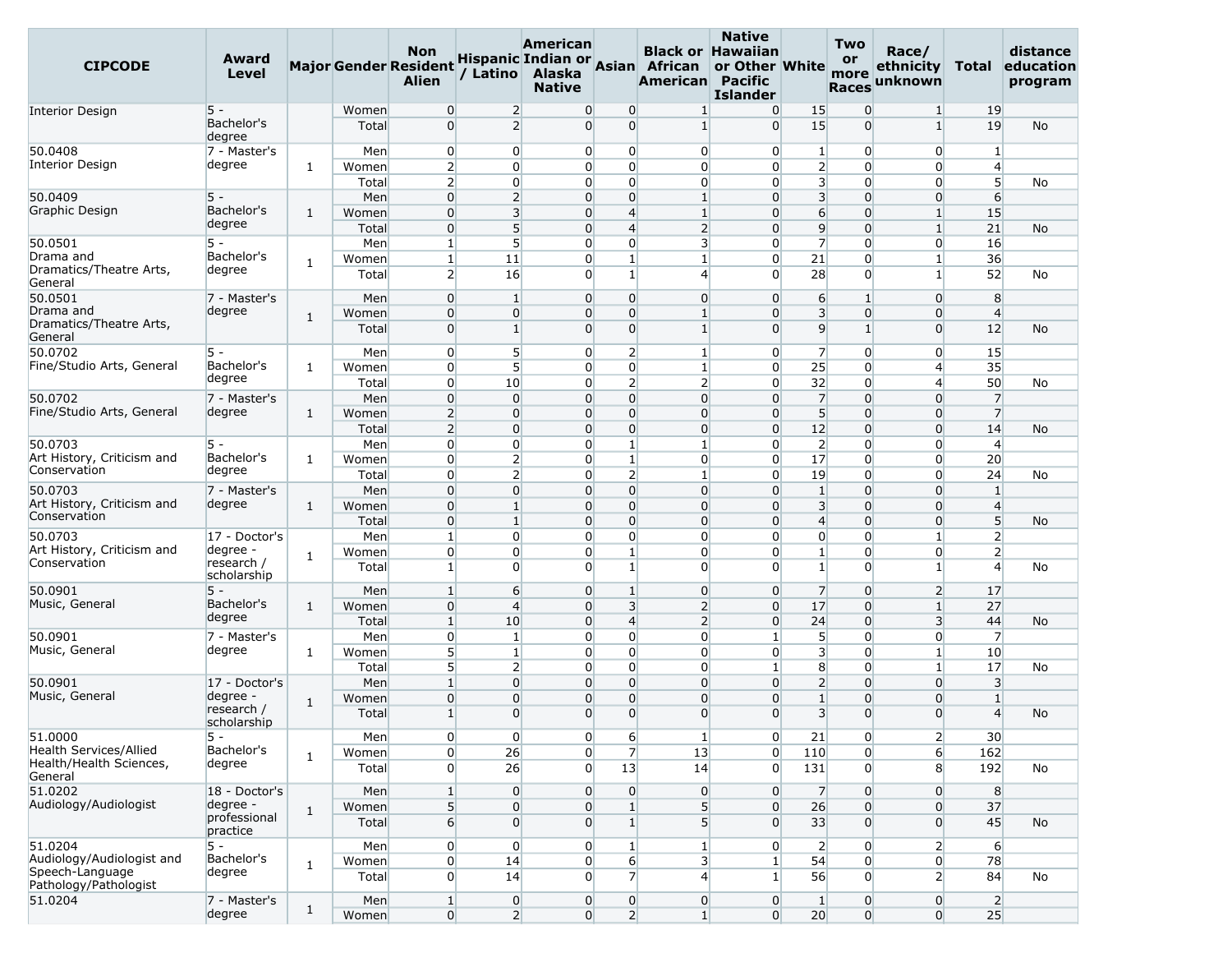| <b>CIPCODE</b>                                                        | Award<br>Level                        |              |                | Non<br><b>Major Gender Resident</b><br><b>Alien</b> | / Latino                         | American<br>Alaska<br><b>Native</b> |                                  | Hispanic Indian or Asian African<br><b>American Pacific</b> | <b>Native</b><br><b>Black or Hawaiian</b><br>or Other White<br><b>Islander</b> |                              | Two<br>or<br>more<br><b>Races</b> | Race/<br>ethnicity<br>unknown | Total                            | distance<br>education<br>program |
|-----------------------------------------------------------------------|---------------------------------------|--------------|----------------|-----------------------------------------------------|----------------------------------|-------------------------------------|----------------------------------|-------------------------------------------------------------|--------------------------------------------------------------------------------|------------------------------|-----------------------------------|-------------------------------|----------------------------------|----------------------------------|
| Audiology/Audiologist and<br>Speech-Language<br>Pathology/Pathologist |                                       |              | Total          | 1                                                   | $\overline{2}$                   | $\overline{0}$                      | 2                                | -1                                                          | $\Omega$                                                                       | 21                           | $\Omega$                          | 0                             | 27                               | No                               |
| 51.0204                                                               | 17 - Doctor's                         |              | Men            | 0                                                   | $\overline{0}$                   | $\overline{0}$                      | $\overline{0}$                   | $\overline{0}$                                              | $\Omega$                                                                       | $\overline{0}$               | $\overline{0}$                    | $\overline{0}$                | $\overline{0}$                   |                                  |
| Audiology/Audiologist and<br>Speech-Language<br>Pathology/Pathologist | degree -<br>research /<br>scholarship | $\mathbf{1}$ | Women<br>Total | $\mathbf{1}$<br>$\mathbf{1}$                        | $\overline{0}$<br>$\overline{0}$ | $\overline{0}$<br>0                 | $\overline{0}$<br>$\overline{0}$ | $\overline{0}$<br>$\overline{0}$                            | $\Omega$<br>$\Omega$                                                           | $\mathbf{1}$<br>$\mathbf{1}$ | $\overline{0}$<br>$\overline{0}$  | $\overline{0}$<br>0           | $\overline{2}$<br>$\overline{2}$ | No                               |
| 51.0401                                                               | 18 - Doctor's                         |              | Men            | $\overline{0}$                                      | $\overline{2}$                   | $\overline{0}$                      | 8                                | $\mathbf{1}$                                                | $\overline{0}$                                                                 | 20                           | $\overline{0}$                    | $\overline{2}$                | 33                               |                                  |
| Dentistry                                                             | degree -                              | $\mathbf{1}$ | Women          | $\overline{0}$                                      | 5                                | 0                                   | 6                                | 3                                                           | $\Omega$                                                                       | 33                           | $\overline{0}$                    | $\mathsf{2}$                  | 49                               |                                  |
|                                                                       | professional<br>practice              |              | Total          | $\overline{0}$                                      | $\overline{7}$                   | 0                                   | 14                               | $\overline{4}$                                              | $\Omega$                                                                       | 53                           | $\overline{0}$                    | $\overline{4}$                | 82                               | No                               |
| 51.0501                                                               | 7 - Master's                          |              | Men            | $\overline{0}$                                      | $\overline{0}$                   | $\overline{0}$                      | $\overline{0}$                   | $\overline{0}$                                              | $\overline{0}$                                                                 | 12                           | $\mathbf{1}$                      | $\overline{0}$                | 13                               |                                  |
| Dental Clinical Sciences,<br>General                                  | degree                                | $\mathbf{1}$ | Women          | $\overline{0}$<br>$\overline{0}$                    | $\mathbf{1}$<br>$\mathbf{1}$     | 0                                   | $\overline{0}$<br>$\overline{0}$ | $\overline{0}$                                              | $\overline{0}$<br>$\overline{0}$                                               | $\overline{0}$<br>12         | $\overline{0}$                    | 0                             | $\mathbf{1}$                     |                                  |
| 51.0701                                                               | 7 - Master's                          |              | Total<br>Men   | $\overline{0}$                                      | $\overline{0}$                   | $\overline{0}$<br>0                 | $\overline{0}$                   | $\overline{0}$<br>$\overline{2}$                            | $\Omega$                                                                       | 7                            | $\mathbf{1}$<br>$\overline{0}$    | 0<br>$1\overline{ }$          | 14<br>10                         | No                               |
| Health/Health Care                                                    | degree                                | $\mathbf{1}$ | Women          | $\overline{0}$                                      | $\Omega$                         | 0                                   | $\mathbf{1}$                     | $\overline{0}$                                              | $\Omega$                                                                       | $\overline{7}$               | $1\vert$                          | $1\overline{ }$               | 10                               |                                  |
| Administration/Management                                             |                                       |              | Total          | $\overline{0}$                                      | $\overline{0}$                   | 0                                   | $\mathbf{1}$                     | $\overline{2}$                                              | $\overline{0}$                                                                 | 14                           | $\mathbf{1}$                      | $\overline{2}$                | 20                               | No                               |
| 51.0912                                                               | 7 - Master's                          |              | Men            | $\overline{0}$                                      | $\Omega$                         | $\overline{0}$                      | $\overline{0}$                   | $\overline{0}$                                              | $\Omega$                                                                       | 10                           | $\overline{0}$                    | $\overline{0}$                | 10                               |                                  |
| Physician Assistant                                                   | degree                                | $\mathbf{1}$ | Women          | $\overline{0}$                                      | $\overline{2}$                   | $\overline{0}$                      | $\overline{4}$                   | $\mathbf{1}$                                                | $\Omega$                                                                       | 41                           | $\overline{0}$                    | 0                             | 48                               |                                  |
|                                                                       |                                       |              | Total          | $\overline{0}$                                      | $\mathsf{2}$                     | 0                                   | $\overline{4}$                   | $\mathbf{1}$                                                | $\overline{0}$                                                                 | 51                           | $\overline{0}$                    | 0                             | 58                               | No                               |
| 51.0913                                                               | $5 -$                                 |              | Men            | $\overline{0}$                                      | 0                                | 0                                   | $\overline{0}$                   | $\mathbf{1}$                                                | $\Omega$                                                                       | $\overline{\mathbf{3}}$      | $\overline{0}$                    | 0                             | $\overline{4}$                   |                                  |
| Athletic Training/Trainer                                             | Bachelor's                            | $\mathbf{1}$ | Women          | $\overline{0}$                                      | $\mathbf{1}$                     | $1\overline{ }$                     | $\overline{0}$                   | $\overline{2}$                                              | $\overline{0}$                                                                 | $\overline{3}$               | $\overline{0}$                    | $1\overline{ }$               | 8 <sup>°</sup>                   |                                  |
|                                                                       | degree                                |              | Total          | $\overline{0}$                                      | $\mathbf{1}$                     | $1\vert$                            | $\overline{0}$                   | $\overline{\mathbf{3}}$                                     | $\Omega$                                                                       | 6                            | $\overline{0}$                    | $1\vert$                      | 12                               | No                               |
| 51.1201                                                               | 18 - Doctor's                         |              | Men            | $\overline{0}$                                      | $\overline{7}$                   | $\mathbf{1}$                        | 11                               | $\mathbf{2}$                                                | 0                                                                              | 45                           | $\mathbf{1}$                      | $1\overline{ }$               | 68                               |                                  |
| Medicine                                                              | degree -<br>professional<br>practice  | 1            | Women<br>Total | $\overline{0}$<br>$\overline{0}$                    | 6<br>13                          | $\overline{0}$<br>$\mathbf{1}$      | $\overline{9}$<br>20             | 5 <sup>1</sup><br>$\overline{z}$                            | $\Omega$<br>$\Omega$                                                           | 44<br>89                     | $\overline{0}$<br>$1\vert$        | $\mathsf{2}$<br>3             | 66<br>134                        | No                               |
| 51.1505                                                               | 7 - Master's                          |              | Men            | $\overline{0}$                                      | 0                                | 0                                   | 0                                | $\overline{0}$                                              | $\overline{0}$                                                                 | $\mathbf{1}$                 | $\Omega$                          | 0                             | $\vert$ 1                        |                                  |
| Marriage and Family                                                   | degree                                | $\mathbf{1}$ | Women          | $\overline{0}$                                      | $\overline{\mathbf{3}}$          | 0                                   | $\overline{0}$                   | $1\overline{ }$                                             | $\overline{0}$                                                                 | $\overline{7}$               | $\overline{0}$                    | $1\vert$                      | 12                               |                                  |
| Therapy/Counseling                                                    |                                       |              | Total          | $\overline{0}$                                      | 3                                | $\overline{0}$                      | $\overline{0}$                   | $\mathbf{1}$                                                | $\Omega$                                                                       | 8                            | $\overline{0}$                    | $1\vert$                      | 13                               | <b>No</b>                        |
| 51.1505                                                               | $8 - Post -$                          |              | Men            | $\overline{0}$                                      | $\overline{0}$                   | $\overline{0}$                      | $\overline{0}$                   | $\overline{0}$                                              | $\Omega$                                                                       | $\mathbf{1}$                 | $\overline{0}$                    | 0                             | $\mathbf{1}$                     |                                  |
| Marriage and Family                                                   | Master's                              | $\mathbf{1}$ | Women          | $\overline{0}$                                      | 3                                | $\overline{0}$                      | $\overline{0}$                   | $\mathbf{1}$                                                | $\Omega$                                                                       | $\overline{7}$               | $\overline{0}$                    | $\mathsf{2}$                  | 13                               |                                  |
| Therapy/Counseling                                                    | certificates                          |              | Total          | $\overline{0}$                                      | 3                                | 0                                   | $\overline{0}$                   | $\mathbf{1}$                                                | $\Omega$                                                                       | 8                            | $\overline{0}$                    | $\mathsf{2}$                  | 14                               | No                               |
| 51.1508                                                               | 7 - Master's                          |              | Men            | $\overline{0}$                                      | $\overline{0}$                   | 0                                   | $\overline{0}$                   | $\overline{0}$                                              | $\Omega$                                                                       | 2                            | $\overline{0}$                    | 0                             | $\overline{2}$                   |                                  |
| Mental Health                                                         | degree                                | 1            | Women          | $\overline{0}$                                      | $\overline{2}$                   | 0                                   | $\mathbf{1}$                     | $\vert$ 1                                                   | $\Omega$                                                                       | 8                            | $1\vert$                          | 0                             | 13                               |                                  |
| Counseling/Counselor                                                  |                                       |              | Total          | $\overline{0}$                                      | $\overline{2}$                   | 0                                   | $\mathbf{1}$                     | $\mathbf{1}$                                                | $\Omega$                                                                       | 10                           | $\mathbf{1}$                      | 0                             | 15                               | No                               |
| 51.1508<br>Mental Health                                              | 8 - Post-<br>Master's                 |              | Men            | $\overline{0}$                                      | $\overline{0}$                   | $\overline{0}$                      | $\overline{0}$                   | $\overline{0}$                                              | $\Omega$                                                                       | 3                            | $\overline{0}$                    | $\overline{0}$                | $\overline{\mathbf{3}}$          |                                  |
| Counseling/Counselor                                                  | certificates                          | $\mathbf{1}$ | Women          | $\overline{0}$<br>$\overline{0}$                    | $\overline{2}$                   | $\overline{0}$                      | $\mathbf{1}$<br>$\mathbf{1}$     | $\mathbf{1}$                                                | $\overline{0}$<br>$\Omega$                                                     | 8                            | $1\vert$<br>$1\overline{ }$       | $\overline{0}$<br>0           | 13<br>16                         |                                  |
| 51.1508                                                               | 17 - Doctor's                         |              | Total<br>Men   | $\overline{0}$                                      | $\overline{2}$<br>$\overline{0}$ | $\overline{0}$<br>0                 | $\overline{0}$                   | $\mathbf{1}$<br>$\overline{0}$                              | $\Omega$                                                                       | 11<br>$\overline{0}$         | $\overline{0}$                    | 0                             | $\overline{0}$                   | No                               |
| Mental Health                                                         | degree -                              |              | Women          | $\overline{0}$                                      | $\overline{0}$                   | 0                                   | $\overline{0}$                   | $\overline{0}$                                              | $\Omega$                                                                       | $\mathbf{1}$                 | $\overline{0}$                    | 0                             | $\mathbf{1}$                     |                                  |
| Counseling/Counselor                                                  | research /<br>scholarship             | $\mathbf{1}$ | Total          | $\Omega$                                            | $\Omega$                         | 0                                   | $\Omega$                         | 0                                                           | $\Omega$                                                                       | 1                            | $\Omega$                          | 0                             | $\mathbf{1}$                     | No                               |
| 51.2001                                                               | 18 - Doctor's                         |              | Men            | $6 \mid$                                            | 11                               | $1\vert$                            | 31                               | 9                                                           | $\overline{0}$                                                                 | 94                           | $\overline{0}$                    | $\overline{0}$                | 152                              |                                  |
| Pharmacy                                                              | degree -                              | $\mathbf{1}$ | Women          | 17                                                  | 24                               | $1\overline{ }$                     | 64                               | 21                                                          | $\overline{0}$                                                                 | 171                          | $\overline{0}$                    | 11                            | 309                              |                                  |
|                                                                       | professional<br>practice              |              | Total          | 23                                                  | 35                               | $\overline{2}$                      | 95                               | 30 <sup>°</sup>                                             | $\overline{0}$                                                                 | 265                          | $\overline{0}$                    | 11                            | 461                              | No                               |
| 51.2099<br>Pharmacy, Pharmaceutical                                   | 7 - Master's<br>degree                |              | Men            | 3 <sup>1</sup>                                      | 5 <sup>1</sup>                   | $1\vert$                            | $\overline{\mathbf{3}}$          | $\overline{4}$                                              | $\overline{0}$                                                                 | 45                           | $\overline{2}$                    | 3 <sup>1</sup>                | 66                               |                                  |
| Sciences, and Administration,<br>Other                                |                                       | $\mathbf{1}$ | Women<br>Total | $1\overline{ }$<br>$\mathbf{4}$                     | $6 \overline{6}$<br>11           | $\overline{0}$<br>1 <sup>1</sup>    | 8<br>11                          | 9<br>13                                                     | $\overline{0}$<br>$\overline{0}$                                               | 72<br>117                    | 3 <sup>1</sup><br>5 <sup>1</sup>  | 3<br>$6 \mid$                 | 102<br>168                       | No                               |
| 51.2099                                                               | 17 - Doctor's                         |              | Men            | $\mathbf{1}$                                        | $\overline{0}$                   | $\overline{0}$                      | $\overline{0}$                   | $\overline{0}$                                              | $\overline{0}$                                                                 | $\overline{\mathbf{3}}$      | $\overline{0}$                    | $\overline{0}$                | $\overline{4}$                   |                                  |
| Pharmacy, Pharmaceutical                                              | degree -                              | $\mathbf{1}$ | Women          | 5 <sup>1</sup>                                      | $\overline{0}$                   | $\overline{0}$                      | $\mathbf{1}$                     | $\overline{0}$                                              | $\overline{0}$                                                                 | $\overline{4}$               | $\overline{0}$                    | $\overline{0}$                | 10 <sup>1</sup>                  |                                  |
| Sciences, and Administration, research /<br>Other                     | scholarship                           |              | Total          | $6 \mid$                                            | $\overline{0}$                   | $\overline{0}$                      | $1\vert$                         | $\overline{0}$                                              | $\overline{0}$                                                                 | $\overline{7}$               | $\overline{0}$                    | $\overline{0}$                | 14                               | No                               |
| 51.2201                                                               | 7 - Master's                          | $\mathbf{1}$ | Men            | 1 <sup>1</sup>                                      | $\overline{\mathbf{3}}$          | $\overline{0}$                      | $\overline{\mathbf{3}}$          | $\overline{2}$                                              | $\overline{0}$                                                                 | 9                            | 1 <sup>1</sup>                    | $\overline{0}$                | 19                               |                                  |
| Public Health, General                                                | degree                                |              | Women          | $\left 4\right $                                    | 3                                | $\overline{0}$                      |                                  | 5 <sup>1</sup><br>9                                         | 1 <sup>1</sup>                                                                 | 25                           | $\overline{\mathbf{3}}$           | $\overline{0}$                | 50                               |                                  |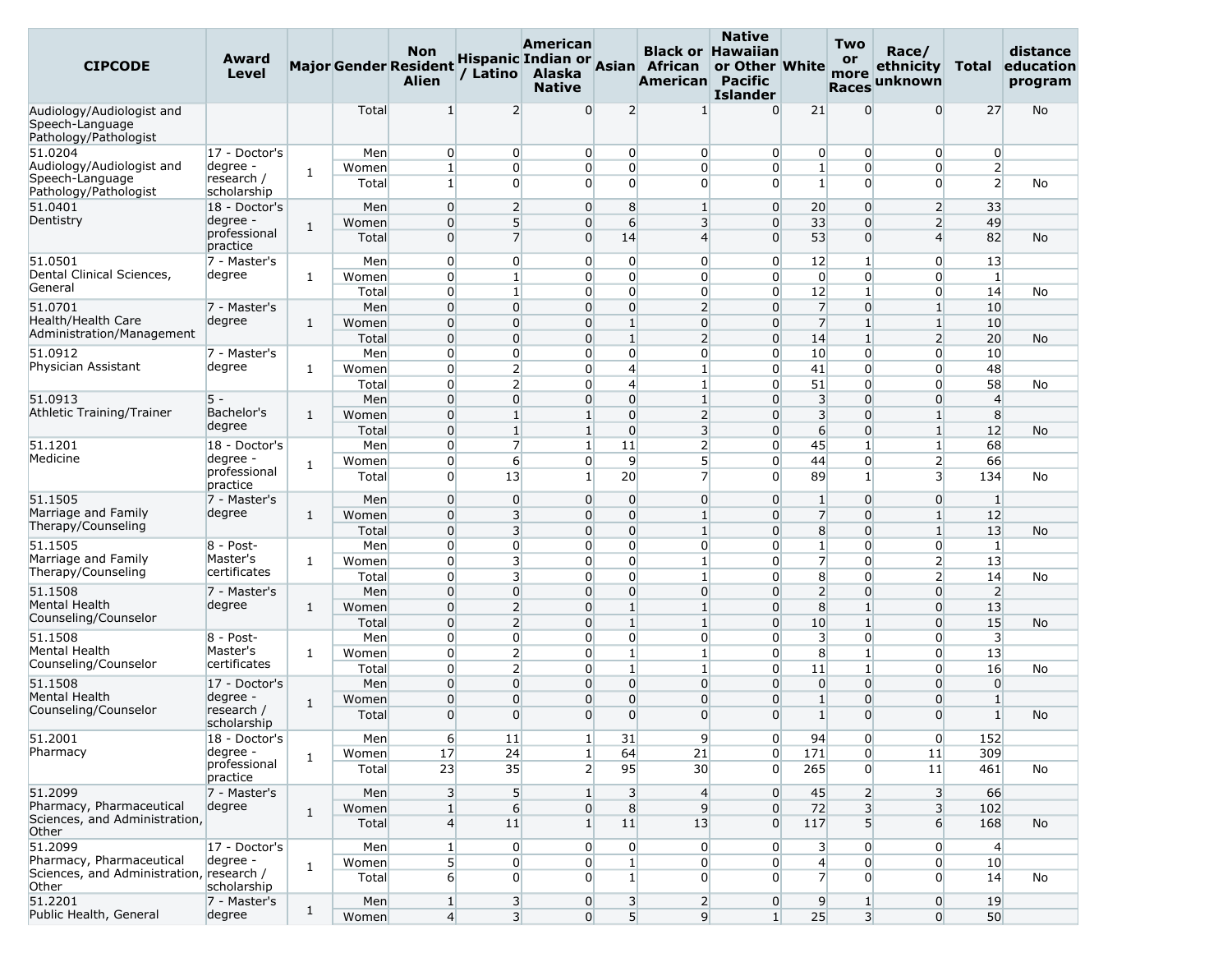| <b>CIPCODE</b>                                     | Award<br><b>Level</b>     |                |                | <b>Non</b><br><b>Major Gender Resident</b><br><b>Alien</b> | / Latino                         | American<br>Alaska<br><b>Native</b> |                                                                  | Hispanic Indian or Asian African<br>American Pacific | <b>Native</b><br><b>Black or Hawaiian</b><br>or Other White<br><b>Islander</b> |                         | Two<br>or<br>more<br><b>Races</b>  | Race/<br>ethnicity<br>unknown | Total                   | distance<br>education<br>program |
|----------------------------------------------------|---------------------------|----------------|----------------|------------------------------------------------------------|----------------------------------|-------------------------------------|------------------------------------------------------------------|------------------------------------------------------|--------------------------------------------------------------------------------|-------------------------|------------------------------------|-------------------------------|-------------------------|----------------------------------|
|                                                    |                           |                | Total          | 5 <sup>5</sup>                                             | 6                                | $\overline{0}$                      | 8                                                                | 11                                                   | $\mathbf{1}$                                                                   | 34                      | $\overline{4}$                     | $\overline{0}$                | 69                      | <b>No</b>                        |
| 51.2208                                            | 5 -                       |                | Men            | $\overline{0}$                                             | $\overline{4}$                   | $\overline{0}$                      | $\overline{2}$                                                   | 8                                                    | $\overline{0}$                                                                 | 9                       | $\overline{0}$                     | $\mathbf{1}$                  | 24                      |                                  |
| Community Health and                               | Bachelor's                | $\mathbf{1}$   | Women          | $\overline{0}$                                             | 24                               | $\overline{0}$                      | 15                                                               | 39                                                   | $\overline{2}$                                                                 | 58                      | 3                                  | $\overline{2}$                | 143                     |                                  |
| Preventive Medicine                                | degree                    |                | Total          | $\overline{0}$                                             | 28                               |                                     | $\overline{0}$<br>17                                             | 47                                                   | $\overline{2}$                                                                 | 67                      | 3                                  | $\overline{\mathbf{3}}$       | 167                     | Yes                              |
| 51.2208                                            | 7 - Master's              |                | Men            | $\overline{0}$                                             | $\mathbf{1}$                     | $\overline{0}$                      | $\mathbf{1}$                                                     | $\overline{\mathbf{3}}$                              | $\Omega$                                                                       | $\mathbf{1}$            | $\overline{0}$                     | $\mathbf{1}$                  | $\overline{7}$          |                                  |
| Community Health and<br><b>Preventive Medicine</b> | degree                    | $\mathbf{1}$   | Women          | $\overline{0}$                                             | $\overline{3}$                   | $\Omega$                            | $\overline{0}$                                                   | $\overline{7}$                                       | $\Omega$                                                                       | 6                       | $\Omega$                           | $\overline{4}$                | 20                      |                                  |
|                                                    |                           |                | Total          | $\overline{0}$                                             | $\overline{4}$                   |                                     | $\overline{0}$<br>$\mathbf{1}$                                   | 10                                                   | $\Omega$                                                                       | $\overline{7}$          | $\Omega$                           | 5 <sup>1</sup>                | 27                      | No                               |
| 51.2306                                            | 7 - Master's              |                | Men            | $\overline{0}$                                             | $\Omega$                         | $\Omega$                            | $\overline{0}$                                                   | $\mathbf{1}$                                         | $\Omega$                                                                       | $\overline{\mathbf{3}}$ | $\overline{0}$                     | $\Omega$                      | $\overline{4}$          |                                  |
| Occupational<br>Therapy/Therapist                  | degree                    | $\mathbf{1}$   | Women          | $1\vert$                                                   | $\overline{4}$                   | $\overline{0}$                      | $\mathbf{1}$                                                     | $\overline{4}$                                       | $\Omega$                                                                       | 30 <sup>°</sup>         | $1\overline{ }$                    | $\overline{0}$                | 41                      |                                  |
|                                                    |                           |                | Total          | $\mathbf{1}$                                               | $\overline{4}$<br>$\overline{2}$ |                                     | $\overline{0}$<br>$\mathbf{1}$<br>$\mathbf{1}$<br>$\overline{0}$ | 5<br>$\overline{0}$                                  | $\Omega$                                                                       | 33                      | $1\overline{ }$<br>$\overline{0}$  | 0<br>$\mathbf{1}$             | 45<br>14                | No                               |
| 51.2308<br>Physical Therapy/Therapist              | 18 - Doctor's<br>degree - |                | Men            | $\overline{0}$<br>2                                        | $1\vert$                         | $\overline{0}$                      | $\mathbf{1}$                                                     | $\mathbf{1}$                                         | $\overline{0}$<br>$\mathbf{1}$                                                 | 10<br>34                |                                    | $\overline{0}$                | 41                      |                                  |
|                                                    | professional<br>practice  | $\mathbf{1}$   | Women<br>Total | $\overline{2}$                                             | $\overline{3}$                   | $\Omega$                            | $\overline{2}$                                                   | $\mathbf{1}$                                         | $1\vert$                                                                       | 44                      | $1\overline{ }$<br>$1\overline{ }$ | $\mathbf{1}$                  | 55                      | No                               |
| 51.2314                                            | 17 - Doctor's             |                | Men            | $\overline{0}$                                             | $\mathbf{1}$                     | $\Omega$                            | $\overline{0}$                                                   | $\overline{0}$                                       | $\Omega$                                                                       | $\overline{2}$          | $\overline{0}$                     | $\overline{0}$                | $\overline{\mathbf{3}}$ |                                  |
| <b>Rehabilitation Science</b>                      | degree -                  |                | Women          | $\overline{2}$                                             | $\Omega$                         |                                     | $\overline{0}$<br>$\overline{0}$                                 | $\overline{0}$                                       | $\Omega$                                                                       | 1                       | $\overline{0}$                     | 0                             | 3 <sup>l</sup>          |                                  |
|                                                    | research /<br>scholarship | $\mathbf{1}$   | Total          | $\overline{2}$                                             | 1                                | $\Omega$                            | $\Omega$                                                         | $\Omega$                                             | $\Omega$                                                                       | $\overline{3}$          | $\overline{0}$                     | $\Omega$                      | 6                       | No                               |
| 51.2401                                            | 18 - Doctor's             |                | Men            | $\overline{0}$                                             | $\overline{3}$                   | $\overline{0}$                      | $\Omega$                                                         | $\overline{0}$                                       | $\Omega$                                                                       | 21                      | $\overline{0}$                     | $\overline{0}$                | 24                      |                                  |
| Veterinary Medicine                                | degree -                  | $\mathbf{1}$   | Women          | $\mathbf{1}$                                               | $\mathbf{1}$                     | $\mathbf{1}$                        | $\Omega$                                                         | 3                                                    | $\Omega$                                                                       | 51                      | $\Omega$                           | $\overline{\mathbf{3}}$       | 60                      |                                  |
|                                                    | professional<br>practice  |                | Total          | $1\overline{ }$                                            | $\overline{4}$                   | $1\overline{ }$                     | $\overline{0}$                                                   | 3                                                    | $\Omega$                                                                       | 72                      | $\overline{0}$                     | $\overline{3}$                | 84                      | No                               |
| 51.2501                                            | 7 - Master's              |                | Men            | $\overline{2}$                                             | $\Omega$                         |                                     | 0<br>$\overline{0}$                                              | $\overline{0}$                                       | $\Omega$                                                                       | 8                       | $\overline{0}$                     | $\overline{0}$                | 10                      |                                  |
| Veterinary                                         | degree                    | 1              | Women          | $\vert$                                                    | 1                                | $\overline{0}$                      | $\mathbf{1}$                                                     | $\overline{0}$                                       | $\Omega$                                                                       | 11                      | $\overline{0}$                     | $\mathbf{1}$                  | 15                      |                                  |
| Sciences/Veterinary Clinical<br>Sciences, General  |                           |                | Total          | $\overline{\mathbf{3}}$                                    | $\mathbf{1}$                     | $\overline{0}$                      | $\mathbf{1}$                                                     | $\overline{0}$                                       | $\Omega$                                                                       | 19                      | $\overline{0}$                     | $\mathbf{1}$                  | 25                      | No                               |
| 51.2501                                            | 17 - Doctor's             |                | Men            | $\mathbf{1}$                                               | $\Omega$                         | $\Omega$                            | $\Omega$                                                         | $\overline{0}$                                       | $\Omega$                                                                       | $\overline{2}$          | $\Omega$                           | $\Omega$                      | 3                       |                                  |
| Veterinary                                         | degree -<br>research /    | $\mathbf{1}$   | Women          | $1\overline{ }$                                            | $\Omega$                         |                                     | $\overline{0}$<br>$\mathbf{1}$                                   | $\overline{0}$                                       | $\Omega$                                                                       | $\overline{3}$          | $\overline{0}$                     | $\overline{0}$                | 5 <sup>5</sup>          |                                  |
| Sciences/Veterinary Clinical<br>Sciences, General  | scholarship               |                | Total          | 2                                                          | $\Omega$                         | $\overline{0}$                      | $\mathbf{1}$                                                     | $\overline{0}$                                       | $\Omega$                                                                       | 5 <sup>1</sup>          | $\overline{0}$                     | $\overline{0}$                | 8                       | <b>No</b>                        |
| 51.3801                                            | 5 -                       |                | Men            | $\overline{0}$                                             | $\overline{2}$                   | $\overline{0}$                      | $\overline{2}$                                                   | $\overline{0}$                                       | $\Omega$                                                                       | 8                       | $\overline{0}$                     | $\overline{0}$                | 12                      |                                  |
| Registered                                         | Bachelor's                | $\mathbf{1}$   | Women          | $1\overline{ }$                                            | 24                               | $\overline{0}$                      | 16                                                               | 16                                                   | $\Omega$                                                                       | 126                     | $\overline{2}$                     | $6 \mid$                      | 191                     |                                  |
| Nursing/Registered Nurse                           | degree                    |                | Total          | $\mathbf{1}$                                               | 26                               |                                     | $\overline{0}$<br>18                                             | 16                                                   | $\mathbf{0}$                                                                   | 134                     | $\overline{2}$                     | $6 \mid$                      | 203                     | No                               |
| 51.3801                                            | 7 - Master's              |                | Men            | $\overline{0}$                                             | $\Omega$                         | $\overline{0}$                      | $\overline{0}$                                                   | $\overline{0}$                                       | $\Omega$                                                                       | $\overline{2}$          | $\overline{0}$                     | $\mathbf{1}$                  | $\overline{\mathbf{3}}$ |                                  |
| Registered                                         | degree                    | $\mathbf{1}$   | Women          | $\overline{0}$                                             | $\overline{4}$                   | $\overline{0}$                      | 2                                                                | $\overline{2}$                                       | $\Omega$                                                                       | 53                      | $\overline{0}$                     | $\overline{\mathbf{3}}$       | 64                      |                                  |
| Nursing/Registered Nurse                           |                           |                | Total          | $\overline{0}$                                             | $\overline{4}$                   |                                     | $\overline{0}$<br>$\overline{2}$                                 | $\overline{2}$                                       | $\Omega$                                                                       | 55                      | $\Omega$                           | $\overline{4}$                | 67                      | No                               |
| 51.3808                                            | 17 - Doctor's             |                | Men            | $\mathbf{1}$                                               | $\Omega$                         |                                     | $\overline{0}$<br>$\overline{0}$                                 | $\overline{0}$                                       | $\Omega$                                                                       | $\mathbf{1}$            | $\overline{0}$                     | 0                             | $\overline{2}$          |                                  |
| Nursing Science                                    | degree -                  | $\mathbf{1}$   | Women          | $\overline{0}$                                             | $\Omega$                         | $\overline{0}$                      | $\overline{0}$                                                   | $\overline{0}$                                       | $\Omega$                                                                       | $\mathbf{1}$            | $\overline{0}$                     | $\overline{0}$                | $\mathbf{1}$            |                                  |
|                                                    | research /<br>scholarship |                | Total          | $1\vert$                                                   | $\Omega$                         | $\Omega$                            | $\Omega$                                                         | $\Omega$                                             | $\Omega$                                                                       | $\overline{2}$          | $\Omega$                           | $\Omega$                      | $\overline{3}$          | No                               |
| 51.3818                                            | 18 - Doctor's             |                | Men            | $\overline{0}$                                             | $1\vert$                         | $\Omega$                            | $\overline{0}$                                                   | $\overline{0}$                                       | $\Omega$                                                                       | $\overline{0}$          | $\overline{0}$                     | 0                             | $\mathbf{1}$            |                                  |
| <b>Nursing Practice</b>                            | degree -                  | $\mathbf{1}$   | Women          | $\overline{0}$                                             | $\overline{4}$                   | 0                                   | $\overline{2}$                                                   | $\mathbf{1}$                                         | $\Omega$                                                                       | 27                      | $\overline{0}$                     | $\Omega$                      | 34                      |                                  |
|                                                    | professional<br>practice  |                | Total          | $\Omega$                                                   | 5                                | $\Omega$                            | $\overline{2}$                                                   | 1                                                    | $\Omega$                                                                       | 27                      | $\Omega$                           | $\Omega$                      | 35                      | No                               |
| 52.0201                                            | 5 -                       |                | Men            | 5 <sub>l</sub>                                             | 27                               |                                     | $1\vert$<br>14                                                   | 10                                                   | $\overline{0}$                                                                 | 140                     | $\overline{4}$                     | 6                             | 207                     |                                  |
| Business Administration and                        | Bachelor's                | $\mathbf{1}$   | Women          | $\overline{\mathbf{3}}$                                    | 18                               |                                     | $1\overline{ }$<br>$6 \overline{6}$                              | 13                                                   | $\overline{0}$                                                                 | 114                     | 1 <sup>1</sup>                     | $\overline{\mathbf{3}}$       | 159                     |                                  |
| Management, General                                | degree                    |                | Total          | 8                                                          | 45                               |                                     | $\mathbf{2}$<br>20                                               | 23                                                   | $\overline{0}$                                                                 | 254                     | 5 <sup>1</sup>                     | 9                             | 366                     | No                               |
| 52.0201                                            | 7 - Master's              |                | Men            | 58                                                         | 67                               |                                     | $\overline{2}$<br>52                                             | 25                                                   | $\overline{3}$                                                                 | 330                     | 7                                  | 31                            | 575                     |                                  |
| Business Administration and                        | degree                    | $\mathbf{1}$   | Women          | 60                                                         | 50                               | $\overline{0}$                      | 17                                                               | 18                                                   | $\mathbf{1}$                                                                   | 155                     | 3 <sup>l</sup>                     | 12                            | 316                     |                                  |
| Management, General                                |                           |                | Total          | 118                                                        | 117                              |                                     | $\overline{2}$<br>69                                             | 43                                                   | $\overline{4}$                                                                 | 485                     | 10                                 | 43                            | 891                     | <b>No</b>                        |
| 52.0201                                            | 17 - Doctor's             |                | Men            | 3                                                          | $\overline{0}$                   | $\overline{0}$                      | $\overline{0}$                                                   | $\overline{0}$                                       | $\overline{0}$                                                                 | $\overline{4}$          | $\overline{0}$                     | $\overline{0}$                | $\overline{7}$          |                                  |
| Business Administration and<br>Management, General | degree -<br>research /    | $\mathbf{1}$   | Women          | $1\vert$                                                   | $\overline{0}$                   |                                     | $\overline{0}$<br>$\mathbf{1}$                                   | $\overline{0}$                                       | $\overline{0}$                                                                 | $1\overline{ }$         | $\overline{0}$                     | $\overline{0}$                | 3 <sup>l</sup>          |                                  |
|                                                    | scholarship               |                | Total          | $\overline{4}$                                             | $\Omega$                         |                                     | $\Omega$<br>1 <sup>1</sup>                                       | $\overline{0}$                                       | $\Omega$                                                                       | $\mathbf{5}$            | $\overline{0}$                     | $\Omega$                      | 10 <sup>°</sup>         | No                               |
| 52.0201                                            | 5 -<br>Bachelor's         |                | Men            | $\overline{0}$                                             | $\Omega$                         | $\overline{0}$                      | $\overline{0}$                                                   | $\overline{0}$                                       | $\overline{0}$                                                                 | $\overline{0}$          | $\overline{0}$                     | $\mathbf{1}$                  | $\mathbf{1}$            |                                  |
| Business Administration and<br>Management, General | degree                    | $\overline{2}$ | Women          | $\overline{0}$                                             | $\overline{0}$                   |                                     | $\overline{0}$<br>$\overline{0}$                                 | $\overline{0}$                                       | $\overline{0}$                                                                 | $\overline{0}$          | $\overline{0}$                     | $\overline{0}$                | $\overline{0}$          |                                  |
|                                                    |                           |                | Total          | $\overline{0}$                                             | $\overline{0}$                   |                                     | $\overline{0}$<br>$\overline{0}$                                 | $\overline{0}$                                       | $\overline{0}$                                                                 | $\overline{0}$          | $\overline{0}$                     | $1\overline{ }$               | $1\vert$                | No                               |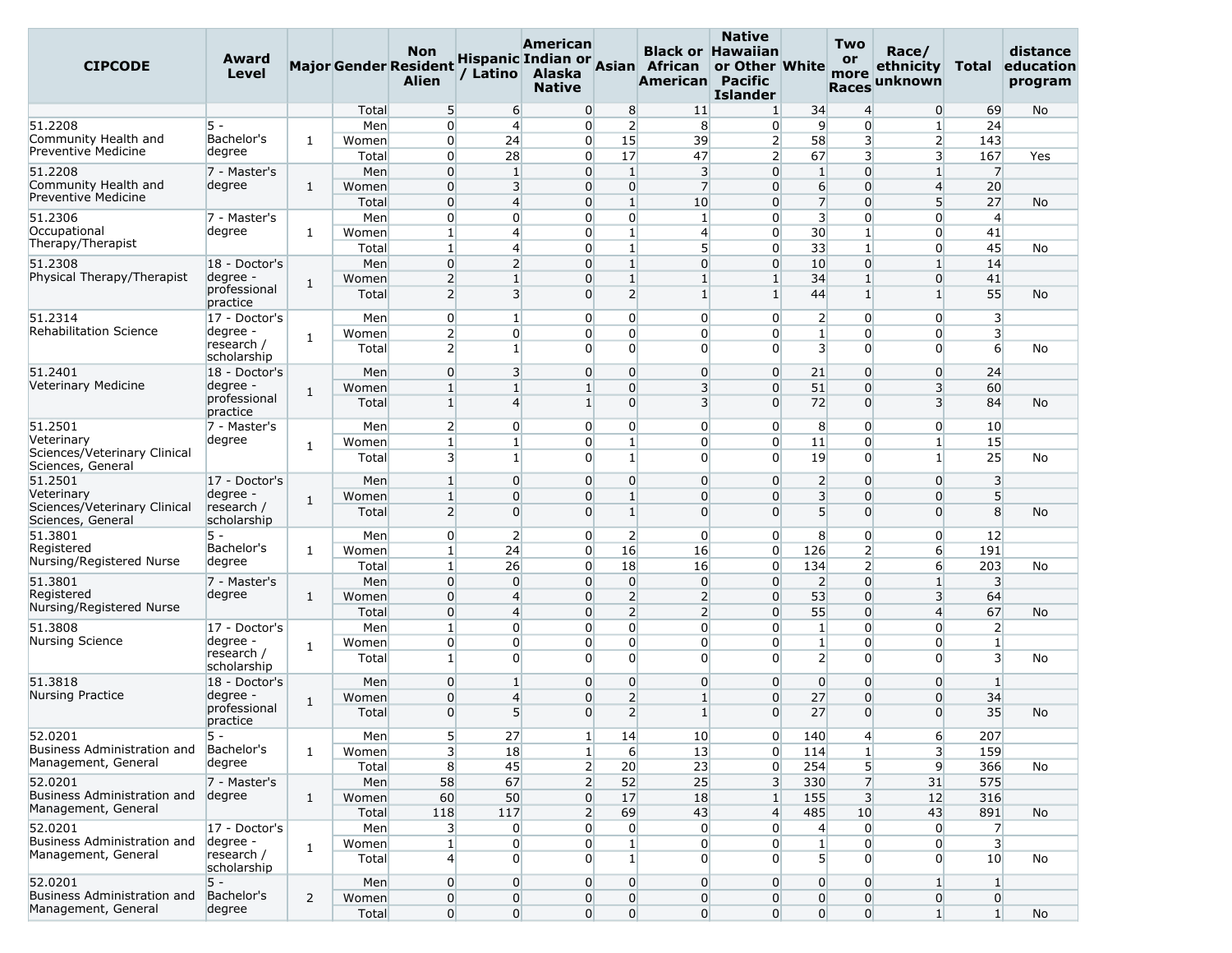| <b>CIPCODE</b>                 | Award<br>Level         |                |                | <b>Non</b><br><b>Major Gender Resident</b><br><b>Alien</b> | / Latino             | <b>American</b><br>Alaska<br><b>Native</b> |                               | Hispanic Indian or Asian African<br>American | <b>Native</b><br><b>Black or Hawaiian</b><br>or Other White<br><b>Pacific</b><br><b>Islander</b> |                                  | Two<br>or<br>more<br><b>Races</b> | Race/<br>ethnicity<br>unknown | Total                        | distance<br>education<br>program |
|--------------------------------|------------------------|----------------|----------------|------------------------------------------------------------|----------------------|--------------------------------------------|-------------------------------|----------------------------------------------|--------------------------------------------------------------------------------------------------|----------------------------------|-----------------------------------|-------------------------------|------------------------------|----------------------------------|
| 52.0201                        | 7 - Master's           | $\overline{2}$ | Men            | $\overline{4}$                                             | $\overline{0}$       | $\overline{0}$                             | $\overline{2}$                | $\overline{0}$                               | $\overline{0}$                                                                                   | 12                               | $\overline{0}$                    | $\mathbf{1}$                  | 19                           |                                  |
| Business Administration and    | degree                 |                | Women          | $\overline{2}$                                             | $1\vert$             | $\overline{0}$                             | 2                             | $\overline{0}$                               | $\overline{0}$                                                                                   | $\mathbf{1}$                     | $\overline{0}$                    | 0                             | 6                            |                                  |
| Management, General            |                        |                | Total          | 6                                                          | $\mathbf{1}$         | $\overline{0}$                             | $\overline{4}$                | $\overline{0}$                               | $\overline{0}$                                                                                   | 13                               | $\overline{0}$                    | $\mathbf{1}$                  | 25                           | No                               |
| 52.0301                        | 5 -                    |                | Men            | 3                                                          | 11                   | $\overline{0}$                             | 13                            | 7                                            | $\Omega$                                                                                         | 77                               | $\mathbf{1}$                      | $\overline{4}$                | 116                          |                                  |
| Accounting                     | Bachelor's             | $\mathbf{1}$   | Women          | $\mathbf{1}$                                               | 13                   | $\overline{0}$                             | 11                            | $\overline{2}$                               | $\Omega$                                                                                         | 56                               | $1\overline{ }$                   | $\overline{\mathbf{3}}$       | 87                           |                                  |
|                                | degree                 |                | Total          | $\overline{4}$                                             | 24                   | $\overline{0}$                             | 24                            | $\overline{9}$                               | $\overline{0}$                                                                                   | 133                              | $\overline{2}$                    | $\overline{7}$                | 203                          | No                               |
| 52.0301                        | 7 - Master's           |                | Men            | $\overline{0}$                                             | 10                   | $\overline{0}$                             | 7                             | $\overline{4}$                               | $\Omega$                                                                                         | 51                               | $1\overline{ }$                   | $\mathbf{1}$                  | 74                           |                                  |
| Accounting                     | degree                 | $\mathbf{1}$   | Women          | $\overline{4}$                                             | $\overline{2}$       | $\overline{0}$                             | $6 \overline{}$               | $\overline{0}$                               | $\Omega$                                                                                         | 34                               | $\overline{0}$                    | $\overline{4}$                | 50                           |                                  |
|                                |                        |                | Total          | $\overline{4}$                                             | 12                   | $\overline{0}$                             | 13                            | $\overline{4}$                               | $\overline{0}$                                                                                   | 85                               | $\mathbf{1}$                      | 5 <sup>1</sup>                | 124                          | No                               |
| 52.0801                        | 5 -                    |                | Men            | $\overline{4}$                                             | 29                   | $\mathbf{1}$                               | 14                            | $5\overline{)}$                              | $\mathbf{1}$                                                                                     | 136                              | $\overline{0}$                    | 11                            | 201                          |                                  |
| Finance, General               | Bachelor's             | $\mathbf{1}$   | Women          | $\mathbf{1}$                                               | 15                   | $\overline{0}$                             | 8                             | $\overline{4}$                               | $\overline{0}$                                                                                   | 51                               | $\overline{2}$                    | $\vert$ 1                     | 82                           |                                  |
|                                | degree                 |                | Total          | 5 <sup>5</sup>                                             | 44                   | $\mathbf{1}$                               | 22                            | $\overline{9}$                               | $\mathbf{1}$                                                                                     | 187                              | $\overline{2}$                    | 12                            | 283                          | No                               |
| 52.0801                        | 7 - Master's           |                | Men            | $\overline{2}$                                             | 1                    | $\overline{0}$                             | $\overline{3}$                | $\Omega$                                     | $\overline{0}$                                                                                   | 18                               | $\mathbf{1}$                      | 3                             | 28                           |                                  |
| Finance, General               | degree                 | $\mathbf{1}$   | Women          | $\overline{0}$                                             | $\overline{0}$       | $\overline{0}$                             | $\mathbf{1}$                  | $\overline{0}$                               | $\overline{0}$                                                                                   | $\overline{7}$                   | $1\overline{ }$                   | $\mathbf{1}$                  | 10                           |                                  |
|                                |                        |                | Total          | $\overline{2}$                                             | $\mathbf{1}$         | $\overline{0}$                             | $\overline{4}$                | $\Omega$                                     | $\Omega$                                                                                         | 25                               | $\overline{2}$                    | $\overline{4}$                | 38                           | No                               |
| 52.0801                        | $5 -$                  |                | Men            | $\overline{0}$                                             | $\Omega$             | $\overline{0}$                             | $\overline{0}$                | $\overline{0}$                               | $\Omega$                                                                                         | $\overline{0}$                   | $\overline{0}$                    | 0                             | $\overline{0}$               |                                  |
| Finance, General               | Bachelor's<br>degree   | 2              | Women          | $\overline{0}$                                             | $\Omega$             | $\Omega$                                   | $\overline{0}$                | $1\overline{ }$                              | $\Omega$                                                                                         | $\overline{0}$                   | $\Omega$                          | $\overline{0}$                | $\mathbf{1}$                 |                                  |
|                                |                        |                | Total          | $\overline{0}$                                             | $\Omega$             | $\overline{0}$                             | $\mathbf 0$                   | $\mathbf{1}$                                 | $\Omega$                                                                                         | $\overline{0}$                   | $\overline{0}$                    | 0                             | $\mathbf{1}$                 | No                               |
| 52.1301                        | 5 -                    |                | Men            | $\overline{0}$                                             | 5 <sup>1</sup>       | $\overline{0}$                             | $\overline{0}$                | $\overline{0}$                               | $\Omega$                                                                                         | $\overline{9}$                   | $\overline{0}$                    | $\mathbf{1}$                  | 15                           |                                  |
| Management Science             | Bachelor's<br>degree   | 1              | Women          | $\overline{0}$                                             | $\mathbf{1}$         | $\overline{0}$                             | $\overline{0}$                | $1\overline{ }$                              | $\Omega$                                                                                         | $\overline{2}$                   | $\overline{0}$                    | $\overline{0}$                | $\overline{4}$               |                                  |
|                                |                        |                | Total          | $\overline{0}$                                             | $6 \overline{6}$     | $\overline{0}$                             | $\overline{0}$                | $\mathbf{1}$                                 | $\Omega$                                                                                         | 11                               | $\overline{0}$                    | $\mathbf{1}$                  | 19                           | No                               |
| 52.1301                        | 5 -                    |                | Men            | $\overline{0}$                                             | $\overline{4}$       | $\overline{0}$                             | $\overline{0}$                | $\mathbf{1}$                                 | $\Omega$                                                                                         | 9                                | $\overline{0}$                    | $\overline{0}$                | 14                           |                                  |
| Management Science             | Bachelor's<br>degree   | 2              | Women          | $\overline{0}$                                             | $1\overline{ }$      | $\overline{0}$                             | $\mathbf{1}$                  | $\overline{0}$                               | $\Omega$                                                                                         | $\overline{4}$                   | $\overline{0}$                    | $\overline{0}$                | $6 \overline{}$              |                                  |
|                                |                        |                | Total          | $\overline{0}$                                             | 5 <sup>1</sup>       | $\overline{0}$                             | $\mathbf{1}$                  | $1\overline{ }$                              | $\Omega$                                                                                         | 13                               | $\Omega$                          | 0                             | 20                           | No                               |
| 52.1401<br>Marketing/Marketing | 5 -<br>Bachelor's      |                | Men            | $\overline{4}$                                             | 11                   | $\overline{0}$                             | 2                             | $\mathsf{2}$                                 | $\overline{0}$                                                                                   | 38                               | $\overline{0}$                    | $\overline{2}$                | 59                           |                                  |
| Management, General            | degree                 | 1              | Women          | $\overline{\mathbf{3}}$                                    | 22                   | $\overline{0}$                             | 10                            | $\overline{5}$                               | $\Omega$                                                                                         | 91                               | $\mathbf{1}$                      | $\overline{\mathbf{3}}$       | 135                          |                                  |
|                                |                        |                | Total          | $\overline{7}$                                             | 33                   | $\overline{0}$                             | 12                            | $\overline{7}$                               | $\Omega$                                                                                         | 129                              | $\mathbf{1}$                      | 5 <sup>1</sup>                | 194                          | No                               |
| 52.1401<br>Marketing/Marketing | 7 - Master's<br>degree |                | Men            | $\overline{0}$                                             | $\overline{0}$       | $\overline{0}$                             | $\overline{0}$                | $\overline{0}$                               | $\Omega$                                                                                         | $\overline{0}$                   | $\overline{0}$                    | $\overline{0}$                | $\overline{0}$               |                                  |
| Management, General            |                        | $\mathbf{1}$   | Women          | $\mathbf{1}$<br>$\mathbf{1}$                               | $\Omega$<br>$\Omega$ | $\overline{0}$<br>$\overline{0}$           | $\mathbf 0$<br>$\overline{0}$ | $\overline{0}$<br>$\overline{0}$             | $\Omega$<br>$\Omega$                                                                             | $\overline{0}$<br>$\overline{0}$ | $\overline{0}$<br>$\overline{0}$  | 0<br>$\overline{0}$           | $\mathbf{1}$<br>$\mathbf{1}$ |                                  |
| 52.1401                        | 5 -                    |                | Total<br>Men   | $\overline{0}$                                             | $\Omega$             | $\overline{0}$                             | $\overline{0}$                | $\overline{0}$                               | $\Omega$                                                                                         | $\overline{2}$                   | $\overline{0}$                    | $\Omega$                      | $\overline{2}$               | No                               |
| Marketing/Marketing            | Bachelor's             |                |                | $\overline{0}$                                             | $\Omega$             | $\overline{0}$                             | $\overline{0}$                | $\overline{0}$                               | $\Omega$                                                                                         |                                  | $\overline{0}$                    | 0                             | $\mathbf{1}$                 |                                  |
| Management, General            | degree                 | 2              | Women<br>Total | $\overline{0}$                                             | $\Omega$             | $\overline{0}$                             | $\overline{0}$                | $\overline{0}$                               | $\Omega$                                                                                         | 1<br>$\overline{\mathbf{3}}$     | $\overline{0}$                    | $\overline{0}$                | $\overline{\mathbf{3}}$      | No                               |
| 52.1501                        | 7 - Master's           |                | Men            | $\overline{3}$                                             | $\overline{2}$       | $\overline{0}$                             | $\Omega$                      | $\overline{0}$                               | $\Omega$                                                                                         | $\overline{7}$                   | $\overline{0}$                    | $\overline{3}$                | 15                           |                                  |
| <b>Real Estate</b>             | degree                 | $\mathbf{1}$   | Women          | 3                                                          | $\Omega$             | $\overline{0}$                             | $\overline{0}$                | $\overline{0}$                               | $\Omega$                                                                                         | $\overline{2}$                   | $\Omega$                          | $\overline{0}$                | 5 <sup>5</sup>               |                                  |
|                                |                        |                | Total          | $6 \overline{6}$                                           | $\overline{2}$       | $\overline{0}$                             | $\overline{0}$                | $\overline{0}$                               | $\Omega$                                                                                         | $\overline{9}$                   | $\overline{0}$                    | $\overline{\mathbf{3}}$       | 20                           | <b>No</b>                        |
| 54.0101                        | 5 -                    |                | Men            | $\overline{0}$                                             | 16                   | $1\overline{ }$                            | $6 \overline{}$               | $\overline{3}$                               | $\Omega$                                                                                         | 75                               | $\overline{0}$                    | $6 \mid$                      | 107                          |                                  |
| History, General               | Bachelor's             | $\mathbf{1}$   | Women          | $\overline{0}$                                             | 11                   | $\overline{0}$                             | $\overline{2}$                | 5                                            | $\Omega$                                                                                         | 45                               | 3                                 | 3                             | 69                           |                                  |
|                                | degree                 |                | Total          | $\overline{0}$                                             | 27                   | $\mathbf{1}$                               | 8                             | 8                                            | $\Omega$                                                                                         | 120                              | 3                                 | 9                             | 176                          | No                               |
| 54.0101                        | 7 - Master's           |                | Men            | $\overline{0}$                                             | $\Omega$             | $\overline{0}$                             | $\mathbf 0$                   | $\overline{0}$                               | $\Omega$                                                                                         | 9                                | $\overline{0}$                    | $\overline{0}$                | $\overline{9}$               |                                  |
| History, General               | degree                 | 1              | Women          | $1\overline{ }$                                            | $\Omega$             | $\Omega$                                   | $\Omega$                      | $\Omega$                                     | $\Omega$                                                                                         | 5 <sup>1</sup>                   | $\Omega$                          | $\Omega$                      | 6                            |                                  |
|                                |                        |                | Total          | $1\vert$                                                   | $\overline{0}$       | $\overline{0}$                             | $\overline{0}$                | $\overline{0}$                               | $\overline{0}$                                                                                   | 14                               | $\overline{0}$                    | $\overline{0}$                | 15                           | No                               |
| 54.0101                        | 17 - Doctor's          |                | Men            | $\overline{0}$                                             | $\overline{0}$       | $\overline{0}$                             | $\overline{0}$                | $\overline{0}$                               | $\overline{0}$                                                                                   | $5\overline{)}$                  | $\overline{0}$                    | $\overline{0}$                | 5 <sup>1</sup>               |                                  |
| History, General               | degree -               |                | Women          | $\overline{0}$                                             | $\overline{0}$       | $\overline{0}$                             | $\overline{0}$                | $\overline{0}$                               | $\overline{0}$                                                                                   | $1\vert$                         | $\overline{0}$                    | $\overline{0}$                | $1\vert$                     |                                  |
|                                | research /             | $\mathbf{1}$   | Total          | $\overline{0}$                                             | $\overline{0}$       | $\overline{0}$                             | $\overline{0}$                | $\overline{0}$                               | $\overline{0}$                                                                                   | $6 \overline{6}$                 | $\overline{0}$                    | $\overline{0}$                | $6 \overline{6}$             | No                               |
|                                | scholarship            |                |                |                                                            |                      |                                            |                               |                                              |                                                                                                  |                                  |                                   |                               |                              |                                  |
| 54.0101                        | $5 -$                  |                | Men            | $\overline{0}$                                             | $\overline{0}$       | $\overline{0}$                             | $\overline{0}$                | $1\vert$                                     | $\overline{0}$                                                                                   | 5 <sup>1</sup>                   | $\overline{0}$                    | $\mathbf{1}$                  | 7                            |                                  |
| History, General               | Bachelor's             | $\overline{2}$ | Women          | $\overline{0}$                                             | $1\vert$             | $1\overline{ }$                            | $\mathbf{1}$                  | $1\vert$                                     | $\overline{0}$                                                                                   | $\overline{4}$                   | $\overline{0}$                    | $\overline{0}$                | 8                            |                                  |
|                                | degree                 |                | Total          | $\overline{0}$                                             | $1\vert$             | $1\vert$                                   | $1\vert$                      | 2                                            | $\overline{0}$                                                                                   | 9                                | $\overline{0}$                    | 1                             | 15                           | No                               |

**Completions: total by first major**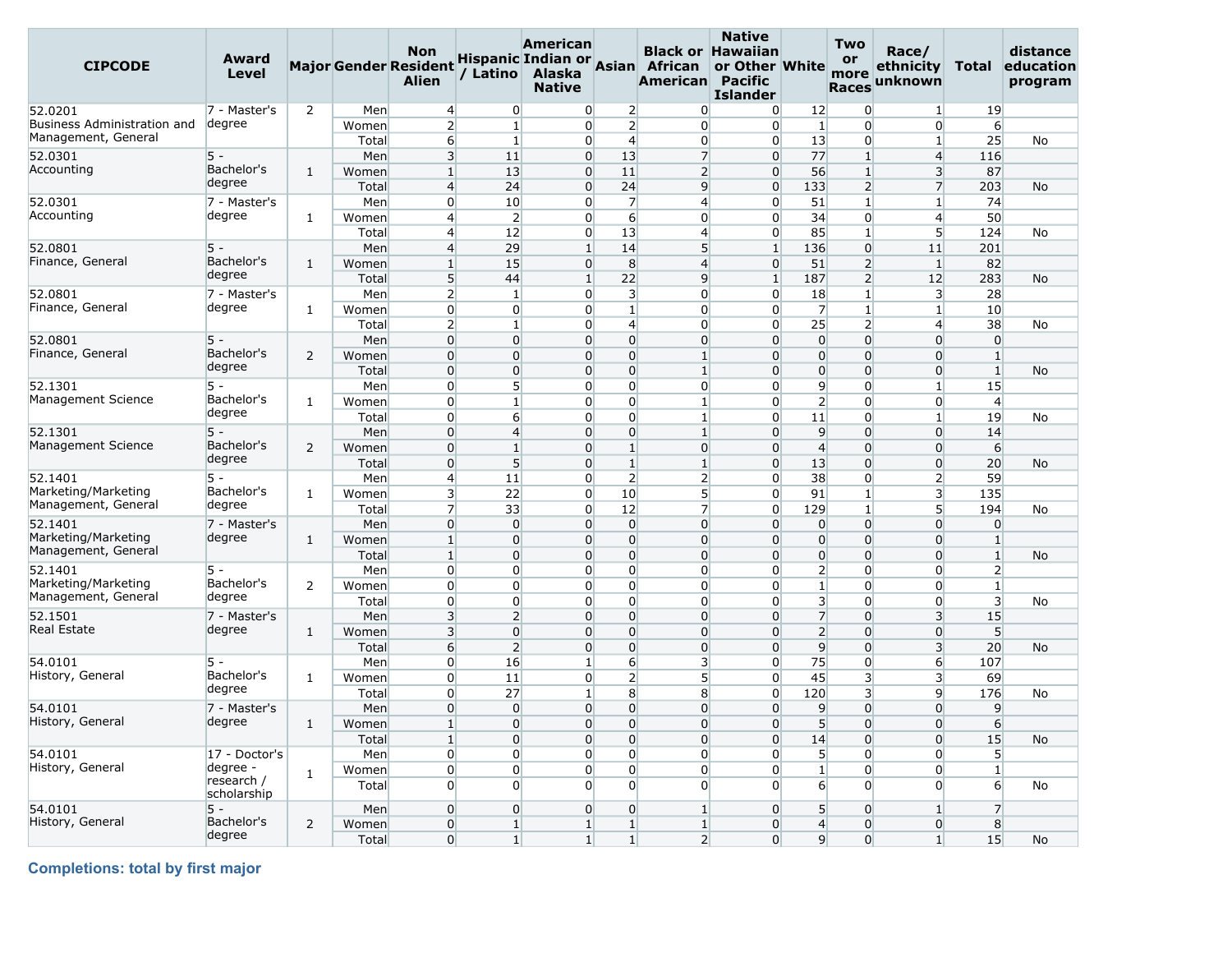| 99.0000<br><b>Summary</b><br><b>Grand Totals</b> | <b>Level</b>    | dent<br>alien       | Latino              | Award Nonresi- Hispanic American Asian<br><b>Indian or</b><br><b>Alaska</b><br><b>Native</b> |                | <b>Black or</b><br><b>African</b><br><b>American</b> | <b>Native</b><br><b>Hawaiian</b><br>or Other<br><b>Pacific</b><br><b>Islander</b> | <b>White</b> | <b>Two</b><br>or<br>more<br><b>Races</b> | Race/<br>ethnicity<br>unknown | <b>Total</b> | <b>PY</b><br><b>Total</b> |
|--------------------------------------------------|-----------------|---------------------|---------------------|----------------------------------------------------------------------------------------------|----------------|------------------------------------------------------|-----------------------------------------------------------------------------------|--------------|------------------------------------------|-------------------------------|--------------|---------------------------|
| <b>Associate's</b><br>degree                     | 3               |                     |                     |                                                                                              |                |                                                      |                                                                                   |              |                                          |                               |              |                           |
| Men                                              |                 | $1\,$               | 14                  | $1\,$                                                                                        | 11             | $\mathsf 9$                                          | $\mathbf 0$                                                                       | 41           | $\mathbf{1}$                             | $\mathsf{3}$                  | 81           | 84                        |
| Women                                            |                 | $\boldsymbol{0}$    | 15                  | $\overline{2}$                                                                               | 17             | 31                                                   | $\overline{2}$                                                                    | 54           | 5                                        | 3                             | 129          | 114                       |
| <b>Total</b>                                     |                 | $1\,$               | 29                  | 3                                                                                            | 28             | 40                                                   | $\overline{2}$                                                                    | 95           | 6                                        | 6                             | 210          | 198                       |
| <b>Bachelor's</b><br>degree                      | 5               |                     |                     |                                                                                              |                |                                                      |                                                                                   |              |                                          |                               |              |                           |
| Men                                              |                 | 54                  | 584                 | 17                                                                                           | 299            | 238                                                  | 8                                                                                 | 2330         | 36                                       | 143                           | 3709         | 3818                      |
| Women                                            |                 | 41                  | 855                 | 24                                                                                           | 364            | 515                                                  | 27                                                                                | 2864         | 55                                       | 147                           | 4892         | 4867                      |
| <b>Total</b>                                     |                 | 95                  | 1439                | 41                                                                                           | 663            | 753                                                  | 35                                                                                | 5194         | 91                                       | 290                           | 8601         | 8685                      |
| <b>Master's degree</b>                           | $\overline{ }$  |                     |                     |                                                                                              |                |                                                      |                                                                                   |              |                                          |                               |              |                           |
| Men                                              |                 | 625                 | 155                 | 6                                                                                            | 109            | 71                                                   | 5                                                                                 | 1037         | 27                                       | 92                            | 2127         | 2017                      |
| Women                                            |                 | 309                 | 202                 | $\mathbf{1}$                                                                                 | 80             | 99                                                   | 3                                                                                 | 1023         | 24                                       | 56                            | 1797         | 1861                      |
| <b>Total</b>                                     |                 | 934                 | 357                 | $\overline{7}$                                                                               | 189            | 170                                                  | 8                                                                                 | 2060         | 51                                       | 148                           | 3924         | 3878                      |
| <b>Post-Master's</b><br>certificates             | 8               |                     |                     |                                                                                              |                |                                                      |                                                                                   |              |                                          |                               |              |                           |
| Men                                              |                 | $\mathbf{1}$        | $\mathbf{1}$        | $\overline{0}$                                                                               | $\mathsf 0$    | $\,1\,$                                              | $\mathbf 0$                                                                       | 8            | $\mathbf{0}$                             | $\mathbf 0$                   | 11           | 9                         |
| Women                                            |                 | $\boldsymbol{0}$    | 11                  | $1\,$                                                                                        | $\overline{2}$ | 8                                                    | $\mathbf 0$                                                                       | 34           | $\mathbf{1}$                             | 3                             | 60           | 61                        |
| <b>Total</b>                                     |                 | $\mathbf{1}$        | 12                  | $\mathbf{1}$                                                                                 | $\mathsf{2}$   | 9                                                    | $\overline{0}$                                                                    | 42           | $\mathbf{1}$                             | 3                             | 71           | 70                        |
| Doctor's degree -<br>research /<br>scholarship   | 17 <sup>2</sup> |                     |                     |                                                                                              |                |                                                      |                                                                                   |              |                                          |                               |              |                           |
| Men                                              |                 | 224                 | 10                  | $\mathsf 0$                                                                                  | 12             | $\overline{4}$                                       | $\mathbf 0$                                                                       | 167          | $\mathbf{0}$                             | $\overline{7}$                | 424          | 441                       |
| Women                                            |                 | 101                 | 14                  | $\mathbf{1}$                                                                                 | 12             | 5                                                    | $\overline{0}$                                                                    | 126          | $\mathbf{1}$                             | 12                            | 272          | 333                       |
| <b>Total</b>                                     |                 | 325                 | 24                  | $\mathbf{1}$                                                                                 | 24             | $\overline{9}$                                       | $\mathbf 0$                                                                       | 293          | $\mathbf{1}$                             | 19                            | 696          | 774                       |
| Doctor's degree -<br>professional<br>practice    | 18              |                     |                     |                                                                                              |                |                                                      |                                                                                   |              |                                          |                               |              |                           |
| Men                                              |                 | 9                   | 44                  | $\overline{2}$                                                                               | 62             | 19                                                   | $\overline{0}$                                                                    | 322          | $\overline{4}$                           | 18                            | 480          | 543                       |
| Women                                            |                 | 26                  | 54                  | $\overline{4}$                                                                               | 93             | 59                                                   | $\mathbf{1}$                                                                      | 489          | 3                                        | 24                            | 753          | 810                       |
| <b>Total</b>                                     |                 | 35                  | 98                  | 6                                                                                            | 155            | 78                                                   | $1\,$                                                                             | 811          | $\overline{7}$                           | 42                            | 1233         | 1353                      |
| Doctor's degree -<br><b>Other</b>                | 19              |                     |                     |                                                                                              |                |                                                      |                                                                                   |              |                                          |                               |              |                           |
| Men                                              |                 | $\mathsf{O}\xspace$ | $\mathsf{O}\xspace$ | 0                                                                                            | $\mathbf 0$    | $\mathsf{O}\xspace$                                  | $\mathbf 0$                                                                       | 3            | $\mathsf{O}\xspace$                      | $\mathsf{O}\xspace$           | 3            | $\mathbf 0$               |
| Women                                            |                 | 5                   | $\mathsf{O}\xspace$ | $\mathsf 0$                                                                                  | $1\,$          | $1\,$                                                | $\mathsf 0$                                                                       | 15           | $\mathbf 0$                              | $\mathbf 0$                   | 22           | 0                         |
| <b>Total</b>                                     |                 | 5                   | $\mathsf{O}\xspace$ | $\mathsf 0$                                                                                  | $\,1\,$        | $\mathbf 1$                                          | $\mathsf 0$                                                                       | 18           | $\mathsf{O}\xspace$                      | $\mathsf{O}\xspace$           | 25           | $\mathbf{0}$              |
| Grand Total Men                                  |                 |                     | 914                 | 808<br>26                                                                                    |                | 493<br>342                                           | 13                                                                                | 3908         | 68                                       | 263                           | 6835         | 6912                      |
| Grand Total Women                                |                 |                     | 482                 | 1151<br>33                                                                                   |                | 569<br>718                                           | 33                                                                                | 4605         | 89                                       | 245                           | 7925         | 8046                      |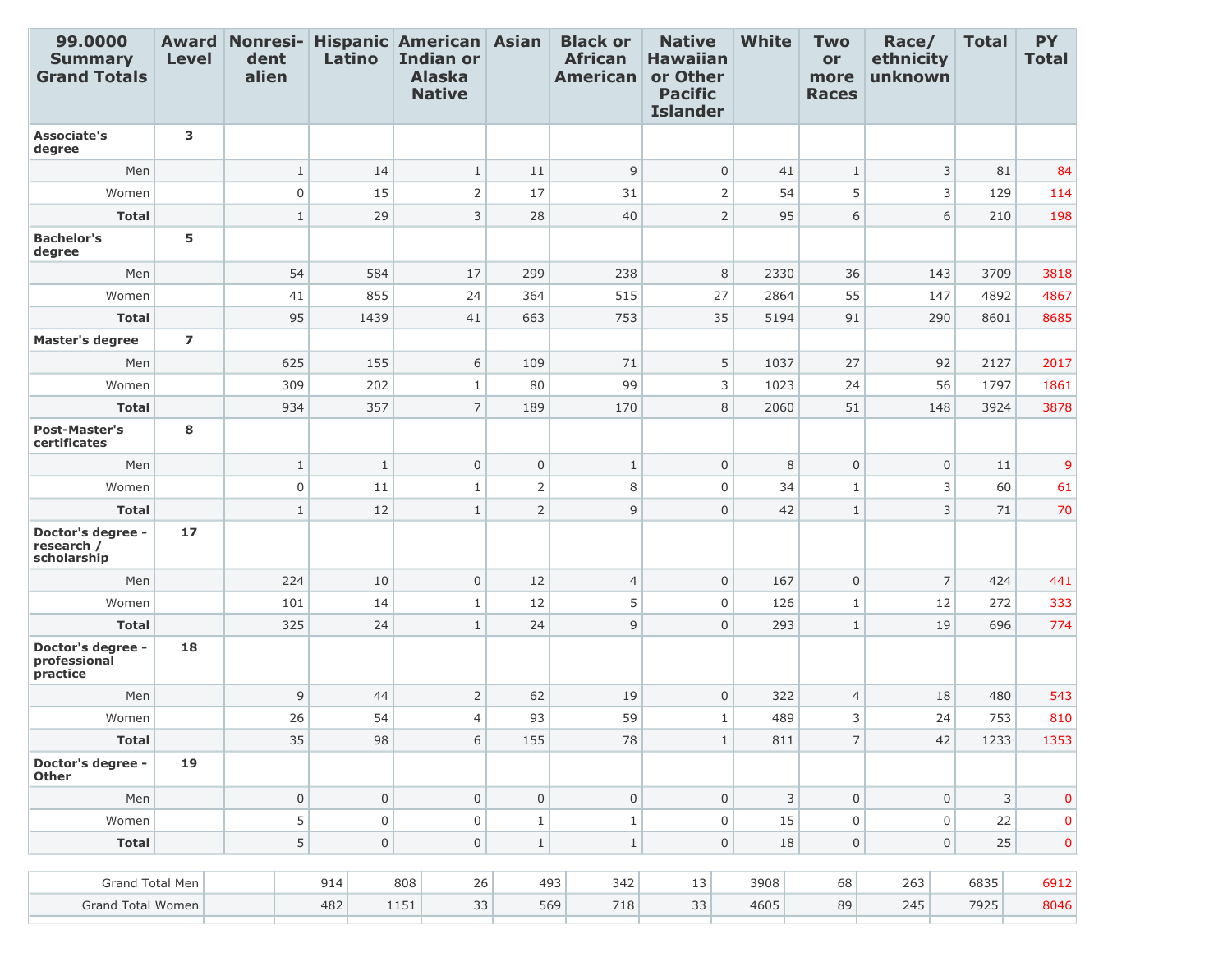| Grand Total          | .396 | 1959 | 59 | 1062 | 1060 | 46 | 8513 | 157 | 508 | 14760 | 14958 |
|----------------------|------|------|----|------|------|----|------|-----|-----|-------|-------|
|                      |      |      |    |      |      |    |      |     |     |       |       |
| PY Grand Total Men   | 814  | 815  | 18 | 485  | 375  |    | 4077 | 48  | 277 |       | 6912  |
| PY Grand Total Women | 505  | 1076 | 32 | 572  | 773  | 4  | 4784 | 63  | 237 |       | 8046  |
| PY Grand Total       | 1319 | 1891 | 50 | 1057 | 1148 |    | 8861 | 111 | 514 |       | 14958 |

**Completions: total by second major**

| 99.0000<br><b>Summary</b><br><b>Grand Totals</b> | <b>Award</b><br><b>Level</b> | dent<br>alien  | Latino         | Nonresi- Hispanic American Asian<br><b>Indian or</b><br><b>Alaska</b><br><b>Native</b> |                | <b>Black or</b><br><b>African</b><br><b>American</b> | <b>Native</b><br><b>Hawaiian</b><br>or Other<br><b>Pacific</b><br><b>Islander</b> | <b>White</b> | <b>Two</b><br>or<br>more<br><b>Races</b> | Race/<br>ethnicity<br>unknown | <b>Total</b> | <b>PY</b><br><b>Total</b> |
|--------------------------------------------------|------------------------------|----------------|----------------|----------------------------------------------------------------------------------------|----------------|------------------------------------------------------|-----------------------------------------------------------------------------------|--------------|------------------------------------------|-------------------------------|--------------|---------------------------|
| <b>Bachelor's</b><br>degree                      | 5                            |                |                |                                                                                        |                |                                                      |                                                                                   |              |                                          |                               |              |                           |
| Men                                              |                              | $\mathbf{1}$   | 11             | $\Omega$                                                                               | $\overline{7}$ | $\overline{4}$                                       | $\mathbf{0}$                                                                      | 56           | 2                                        | 3                             | 84           | 102                       |
| Women                                            |                              | 3              | 30             | $\mathbf{1}$                                                                           | 11             | 15                                                   | $\Omega$                                                                          | 83           | $\mathbf{1}$                             | $\overline{4}$                | 148          | 113                       |
| <b>Total</b>                                     |                              | $\overline{4}$ | 41             | $\mathbf{1}$                                                                           | 18             | 19                                                   | $\mathbf{0}$                                                                      | 139          | 3                                        | $\overline{7}$                | 232          | 215                       |
| <b>Master's degree</b>                           | $\overline{ }$               |                |                |                                                                                        |                |                                                      |                                                                                   |              |                                          |                               |              |                           |
| Men                                              |                              | $\overline{4}$ | $\overline{0}$ | $\mathbf{0}$                                                                           | $\mathsf{2}$   | $\overline{0}$                                       | $\mathbf 0$                                                                       | 12           | $\mathbf 0$                              | $\mathbf{1}$                  | 19           | 36                        |
| Women                                            |                              | $\overline{2}$ | $\mathbf{1}$   | $\mathbf 0$                                                                            | $\overline{2}$ | 0                                                    | $\mathbf 0$                                                                       | $\mathbf{1}$ | $\mathbf 0$                              | $\Omega$                      | 6            | 7 <sup>1</sup>            |
| <b>Total</b>                                     |                              | 6              | $\mathbf{1}$   | $\overline{0}$                                                                         | $\overline{4}$ | $\mathsf 0$                                          | $\mathbf 0$                                                                       | 13           | $\mathbf 0$                              | $\mathbf{1}$                  | 25           | 43                        |
| Doctor's degree -<br>research /<br>scholarship   | 17                           |                |                |                                                                                        |                |                                                      |                                                                                   |              |                                          |                               |              |                           |
| Men                                              |                              | $\mathbf 0$    | $\mathsf{O}$   | $\mathbf 0$                                                                            | $\mathbf 0$    | $\overline{0}$                                       | $\mathbf 0$                                                                       | $\mathbf 0$  | $\mathbf 0$                              | $\mathbf{0}$                  | $\mathbf{0}$ | $\mathbf 0$               |
| Women                                            |                              | $\mathbf 0$    | $\mathbf 0$    | $\Omega$                                                                               | $\mathbf 0$    | $\overline{0}$                                       | $\overline{0}$                                                                    | $\mathbf 0$  | $\Omega$                                 | $\mathbf 0$                   | $\mathbf 0$  | 1                         |
| <b>Total</b>                                     |                              | $\mathbf 0$    | $\mathsf{O}$   | $\mathbf 0$                                                                            | $\mathbf 0$    | $\mathsf 0$                                          | $\mathsf{O}\xspace$                                                               | $\mathbf 0$  | $\mathbf 0$                              | $\mathbf{0}$                  | $\mathbf 0$  | 1 <sup>1</sup>            |
|                                                  |                              |                |                |                                                                                        |                |                                                      |                                                                                   |              |                                          |                               |              |                           |
|                                                  | <b>Grand Total Men</b>       |                | 5              | 11                                                                                     | $\mathbf 0$    | 9<br>$\overline{4}$                                  | $\mathbf 0$                                                                       | 68           | $\overline{2}$                           | $\overline{4}$                | 103          | 138                       |
| <b>Grand Total Women</b>                         |                              |                | 5              | 31                                                                                     | $\mathbf{1}$   | 13<br>15                                             | $\mathbf 0$                                                                       | 84           | $\mathbf{1}$                             | $\overline{4}$                | 154          | 121                       |
|                                                  | <b>Grand Total</b>           |                | 10             | 42                                                                                     | $\mathbf{1}$   | 22<br>19                                             | $\mathbf 0$                                                                       | 152          | 3                                        | 8                             | 257          | 259                       |
|                                                  |                              |                |                |                                                                                        |                |                                                      |                                                                                   |              |                                          |                               |              |                           |
| PY Grand Total Men                               |                              |                | 6              | 13                                                                                     | $\mathbf{0}$   | 16<br>$\overline{4}$                                 | $\mathbf{0}$                                                                      | 87           | $\overline{2}$                           | 10                            |              | 138                       |
| PY Grand Total Women                             |                              |                | $\overline{2}$ | 30                                                                                     | $\mathbf{0}$   | 12<br>8                                              | $\mathbf{0}$                                                                      | 65           | $\overline{2}$                           | $\overline{2}$                |              | 121                       |
|                                                  | PY Grand Total               |                | 8              | 43                                                                                     | $\mathbf{0}$   | 24<br>16                                             | $\mathbf{0}$                                                                      | 152          | $\overline{4}$                           | 12                            |              | 259                       |

#### Institution: University of Florida (134130) super1

Institutions must report the following information. (Some data will be pre-populated from the completions by CIP code data.)

#### **All Completers**

All Completers

Number of students by gender and race and ethnicity earning an award between July 1, 2011 and June 30, 2012. Count each student only once, regardless of how many awards he/she earned. The intent of this screen is to collect an unduplicated count of total numbers of *completers*.

•Report Hispanic/Latino individuals of any race as Hispanic/Latino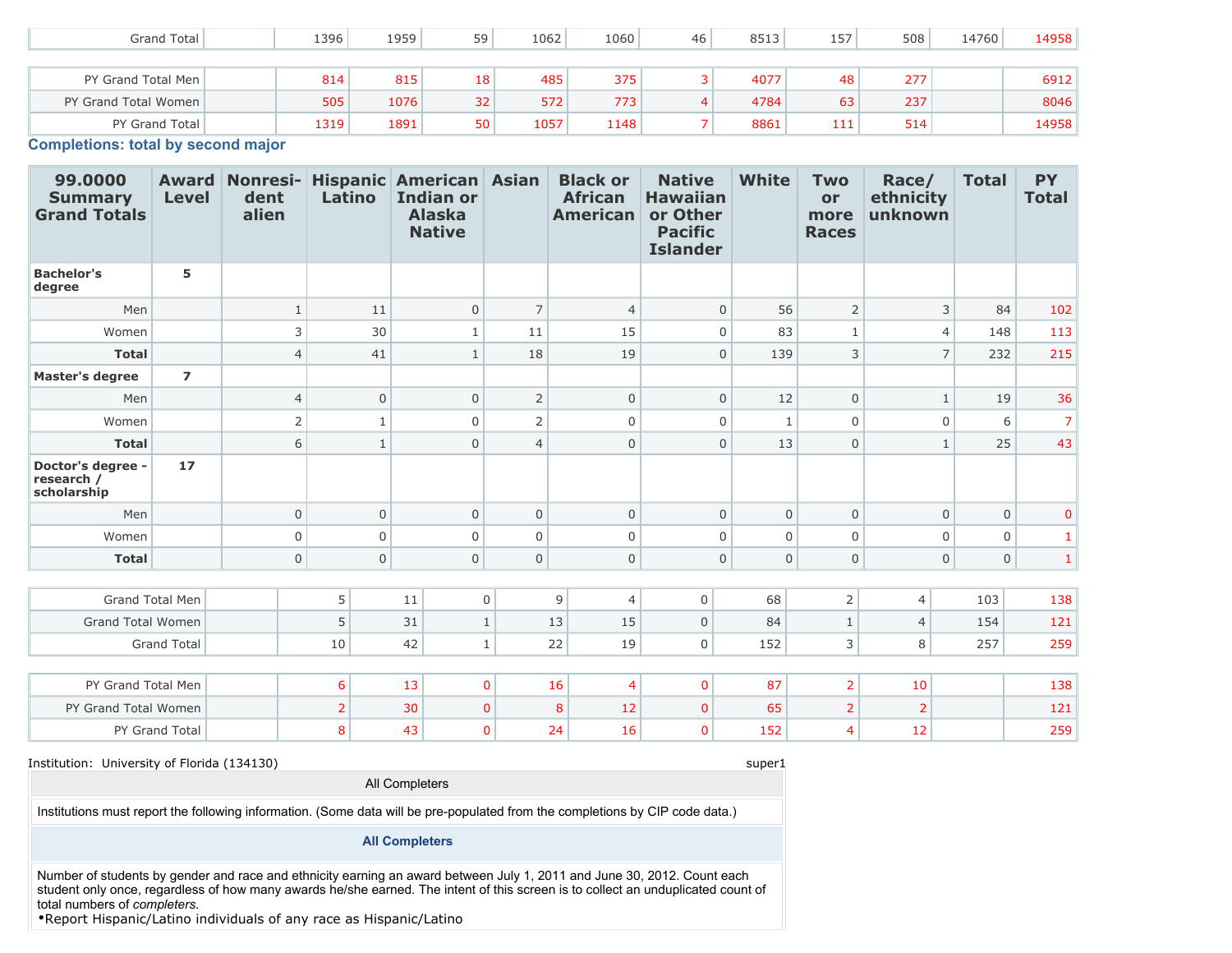| .Report race for non-Hispanic/Latino individuals only |                    |                 |                           |                 |                 |
|-------------------------------------------------------|--------------------|-----------------|---------------------------|-----------------|-----------------|
|                                                       | Men                |                 | Women                     |                 | Total           |
|                                                       | Number of Students | Total<br>Awards | <b>Number of Students</b> | Total<br>Awards | <b>Students</b> |
| Nonresident alien                                     | 898                | 914             | 480                       | 482             | 1,378           |
| Hispanic/Latino                                       | 771                | 808             | 1,098                     | 1,151           | 1,869           |
| American Indian or<br>Alaska Native                   | 25                 | 26              | 30                        | 33              | 55              |
| Asian                                                 | 467                | 493             | 551                       | 569             | 1,018           |
| <b>Black or African</b><br>American                   | 332                | 342             | 681                       | 718             | 1,013           |
| Native Hawaiian or<br>Other Pacific Islander          | 12                 | 13              | 33                        | 33              | 45              |
| White                                                 | 3,721              | 3,908           | 4,425                     | 4,605           | 8,146           |
| Two or more races                                     | 66                 | 68              | 85                        | 89              | 151             |
| Race and ethnicity<br>unknown                         | 247                | 263             | 233                       | 245             | 480             |
| <b>TOTAL</b>                                          | 6,539              | 6,835           | 7,616                     | 7,925           | 14,155          |

Completers by Level

Institutions must report the following information. This screen will be shown for each of the following award categories for which completions have been reported:

- Less than 1-year certificates
- At least 1 but less than 4-year certificates
- Associate's degrees
- Bachelor's degrees
- Master's degrees
- Doctor's degrees
- Postbaccalaureate and post-master's certificates

#### **Associate's degrees**

Number of students by gender, by race and ethnicity, and by age earning this award between July 1, 2011 and June 30, 2012. Each student should be counted once per award level. For example, if a student earned a master's degree and a doctor's degree, he/she should be counted once in master's and once in doctor's. A student earning two master's degrees should be counted only once.

•Report Hispanic/Latino individuals of any race as Hispanic/Latino •Report race for non-Hispanic/Latino individuals only

**Number of Students Total Awards**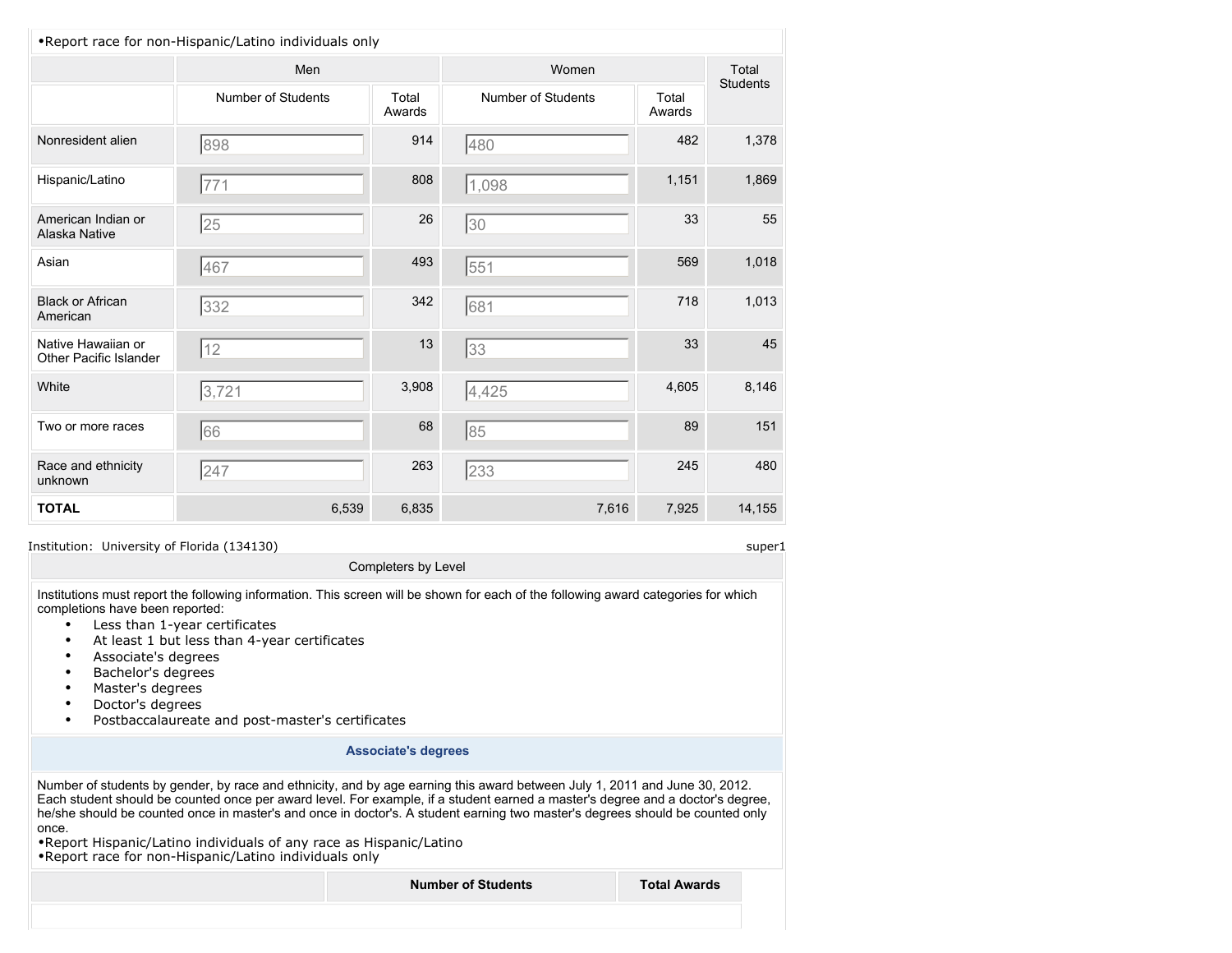| <b>By Gender</b>                          |              |                           |
|-------------------------------------------|--------------|---------------------------|
| Men                                       | 81           | 81                        |
| Women                                     | 129          | 129                       |
| <b>TOTAL</b>                              | 210          | 210                       |
|                                           |              |                           |
| <b>By Race/Ethnicity</b>                  |              |                           |
| Nonresident alien                         | 1            | 1                         |
| Hispanic/Latino                           | 29           | 29                        |
| American Indian or Alaska Native          | 3            | $\ensuremath{\mathsf{3}}$ |
| Asian                                     | 28           | 28                        |
| <b>Black or African American</b>          | 40           | 40                        |
| Native Hawaiian or Other Pacific Islander | 2            | $\sqrt{2}$                |
| White                                     | 95           | 95                        |
| Two or more races                         | 6            | 6                         |
| Race and ethnicity unknown                | 6            | $\,6\,$                   |
| <b>TOTAL</b>                              | 210          | 210                       |
|                                           |              |                           |
| <b>X</b> By Age                           |              |                           |
| Under 18                                  | $\boxed{0}$  |                           |
| $18 - 24$                                 | $\sqrt{195}$ |                           |
| 25-39                                     | o            |                           |
| 40 and Above                              | $\sqrt{6}$   |                           |
|                                           |              |                           |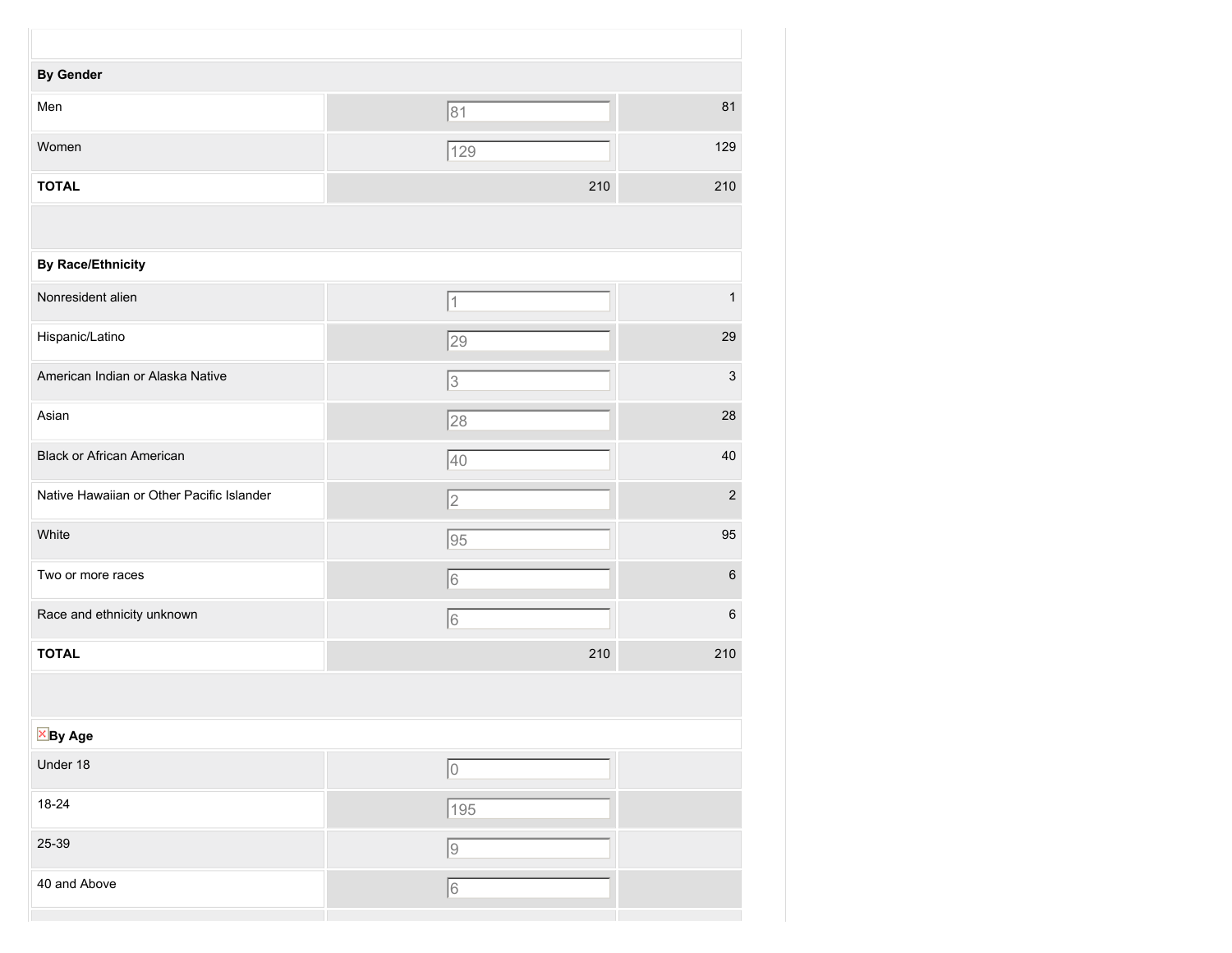| Age Unknown  |     |     |
|--------------|-----|-----|
| <b>TOTAL</b> | 210 | 210 |

Institutions must report the following information. This screen will be shown for each of the following award categories for which completions have been reported:

Completers by Level

- Less than 1-year certificates
- At least 1 but less than 4-year certificates
- Associate's degrees
- Bachelor's degrees
- Master's degrees
- Doctor's degrees
- Postbaccalaureate and post-master's certificates

#### **Bachelor's degrees**

Number of students by gender, by race and ethnicity, and by age earning this award between July 1, 2011 and June 30, 2012. Each student should be counted once per award level. For example, if a student earned a master's degree and a doctor's degree, he/she should be counted once in master's and once in doctor's. A student earning two master's degrees should be counted only once.

•Report Hispanic/Latino individuals of any race as Hispanic/Latino •Report race for non-Hispanic/Latino individuals only

|                                  | <b>Number of Students</b> | <b>Total Awards</b> |
|----------------------------------|---------------------------|---------------------|
|                                  |                           |                     |
| <b>By Gender</b>                 |                           |                     |
| Men                              | 3,562                     | 3,709               |
| Women                            | 4,724                     | 4,892               |
| <b>TOTAL</b>                     | 8,286                     | 8,601               |
|                                  |                           |                     |
| <b>By Race/Ethnicity</b>         |                           |                     |
| Nonresident alien                | 93                        | 95                  |
| Hispanic/Latino                  | 1,384                     | 1,439               |
| American Indian or Alaska Native | 39                        | 41                  |
| Asian                            | 641                       | 663                 |
| <b>Black or African American</b> | 738                       | 753                 |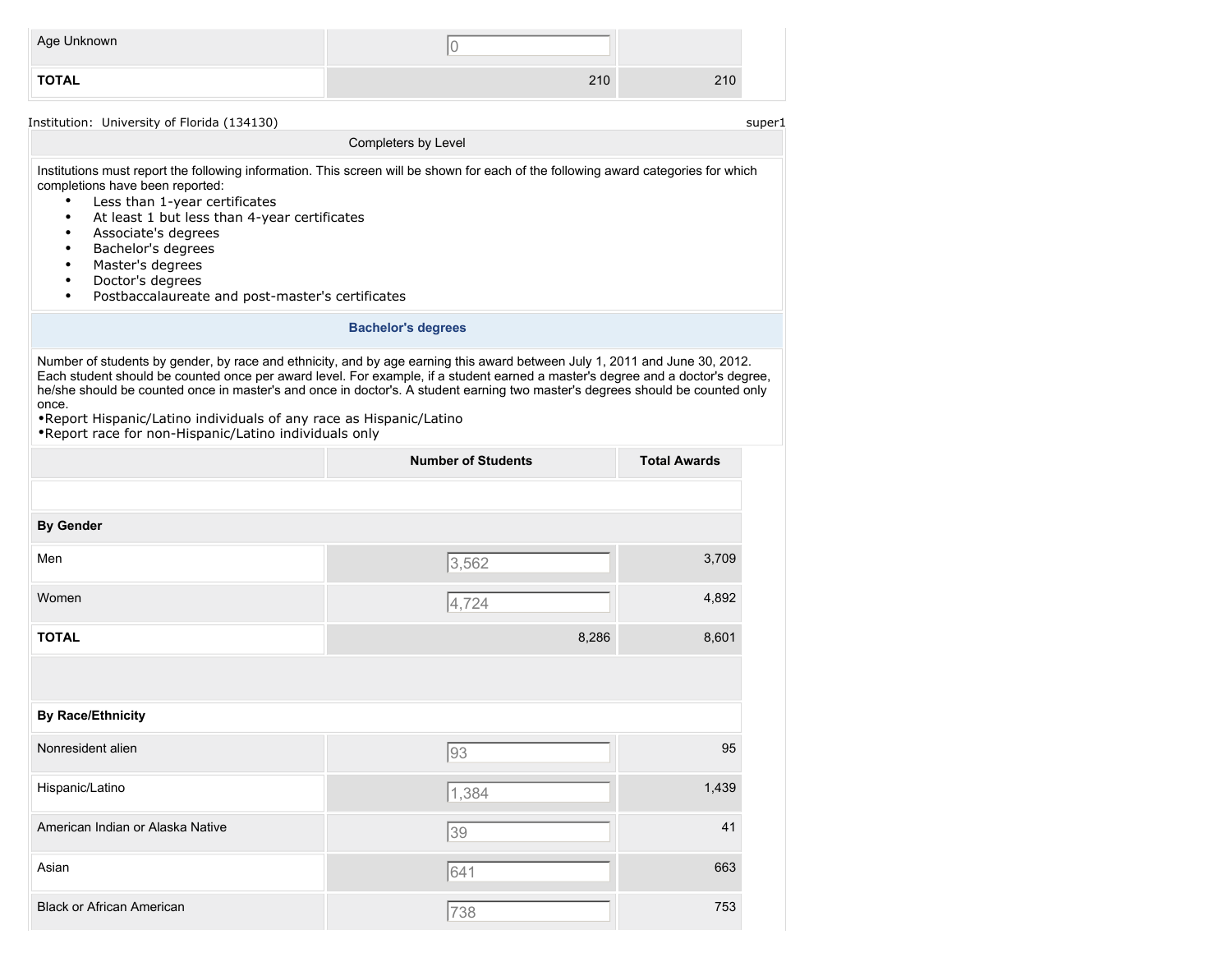| Native Hawaiian or Other Pacific Islander | 34          | 35    |
|-------------------------------------------|-------------|-------|
| White                                     | 4,993       | 5,194 |
| Two or more races                         | 90          | 91    |
| Race and ethnicity unknown                | 274         | 290   |
| <b>TOTAL</b>                              | 8,286       | 8,601 |
| $\times$ By Age                           |             |       |
| Under 18                                  | $\mathbf 0$ |       |
| 18-24                                     | 7,378       |       |
| 25-39                                     | 832         |       |
| 40 and Above                              | 76          |       |
| Age Unknown                               | 0           |       |
| <b>TOTAL</b>                              | 8,286       | 8,601 |

Institutions must report the following information. This screen will be shown for each of the following award categories for which completions have been reported:

Completers by Level

- Less than 1-year certificates
- At least 1 but less than 4-year certificates
- Associate's degrees
- Bachelor's degrees
- Master's degrees
- Doctor's degrees
- Postbaccalaureate and post-master's certificates

#### **Postbaccalaureate and post-master's certificates**

Number of students by gender, by race and ethnicity, and by age earning this award between July 1, 2011 and June 30, 2012. Each student should be counted once per award level. For example, if a student earned a master's degree and a doctor's degree, he/she should be counted once in master's and once in doctor's. A student earning two master's degrees should be counted only once.

•Report Hispanic/Latino individuals of any race as Hispanic/Latino •Report race for non-Hispanic/Latino individuals only

**Number of Students Total Awards**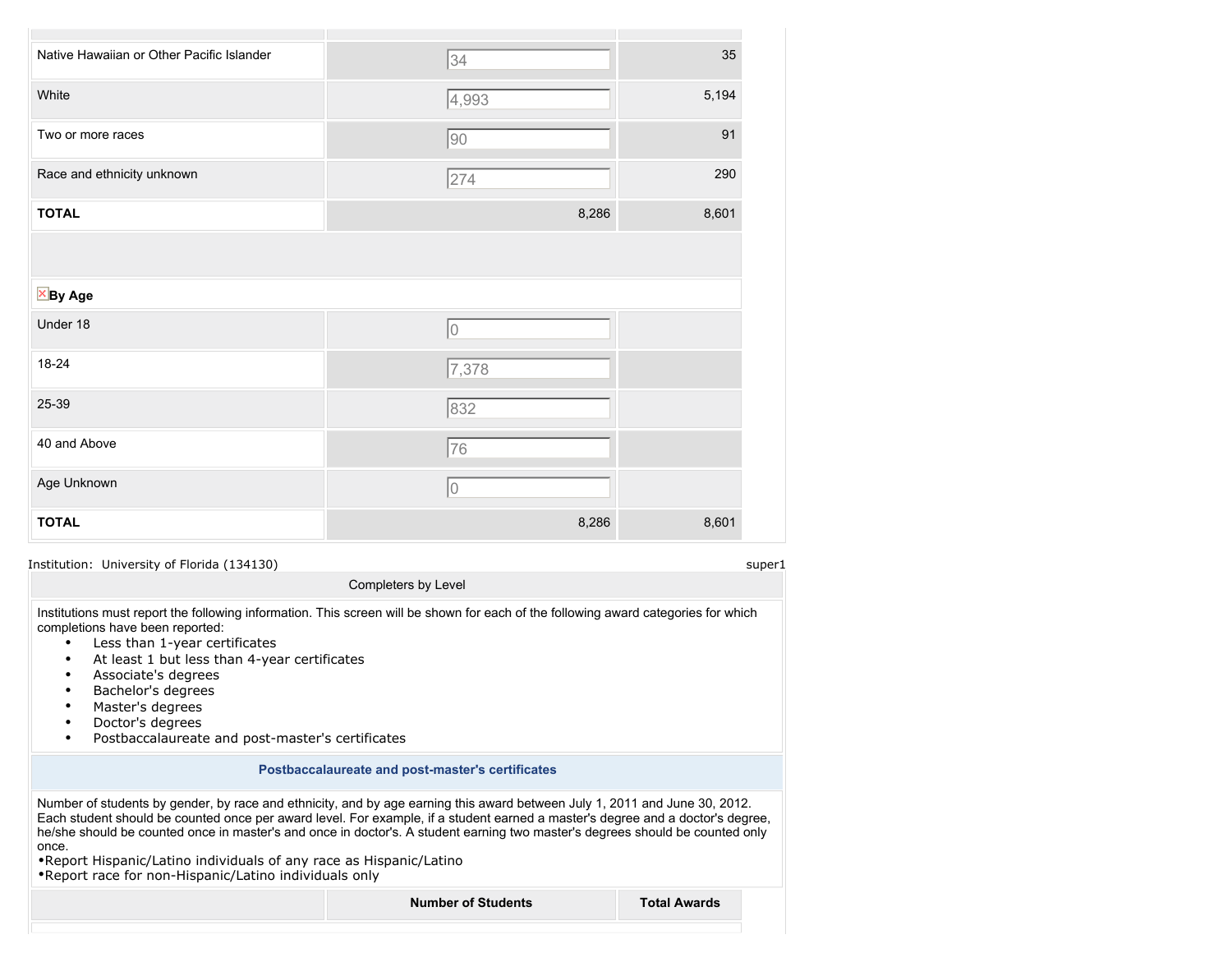| <b>By Gender</b>                          |                 |              |
|-------------------------------------------|-----------------|--------------|
| Men                                       | 11              | 11           |
| Women                                     | 60              | 60           |
| <b>TOTAL</b>                              | 71              | 71           |
|                                           |                 |              |
| <b>By Race/Ethnicity</b>                  |                 |              |
| Nonresident alien                         | 1               | $\mathbf{1}$ |
| Hispanic/Latino                           | 12              | 12           |
| American Indian or Alaska Native          | 1               | 1            |
| Asian                                     | $\overline{2}$  | $\sqrt{2}$   |
| <b>Black or African American</b>          | 9               | 9            |
| Native Hawaiian or Other Pacific Islander | 10              | $\mathbf 0$  |
| White                                     | 42              | 42           |
| Two or more races                         | 1               | 1            |
| Race and ethnicity unknown                | 3               | 3            |
| <b>TOTAL</b>                              | 71              | 71           |
|                                           |                 |              |
| $\overline{\boxtimes}$ By Age             |                 |              |
| Under 18                                  | 0               |              |
| $18 - 24$                                 | $\boxed{9}$     |              |
| 25-39                                     | $\overline{53}$ |              |
| 40 and Above                              | $\sqrt{9}$      |              |
|                                           |                 |              |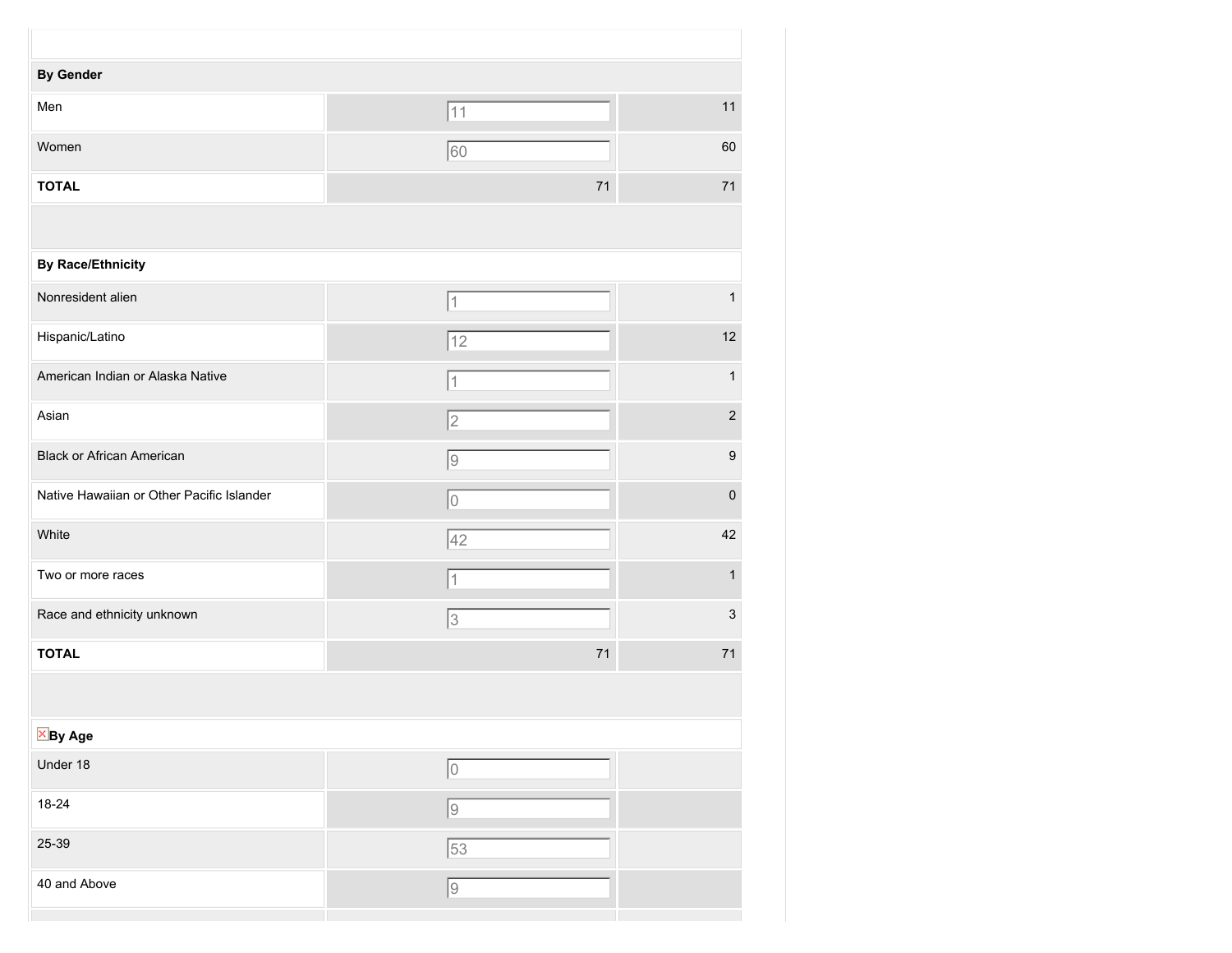| Age Unknown  |  |
|--------------|--|
| <b>TOTAL</b> |  |

Institutions must report the following information. This screen will be shown for each of the following award categories for which completions have been reported:

Completers by Level

- Less than 1-year certificates
- At least 1 but less than 4-year certificates
- Associate's degrees
- Bachelor's degrees
- Master's degrees
- Doctor's degrees
- Postbaccalaureate and post-master's certificates

#### **Master's degrees**

Number of students by gender, by race and ethnicity, and by age earning this award between July 1, 2011 and June 30, 2012. Each student should be counted once per award level. For example, if a student earned a master's degree and a doctor's degree, he/she should be counted once in master's and once in doctor's. A student earning two master's degrees should be counted only once.

•Report Hispanic/Latino individuals of any race as Hispanic/Latino •Report race for non-Hispanic/Latino individuals only

|                                  | <b>Number of Students</b> | <b>Total Awards</b> |
|----------------------------------|---------------------------|---------------------|
|                                  |                           |                     |
| <b>By Gender</b>                 |                           |                     |
| Men                              | 2,103                     | 2,127               |
| Women                            | 1,793                     | 1,797               |
| <b>TOTAL</b>                     | 3,896                     | 3,924               |
|                                  |                           |                     |
| <b>By Race/Ethnicity</b>         |                           |                     |
| Nonresident alien                | 932                       | 934                 |
| Hispanic/Latino                  | 348                       | 357                 |
| American Indian or Alaska Native | 6                         | $\overline{7}$      |
| Asian                            | 187                       | 189                 |
| <b>Black or African American</b> | 169                       | 170                 |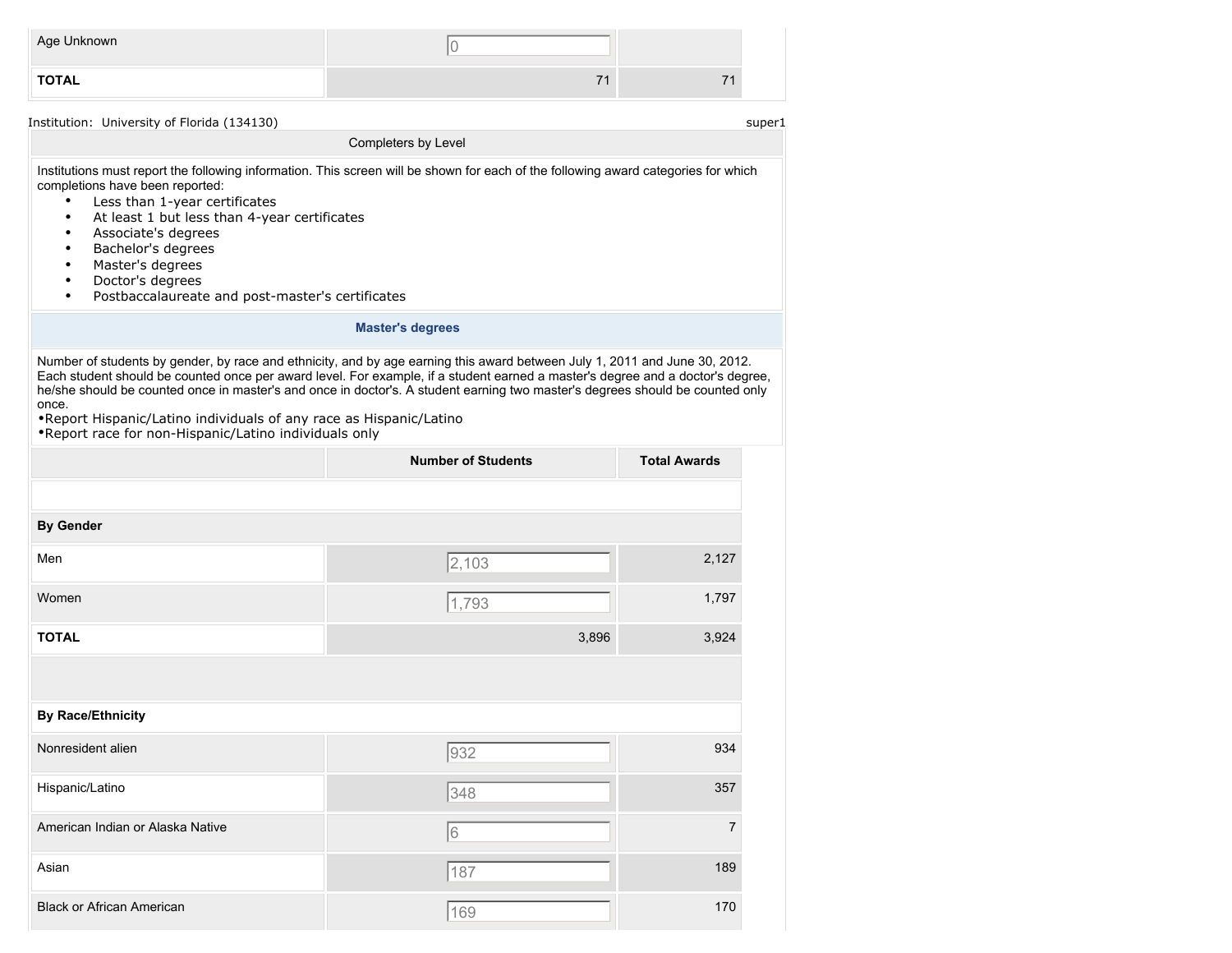| Native Hawaiian or Other Pacific Islander | 8              | 8     |
|-------------------------------------------|----------------|-------|
| White                                     | 2,049          | 2,060 |
| Two or more races                         | 51             | 51    |
| Race and ethnicity unknown                | 146            | 148   |
| <b>TOTAL</b>                              | 3,896          | 3,924 |
|                                           |                |       |
| $\times$ By Age                           |                |       |
| Under 18                                  | $\overline{0}$ |       |
| 18-24                                     | 1,178          |       |
| 25-39                                     | 2,481          |       |
| 40 and Above                              | 237            |       |
| Age Unknown                               | $\hbox{O}$     |       |
| <b>TOTAL</b>                              | 3,896          | 3,924 |

Institutions must report the following information. This screen will be shown for each of the following award categories for which completions have been reported:

Completers by Level

- Less than 1-year certificates
- At least 1 but less than 4-year certificates
- Associate's degrees
- Bachelor's degrees
- Master's degrees
- Doctor's degrees
- Postbaccalaureate and post-master's certificates

#### **Doctor's degrees**

Number of students by gender, by race and ethnicity, and by age earning this award between July 1, 2011 and June 30, 2012. Each student should be counted once per award level. For example, if a student earned a master's degree and a doctor's degree, he/she should be counted once in master's and once in doctor's. A student earning two master's degrees should be counted only once.

•Report Hispanic/Latino individuals of any race as Hispanic/Latino •Report race for non-Hispanic/Latino individuals only

**Number of Students Total Awards**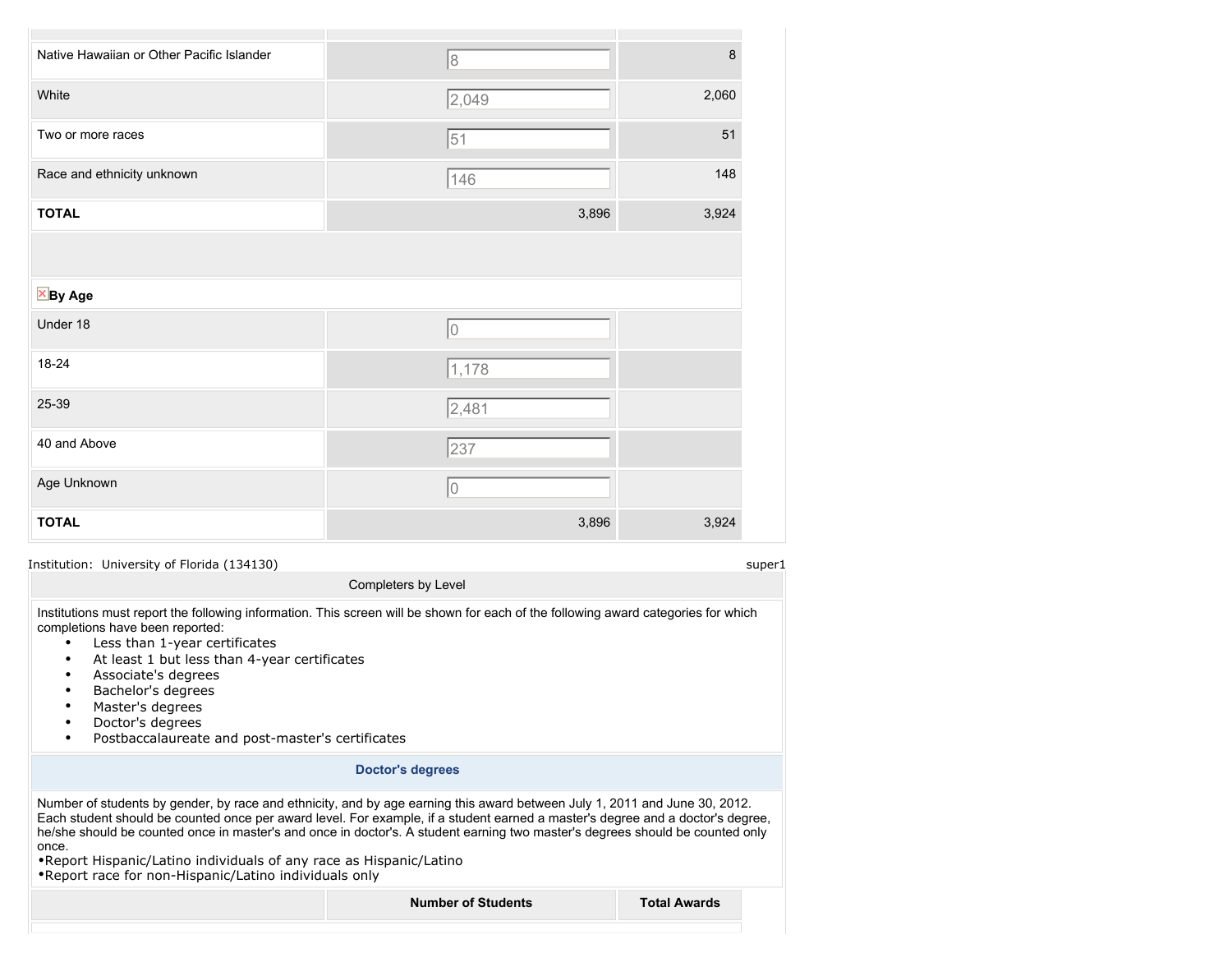| <b>By Gender</b>                          |                |                |
|-------------------------------------------|----------------|----------------|
| Men                                       | 907            | 907            |
| Women                                     | 1,047          | 1,047          |
| <b>TOTAL</b>                              | 1,954          | 1,954          |
|                                           |                |                |
| <b>By Race/Ethnicity</b>                  |                |                |
| Nonresident alien                         | 365            | 365            |
| Hispanic/Latino                           | 122            | 122            |
| American Indian or Alaska Native          | $\overline{7}$ | $\overline{7}$ |
| Asian                                     | 180            | 180            |
| <b>Black or African American</b>          | 88             | 88             |
| Native Hawaiian or Other Pacific Islander | $\mathbf 1$    | $\mathbf{1}$   |
| White                                     | 1,122          | 1,122          |
| Two or more races                         | 8              | 8              |
| Race and ethnicity unknown                | 61             | 61             |
| <b>TOTAL</b>                              | 1,954          | 1,954          |
|                                           |                |                |
| <b>X</b> By Age                           |                |                |
| Under 18                                  | o              |                |
| $18 - 24$                                 | 64             |                |
| 25-39                                     | 1,625          |                |
| 40 and Above                              | 265            |                |
|                                           |                |                |